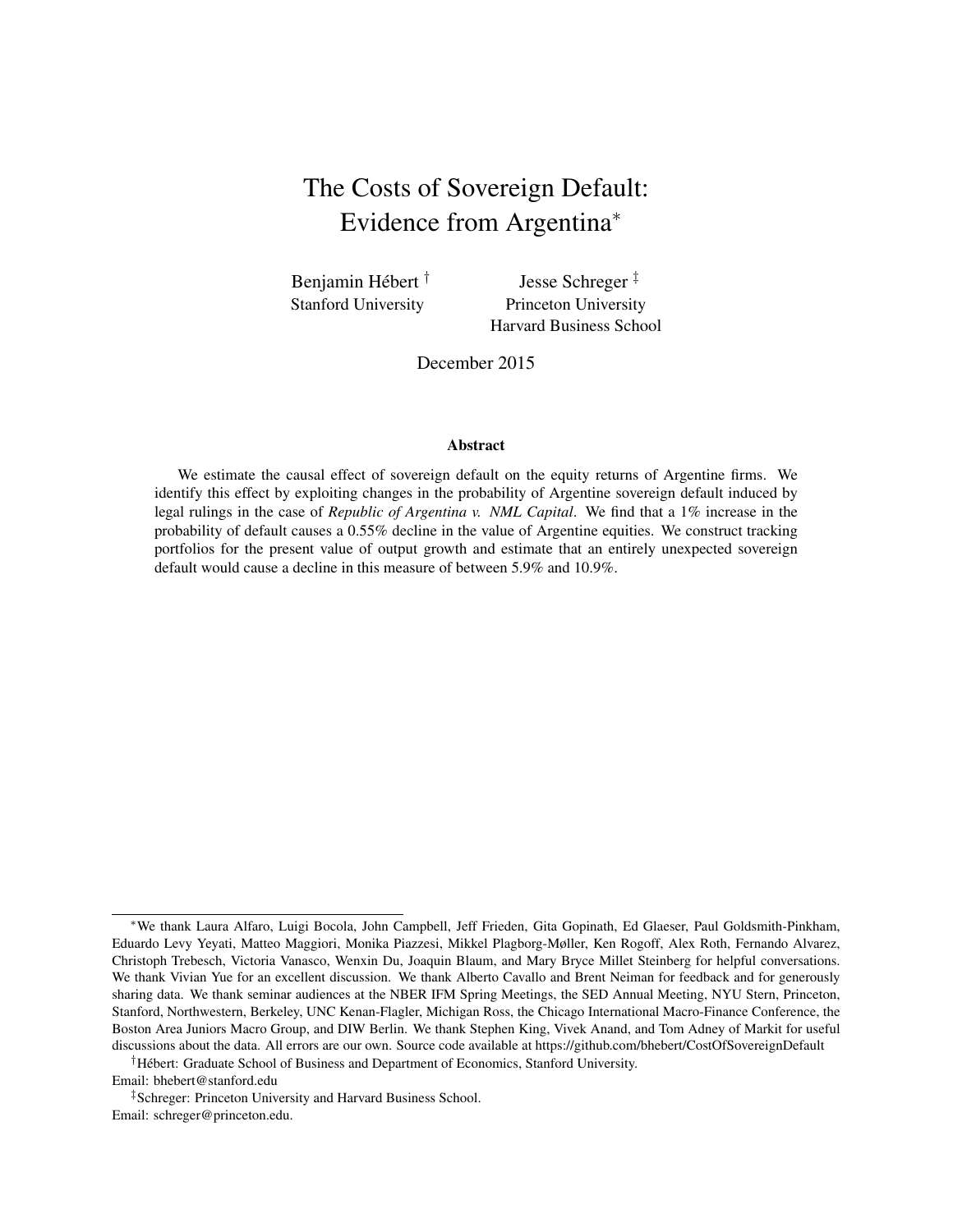# 1 Introduction

A fundamental question in international macroeconomics is why governments repay their debt to foreign creditors, given the limited recourse available to those creditors. The seminal paper of [Eaton and Gersovitz](#page-29-0) [\(1981\)](#page-29-0) argues that reputational concerns are sufficient to ensure that sovereigns repay their debt. In a famous critique, [Bulow and Rogoff](#page-28-0) [\(1989b\)](#page-28-0) demonstrate that reputation alone cannot sustain sovereign borrowing in equilibrium, without some other type of default cost or punishment. Following this critique, hundreds of papers have been written trying to find the source and measure the size of these costs. The fundamental identification challenge is that governments usually default in response to deteriorating economic conditions, which makes it hard to determine if the default itself caused further harm to the economy.

The case of *Republic of Argentina v. NML Capital* provides a natural experiment to identify the causal effect of sovereign default. Following Argentina's sovereign default in 2001, NML Capital, a hedge fund, purchased defaulted bonds and refused to join other creditors in restructurings of the debt that occurred in 2005 and 2010. Instead, because the defaulted debt was issued under New York law, NML sued the Argentine government in US courts to receive full payment. To compel the Argentine government to repay the defaulted debt in full, the US courts blocked Argentina's ability to pay its restructured creditors, unless NML and the other holdout creditors also received payments. The Argentine government resisted paying the holdouts in full, even though the required payments would be small relative to the Argentine economy. As a result, legal rulings in favor of NML raised the probability that Argentina would default on its restructured bonds, while rulings in favor of Argentina lowered this probability.

We argue that these legal rulings are exogenous shocks to the risk-neutral probability of default that allow us to identify the causal effect of sovereign default on the market value of Argentine firms. Our key assumption is that the information revealed to market participants by these legal rulings affects firms' stock returns only through the effect on the sovereign's risk-neutral probability of default. This assumption requires that the judges in U.S. courts making these rulings do not have private information about the Argentine economy. This assumption also requires that the firms are not directly affected by the rulings. Consistent with this assumption, Argentine firms are legally separate from the federal government of Argentina and are not subject to attachment of their assets by creditors of the sovereign.<sup>[1](#page-1-0)</sup>

We use credit default swaps (CDS) to measure the change in the risk neutral probability of default.

<span id="page-1-0"></span><sup>&</sup>lt;sup>1</sup>We discuss other potential challenges to our identifying assumption in more detail in section [7.](#page-23-0)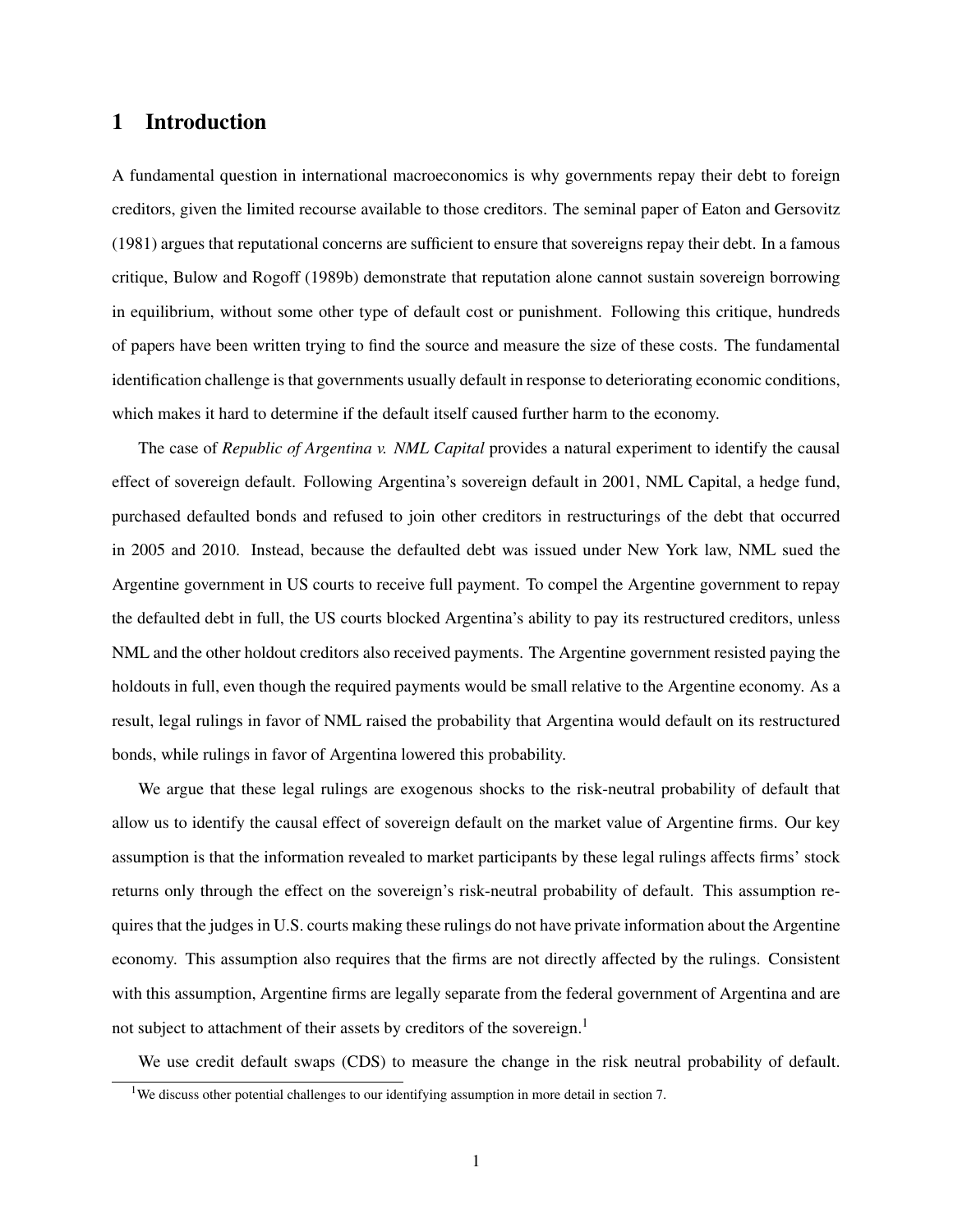Compiling rulings from the United States District Court for the Southern District of New York, the Second Court of Appeals, and United States Supreme Court, we isolate fifteen rulings that potentially changed the probability of default. We identify the effect of changes in the default probability on equity returns through heteroskedasticity, following [Rigobon](#page-29-1) [\(2003\)](#page-29-1) and [Rigobon and Sack](#page-30-0) [\(2004\)](#page-30-0).<sup>[2](#page-2-0)</sup> We describe this procedure and our identification assumptions explicitly in section [4.](#page-11-0) We find that, for every 1% increase in the 5 year cumulative default probability around these rulings, the US dollar value of a value-weighted index of Argentine American Depository Receipts (ADRs) falls 0.55%.<sup>[3](#page-2-1)</sup> Between January 3, 2011, when our data starts, and July 30, 2014, when Argentina defaulted, the risk-neutral 5-year default probability increased from roughly 40% to 100%. Our estimates imply that this episode reduced the value of the Argentine firms in the index by 28%. The most direct interpretation of these negative stock returns is that they reflect a decline in the expected value of the stream of dividends that will be paid by the firms. However, alternative interpretations are possible, and we discuss them in section [7.](#page-23-0)

We next translate our estimate of the effect on stock returns into a prediction about real economic activity. Using quarterly data from 2003 to 2014, we estimate a relationship between stock returns and real GDP growth. We then use this relationship to form GDP tracking portfolios, and estimate the effect of our default probability shocks on these tracking portfolios. We find that the present discounted value of expected future real GDP growth, as measured by our tracking portfolios, drops by between 0.059% and 0.109% for every 1% increase in the 5-year, risk-neutral cumulative default probability. These estimates are large when compared to standard quantitative models of sovereign default (e.g. [Aguiar and Gopinath](#page-28-1) [\(2006\)](#page-28-1) and [Arellano](#page-28-2) [\(2008\)](#page-28-2)) because those models assume that the loss in output caused by default is transitory. Our estimates can be rationalized by the presence of a persistent loss in output upon default, similar to the persistent decline in output following other sovereign defaults, documented by [Gornemann](#page-29-2) [\(2014\)](#page-29-2), and following financial crises, documented by [Cerra and Saxena](#page-28-3) [\(2008\)](#page-28-3) and [Reinhart and Rogoff](#page-29-3) [\(2009\)](#page-29-3). We argue that anticipated changes in government policy, conditional on default, could explain why output losses would persist. This explanation is consistent with the story that [Aguiar and Gopinath](#page-28-4) [\(2007\)](#page-28-4) use to explain the persistence of innovations in the Solow residual for emerging markets, and narratives about policy in Latin America [\(Dornbusch and Edwards](#page-28-5) [\(1991\)](#page-28-5)).

To better understand how this sovereign default was expected to affect the economy, and in particular

<span id="page-2-0"></span> $2$ In the appendix, section [D,](#page-46-0) we run a traditional event study, and find similar results.

<span id="page-2-1"></span><sup>3</sup>ADRs are shares in foreign firms that trade on US stock exchanges in US dollars.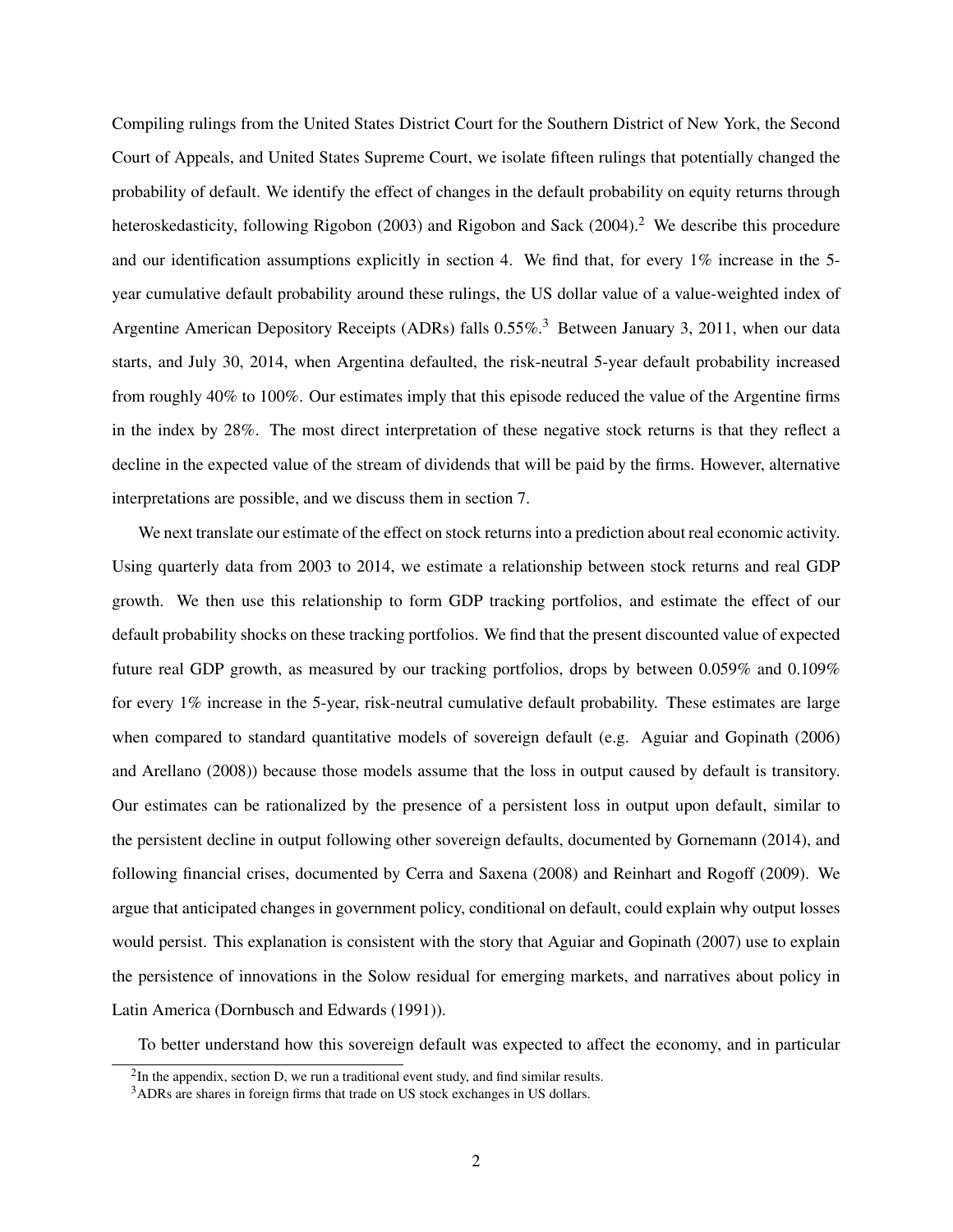why the effect might persist, we examine which types of firms are harmed more or less by an increase in the probability of default. We sort firms along the dimensions suggested by the theoretical sovereign debt literature, as well as on some additional firm characteristics. We find suggestive evidence that foreign-owned firms, exporters, banks<sup>[4](#page-3-0)</sup>, and large firms are hurt more by increases in the probability of sovereign default than would be expected, given their "beta" to the Argentine market and exchange rate. We hypothesize that these types of firms are particularly exposed to government policies that might have been expected to change upon default.

This paper contributes to a large literature examining the costs of sovereign default, surveyed in [Boren](#page-28-6)[sztein and Panizza](#page-28-6) [\(2009\)](#page-28-6). Using quarterly time series, [Levy Yeyati and Panizza](#page-30-1) [\(2011\)](#page-30-1) find that output generally falls in anticipation of a sovereign default and that the default itself tends to mark the beginning of the recovery. [Bulow and Rogoff](#page-28-7) [\(1989a\)](#page-28-7) argue that default is costly because foreign lenders can disrupt trade, a channel for which [Rose](#page-30-2) [\(2006\)](#page-30-2) finds empirical support. [Acharya et al.](#page-28-8) [\(2014b\)](#page-28-8) examine the effect of the European sovereign debt crisis on syndicated loan supply and firm behavior. [Gennaioli et al.](#page-29-4) [\(2014\)](#page-29-4), [Acharya et al.](#page-28-9) [\(2014a\)](#page-28-9), [Bocola](#page-28-10) [\(2013\)](#page-28-10) and [Perez](#page-29-5) [\(2014\)](#page-29-5) present models of the disruptive effect of default on the financial system, and the consequences for macroeconomic activity. [Mendoza and Yue](#page-29-6) [\(2012\)](#page-29-6) present a general equilibrium strategic default model, building on the framework of [Aguiar and Gopinath](#page-28-1) [\(2006\)](#page-28-1) and [Arellano](#page-28-2) [\(2008\)](#page-28-2), in which default is costly because it reduces the ability of domestic firms to import intermediate goods, reducing their productivity. [Cole and Kehoe](#page-28-11) [\(1998\)](#page-28-11) argue that a sovereign default causes the government to lose its reputation not just with respect to the repayment debt, but more generally. [Arteta](#page-28-12) [and Hale](#page-28-12) [\(2008\)](#page-28-12) observe that during a sovereign default, external credit to the private sector is reduced. [Schumacher et al.](#page-30-3) [\(2014\)](#page-30-3) study sovereign debt litigation across a range of countries over the past 40 years. Methodologically, our paper uses a natural experiment to try to estimate the causal effect of sovereign default. [Fuchs-Schundeln and Hassan](#page-29-7) [\(2015\)](#page-29-7) survey the literature on natural experiments in macroeconomics.

This paper is structured as follows: Section 2 discusses the case of *Republic of Argentina v. NML Capital*. Section 3 describes the data and presents summary statistics. Section 4 presents our estimation framework and results. Section [5](#page-15-0) discusses how we use tracking portfolios to estimate the impact of default on output. Section [6](#page-20-0) discusses firm characteristics that are associated with larger responses to changes in the probability of default. Section [7](#page-23-0) discusses institutional details and alternative interpretations of the results.

<span id="page-3-0"></span><sup>&</sup>lt;sup>4</sup>Our point estimates are negative and economically significant for banks, consistent with the theoretical literature, but our standard errors are too large to reject the hypothesis of no differential effects.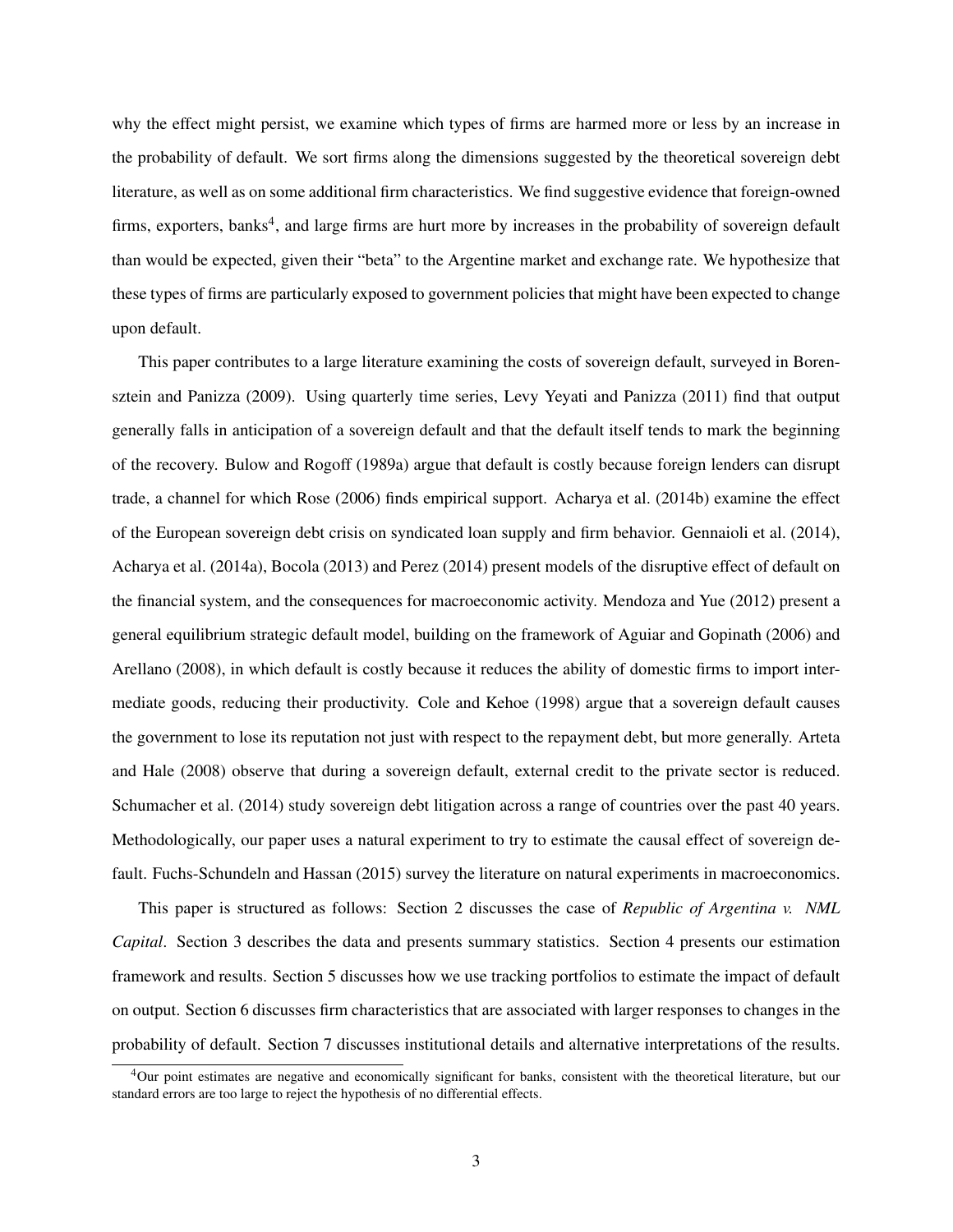Section [8](#page-27-0) concludes.

## 2 Argentina's Sovereign Debt Saga

In 2001, Argentina entered a deep recession, with unemployment reaching 14.7% in the fourth quarter. In December 2001, after borrowing heavily from the IMF, Argentina defaulted on over \$100 billion in external sovereign debt and devalued the exchange rate by  $75\%$  $75\%$  $75\%$ <sup>5</sup>

The Argentine government then spent three years in failed negotiations with the IMF, the Paris Club, and its private creditors. In January 2005, Argentina presented a unilateral offer to its private creditors, which was accepted by the holders of \$62.3 billion of the defaulted debt. Despite the existence of the holdout creditors, S&P declared the end of the Argentine default in June 2005 and upgraded Argentina's long-term sovereign foreign currency credit rating to B-. In 2006, Argentina fully repaid the IMF, and Argentina reached an agreement with the Paris Club creditors in May 2014.

In December 2010, Argentina offered another bond exchange to the holdout private creditors. Holdout private creditors who were owed \$12.4 billion of principal agreed to the exchange. Following the exchange, on December 31, 2010, the remaining holdout creditors were owed an estimated \$11.2 billion, split between \$[6](#page-4-1).8 billion in principal and \$4.4 billion in accumulated interest.<sup>6</sup> At this point, Argentina had restructured over 90% of the original face value of its debt.

Following the 2010 debt exchange, the remaining holdout creditors, termed "vultures" by the Argentine government, continued their legal battle. This litigation eventually culminated in Argentina's 2014 default on its restructured bond holders. The creditors, led by NML Capital, $^7$  $^7$  argued that the Argentine government breached the *pari passu* clause, which requires equal treatment of all bondholders, by paying the restructured bondholders and refusing to honor the claims of the holdouts.

The case took several years to work its way through the US courts, going from the United States District Court for the Southern District of New York ("Southern District"), to the United States Court of Appeals for the Second Circuit ("Second Circuit"), all the way to the United States Supreme Court. These three courts

<span id="page-4-0"></span><sup>5</sup>Data and facts cited in this section from Global Financial Data, [Daseking et al.](#page-28-13) [\(2005\)](#page-28-13), [Hornbeck](#page-29-8) [\(2013\)](#page-29-8), and [Thomas and](#page-30-4) [Marsh](#page-30-4) [\(2014\)](#page-30-4).

<span id="page-4-1"></span><sup>6</sup> The interest on the defaulted debt has continued to accumulate since 2010, with the total amount owed reaching \$15 billion in 2014 [\(Gelpern](#page-29-9) [\(2014a\)](#page-29-9)).

<span id="page-4-2"></span> $^7$ Elliott Management Corporation, the parent company of NML, has a long history in litigating against defaulting countries. See [Gulati and Klee](#page-29-10) [\(2001\)](#page-29-10) for a discussion of Elliot's litigation against Peru and [Panizza et al.](#page-29-11) [\(2009\)](#page-29-11) for a literature review on the law and economics of sovereign default.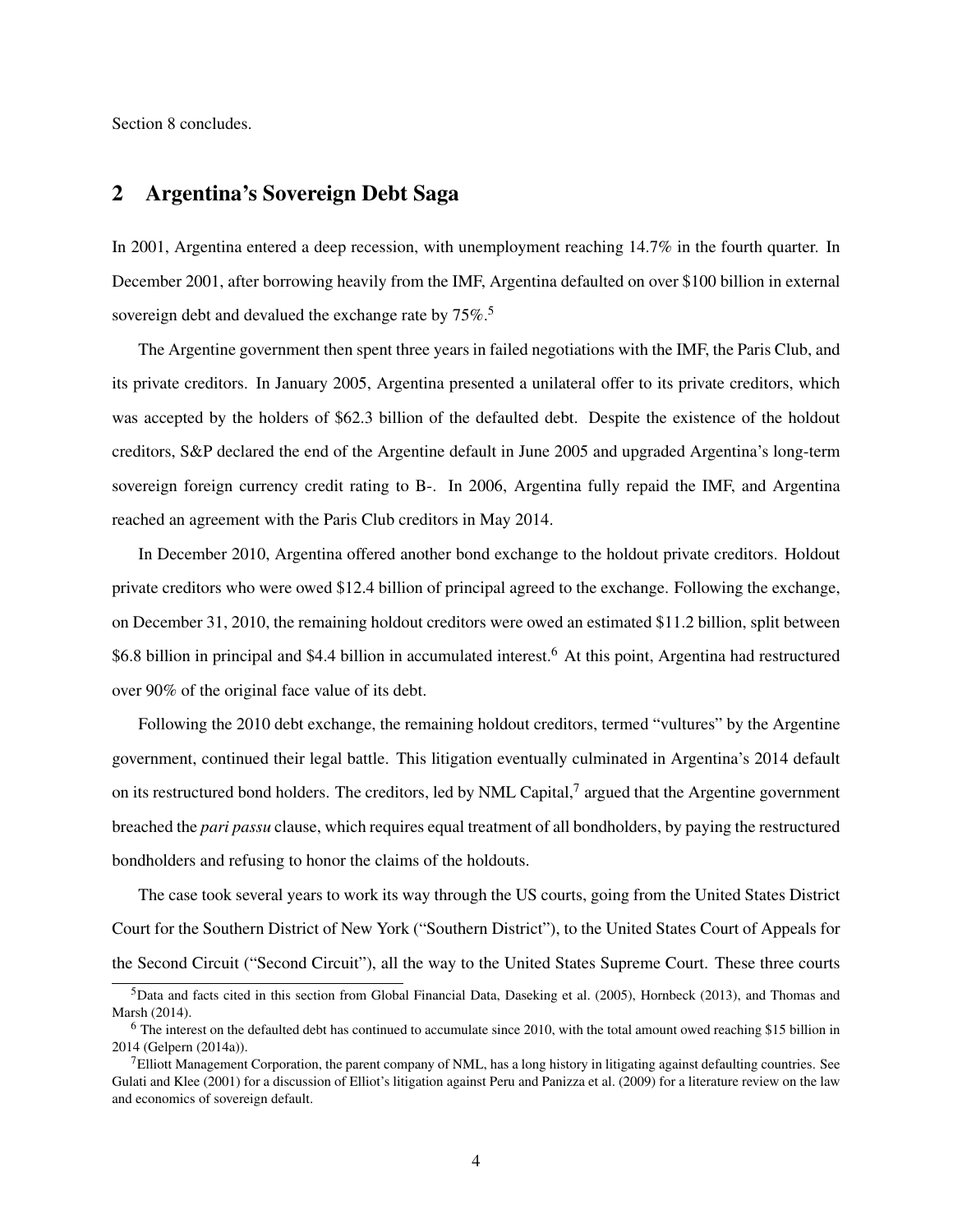issued numerous rulings between December 2011, when Judge Thomas P. Griesa of the Southern District first ruled in favor of the holdouts on the *pari passu* issue, and July 2014, when Argentina defaulted.[8](#page-5-0)

Following Griesa's initial ruling in December 2011, years of legal wrangling ensued over what this ruling actually meant and how it would be enforced. Griesa clarified that Argentina was required to repay the holdouts as long as it continued to the pay the exchange bondholders (using a "ratable" payment formula). Argentina was not willing to comply with this ruling, and continued to pay the exchange bondholders without paying the holdouts. Griesa then ordered the financial intermediaries facilitating Argentina's payments to stop forwarding payments to the restructured bondholders, until Argentina also paid the holdouts. Griesa also ordered Argentina to negotiate with the holdouts, but the holdouts and the courts rejected Argentina's offer of a deal comparable to the 2005 and 2010 bond exchanges. Argentina then twice appealed to the Supreme Court, with the Supreme Court declining to hear either appeal. Following the decline of the second appeal on June 16, 2014, Griesa's orders were implemented, and Argentina had only two weeks before a coupon to the restructured creditors was due. Against court orders, Argentina sent this coupon payment to the bond trustee, Bank of New York Mellon (BNYM), but due to the court order, BNYM did not forward to the payment to the restructured bond holders. Argentina's restructured bonds did not receive a coupon payment on June 30, which began a 30-day grace period. Negotiations failed, and the International Swaps and Derivatives Association (ISDA) declared that a credit event had occurred for credit default swaps referencing Argentina's restructured bonds on August 1, 2014. On September 3, 2014, the auction associated with the settlement of the CDS contracts was held, and it resulted in a recovery rate of 39.5 cents on the dollar.[9](#page-5-1)

The cumulative effect of these legal rulings was to change the menu of options available to Argentina. The status quo option, in which Argentina continued to pay its restructured bondholders without paying the holdouts, became infeasible. Instead, Argentina could attempt to settle with the holdouts, to avoid defaulting on its restructured bondholders, or it could default on the restructured bondholders.

Argentina effectively chose to default. In the simplest interpretation of these events, making the required payments was not possible, and Argentina was forced to default by the US court system. This was the interpretation offered by a number of commentators in the financial press (e.g. [O'Brien](#page-29-12) [\(2014\)](#page-29-12)). However, if a settlement was possible, the rulings might have also raised the probability of a settlement. If Argentine

<span id="page-5-1"></span><span id="page-5-0"></span><sup>&</sup>lt;sup>8</sup>The litigation is ongoing, and neither the holdouts or restructured creditors are receiving payments, as of November 2015.

<sup>&</sup>lt;sup>9</sup>The low recovery rate reflects both the decline in the price of Argentina's bonds since 2011 and the fact that some (the "cheapest") to deliver") of Argentina's bonds had relatively low coupons, and therefore low prices, when they were issued.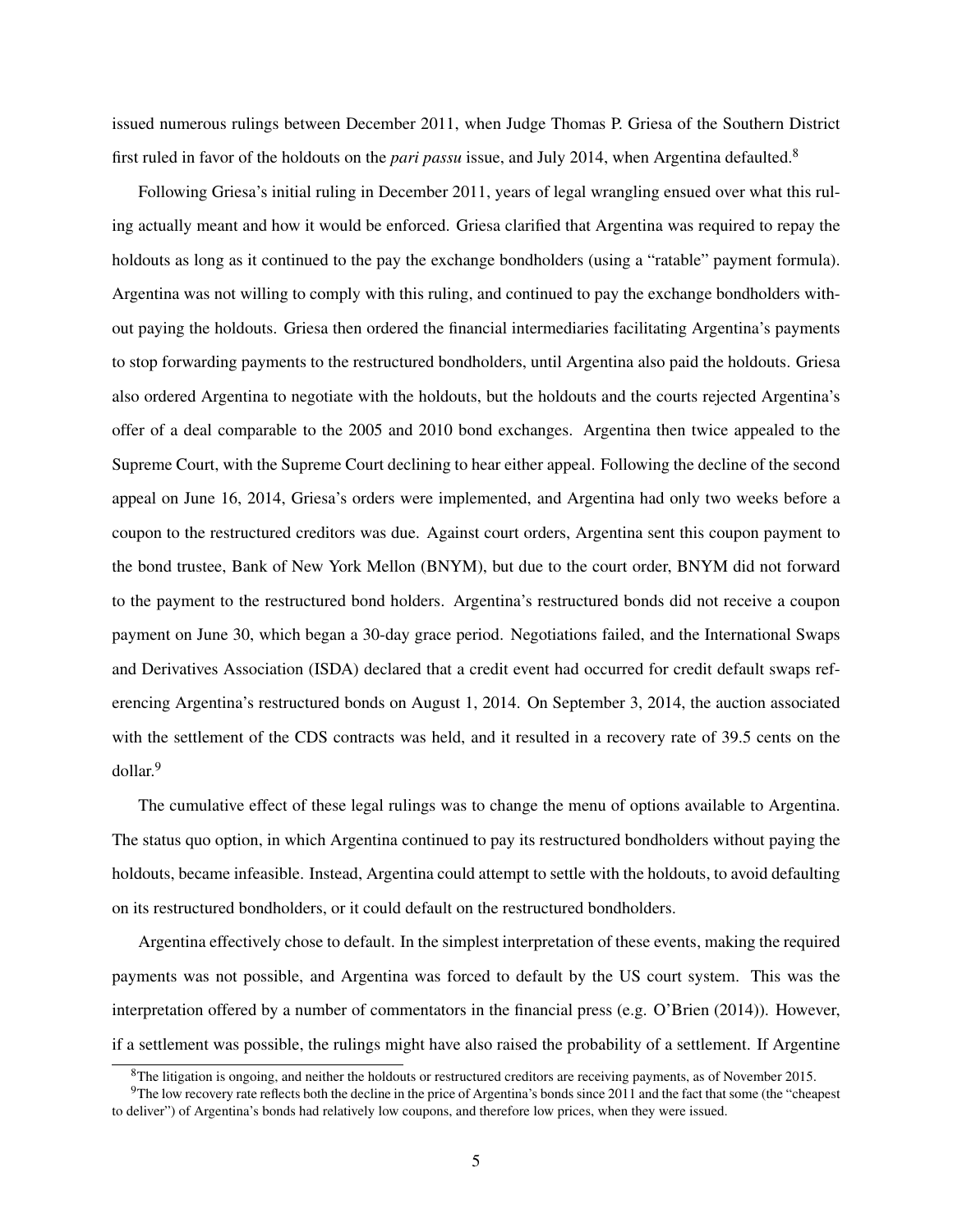firms would be affected by a settlement, through some channel other than the avoidance of a sovereign default, then the exclusion restriction of our experiment would not hold. We argue that such channels are not plausible, because the amount of money required for a settlement was small, in section [7.](#page-23-0)

## 3 Data and Summary Statistics

## 3.1 Stock Market and CDS Data

Our dataset consists of daily observations of financial variables from January 3, 2011 to July 29, 2014 (the day before Argentina most recently defaulted). We study the returns of US dollar-denominated ADRs issued by Argentine firms, which are traded in the United States, as well the returns of Argentine peso-denominated equities traded in Argentina. The ADRs trade on the NYSE and NASDAQ, are relatively liquid, and can be traded by a wide range of market participants.<sup>[10](#page-6-0)</sup> However, using only the ADRs limits our analysis to twelve firms that have exchange-traded ADRs. To study the cross-sectional patterns of Argentine firms, we also examine the returns of firms traded only in Argentina. The full list firms included in our analysis, along with select firm characteristics, can be seen in appendix table [A2.](#page-39-0)

The most commonly cited benchmark for Argentine ADRs is the MSCI Argentina index, an index of six Argentine ADRs. We also construct our own indices of ADRs, covering different sectors of the Argentine economy. We classify Argentine firms by whether they are a bank, a non-financial firm, or a real estate holding company. The industry classifications are based on the Fama-French 12 industry classification and are listed in table [A2.](#page-39-0) We construct value-weighted indices for the entire market each of these industries, except real estate.<sup>[11](#page-6-1)</sup> The value-weighted indices we construct exclude YPF, the large oil company that was nationalized in 2012. The market index also includes a 10% weight on US treasury bills, to ensure that its dividends are always positive.<sup>[12](#page-6-2)</sup>

We use credit default swap (CDS) spreads to measure the market-implied risk-neutral probability of default. A CDS is a financial derivative where the seller of the swap agrees to insure the buyer against the possibility that the issuer defaults. Once a third party, the International Swaps and Derivatives Association

<span id="page-6-0"></span><sup>&</sup>lt;sup>10</sup>Several market participants have told us that capital controls and related barriers are significant impediments to their participation in local Argentine equity markets.

<span id="page-6-1"></span><sup>&</sup>lt;sup>11</sup>We do not include a value-weighted real estate index in the results because there are only two closely-related firms in this sector. We have also constructed equal-weighted indices, and found similar results.

<span id="page-6-2"></span> $12$ Positive dividends are useful in the analysis in section [5.](#page-15-0) In using portfolios of stocks and treasury bills for this purpose, we are following [Vuolteenaho](#page-30-5) [\(2002\)](#page-30-5).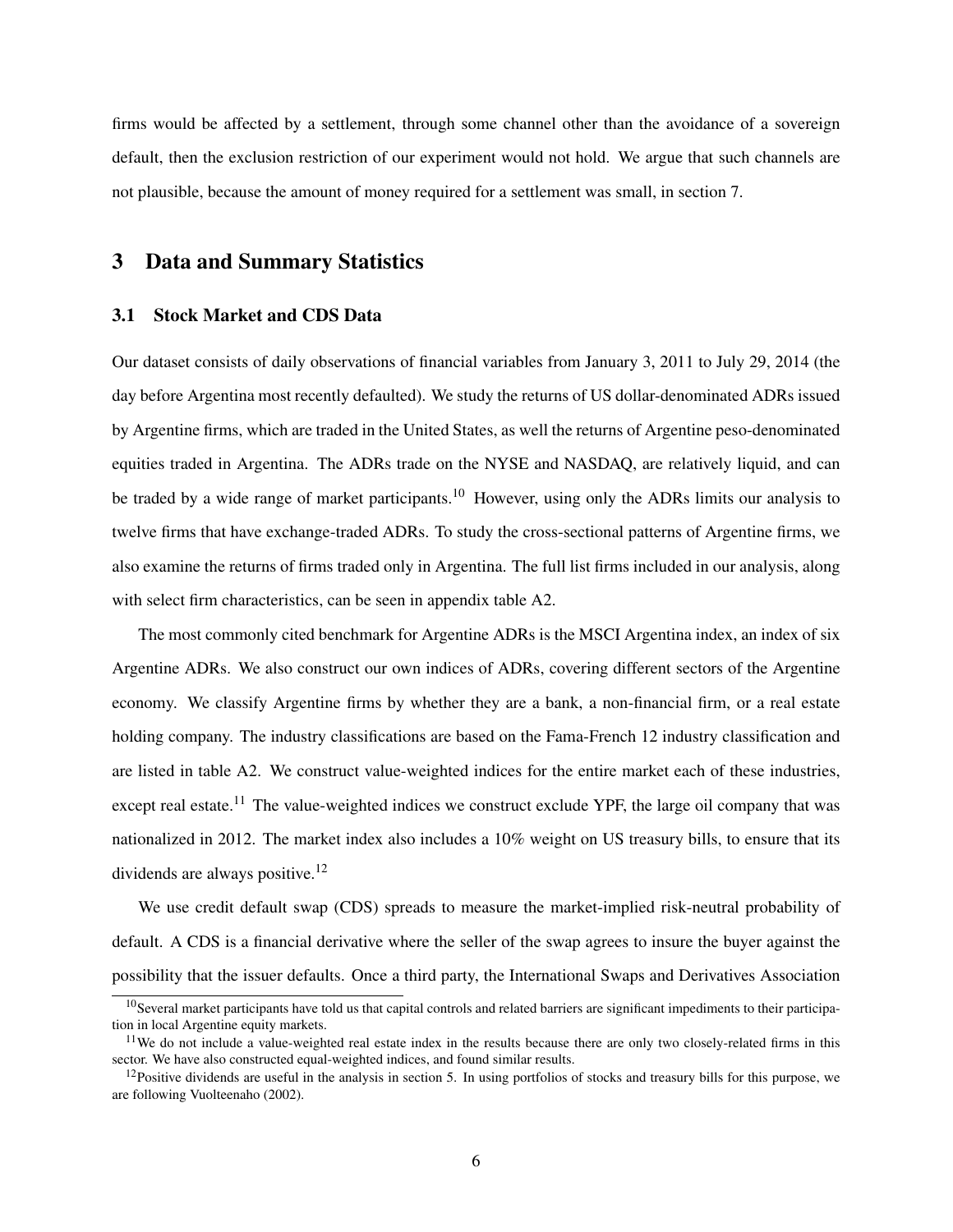(ISDA), declares a credit event, an auction occurs to determine the price of the defaulted debt. The CDS seller then pays the buyer the difference between the face and auction value of the debt. In appendix section [K,](#page-62-0) we provide details on how Markit, our data provider, imputes risk-neutral default probabilities from the term structure of CDS spreads using the ISDA Standard Model. We focus on the 5-year cumulative default probability, the risk-neutral probability that Argentina defaults within 5 years of the CDS contract initiation.<sup>[13](#page-7-0)</sup>

Because we want to capture the abnormal variation in Argentine CDS and equity returns caused by changes in the probability of default, we would like to account for other global factors that may affect both measures. Controlling for these factors is not necessary, under our identification assumptions, but can reduce the magnitude of our standard errors. To proxy for global risk aversion, we use the VIX index, the 30-day implied volatility on the S&P 500.<sup>[14](#page-7-1)</sup> We use the S&P 500 to measure global equity returns and we use the MSCI Emerging Markets Asia ETF to proxy for factors affecting emerging markets generally. We use the Asian index to ensure that movements in the index are not directly caused by fluctuations in Argentine markets. To control for aggregate credit market conditions, we use the Markit CDX High Yield and Investment Grade CDS indices. We also control for oil prices (West Texas Intermediate). These controls are included in all specifications reported in this paper, although our results are qualitatively similar when using a subset of these factors, or no controls at all. In our discussion, we will assume that the legal rulings we study do not affect these controls; if this assumption were false, our estimates would measure the effect of the legal rulings on firms above and beyond what would be expected, given the effects on our control variables (see section [6](#page-20-0) for details).

## 3.2 Definition of Events and Non-Events

We build a list of legal rulings issued by Judge Griesa, the Second Circuit, and the Supreme Court. We have created this list using articles in the financial press (the Wall Street Journal, Bloomberg News, and the Financial Times), LexisNexis searches, and publicly available information from the website of a law firm (Shearman) that practices sovereign debt law.

<span id="page-7-0"></span><sup>&</sup>lt;sup>13</sup>We prefer the 5-year cumulative default probability measure because we believe that shocks which move default probability from (for example) one year ahead to two years ahead, without altering the cumulative default probability over those two years, should have only a minimal impact on stock valuations. Our results are qualitatively robust to using the 1- or 3-year cumulative default probability, and other CDS-based measures, subject to the caveat that the 1- and 3-year cumulative default probabilities are more volatile than the 5-year measure. Tenors longer than five years are not traded frequently. See appendix table [A11](#page-66-0) for details.

<span id="page-7-1"></span><sup>&</sup>lt;sup>14</sup>See Longstaff et. al. (2011) for discussion of the relationship between the VIX and sovereign CDS spreads.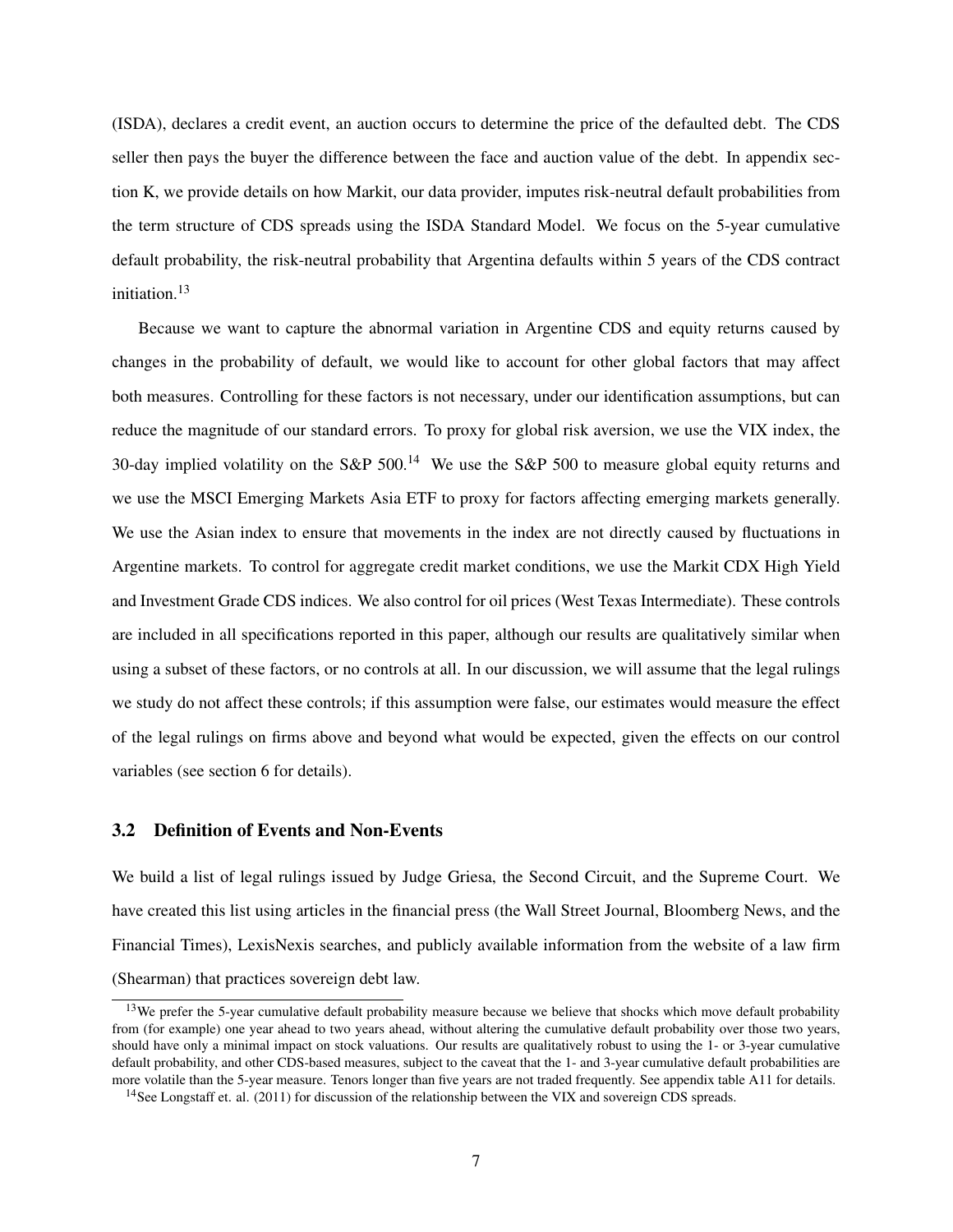In appendix section [Q,](#page-74-0) we list all of these events and links to the relevant source material. Unfortunately, for many of the events, we are unable to determine precisely when the ruling was issued. We employ several methods to determine the timing of rulings. First, we examine news coverage of the rulings, using Bloomberg News, the Financial Times, and LexisNexis searches. Sometimes, contemporaneous news coverage specifically mentions when the ruling was released. Second, we use the date listed in the ruling. Third, many of rulings are released in the PDF electronic format, and have a "creation time" and/or "modification time" listed in the meta-information of the PDF file. In appendix section [Q,](#page-74-0) we list the information used to determine the approximate time of each ruling.

For our main analysis, we use two-day event windows. Consider the Supreme Court ruling on Monday, June 16th, 2014. The two-day event window, applied to this event, would use the CDS spread change from the close on Thursday, June 12th to the close on Monday, June 16th. It would use stock returns (for both ADRs and local stocks) from 4pm EDT on Thursday, June 12th to 4pm EDT on Monday, June 16th.<sup>[15](#page-8-0)</sup>

For our two-day event windows, we choose our sample of non-events to be a set of two-day default probability changes and stock returns (based on closes), non-overlapping, at least two days away from any event, and at least two days away from any of the "excluded events." "Excluded events" are legal rulings that we do not use, but also exclude from our sample of non-events.[16](#page-8-1) For the heteroskedasticity-based identification strategy we employ, removing these legal rulings increases the validity of our identifying assumption that the variance of shocks induced by legal rulings is higher on event days than non-event days. However, our results are robust to including these days in the set of non-events.

## 3.3 Summary of Events and Non-Events

In figure [2a,](#page-35-0) we plot the two-day change in the 5-year default probability and the two-day return of valueweighted index over our sample. Small data points in light gray are non-events and the maroon/dark dots cover event windows in which a US court ruling was released. The details on each event can be found in the

<span id="page-8-0"></span><sup>&</sup>lt;sup>15</sup>For events occurring outside of daylight savings time in the eastern time zone, the local stocks close at 5pm ART (3pm EST), while the ADRs use 4pm EST. We do not correct for this. For some events, we are certain about the day of the event. For these events, we place the event on the first day of the two-day window; however, our results are robust to placing the event on the second day of the two-day window instead.

<span id="page-8-1"></span> $16$ For three of the rulings, we could not find any contemporaneous media coverage. For one ruling, we could not find the ruling itself. One of the rulings was issued on the Friday in October 2012 shortly before "Superstorm Sandy" hit New York, and another the night before Thanksgiving. One of the legal rulings was issued at the beginning of an oral argument, in which Argentina's lawyers may have revealed information about Argentina's intentions. Finally, we exclude the ruling made on July 28th, 2014, because this ruling was made very close to the formal default date, and news articles on that day focused on the last-minute negotiations, not the ruling. Our results are qualitatively similar when we include this ruling.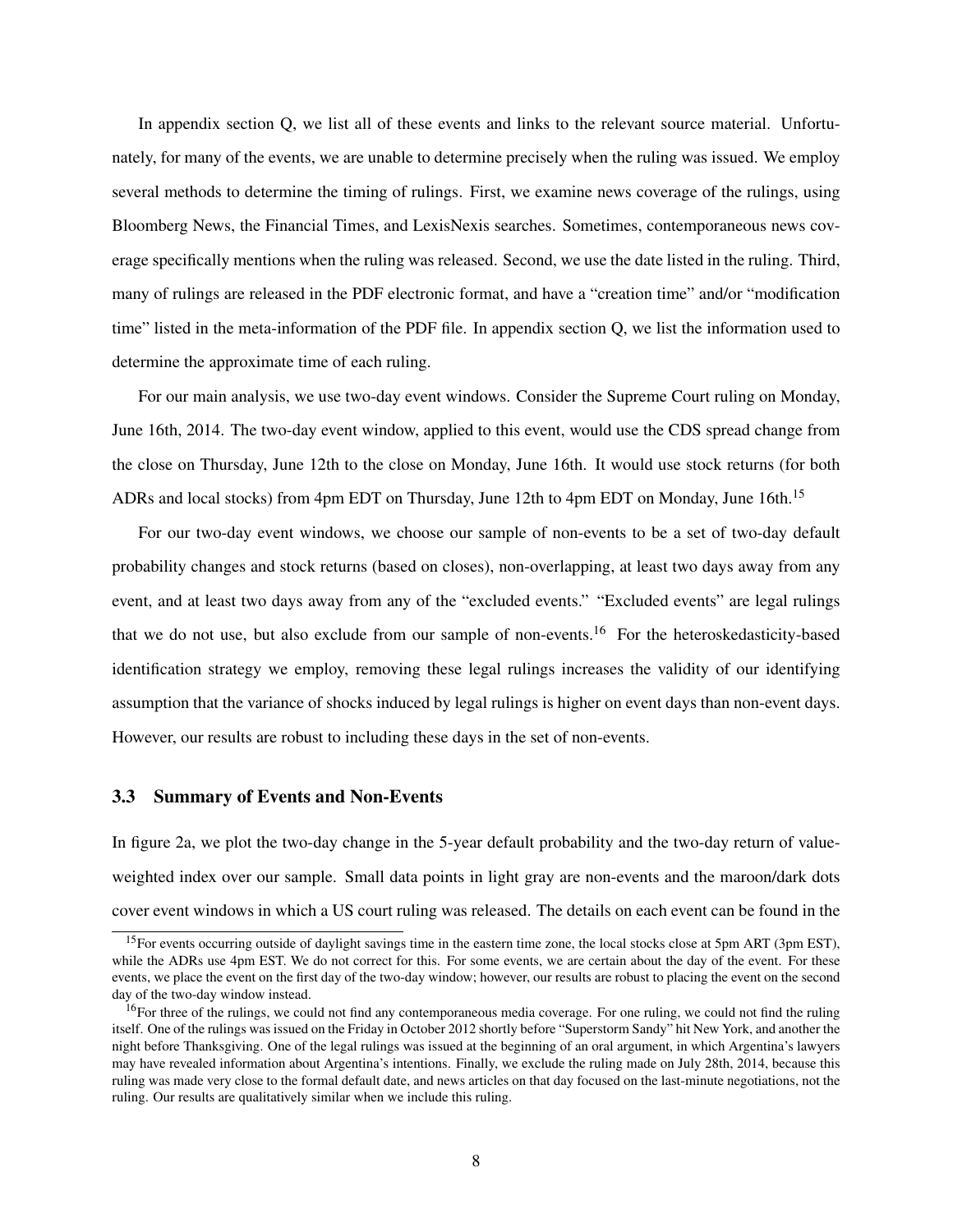appendix, section [Q.](#page-74-0) In figure [2b,](#page-35-1) we construct the equivalent figure for the Mexican MSCI equity index and change in Argentina's probability of default. Comparing the figure for the Argentine value-weighted equity index with the figure for the Mexican index, we see that on the non-event days, both stock indices co-move with our Argentine default probability measure. However, on the event days, only the Argentine equity index co-moves with the Argentine default probability measure. This observation suggests that omitted common factors might not be very important on our event days, consistent with the result that our event studies and heteroskedasticity-based identification strategy reach similar conclusions. In appendix section [B,](#page-43-0) we present similar figures for the different sectors of the Argentine economy and measures of the exchange rate.

## [Insert figure [2](#page-35-2) here]

In the table below, we present summary statistics for the returns of the MSCI Argentina Index and the changes in 5-year risk-neutral default probabilities, during the two-day event and non-event windows.

[Insert table [1](#page-30-6) here]

## 3.4 Exchange Rates

We are also interested in the effect of sovereign default on exchange rates. However, "the exchange rate" is difficult to measure in Argentina. Capital controls were imposed in 2002, strengthened in 2011,<sup>[17](#page-9-0)</sup> and the official exchange rate has significantly diverged from the rate in other markets. We will consider three different measures of this parallel exchange rate, known as the Blue Dollar. All of them are based on the rate at which individuals could actually transact.

The first unofficial exchange rate that we consider is the one that Argentines can use to buy dollars from black market currency dealers. Dolarblue.net publishes this rate daily and this source is used by many Argentines as the reference for the exchange rate. This onshore rate is known as the Dolar Blue or the Informal dollar, among many other names. This is our preferred measure of Argentina's market exchange rate.

The other two measures of the unofficial exchange rate we will study come directly from market prices and provide a way for onshore currency dealers to secure dollars. Both rely on the fact that even though the Argentine peso is a non-convertible currency, securities can be purchased onshore in pesos and sold offshore

<span id="page-9-0"></span><sup>17</sup>[EconomistMagazine](#page-29-13) [\(2014\)](#page-29-13).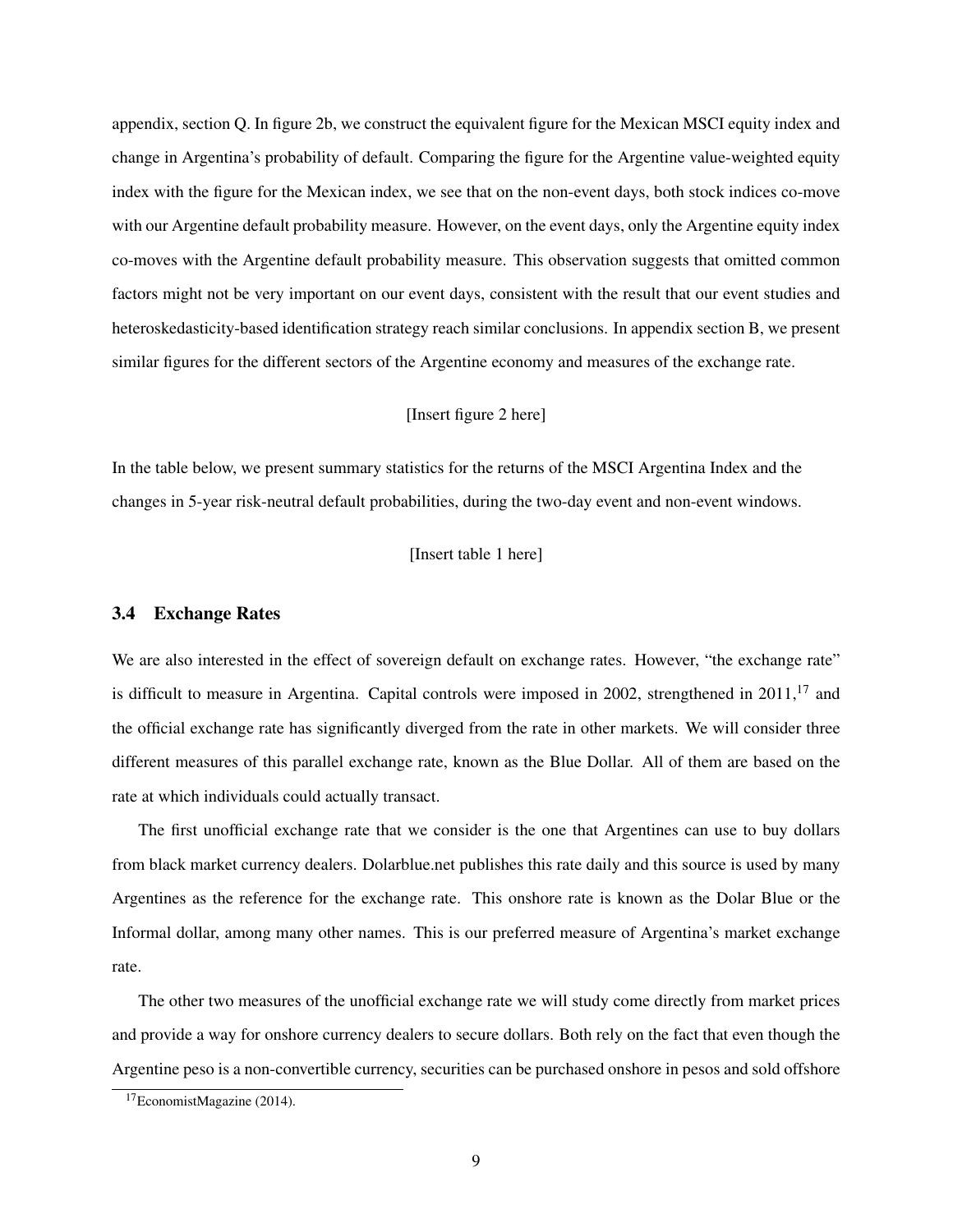in dollars. The first class of instruments for which this can be done are domestic law Argentine government bonds, and the exchange rate associated with this transaction is known as the "blue-chip swap" rate. We can construct a similar measure of the exchange rate, known as the "ADR blue rate," by using equities rather than debt. $18$ 

#### [Insert Figure [3](#page-35-3) about here]

In Figure [3,](#page-35-3) we plot all four of these exchange rates during our sample period. Throughout this period, the official rate is significantly below the unofficial rates. The ADR blue rate and the blue-chip swap rate are virtually indistinguishable (at low frequencies) during this period, and co-move with the Dolar Blue rate.

### 3.5 Case Study: Supreme Court Announcement

For one of our events, we are able to precisely determine when the event occurred. On June 16, 2014, the U.S. Supreme Court denied two appeals and a petition from the Republic of Argentina. The denial of Argentina's petition meant that Judge Griesa could prevent the Bank of New York, the payment agent on Argentina's restructured bonds, from paying the coupons on those bonds, unless Argentina also paid the holdouts. Because Argentina had previously expressed its unwillingness to pay the holdouts, this news meant that Argentina was more likely to default.<sup>[19](#page-10-1)</sup>

The Supreme Court announces multiple orders in a single public session, and simultaneously provides copies of those orders to the press. SCOTUSBlog, a well-known legal website that provides news coverage and analysis of the Supreme Court, had a "live blog" of the announcements on June 16th, 2014. At 9:33am EST, SCOTUSBlog reported that "Both of the Argentine bond cases have been denied. Sotomayor took no part" [\(Howe](#page-29-14) [\(2014\)](#page-29-14)). At 10:09am, the live blog stated that Argentina's petition had been denied. At 10:11am, the live blog provided a link to the ruling. In figure [1,](#page-34-0) we plot the returns of the Argentine ADRs and the 5-year cumulative default probability, as measured by CDS. The ADRs begin trading in New York at 9:30am. The default probability is constructed from CDS spreads based on the Markit "sameday" data at 9:30am EST and 10:30am EST.

<span id="page-10-0"></span> $18$ [Auguste et al.](#page-28-14) [\(2006\)](#page-28-14) explore how the convertibility of ADRs provides a way around capital controls. Both of our measures rely on Argentine local markets, which are illiquid, and therefore can be quite noisy at high frequencies. [Pasquariello](#page-29-15) [\(2008\)](#page-29-15) documents that, for countries with convertible currencies, ADR parity does not always hold, and that the violations of ADR parity are more common around financial crises. As a result, we should not necessarily expect our ADR-based measure and the dolar blue to respond identically to the legal rulings.

<span id="page-10-1"></span> $19$ On the same day, the Supreme Court also allowed the holdouts to pursue discovery against all of Argentina's foreign assets, not just those in the United States.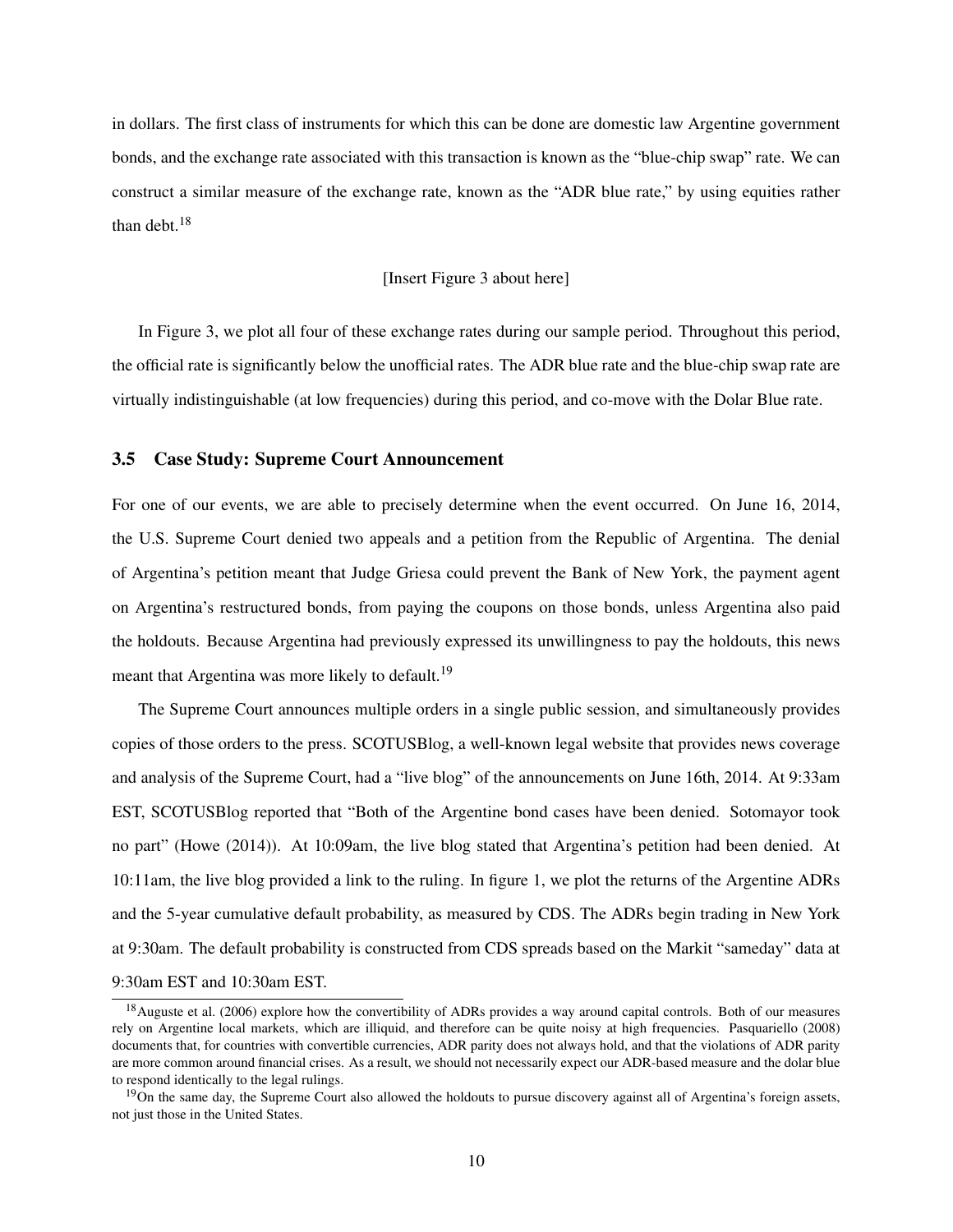### [ Insert figure [1](#page-34-0) here]

From 9:30am to 10:30am, the MSCI ADR index fell 6% and five-year cumulative implied default probability rose by 9.8%. When the Argentine stock market opened, the local stocks associated with the MSCI ADR index opened 6.2% lower than it closed the previous night. Assuming that no other news affected the markets during this hour, this implies that a 1% increase in the probability of default caused a 0.63% fall in ADR prices, and virtually no change in the ADR-based blue rate.

# <span id="page-11-0"></span>4 Framework and Results

In this section, we estimate the causal effect of sovereign default on equity returns using all of the events in our sample, which requires using two-day event windows. The key identification concerns are that stock returns might have an effect on default probabilities, and that unobserved common shocks might affect both the market-implied probability of default and stock returns. In our context, one example of the former issue is that poor earnings by large Argentine firms might harm the fiscal position of the Argentine government. An example of the latter issue is a shock to the market price of risk, which could cause both CDS spreads and stock returns to change.

We consider these issues through the lens of a simultaneous equation model (following [Rigobon and](#page-30-0) [Sack](#page-30-0) [\(2004\)](#page-30-0)). While our actual implementation uses multiple assets and controls for various market factors, for exposition we discuss the log return of a single asset (the equity index, for example), *r<sup>t</sup>* , and the change in the risk-neutral probability of default,  $\Delta D_t$ , and ignore constants.<sup>[20](#page-11-1)</sup> The model we consider is

<span id="page-11-2"></span>
$$
\Delta D_t = \gamma r_t + \kappa_D F_t + \varepsilon_t \tag{1}
$$

$$
r_t = \alpha \Delta D_t + \kappa F_t + \eta_t \tag{2}
$$

where  $F_t$  is a single unobserved factor that moves both the probability of default and equity returns,  $\varepsilon_t$  is a shock to the default probability,  $\eta_t$  is a shock to the equity market return, and all of these shocks are uncorrelated with each other and over time. The goal is to estimate the parameter  $\alpha$ , the impact of a change in the probability of default on equity market returns.

Our key identifying assumption is that the information revealed to market participants by the legal rul-

<span id="page-11-1"></span> $^{20}$ In the appendix, section [N,](#page-68-0) we demonstrate how an equivalent system can be derived in a multi-asset framework.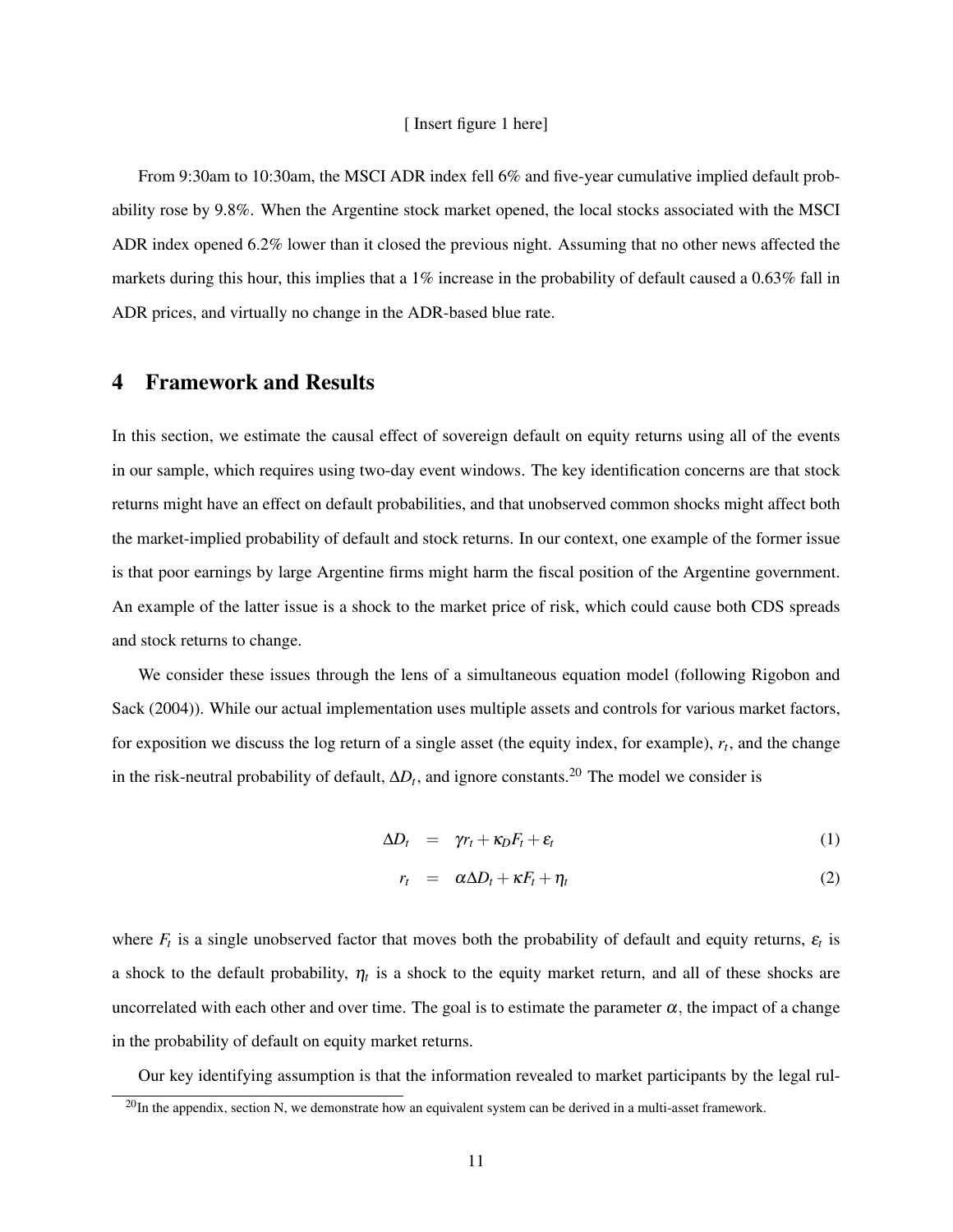ings affects firms' stock returns only through the effect on the sovereign's risk-neutral probability of default. This assumption is equivalent to asserting that the legal rulings are idiosyncratic default probability shocks  $(\varepsilon_t)$  in the framework above. The assumption embeds both the requirement that the legal rulings be exogenous (the  $\varepsilon$ <sub>c</sub> shocks are not correlated with the other shocks) and that the exclusion restriction is satisfied (the  $\varepsilon_t$  shocks affect returns only by affecting default probabilities).

If one were to simply run the regression in equation [2](#page-11-2) using OLS, the coefficient estimate could be biased. There are two potential sources of bias: simultaneity bias (stock returns affect default probabilities) and omitted variable bias (unobserved common factors).<sup>[21](#page-12-0)</sup> In order for the OLS regression to be unbiased, equity market returns must not affect default probabilities and there must be no omitted common shocks. These assumptions are implausible in our context, but we present OLS results for comparison purposes.

We could rely on more plausible assumptions by adopting an event study framework (see, for instance, [Kuttner](#page-29-16) [\(2001\)](#page-29-16) or [Bernanke and Kuttner](#page-28-15) [\(2005\)](#page-28-15)). In this case, the identifying assumption would be that changes to Argentina's probability of default on during the event windows (time periods in which a US court makes a legal ruling) are driven exclusively by those legal rulings, or other idiosyncratic default probability shocks  $(\varepsilon_t)$ . Under this assumption, we could directly estimate equation [\(2\)](#page-11-2) using OLS on these ruling days. We present these results, and the details of the event studies, in the appendix, section [D.](#page-46-0)

Our preferred specification uses a heteroskedasticity-based identification strategy, following [Rigobon](#page-29-1) [\(2003\)](#page-29-1) and [Rigobon and Sack](#page-30-0) [\(2004\)](#page-30-0). This does not require the complete absence of common and idiosyncratic shocks during event windows. This strategy instead relies on the identifying assumption that the variances of the common shocks  $F_t$  and equity return shocks  $\eta_t$  are the same on non-event days and event days, whereas the variance of the shock to the probability of default  $\varepsilon_t$  is higher on event days than non-event days (because of the effects of the legal rulings, which we have assumed are  $\varepsilon_t$  shocks). Under this assumption, we can identify the parameter  $\alpha$  by comparing the covariance matrices of abnormal returns and abnormal default probability changes on event days and non-event days.

We divide all days in our sample into two types of days, event (*E*) and non-event (*N*) days. For each of the two types of days  $j \in \{E, N\}$ , we can estimate the covariance matrix of  $[r_t, \Delta D_t]$ , denoted  $\Omega_j$ :

$$
\Omega_j = \begin{bmatrix} var_j(r_t) & cov_j(r_t, \Delta D_t) \\ cov_j(r_t, \Delta D_t) & var_j(\Delta D_t) \end{bmatrix}
$$

<span id="page-12-0"></span> $^{21}$ [Rigobon and Sack](#page-30-0) [\(2004\)](#page-30-0) discusses these biases in the context of this framework.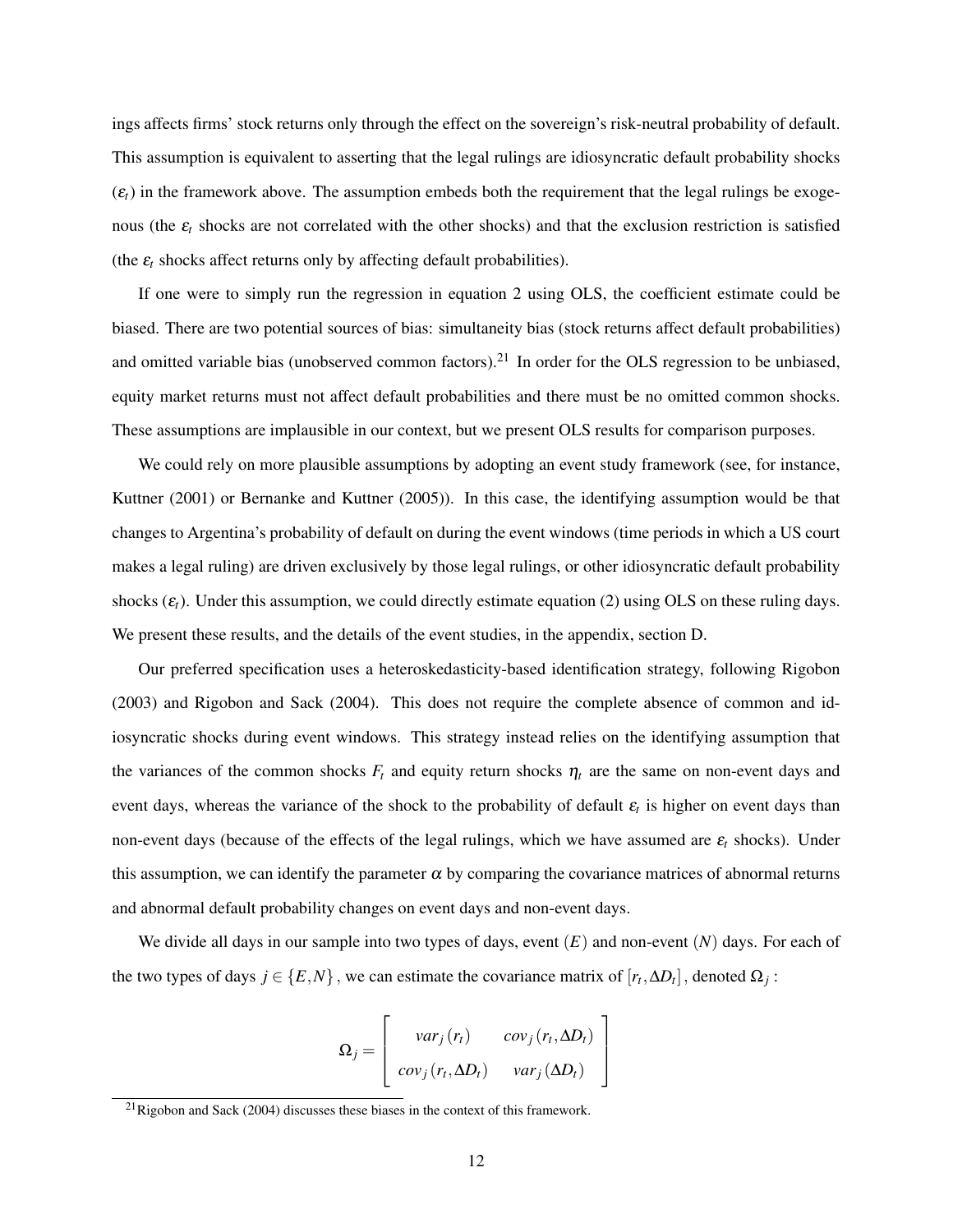We can then define the difference in the covariance matrices on event and non-event days as  $\Delta\Omega = \Omega_E - \Omega_N$ , which simplifies to<sup>[22](#page-13-0)</sup>

$$
\Delta\Omega = \lambda \left[ \begin{array}{cc} \alpha^2 & \alpha \\ \alpha & 1 \end{array} \right] \tag{3}
$$

where  $\lambda =$  $\int \sigma_{\varepsilon,E}^2 - \sigma_{\varepsilon,N}^2$  $(1-\alpha\gamma)^2$  $\setminus$ .

There are several potential ways to estimate  $\alpha$  based on  $\Delta\Omega$ . Our preferred estimator, which we call the CDS-IV estimator, is defined as

$$
\hat{\alpha}_{CIV} = \frac{\Delta\Omega_{1,2}}{\Delta\Omega_{2,2}} = \frac{\text{cov}_{E}\left(\Delta D_{t}, r_{t}\right) - \text{cov}_{N}\left(\Delta D_{t}, r_{t}\right)}{\text{var}_{E}\left(\Delta D_{t}\right) - \text{var}_{N}\left(\Delta D_{t}\right)}
$$

As shown in [Rigobon and Sack](#page-30-0) [\(2004\)](#page-30-0), this estimator can be implemented in an instrumental variables framework.[23](#page-13-1)

The CDS-IV instrument is relevant under the assumption that  $\lambda > 0$ . We can reject the hypothesis that  $\lambda = 0$  using a test for equality of variances, which is described in the appendix, section [E.](#page-51-0) The relevance of the CDS-IV instrument is also suggested by the weak-identification F-test of [Stock and Yogo](#page-30-7) [\(2005\)](#page-30-7), also reported in the appendix, section [E.](#page-51-0) In table [3,](#page-32-0) we present the results of our CDS-IV estimation. The standard errors and confidence intervals use the bootstrap procedure described in the appendix, section [C.1.](#page-43-1)

## [Insert table [3](#page-32-0) ]

We find that increases in the 5-year risk-neutral default probability cause statistically and economically significant declines in the MSCI Argentina Index, bank ADRs, and non-financial ADRs, as well as a depreciation in the dolar blue rate. An increase in the risk-neutral default probability from 40% to 100%, which is roughly what Argentina experienced, would cause around a 28% fall in the value-weighted index, by our estimates. Our results are consistent with the hypothesis that Argentina's default caused significant harm to the value of Argentine firms.

In table [2,](#page-31-0) we present estimates for the magnitudes of the losses caused by default. The columns labeled "Estimate (60%)" and "Estimate (100%)" report the estimated losses caused by increasing the probability

<span id="page-13-0"></span> $22$ Algebraic details can be found in [Rigobon](#page-29-1) [\(2003\)](#page-29-1).

<span id="page-13-1"></span><sup>&</sup>lt;sup>23</sup> Alternate estimators, and the issues with them, are discussed in appendix section [F.](#page-51-1)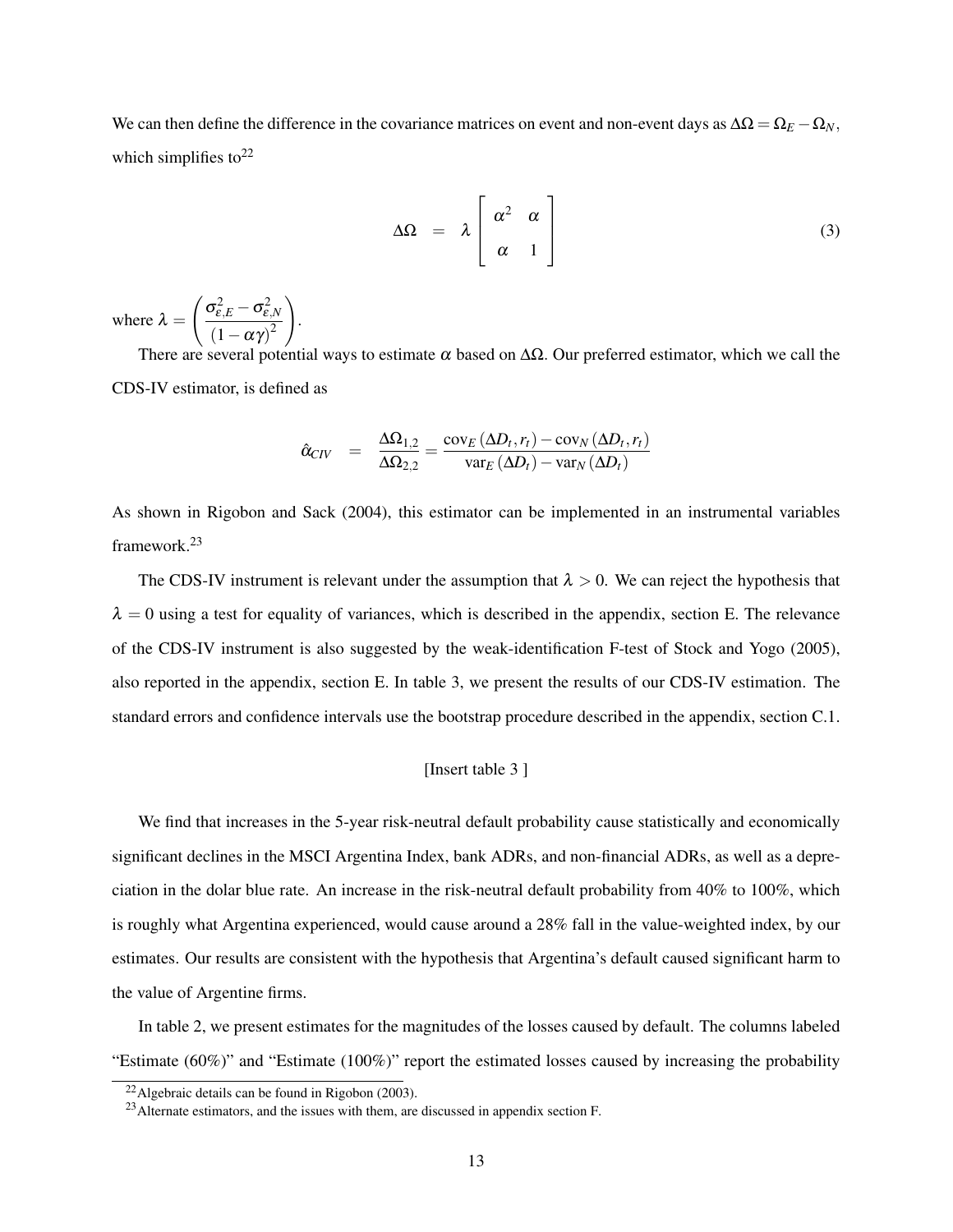of default by 60% and 100%, respectively. The 60% is relevant for Argentina because this is approximately the amount the five-year risk neutral default probability increased during the period of our study. The 100% column is relevant because it is closer to the concept of the cost of default in the literature.

In the first three lines of the table, we present estimates for the firms that have ADRs. These estimates are calculated by multiplying the sum of the market values of all the firms in 2011 by the point estimate for the value index in table [3,](#page-32-0) converted from log to arithmetic returns and adjusting for the treasuries included in the index. The losses for firms with ADRs are comparable to the full face value of the claims of all holdout bonds, and an order of magnitude larger than the amount NML was demanding. In the fourth and fifth rows, we also include the losses experienced by locally traded firms. We assume that these firms experience losses at the same rate as the firms with ADRs. When considering the losses on these two broader classes of firms, the direct reduction in the market value of these firms as a result of default significantly exceeds the face value of all holdout claims.

In the second set of results, we now attempt to extrapolate what these reductions in firm value would imply if they were experienced by the broader economy. According to the World Bank, the stock market capitalization to GDP ratio of Argentina was 13.8% at the end of 2010. The price-to-annual-earnings ratio of firms with ADRs at the end of 2010 was 14.87. We calculate the "Aggregate Loss" in billions of dollars by dividing the loss in "All equities" by the 13.8% stock market/GDP ratio, and multiplying it by the P/E ratio. This calculation extrapolates the losses experienced by firms with ADRs to the net present value of Argentina's future output, by scaling those losses by the ratio of firm earnings to GDP. This delivers an estimate of the reduction in the market value of future Argentine output of \$1.8 trillion for a 60% increase in the default probability. This is equivalent to 324% of Argentina's 2011 GDP. Using the present value concept described below in section [5,](#page-15-0) we calculate the permanent reduction in the level of output necessary to generate this large of a loss. Our estimates correspond to a permanent 9.4% reduction in output, for a change in the default probability from zero to 100%. In the next section, we will present other methods of extrapolating from stock market losses to output losses, and find similar results.

## [Insert table [2](#page-31-0) here ]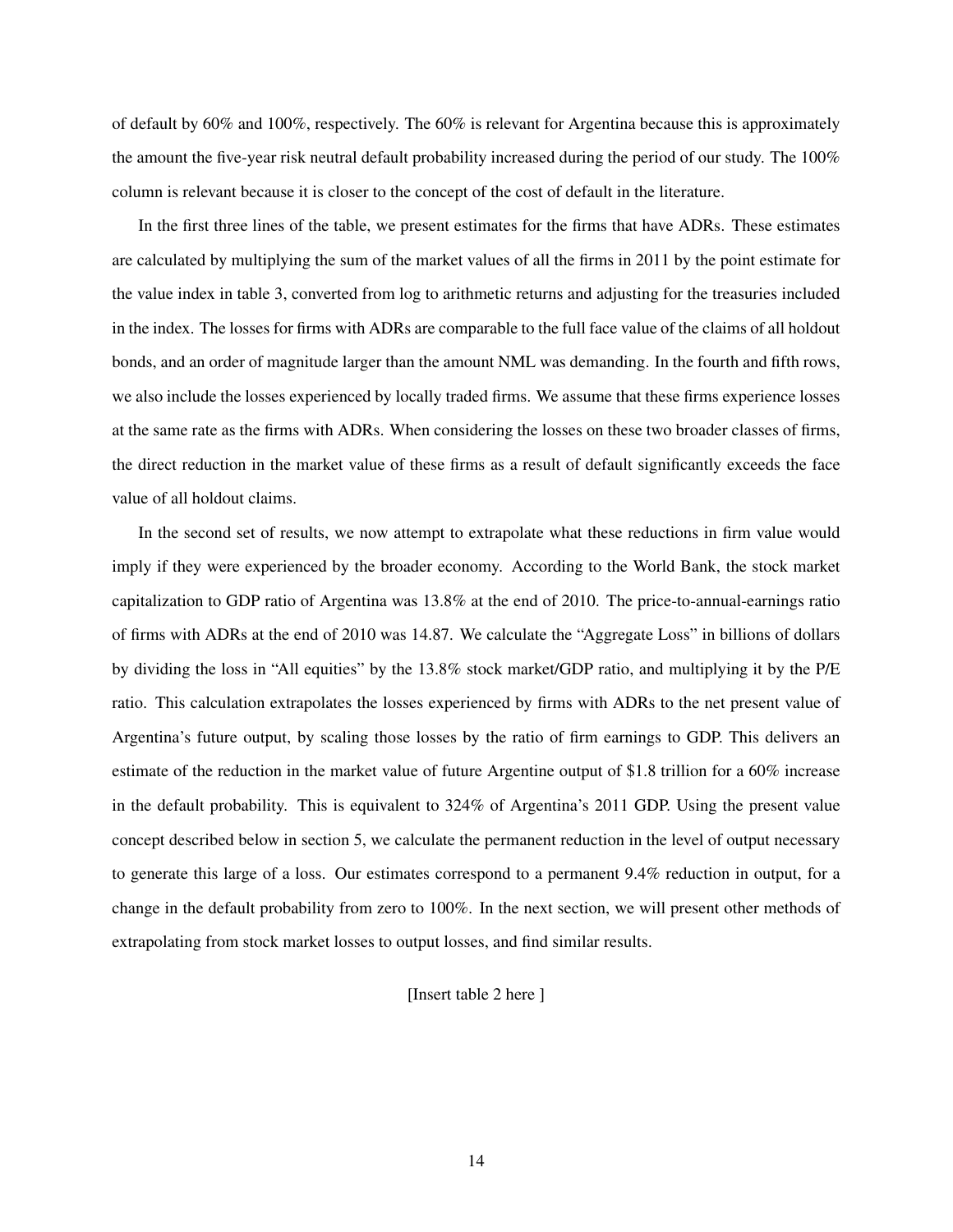# <span id="page-15-0"></span>5 Output Costs of Default

In this section, we will attempt to translate the stock returns we observe into changes in expected future output (real GDP). We pursue this line of inquiry for two reasons. First, an output-based measure brings us closer to understanding the welfare cost of default. We cannot treat the magnitude of the stock market declines as an estimate of the GDP loss; the Argentine economy performed poorly in the aftermath of the recent default, but real GDP certainly did not drop by 28%. Second, in quantitative models of sovereign default, such as [Aguiar and Gopinath](#page-28-1) [\(2006\)](#page-28-1) and [Arellano](#page-28-2) [\(2008\)](#page-28-2), the magnitude of the output loss conditional on default is a key model parameter. The size of this output loss plays a critical role in the government's decision to default, in the pricing of the sovereign debt, and in determining the quantity of debt that can be sustained in equilibrium.

Ideally, we would observe, at a daily frequency, estimates of future Argentine real GDP. If that data existed<sup>[24](#page-15-1)</sup>, we could use it with our heteroskedasticity-based identification strategy. Because it does not, we will use a tracking portfolio instead. The tracking portfolio<sup>[25](#page-15-2)</sup> is the linear combination of financial assets (with returns data at high frequency) that best mimics news about real GDP (at the quarterly frequency). In practice, because of data limitations, our tracking portfolios will have only one or two assets– our valueweighted ADR index and the nominal exchange rate. We interpret the estimation exercises below as offering a "back-of-the-envelope" estimate for how one should convert the stock market decline into an output loss.

We define real GDP news, the primary outcome variable we are interested in, as the discounted net present value of changes in the expectation of real GDP growth:

$$
N_{y,t}=E_t\left[\sum_{j=0}^\infty\rho^j\Delta y_{t+j}\right]-E_{t-1}\left[\sum_{j=0}^\infty\rho^j\Delta y_{t+j}\right],
$$

where  $\rho \in (0,1)$  is a discount factor and  $\Delta y_t$  is real GDP growth from time  $t-1$  to time  $t$ . We focus on this outcome for two reasons. First, in theoretical models of sovereign default, the government would take into account both the severity of the default cost and the expected length of time that the default cost will last. Second, defining real GDP news in this way allows us to clearly relate stock returns to real GDP news. As we will explain below, by assuming that real GDP and real firm dividends are cointegrated, we can show

<span id="page-15-1"></span> $^{24}$ In fact, Argentina has issued real GDP warrants. However, they are very illiquid, have option-like features, and are affected by the measurement of Argentine inflation. We did not find it feasible to use them to construct a high-frequency GDP forecast series.

<span id="page-15-2"></span> $^{25}$ For an introduction to tracking portfolios, see [Breeden et al.](#page-28-16) [\(1989\)](#page-28-16). For the application of tracking portfolios to the forecasting of future macroeconomic variables, see [Lamont](#page-29-17) [\(2001\)](#page-29-17). For the use of a GDP-news tracking portfolio, see [Vassalou](#page-30-8) [\(2003\)](#page-30-8).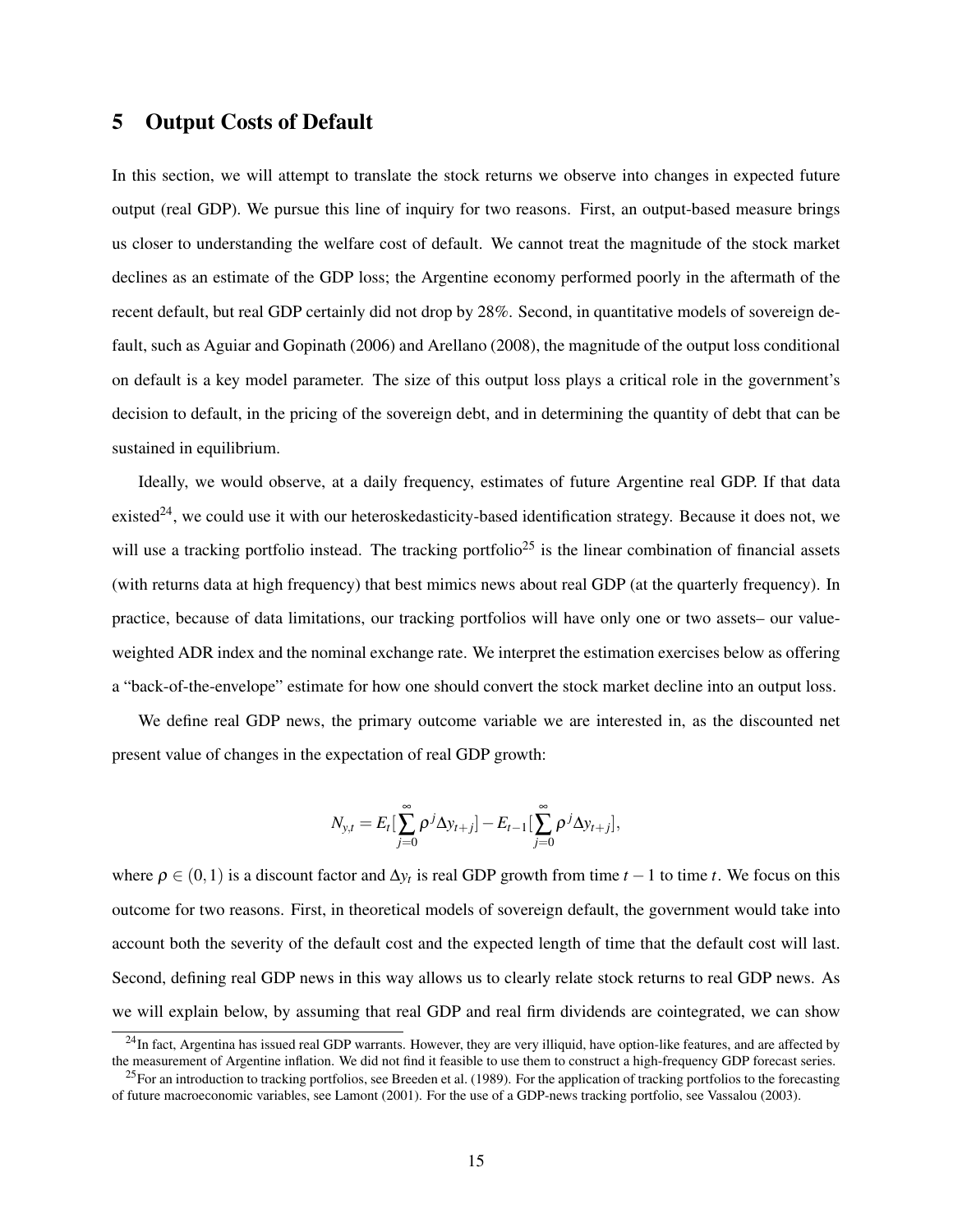that real GDP news is related to the cashflow news described by [Campbell](#page-28-17) [\(1991\)](#page-28-17). We choose the quarterly discount factor,  $\rho = 0.9956$ , based on the dividend-price ratio, following [Campbell](#page-28-17) [\(1991\)](#page-28-17).<sup>[26](#page-16-0)</sup>

We cannot observe real GDP news directly, so we consider two different proxies. First, we will study survey expectations of real GDP growth. Second, we construct a proxy for GDP news using a VAR. We estimate the VAR on a set of variables, including real GDP growth, and then transform the coefficients of this VAR into an estimate of the tracking portfolio coefficients. The VAR approach has the advantage that it is not subject to some of the potential biases associated with survey expectations. However, it has the disadvantage that it is estimated on a very short sample of data and requires additional assumptions.

We convert survey forecasts from Consensus Economics into a proxy for real GDP news. Consensus Economics surveys professional forecasters about real GDP growth and a variety other variables for Argentina and other countries. Twice a year, in April and October, they conduct a "long-term" forecast survey, in which they ask forecasters to predict real GDP growth for the next five calendar years, and their average forecast for the sixth through tenth calendar year ahead.

To construct our survey-based GDP news proxy variable, we use the year-over-year change in the April and October long-term forecasts. $27$  To construct our measure, we define

$$
\tilde{N}_{y,t} = \left(\sum_{j=0}^{9} \rho^{j} \Delta \tilde{y}_{t+j|t}\right) - \left(\sum_{k=1}^{10} \rho^{k-1} \Delta \tilde{y}_{t-1+k|t-1}\right),
$$

where  $\Delta \tilde{y}_{t+j|t}$  is the forecast made at time *t* for real GDP growth at time  $t+j$ . We have assumed that the forecast for each of the years 6−10 is equal to the average. This measure, along with the news variables we describe in the next section, are presented in the appendix, figure [A3.](#page-57-0)

We construct our VAR-based measure in three steps. First, we estimate a cointegrating relationship between Argentine real GDP and the real dividends of our value-weighted index.<sup>[28](#page-16-2)</sup> Second, we estimate a VAR that includes Argentine real GDP growth, the cointegration residual, and several other variables. Finally, we use our VAR coefficients to construct weights for our tracking portfolio.

Our results are driven primarily by our estimate of the cointegrating relationship between dividends and

<span id="page-16-0"></span> $26$ The discount factor based on the price-dividend ratio may be substantially higher than the subjective discount factor of the Argentine government or households.

<span id="page-16-1"></span> $27$ Because the forecasts are done on a calendar-year basis, forecasts in April and October will have different levels of uncertainty about calendar-year GDP growth. We use April-to-April and October-to-October changes to avoid pooling these two types of forecasts.

<span id="page-16-2"></span><sup>&</sup>lt;sup>28</sup>We construct real GDP by combining official data on nominal GDP with inflation measures from [Cavallo](#page-28-18) [\(2013\)](#page-28-18). See appendix [G](#page-52-0) for details.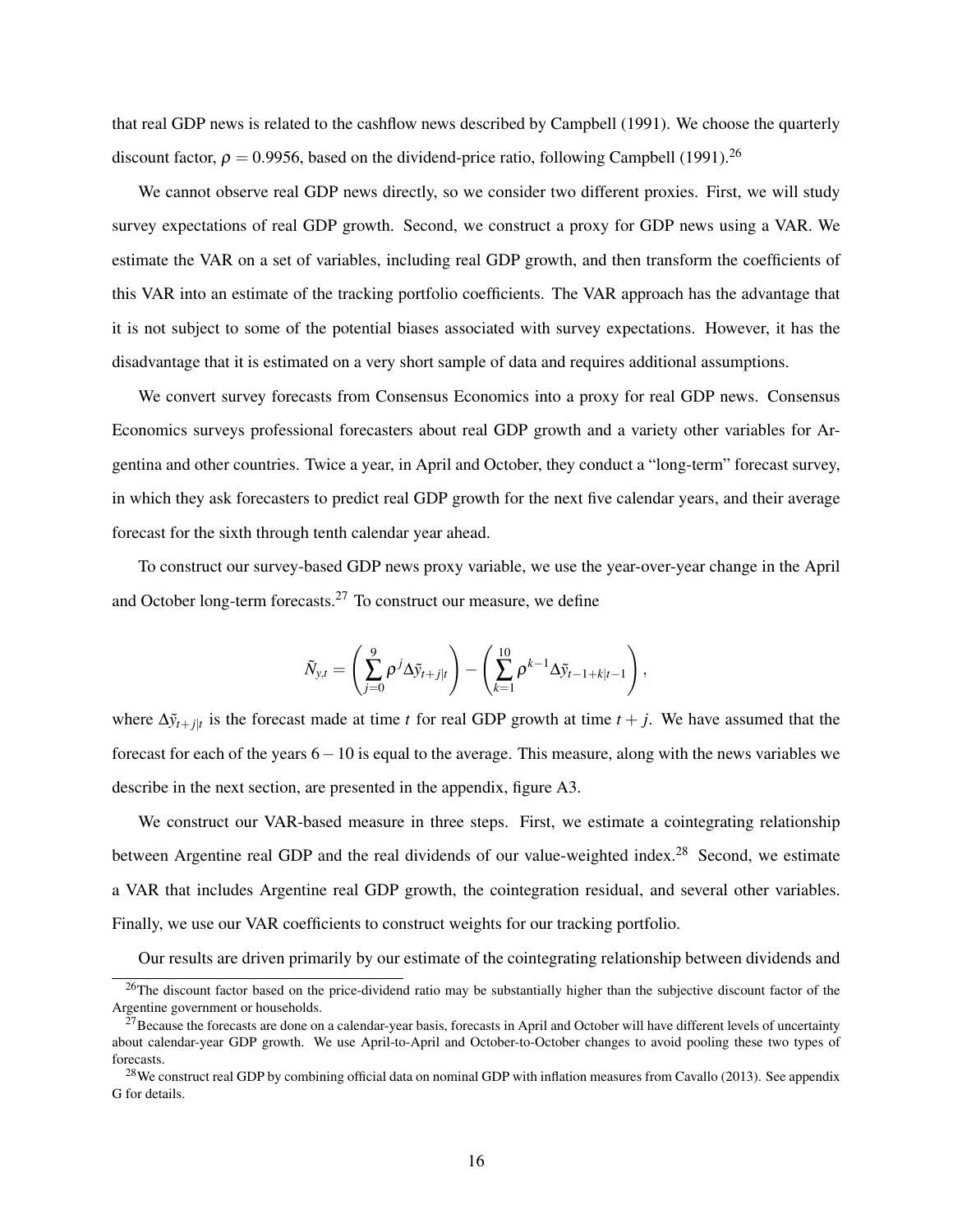GDP.[29](#page-17-0) We estimate this equation as

$$
y_t = \phi d_t + \delta t + x_t,
$$

where  $x_t$  is the cointegration residual,  $y_t$  is real Argentine GDP, and  $d_t$  is the real (in Argentine goods) dividend of our value-weighted index. One might expect that the ratio of dividends to GDP is stationary, which would be equivalent to assuming  $\phi = 1$ . However, leverage would cause a firm's dividends and share-repurchases, in a net-present-value sense, to be more volatile than GDP.<sup>[30](#page-17-1)</sup> Additionally, the firms in our sample are the largest firms in the Argentine economy, and not necessarily representative of all economic activity. Moreover, there may be a trend over time in this set of firms' share of economic activity ( $\delta \neq 0$ ). Whether or not we allow for a time trend makes a small difference in the size of our estimates; we present results without the trend. We estimate the parameter  $\phi$  (and  $\delta$ , for specifications in which  $\delta \neq 0$ ) using dynamic OLS [\(Stock and Watson](#page-30-9) [\(1993\)](#page-30-9)). We cannot test for the presence of a cointegrating relationship – our data sample runs from 2003 to 2014, and is far too short to reject the null of no cointegration with any power. Instead, we assume that dividends and GDP are cointegrated, and then estimate the coefficients of this cointegrating relationship.

After estimating our cointegration parameters, we consider the "companion-form" VAR, which includes real GDP growth  $\Delta y_t$ , the cointegration residual  $x_t$ , the official real exchange rate *orer<sub>t</sub>*, the change in the log market (ADR-based) nominal exchange rate, ∆*e<sup>t</sup>* , and the log price-dividend ratio of our value index, *zt* . We describe this VAR in the appendix, section [G.](#page-52-0) The details of this VAR do not alter our estimation results very much; because of the cointegration assumption and the fact that  $\rho$  is close to 1, the relationship between real GDP news and real dividend (cashflow) news that we estimate is determined almost entirely by the coefficient  $\phi$ .

We next make the assumption that the dollar returns we estimate in response to the legal shocks are dollar cashflow news, and not discount rate news. We argue that this assumption is reasonable, and discuss alternative possibilities, in section [7.](#page-23-0) Assuming that the returns we estimate in the high-frequency data are cashflow news, we can estimate the effect of the legal rulings on real GDP news using the relationship between real GDP news and cashflow news implied by the VAR.

<span id="page-17-0"></span> $^{29}$ Many authors in the asset pricing literature (e.g. [Hansen et al.](#page-29-18) [\(2008\)](#page-29-18) and [Bansal et al.](#page-28-19) [\(2005\)](#page-28-19)) assume that consumption and dividends are cointegrated. Our approach is closely related, and follows these authors in assuming that the cointegrating relationship does not necessarily have a unit coefficient.

<span id="page-17-1"></span> $30$ In our short data sample, we do not observe significant share repurchase or issuance activity. Presumably, if GDP growth was high or low for a long time, firms would eventually adjust their capital structure.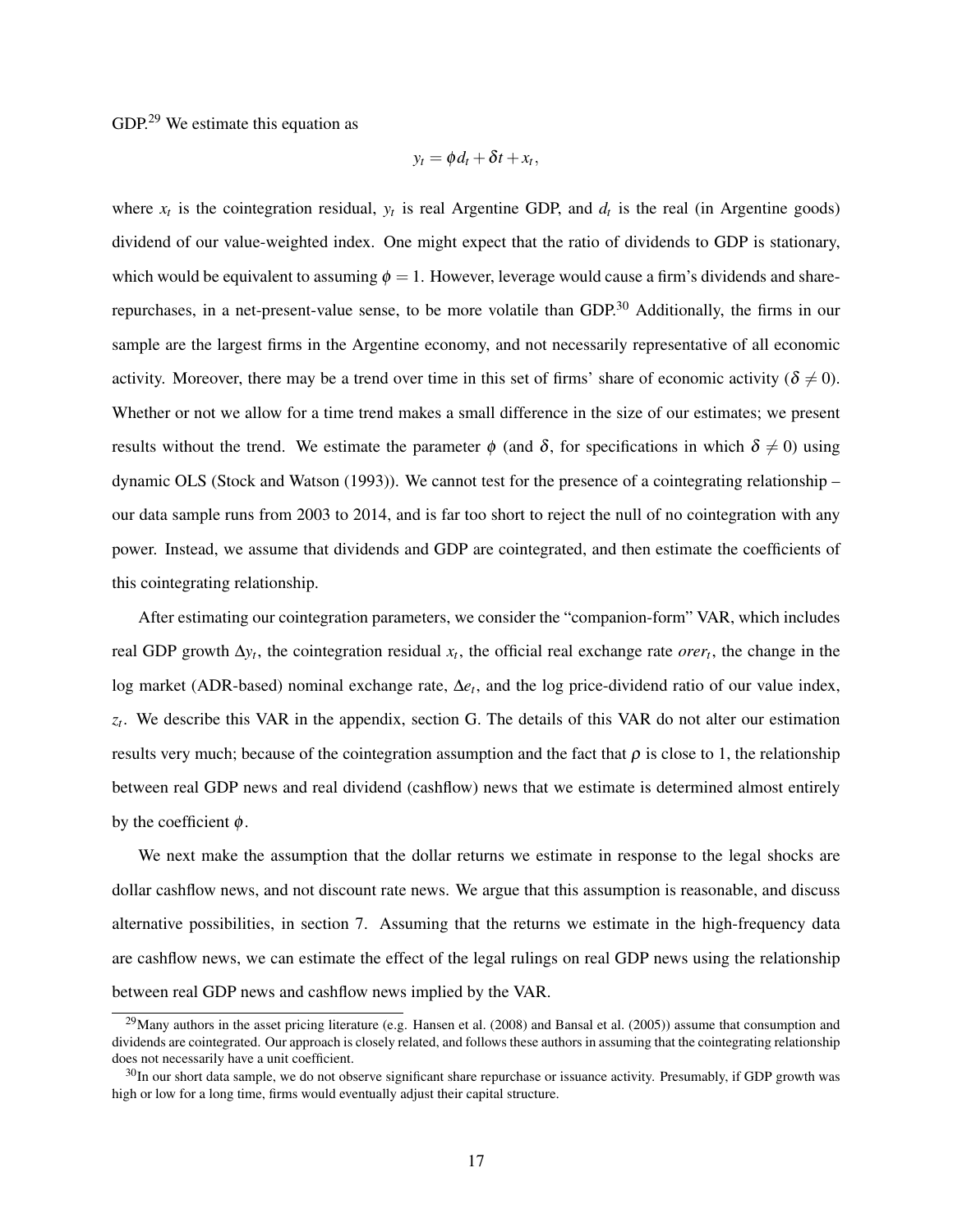We present two sets of results for the VAR/Cointegration approach. In one, which we label the "DOLS" estimates, we simply rescale our estimates for stock returns by the coefficient  $\phi$ . In the second approach, the "VAR" approach, we use the full VAR to estimate the tracking portfolio.<sup>[31](#page-18-0)</sup>

We begin by presenting our coefficient estimates for our three tracking portfolio strategies.

## [Insert table [4](#page-33-0) here]

The VAR and DOLS coefficient estimates are essentially identical, because the value of  $\rho$  we estimate is so close to one. The standard errors for the VAR, which do not account for the estimation error associated with  $\phi$  (see the appendix, section [C.2\)](#page-44-0), are substantially smaller than the DOLS standard errors. For this reason, the DOLS estimates are our preferred specification. The survey coefficients are not as precisely estimated, and the coefficient on the value index is substantially smaller in magnitude.

We next present results that apply the CDS-IV estimator to these tracking portfolios, in the table below. The point estimates for the VAR and DOLS estimates are nearly identical, which is not surprising given the similarity of the tracking portfolio coefficients. The point estimates for the survey forecasts are statistically significant but roughly half the magnitude of the VAR/DOLS estimates. This is consistent with the findings of [Coibion and Gorodnichenko](#page-28-20) [\(2015\)](#page-28-20), who also use the Consensus Economics forecast data, but focus on developed countries, and find that survey forecasts incorporate information gradually.

### [Insert table [5](#page-33-1) here]

Our point estimates imply that, a sovereign default (going from 0% to 100%) causes a 10.9% (DOLS/VAR) or 5.9% (Survey) decline in the discounted present value of GDP growth. We next discuss how to interpret these results in the context of the existing sovereign default literature. We will use as our benchmark the calibration of [Aguiar and Gopinath](#page-28-1) [\(2006\)](#page-28-1). In that paper, the country in default loses 2% of its real GDP and the loss persists until the country is "redeemed," which occurs with a 10% probability each quarter. Suppose that at time *t*, it was revealed that the country would default at time  $t + \tau$  with certainty, and that previously the default probably was zero. The real GDP news would be

$$
N_{y,t}^{AG} = -2\% \times \rho^{\tau} + 2\% \times 10\% \times \sum_{j=0}^{\infty} \rho^{\tau+j+1} (1 - 10\%)^{j}
$$
  
=  $\rho^{\tau} \times 2\% \times (-1 + \frac{\rho \times 10\%}{1 - \rho \times 90\%}).$ 

<span id="page-18-0"></span> $31$  In the appendix, section [J,](#page-61-0) we also present the results of a simple deleveraging, in which we rescale each firms' stock returns by its leverage before forming our index. The results of this deleveraging are similar to our VAR/Cointegration results.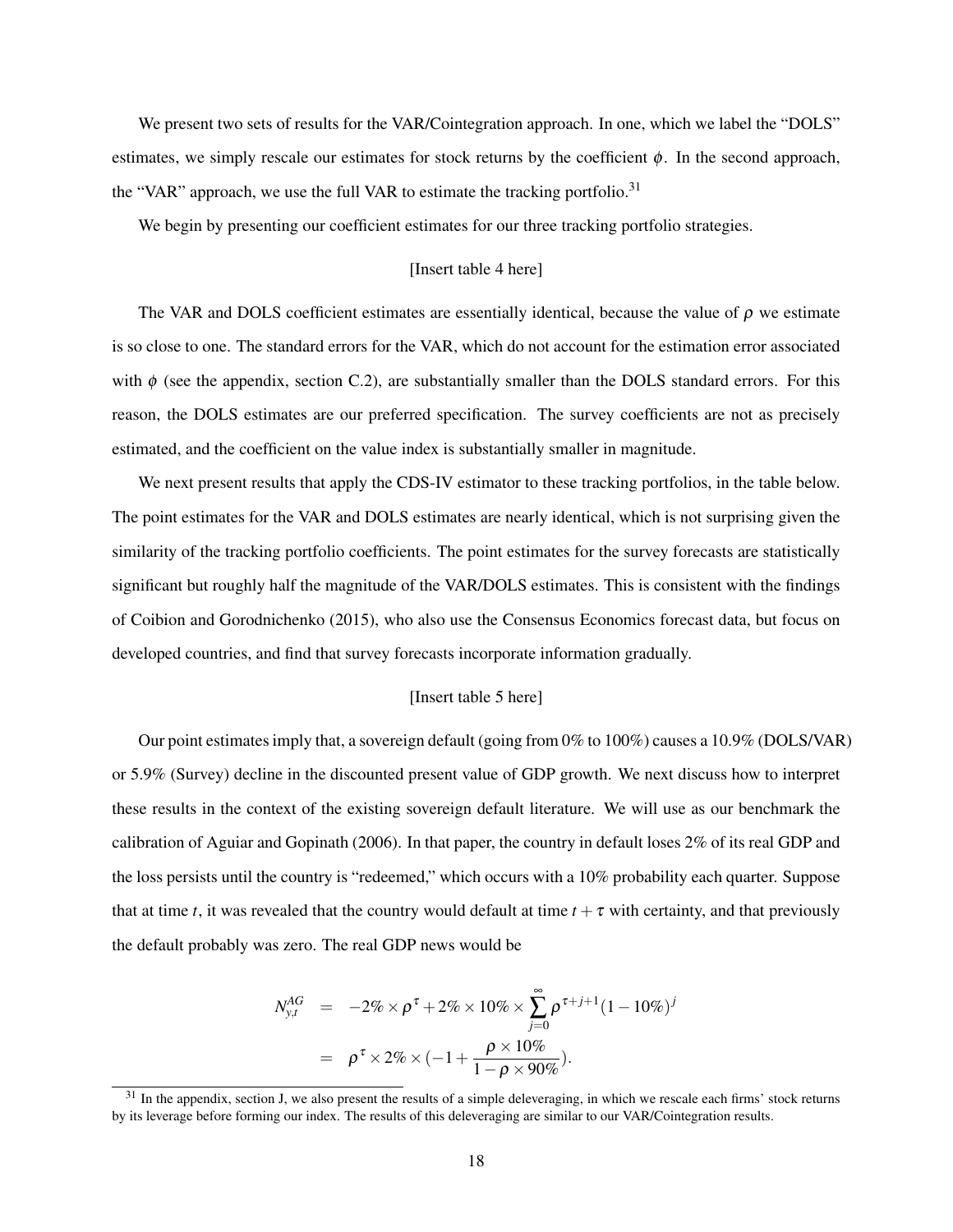In the case of  $\tau = 0$  and  $\rho = 0.9956$ , the real GDP growth news would be roughly -0.1%, almost two orders of magnitude smaller than our VAR/DOLS estimates.<sup>[32](#page-19-0)</sup>

Why are our estimates so much larger than those implied by standard models? The key feature of the model that prevents it from having a large GDP news effect upon default is the assumption that the impact of default is transitory. In the calibration of [Aguiar and Gopinath](#page-28-1) [\(2006\)](#page-28-1), the average time until redemption is 10 quarters; this is based on the work of [Gelos et al.](#page-29-19) [\(2011\)](#page-29-19), who document that it typically takes about that much time for a defaulting sovereign to regain access to international capital markets.<sup>[33](#page-19-1)</sup>

Instead, suppose that during the default period, the defaulting country experiences reduced real GDP growth by 1% per quarter, and then upon redemption, ceases to suffer a real GDP growth penalty, but never experiences elevated GDP growth. In this case, the real GDP news would be

$$
N_{y,t}^{HS} = -1\% \times \sum_{j=0}^{\infty} \rho^{\tau+j} (1 - 10\%)^{j}
$$
  
=  $\rho^{\tau} \times 1\% \times (\frac{1}{1 - \rho \times 90\%}).$ 

In the case of  $\tau = 0$  and  $\rho = 0.9956$ , the real GDP news would  $-9.58\%$ , which is in between our VAR/DOLS point estimate and survey-based estimate.

Our output costs are fairly similar to those estimated looking at cross-country panel data. [Gornemann](#page-29-2) [\(2014\)](#page-29-2) finds that real GDP is roughly six percentage points below trend a decade after default. [Uribe and](#page-30-10) [Schmitt-Grohe](#page-30-10) [\(2015\)](#page-30-10), based on [Borensztein and Panizza](#page-28-6) [\(2009\)](#page-28-6), find that around a default the growth rate falls and gradually returns to its pre-trend trajectory. However, output permanently remains 5.5% below its pre-default trajectory. Both these estimates are nearly identical to our survey-based estimates. Another way to interpret the size of these default cost estimates is to compare them to the historical shocks experienced by Argentina and other emerging markets. [Aguiar and Gopinath](#page-28-4) [\(2007\)](#page-28-4) argue that trend shocks explain a large amount of the output volatility in emerging markets. In [Aguiar and Gopinath](#page-28-1) [\(2006\)](#page-28-1), using estimates from [Aguiar and Gopinath](#page-28-4) [\(2007\)](#page-28-4), those authors calibrate the quarterly volatility of trend shocks to be

<span id="page-19-0"></span><sup>&</sup>lt;sup>32</sup> If we instead used  $\rho = 0.95$ , which would correspond to an extremely high dividend yield, the real GDP news in this model would still be far below our estimates (see the appendix, table [A12\)](#page-67-0).

<span id="page-19-1"></span> $33$ The implicit assumption in this calibration is that the output costs of default are related to market access. Our results argue against this assumption. Although Argentina (the sovereign) was unable to issue foreign-law bonds both before and after the legal rulings we use for identification, Argentine firms have issued foreign debt both before and after these rulings. To argue that the output costs we measure are related to market access, one would need to believe that market access for the sovereign had a large impact on firms, even though those firms were themselves able to borrow, and that the cumulative effect of the legal rulings substantially increased the expected duration of the Argentine government's exclusion from foreign debt markets.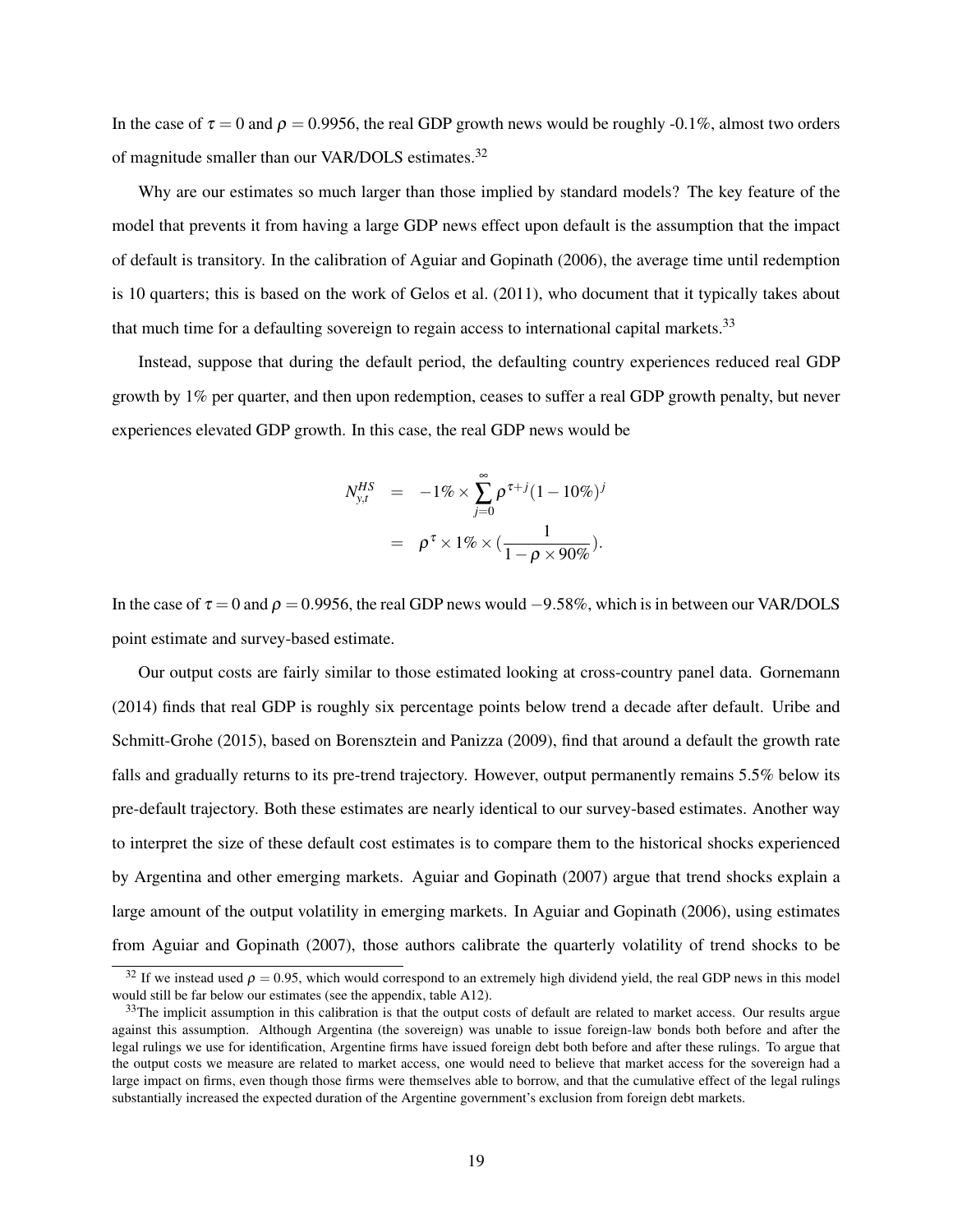3% with a quarterly persistence of 0.17. The annual standard deviation of real GDP growth news implied by this calibration is 5.1%. Our estimates for the output cost of default are between 1.1 (survey) and 2.1 (VAR/DOLS) annual standard deviations.

# <span id="page-20-0"></span>6 Cross-Sectional Evidence

In this section, we examine which firm characteristics are associated with larger or smaller responses to the default shocks. The cross-sectional pattern of responses across firms can help shed light on the mechanism by which sovereign default affects the economy.

First, motivated by [Bulow and Rogoff](#page-28-7) [\(1989a\)](#page-28-7), we will examine whether or not firms that are reliant on exports are particularly hurt. [Bulow and Rogoff](#page-28-7) [\(1989a\)](#page-28-7) argue that in the event of a sovereign default, foreign creditors can interfere with a country's exports. Second, motivated by [Mendoza and Yue](#page-29-6) [\(2012\)](#page-29-6), we will examine whether or not firms that are reliant on imported intermediate goods are particularly hurt by default. [Mendoza and Yue](#page-29-6) [\(2012\)](#page-29-6) argue that a sovereign default reduces aggregate output because firms cannot secure financing to import goods needed for production, and so are forced to use domestic intermediate goods, which are imperfect substitutes. Third, motivated by [Gennaioli et al.](#page-29-4) [\(2014\)](#page-29-4), [Acharya et al.](#page-28-9) [\(2014a\)](#page-28-9), [Bolton and Jeanne](#page-28-21) [\(2011\)](#page-28-21), [Bocola](#page-28-10) [\(2013\)](#page-28-10) and [Perez](#page-29-5) [\(2014\)](#page-29-5), we will examine whether financial firms are more adversely affected. While these papers are not explicitly about whether banks are hurt more than other firms, they posit that the aggregate decline in output following a sovereign default occurs because of the default's effect on bank balance sheets. Finally, motivated by [Cole and Kehoe](#page-28-11) [\(1998\)](#page-28-11) and [Aguiar](#page-28-4) [and Gopinath](#page-28-4) [\(2007\)](#page-28-4), we examine whether foreign-owned firms underperform following an increase in the probability of sovereign default. [Cole and Kehoe](#page-28-11) [\(1998\)](#page-28-11) argue that "general reputation," rather than a specific reputation for repayment, is lost by defaulting on sovereign debt. This theory would lead us to expect increases in the risk of sovereign default to cause foreign-owned firms to underperform, due to a higher risk that Argentina will act disreputably in other arenas, such as investment protection.

Our empirical approach is similar to several papers in the literature studying the cross-section of firms' responses to identified monetary policy shocks, using an event study for identification, such as [Bernanke and](#page-28-15) [Kuttner](#page-28-15) [\(2005\)](#page-28-15) and [Gorodnichenko and Weber](#page-29-20) [\(2013\)](#page-29-20). We test whether certain types of firms experience returns around our legal rulings that are larger or smaller than would be expected, given those firms' betas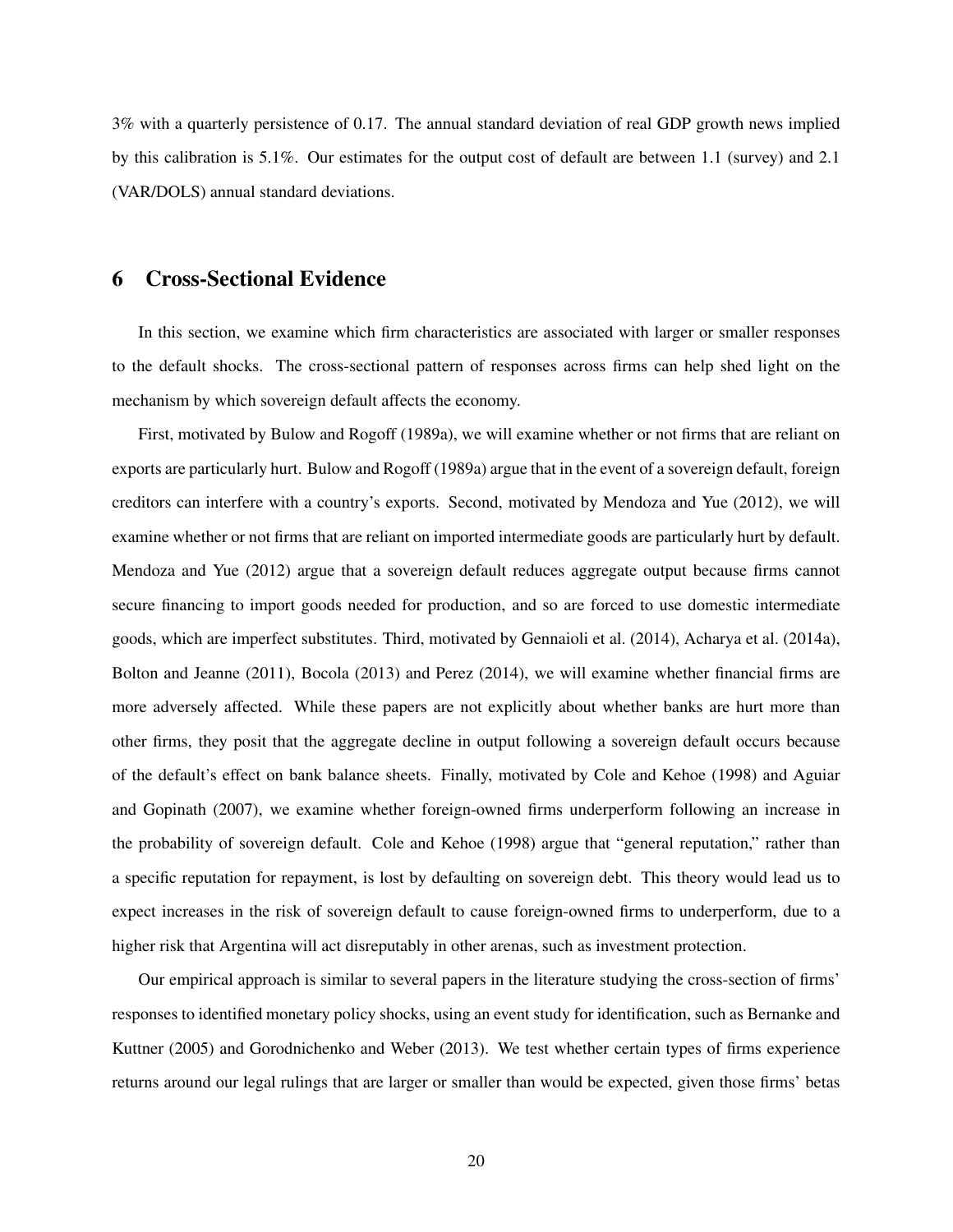to the Argentine equity markets and exchange rate. In effect, we are testing whether the ensemble of shocks that generate returns outside of the event windows have a similar cross-sectional pattern of returns to the default probability shock.

Our procedures are motivated by a modified version of the model in equation [\(2\)](#page-11-2) and equation [\(1\)](#page-11-2). We derive both models from a single underlying system of equations, presented in the appendix, section [N.](#page-68-0) The modified version of the those equations has the return of the Argentine market index and the exchange rate on the right-hand side. We show that the heteroskedasticity-based estimation procedure identifies the coefficient  $(\alpha_i - \beta_i^T \alpha_m)$ , where  $\alpha_i$  is the response of this portfolio to the default shock,  $\alpha_m$  is the response of the market index and exchange rate to the default shock, and  $\beta_i$  are the coefficients of a regression of the returns of portfolio *i* on the market index and ADR blue rate. This coefficient can be interpreted as the excess sensitivity of the portfolio to the default shock, above and beyond what would be expected from the Argentine market's and exchange rate's exposure to the default shock, and the sensitivity of the portfolio to the Argentine market and exchange rate. In this sense, our approach generalizes the CAPM-inspired analysis of [Bernanke and Kuttner](#page-28-15) [\(2005\)](#page-28-15).

To increase our sample size of firms, we use local Argentine stock returns, rather than ADRs. The use of the local stocks and CDS data requires that both the New York and Buenos Aires markets be open, which reduces the size of our sample. However, all but one of the legal rulings remain in our sample.

We study which characteristics of firms are associated with over- or under-performance in response to default shocks. We form zero-cost, long-short portfolios<sup>[34](#page-21-0)</sup> based on the export intensity of their primary industry (for non-financial firms), the import intensity of individual non-financial firms in 2007 and 2008 using data from [Gopinath and Neiman](#page-29-21) [\(2014\)](#page-29-21), whether they are a listed subsidiary of a foreign firm, firm size, and whether they have an associated ADR. For the exporter, importer, and firm size portfolios, we group firms based on whether they are above or below the median value in our sample. An import-intensive firm is not the opposite of an export-intensive one; some firms are classified as neither import nor export intensive, whereas others are both import and export intensive.

In these portfolios, we equally weight firms within the "long" and "short" groups. For example, we classify 12 of our 26 non-financial firms<sup>[35](#page-21-1)</sup> as high export intensity, and 14 of 26 as low export intensity. We

<span id="page-21-0"></span><sup>&</sup>lt;sup>34</sup>Because we form long-short portfolios, the nominal exchange rate does not directly impact the portfolio's return, except to the extent that it differentially affects the firms.

<span id="page-21-1"></span> $35$  We in fact have 27 non-financial firms, but one is a technology firm. The technology firm's industry classification did not exist when the input/output table we use to construct the data was generated.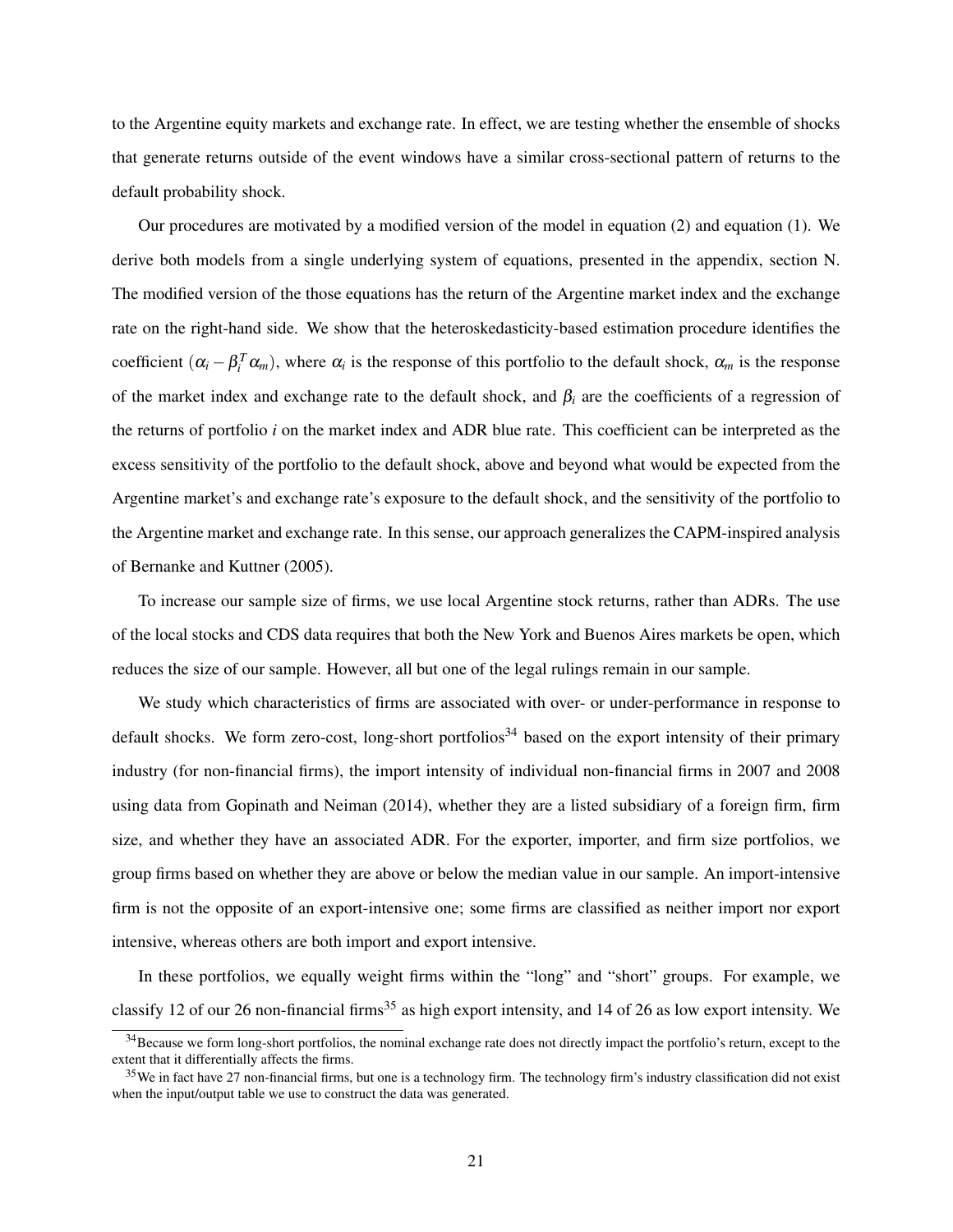equally weight these firms, so that the "long" portfolio has a 1/12 weight on each high export intensity firm, and the short portfolio has a 1/14 weight on each low export intensity firm. We then form the long-short portfolio, and determine whether the portfolio over- or under-performs after a default shock, using the CDS-IV estimator and bootstrapped confidence intervals discussed previously. The local equity index that we use as a control is an equal-weighted index of all of the local stocks in our data sample.

The over- or under-performance of the portfolios is not an ideal test of the theories. For example, if we do not observe that importing firms under-perform, it may be because the firms we observe are not the ones who would have difficulties, or because our import-intensive and non-import-intensive firms also differ on some other characteristic that predicts over- or under-performance (essentially an omitted variables problem). The reverse is also true; a significant result does not necessarily validate the theory, but might instead be found because of a correlation across firms between importing and some other firm characteristic.

#### [Insert table [6](#page-34-1) here]

In table [6,](#page-34-1) we find that firms whose primary industry is export-intensive under-perform given their exposure to the equal-weighted index and exchange rates, and those assets' response to the default probability shock, while the long-short importer portfolio over-performs by a statistically insignificant amount.<sup>[36](#page-22-0)</sup> We find that foreign subsidiaries, of which there are nine, underperform relative to non-financial firms that are not foreign subsidiaries. This result is consistent with the general reputation theory of [Cole and Kehoe](#page-28-11) [\(1998\)](#page-28-11), which implies that default makes policy changes more likely and that foreign investors become reluctant to invest. We also find that larger firms (market capitalization in 2011 above median) significantly underperform relative to smaller firms; however, this may reflect the relative illiquidity of smaller firms' stocks, rather than a difference in real outcomes. We do not find that firms with an ADR substantially underor out-perform firms without ADRs.

We estimate economically large, but not statistically significant, underperformance for banks. The excessive sensitivity of bank stocks to default risk is consistent with the theories of [Gennaioli et al.](#page-29-22) [\(2013,](#page-29-22) [2014\)](#page-29-4), [Bocola](#page-28-10) [\(2013\)](#page-28-10), and [Bolton and Jeanne](#page-28-21) [\(2011\)](#page-28-21). However, we find that a "de-levered" portfolio of bank stocks (see appendix [J\)](#page-61-0) outperforms a de-levered portfolio of non-financial firms, which suggests that the assets held by these Argentine banks are not substantially impaired by the sovereign default. This result is not necessarily surprising– Argentina did not default on its local law, locally owned debt.

<span id="page-22-0"></span><sup>36</sup>We display these results graphically in appendix figure [A5.](#page-71-0)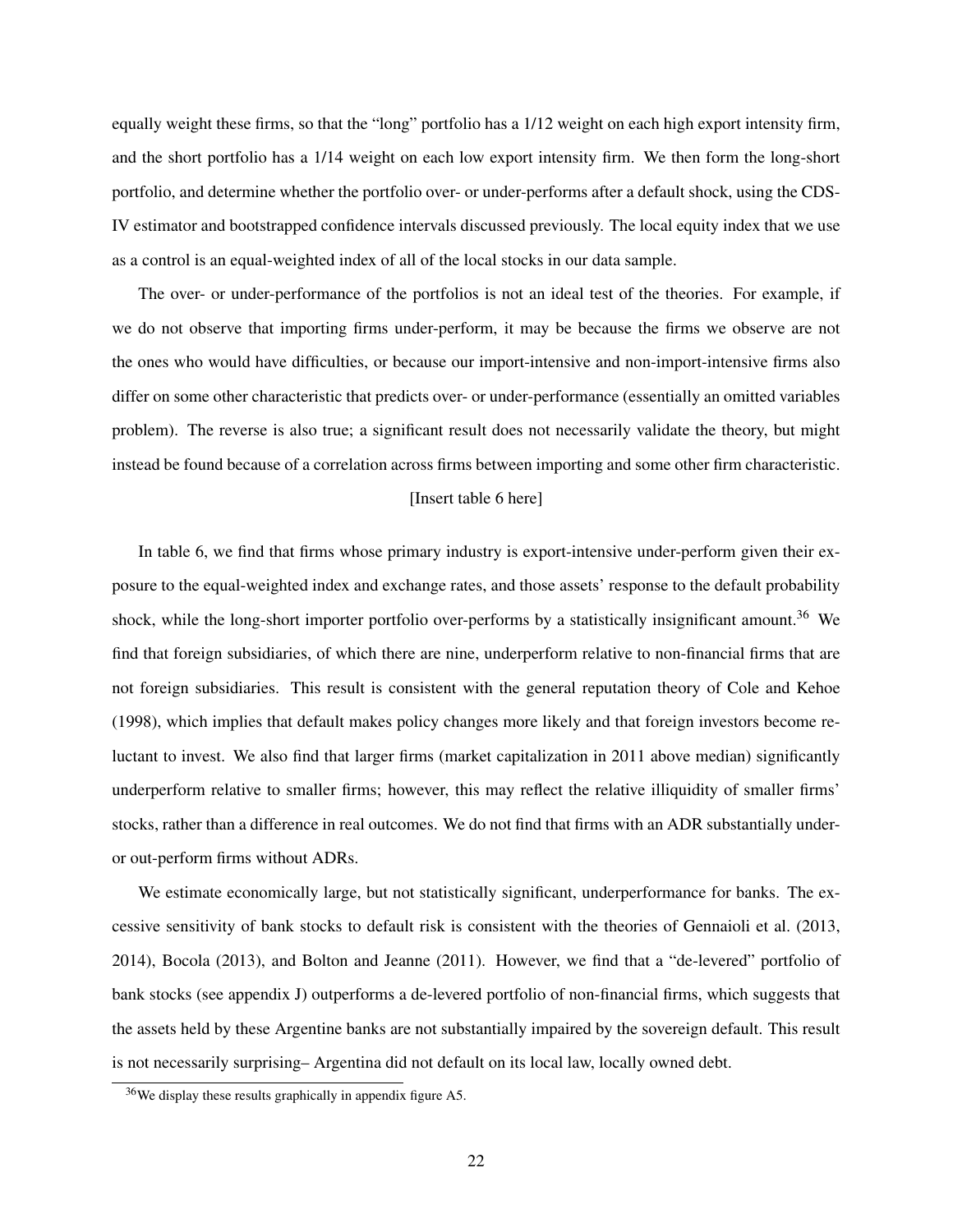We interpret this cross-sectional analysis as lending modest support to several of the theories in the existing literature that try to understand the costs of sovereign default.

# <span id="page-23-0"></span>7 Identification and Interpretation

In this section, we discuss challenges to our identification assumption and alternative interpretations of our stock market results, as well as the external validity of our results. We begin by discussing the exogeneity of our shocks, and then discuss channels through which the rulings might have affected firms, other than by changing the default probability.

We argue that the rulings of the courts are not influenced by news about the Argentine economy. Formally, the interpretation of the laws in question does not depend on the state of the Argentine economy. Substantively, because the amount required to repay litigating the holdouts in full was small relative to the Argentine economy (more on this below), news about the Argentine economy's prospects would not materially change their ability to pay. Moreover, even if the judges were responding to economic fundamentals, under the null hypothesis that default does not affect fundamentals, the judges would have no information advantage over market participants.[37](#page-23-1)

It is important that our study avoid announcements by the Argentine government, because such announcements might be responding to news about fundamentals, or affect corporations in ways other than through default. In the case of the Supreme Court decision discussed earlier, the Argentine government did not respond immediately to the ruling [\(Russo and Porzecanski](#page-30-11) [\(2014\)](#page-30-11)). More generally, we include as events only orders by a judge or judges. We exclude orders that were issued during oral arguments, because those events also include opportunities for lawyers representing Argentina to reveal information.

We also argue that the rulings did not directly impact these firms, except by changing the probability of default. One potential issue is that the legal rulings might have changed the probability or size of a settlement with the holdouts, and this could affect the firms. To meet the precise demands of the courts, Argentina needed to pay its litigating creditors only \$1.5 billion. However, the \$1.5 billion owed to the litigating creditors was only around 10% of the estimated \$15 billion holdout debt outstanding [\(Gelpern](#page-29-9) [\(2014a\)](#page-29-9)). Presumably, if Argentina paid NML and its co-litigants in full, the other holdout creditors would

<span id="page-23-1"></span> $37$ More subtle interactions between the state of the Argentine economy and the legal rulings might complicate the interpretation of our analysis. For example, if bad news about the Argentine economy causes the market response to the legal rulings to be larger than it otherwise would have been, our estimates will reflect some sort of average effect, where the averaging occurs over states of the economy.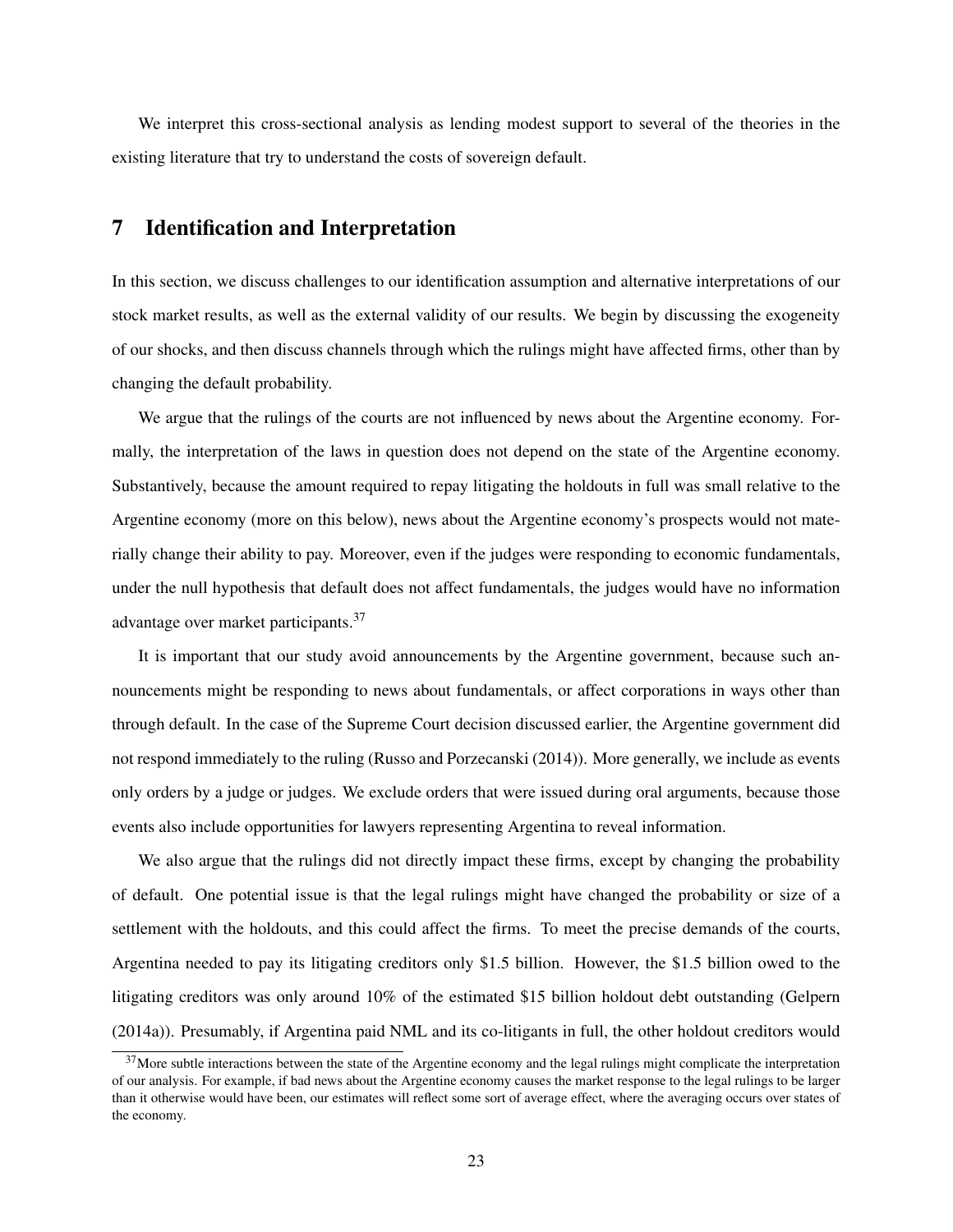demand repayment on similar terms. Even if we assume that Argentina would need to pay the full \$15 billion, that represented only 3% of GDP, and 45% of foreign currency reserves.<sup>[38](#page-24-0)</sup>

This issue is complicated, however, by the presence of a "Rights Upon Future Offers" (RUFO) clause in the restructured bond contracts. If Argentina made an offer to the holdouts that was better than what the restructured creditors received, the restructured creditors would be entitled to the better deal, provided the offer occurred before December 31, 2014. Argentina claimed that this RUFO clause meant that it could not pay NML the \$1.5 billion owed without incurring hundreds of billions in additional liabilities. There is one crucial word in the RUFO that makes the whole matter more complicated: *voluntarily*. If Argentina offered the holdouts a better deal because US courts would otherwise have blocked its payments to the restructured bondholders, would that be voluntary or involuntary? Some observers noted that Argentina's counsel told the Second Circuit Court of Appeals that Argentina "would not voluntarily obey" court rulings to pay the holdouts in full [\(Cotterill](#page-28-22) [\(2013\)](#page-28-22)). In addition, other commenters noted that the RUFO appeared to have some loopholes, allowing Argentina to potentially settle with the holdouts without triggering the clause.[39](#page-24-1) Finally, exchange bondholders could waive their right to exercise the RUFO, and because it takes 25% of exchange bondholders to trigger the clause, the whole issue could have been rendered moot if the exchange bondholders could be persuaded that this was preferable to having their coupon payments blocked. Of course, this possibility assumes Argentina would have paid any amount to the holdouts, a questionable proposition given the domestic politics surrounding the holdouts [\(Gelpern](#page-29-23) [\(2014b\)](#page-29-23)). Notably, when the RUFO clause expired at the end 2014, no progress in settlement talks between the holdouts and Argentina was reported. Nevertheless, suppose the RUFO clause was binding, and settlement with the holdouts was not possible. In this case, the legal rulings caused Argentina to default, and our identification assumption holds.[40](#page-24-2)

In table [2,](#page-31-0) we show that the losses to firms were of similar magnitude to the amount owed to all of the holdouts, not just the litigants. To believe that the prospect of a settlement was driving the losses we observe, one would need to believe that all of holdouts would be paid in full and that the entirety of the burden of

<span id="page-24-0"></span><sup>&</sup>lt;sup>38</sup>The CIA World Factbook reports Argentina's 2013 GDP as \$484.6 billion, and its exchange and gold reserves at \$33.65 billion as of December 31, 2013. However, the GDP calculation uses the official exchange rate, which may overstate the size of Argentina's economy.

<span id="page-24-2"></span><span id="page-24-1"></span><sup>39</sup>See the comment's from Barclay's reported in [Cotterill](#page-28-22) [\(2013\)](#page-28-22).

 $^{40}$ If the RUFO clause was binding, and nevertheless a settlement was possible, one would have expected rulings in favor of NML to *raise* the value of the restructured bonds. In fact, we observe that restructured bond prices decline along with the stock returns. In appendix table [A13,](#page-68-1) we report the effect of increases in the probability of default on the price of the defaulted bonds held by the holdouts, the restructured bonds that Argentina eventually defaulted on in July 2014, and domestic-law dollar debt.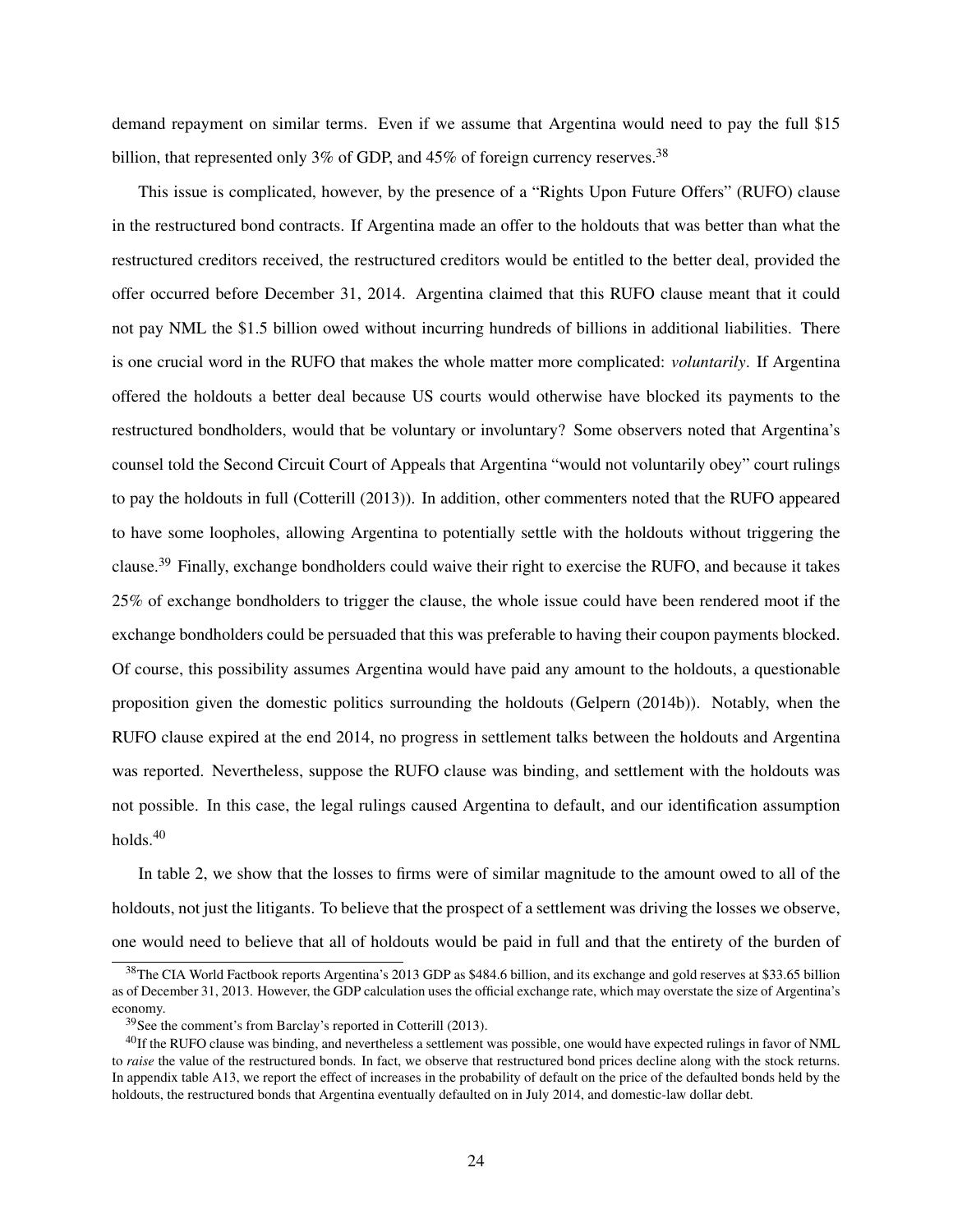repayment would fall on firms with ADRs, even though those firms are small part of the economy.

For our identification strategy, we would be concerned about any effect the ruling has on the value of Argentine firms that does not operate through its impact on the probability of default. There is no direct effect on Argentine firms because they are legally independent from the Argentine government, and their assets cannot be attached by the holdouts. $41$  The ruling affects them only to the extent that it changes the behavior of the Argentine government or other actors. One potential channel not operating through the probability of default is the possibility that the legal rulings changed the law regarding sovereign debt generally. We muster evidence against this in the appendix.<sup>[42](#page-25-1)</sup> Another possible channel that would violate our exclusion restriction, which we cannot test, is that the rulings act as a sort of coordination device. For instance, the legal rulings could have provoked the government of Argentina into a sequence of actions unrelated to sovereign default, or changed the probability that the Peronist government of Argentina stayed in power, for reasons unrelated to the default. It is important to remember, however, that our costs of default are inclusive of the effects of expected government policy changes and political fortunes, if these changes occur because of the default. Our exclusion restriction is only violated if these changes are unrelated to sovereign default.

#### 7.1 Interpretation of the Stock Returns

We argue that our stock returns are likely to measure cash flow news, and not news about future returns, on several grounds. First, the legal shocks to Argentina are an almost canonical example of idiosyncratic risk. It is very unlikely that US investors' stochastic discount factor is meaningfully affected by these legal rulings. Consistent with this argument, we find no evidence for an impact of these rulings on other emerging market CDS spreads and stock indices (see the appendix, section [H\)](#page-58-0). Second, we control for the legal rulings' impact on a variety of proxies for the price of risk. Consistent with the previous point, incorporating these controls makes little difference for our estimates. Nevertheless, if the legal rulings did change investors' stochastic discount factor, we might expect it to be captured by the price changes in these assets. However, it is possible

<span id="page-25-0"></span> $41$ There was litigation regarding whether the Argentine central bank qualified as independent from a legal perspective, but no such litigation for any of the companies listed in the stock index.

<span id="page-25-1"></span> $42$ In the appendix, section [H,](#page-58-0) we show that the stock markets of Brazil and Mexico and the risk-neutral default probabilities of more than 30 countries did not respond to these legal rulings (our estimates are close to zero, and relatively precise). This is in contrast to the OLS estimates, which show that those financial variables are correlated with the Argentine risk-neutral probability of default, presumably due to common shocks affecting Latin America or emerging markets more generally. This evidence suggests that, whatever changes to sovereign debt law occurred as the result of these rulings, they did not materially impact other Latin American countries that issue debt in New York.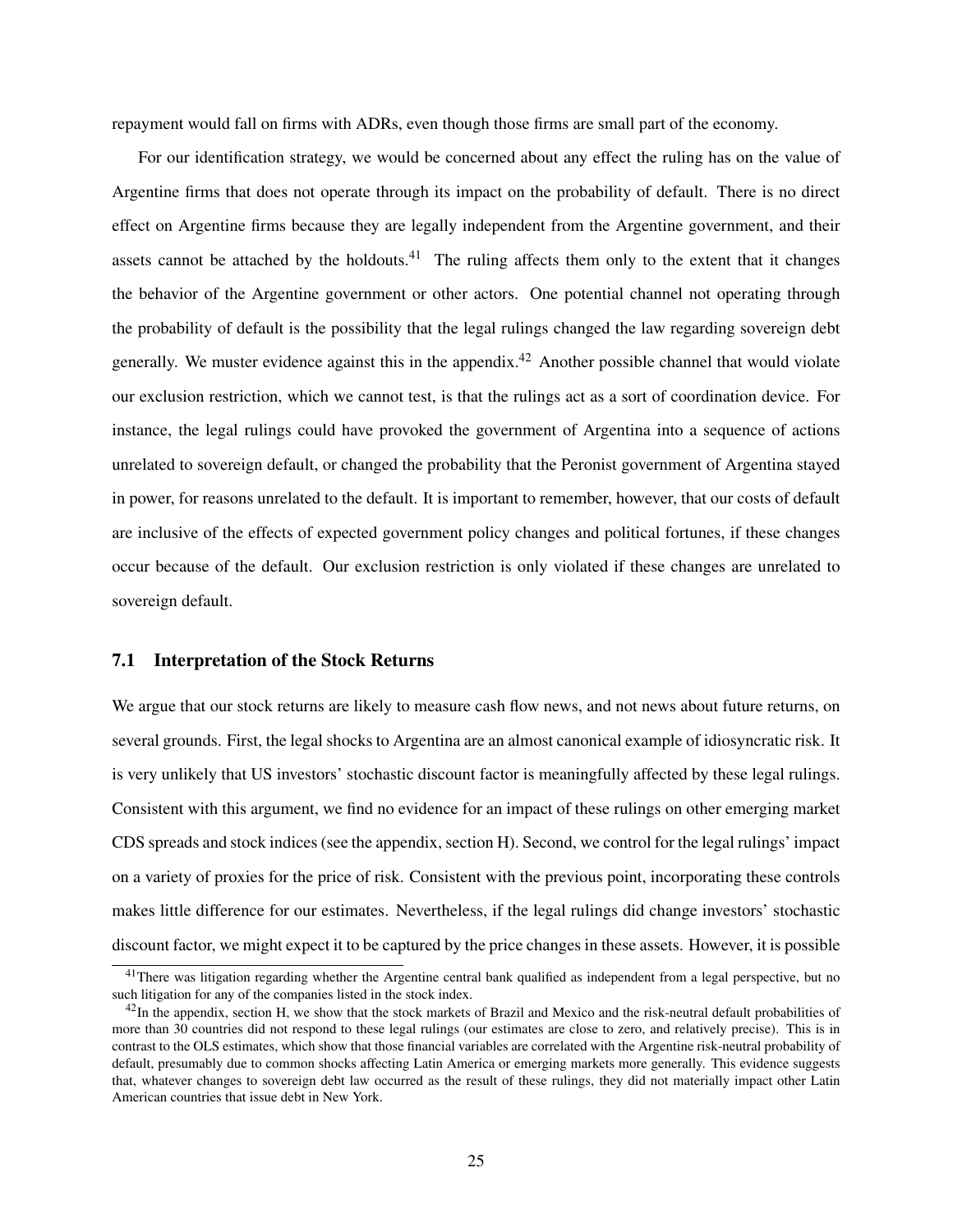that these legal rulings create a shortage of Argentina-specific expert capital, along the lines of [Gabaix and](#page-29-24) [Maggiori](#page-29-24) [\(2015\)](#page-29-24).<sup>[43](#page-26-0)</sup> We muster evidence against this by showing that Argentine-listed multinationals, such as Tenaris and Petrobras Brazil are unaffected by the default shocks (see table [A9](#page-61-1) in the appendix). This expert-specific capital would therefore have to defined more narrowly than firms trading on the Buenos Aires Stock Exchange.

Alternatively, the returns could be caused by an increase in the exposure of the dividends of the ADRs to priced risk factors (an increase in "beta", rather than a change in the mean value of the dividends). This would explain a decline in the value of the firms, as valued by the market. If we extrapolate and assume that Argentine GDP also became more exposed to these priced risk factors, this would imply that the market value of the future output of Argentina also declined.<sup>[44](#page-26-1)</sup>

### 7.1.1 Transfer and Convertibility Risk

Even if we assume that the negative returns we observe represent cashflow news, there is still the question of whether news about these ADRs is representative of Argentina's economy. As mentioned previously, the earnings of firms with ADRs are a small fraction of the Argentine economy. Moreover, it is possible that, conditional on default, it would become difficult for firms to make payments on their ADR dividends. In other words, default might cause the government to adjust its capital controls.

In this case, we could expect to see a significant difference between firms' local (peso) stock performance and their ADR performance. However, to compare the performance of local stocks and ADRs, we need a measure of the exchange rate that would not be affected by these capital controls. Unfortunately, all of our market exchange rate measures (the ADR blue, the blue chip swap, and the dolar blue) would likely be affected by changes in the capital control regime. We do not find any evidence that there is a different effect across these three exchange rates. This suggests that, if changes in capital controls conditional on default are anticipated, these changes will be equally applied to bonds, stocks, and other means by which Argentines can acquire dollars.

<span id="page-26-0"></span><sup>&</sup>lt;sup>43</sup>If the returns we measure are discount rate news, then we should expect that our legal rulings predict future returns. We have run our heteroskedasticity-based estimator using two-day-ahead returns, rather than contemporaneous returns, as the outcome variable. We found no significant effects, but our standard errors are too large to rule out economically plausible return predictability.

<span id="page-26-1"></span><sup>&</sup>lt;sup>44</sup>The implications of this story for Argentine welfare are less clear.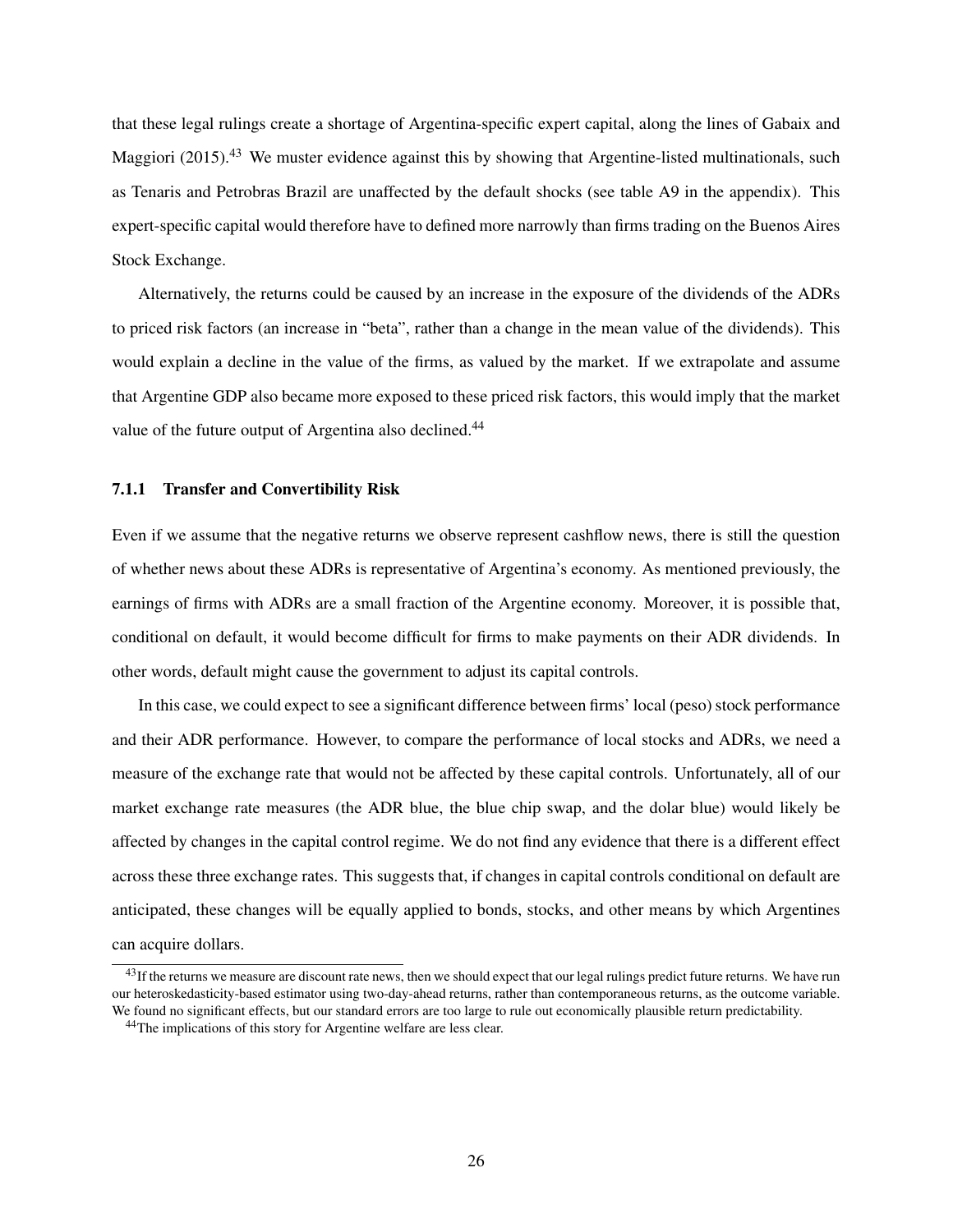# 7.2 External Validity

Our estimates of the cost of default include the consequences of whatever policies the government is expected to employ, conditional on default. These costs also include the effects of firms, households, and other agents changing their behavior as a result of the default. For the government, these policies could include renegotiating with creditors, finding other means to borrow, balancing budgets via taxes or reduced spending, and taking actions that affect the convertibility of the currency, among other actions. When we refer to the causal of effects of sovereign default, we include the anticipated effects of whatever policies the government is expected to employ as a result of having defaulted. The external validity of our results depends on the extent to which other defaulting countries would behave similarly to Argentina in the aftermath of a default.

One potential cost of default is exclusion from markets. Although the debt exchanges of 2005 and 2010 eventually achieved a participation rate of 91.3%, above the level generally needed by a sovereign to resolve a default and reenter capital markets, the government of Argentina remained unable to issue international law bonds. This is because the ongoing creditor litigation had resulted in an attachment order, which would allow the holdouts to confiscate the proceeds from a new bond issuance [\(Hornbeck](#page-29-8) [\(2013\)](#page-29-8)). However, prior to these legal rulings, the government of Argentina was able to issue local-law, dollar-denominated bonds, and some of those bonds were purchased by foreigners. These bonds were affected by the legal rulings, and it may have become more difficult for Argentina to borrow as a result of a rulings.

There are several complications arising from Argentina's ambiguous international standing. If the costs of default for Argentina were lower than that of a typical sovereign debtor, because Argentina was already unable to borrow in international markets, then our estimates understate the costs for the typical sovereign. On the other hand, because Argentina chose to default despite an ability to pay, the costs might be higher than is typical. These complications emphasize the uniqueness of Argentina's circumstances.

# <span id="page-27-0"></span>8 Conclusion

For several decades, one of the most important questions in international macroeconomics has been "why do governments repay their debts?" Using an identification strategy that exploits the timing of legal rulings in the case of *Republic of Argentina v. NML Capital,* we present evidence that a sovereign default significantly reduces the value of domestic firms. We extrapolate this result to conclude that the default caused a persistent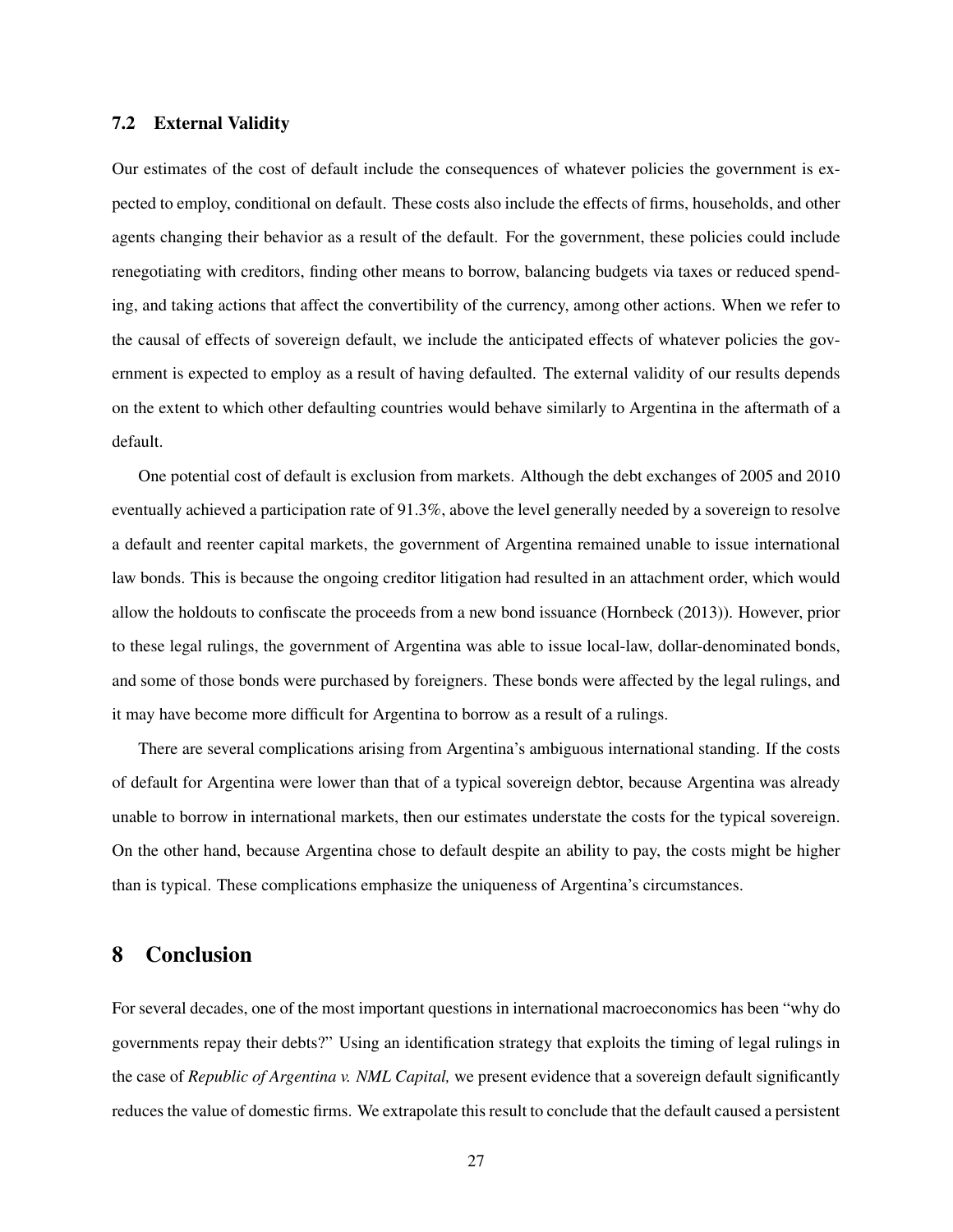decline in expected future output, and we provide suggestive evidence that exporters and foreign-owned

firms are particularly hurt by sovereign default.

# References

- <span id="page-28-9"></span>Acharya, Viral, Itamar Drechsler, and Philipp Schnabl, "A Pyrrhic Victory? Bank Bailouts and Sovereign Credit Risk," *The Journal of Finance*, 2014, *69* (6), 2689–2739.
- <span id="page-28-8"></span>Acharya, Viral V, Tim Eisert, Christian Eufinger, and Christian W Hirsch, "Real Effects of the Sovereign Debt Crisis in Europe: Evidence from Syndicated Loans," 2014.
- <span id="page-28-1"></span>Aguiar, Mark and Gita Gopinath, "Defaultable debt, Interest Rates and the Current Account," *Journal of International Economics*, 2006, *69* (1), 64–83.
- <span id="page-28-4"></span>and , "Emerging Market Business Cycles: The Cycle Is the Trend," *Journal of Political Economy*, 2007, *115* (1), 69–102.
- <span id="page-28-2"></span>Arellano, Cristina, "Default Risk and Income Fluctuations in Emerging Economies," *American Economic Review*, 2008, *98* (3), 690–712.
- <span id="page-28-12"></span>Arteta, Carlos and Galina Hale, "Sovereign Debt Crises and Credit to the Private Sector," *Journal of International Economics*, 2008, *74* (1), 53–69.
- <span id="page-28-14"></span>Auguste, Sebastian, Kathryn ME Dominguez, Herman Kamil, and Linda L Tesar, "Cross-Border Trading as a Mechanism for Implicit Capital Flight: ADRs and the Argentine Crisis," *Journal of Monetary Economics*, 2006, *53* (7), 1259–1295.
- <span id="page-28-19"></span>Bansal, Ravi, Robert F Dittmar, and Christian T Lundblad, "Consumption, Dividends, and the Cross Section of Equity Returns," *The Journal of Finance*, 2005, *60* (4), 1639–1672.
- <span id="page-28-15"></span>Bernanke, Ben S and Kenneth N Kuttner, "What Explains the Stock Market's Reaction to Federal Reserve Policy?," *The Journal of Finance*, 2005, *60* (3), 1221–1257.
- <span id="page-28-10"></span>Bocola, Luigi, "The Pass-Through of Sovereign Risk," *Manuscript, University of Pennsylvania*, 2013.
- <span id="page-28-21"></span>Bolton, Patrick and Olivier Jeanne, "Sovereign Default Risk and Bank Fragility in Financially Integrated Economies," *IMF Economic Review*, 2011, *59* (2), 162–194.
- <span id="page-28-6"></span>Borensztein, Eduardo and Ugo Panizza, "The Costs of Sovereign Default," *IMF Staff Papers*, 2009, *56* (683-741).
- <span id="page-28-16"></span>Breeden, Douglas T., Michael R. Gibbons, and Robert H. Litzenberger, "Empirical Tests of the Consumption-Oriented CAPM," *The Journal of Finance*, 1989, *44* (2), 231–262.
- Brown, Morton B and Alan B Forsythe, "Robust tests for the equality of variances," *Journal of the American Statistical Association*, 1974, *69* (346), 364–367.
- <span id="page-28-7"></span>Bulow, Jeremy and Kenneth Rogoff, "A Constant Recontracting Model of Sovereign Debt," *The Journal of Political Economy*, 1989, *97.*
- <span id="page-28-0"></span>and  $\Box$ , "Sovereign Debt: Is to Forgive to Forget?," *The American Economic Review*, 1989, pp. 43–50.
- <span id="page-28-17"></span>Campbell, John Y., "A Variance Decomposition for Stock Returns," *Economic Journal*, 1991, *101* (405), 157–79.
- , Andrew W. Lo, and Craig MacKinlay, *The Econometrics of Financial Markets*, Princeton University press, 1997.
- <span id="page-28-18"></span>Cavallo, Alberto, "Online and Official Price Indexes: Measuring Argentina's Inflation," *Journal of Monetary Economics*, 2013, *60* (2), 152–165.
- , "Scraped Data and Sticky Prices," *NBER Working Paper*, August 2015.
- and Brent Neiman, "Real Exchange Rate Behavior: Evidence from Online Retailers in Eight Countries," *Working Paper*, 2015.
- <span id="page-28-3"></span>Cerra, Valerie and Sweta Chaman Saxena, "Growth Dynamics: The Myth of Economic Recovery," *American Economic Review*, 2008, *98* (1), 439–57.
- Chodos, Daniel and Igor Arsenin, "Argentina: NDFs are a good hedge for the Blue Chip swap (only) in "blow-up" scenarios," *Credit Suisse Fixed Income Research*, April 2012.
- <span id="page-28-20"></span>Coibion, Olivier and Yuriy Gorodnichenko, "Information Rigidity and the Expectations Formation Process: A Simple Framework and New Facts," *American Economic Review*, 2015, *105* (8), 2644–2678.
- <span id="page-28-11"></span>Cole, Harold L. and Patrick J. Kehoe, "Models of Sovereign Debt: Partial versus General Reputations," *International Economic Review*, 1998, *39* (1), 55–70.
- <span id="page-28-22"></span>Cotterill, Joseph, "Raising the RUFO in Argentine bonds," 2013. [http://ftalphaville.ft.com/2013/03/06/1411442/](http://ftalphaville.ft.com/2013/03/06/1411442/raising-the-rufo-in-argentine-bonds/) [raising-the-rufo-in-argentine-bonds/](http://ftalphaville.ft.com/2013/03/06/1411442/raising-the-rufo-in-argentine-bonds/) [Accessed: 10/22/2015].
- <span id="page-28-13"></span>Daseking, Christina, Atish R Ghosh, Timothy D Lane, and Alun H Thomas, *Lessons from the Crisis in Argentina*, International monetary fund, 2005.
- <span id="page-28-5"></span>Dornbusch, Rudiger and Sebastian Edwards, "The Macroeconomics of Populism," in "The Macroeconomics of Populism in Latin America," University of Chicago Press, 1991, pp. 7–13.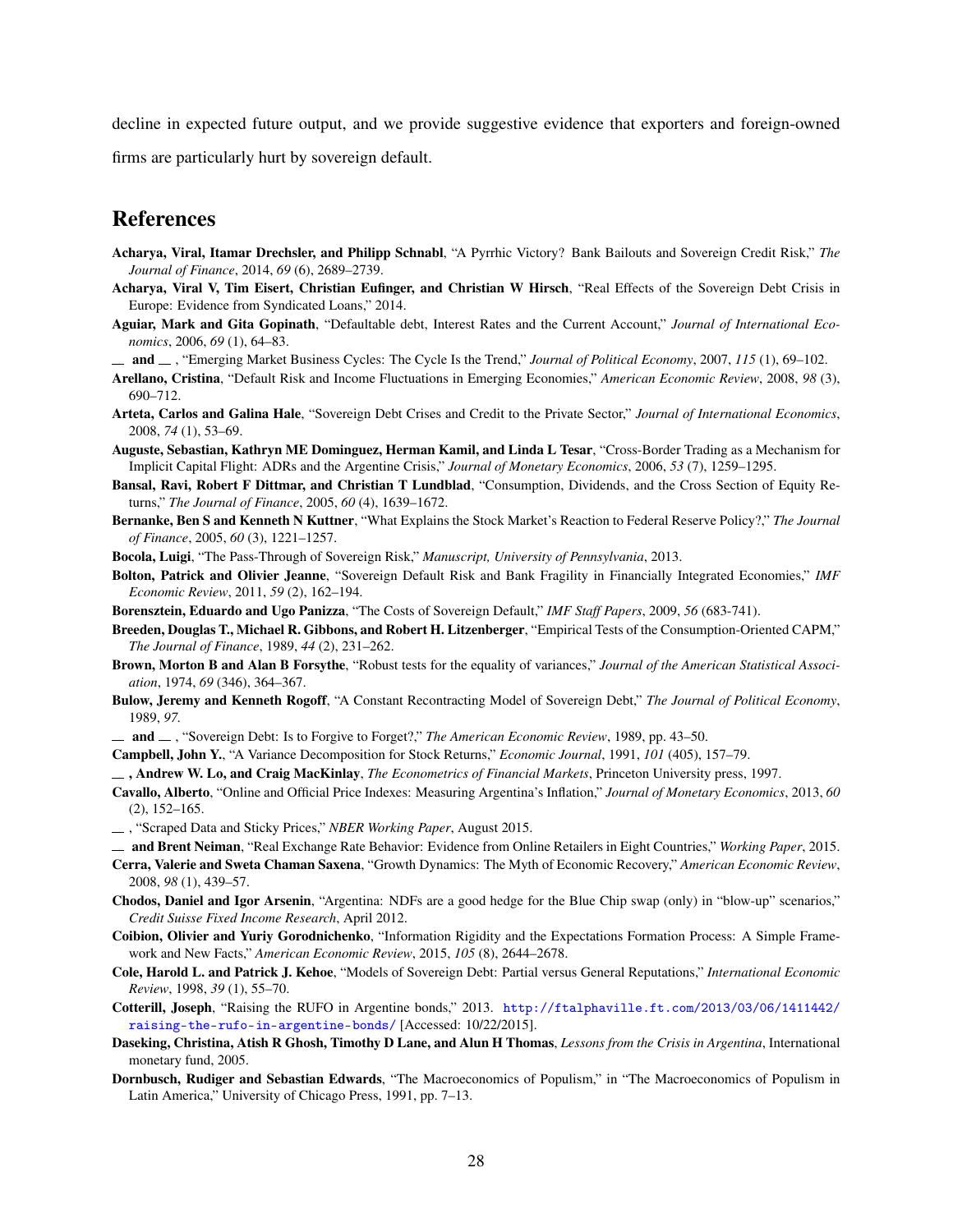- <span id="page-29-0"></span>Eaton, Jonathan and Mark Gersovitz, "Debt with potential repudiation: Theoretical and empirical analysis," *The Review of Economic Studies*, 1981, pp. 289–309.
- <span id="page-29-13"></span>EconomistMagazine, "Relaxation therapy," 2014. [http://www.economist.com/blogs/americasview/2014/01/](http://www.economist.com/blogs/americasview/2014/01/currency-controls-argentina) [currency-controls-argentina](http://www.economist.com/blogs/americasview/2014/01/currency-controls-argentina) [Accessed: 10/22/2015].
- Foley-Fisher, Nathan and Bernardo Guimaraes, "US real interest rates and default risk in emerging economies," *Journal of Money, Credit and Banking*, 2013, *45* (5), 967–975.
- <span id="page-29-7"></span>Fuchs-Schundeln, Nicola and Tarek A. Hassan, "Natural Experiments in Macroeconomics," *Available at SSRN 2583876*, 2015.
- <span id="page-29-24"></span>Gabaix, Xavier and Matteo Maggiori, "International Liquidity and Exchange Rate Dynamics," *Quarterly Journal of Economics*, 2015, *130* (3), 1369–1420.
- <span id="page-29-19"></span>Gelos, Gaston, Ratna Sahay, and Guido Sandleris, "Sovereign Borrowing by Developing Countries: What Determines Market Access?," *Journal of International Economics*, 2011, *83* (2), 243–254.
- <span id="page-29-23"></span><span id="page-29-9"></span>Gelpern, Anna, "After Argentina," Credit Slips Blog June 2014.

, "Argentina: The RUFO Crazy," Credit Slips Blog July 2014.

<span id="page-29-22"></span>Gennaioli, Nicola, Alberto Martin, and Stefano Rossi, "Banks, Government Bonds, and Default: What do the Data Say?," 2013.

<span id="page-29-4"></span> $\ldots$ , and  $\ldots$ , "Sovereign Default, Domestic Banks, and Financial Institutions," *The Journal of Finance*, 2014, 69 (2), 819–866.

- <span id="page-29-21"></span>Gopinath, Gita and Brent Neiman, "Trade Adjustment and Productivity in Large Crises," *American Economic Review*, 2014, *104* (3), 793–831.
- <span id="page-29-2"></span>Gornemann, Nils, "Sovereign Default, Private Investment, and Economic Growth," 2014.
- <span id="page-29-20"></span>Gorodnichenko, Yuriy and Michael Weber, "Are Sticky Prices Costly? Evidence from the Stock Market," 2013.
- <span id="page-29-10"></span>Gulati, Mitu and Kenneth N. Klee, "Sovereign Piracy," *The Business Lawyer*, 2001, pp. 635–651.
- Gürkaynak, Refet S, Brian Sack, and Jonathan H Wright, "The US Treasury Yield Curve: 1961 to the Present," *Journal of Monetary Economics*, 2007, *54* (8), 2291–2304.
- Hamilton, James Douglas, *Time Series Analysis*, Vol. 2, Princeton University Press, 1994.
- <span id="page-29-18"></span>Hansen, Lars Peter, John C Heaton, and Nan Li, "Consumption Strikes Back? Measuring Long-run Risk," *Journal of Political Economy*, 2008, *116* (2), 260–302.
- <span id="page-29-8"></span>Hornbeck, J.F., "Argentina's Defaulted Sovereign Debt: Dealing with the 'Holdouts'," *Congressional Research Service*, 2013.

Horowitz, Joel L, "The Bootstrap," *Handbook of Econometrics*, 2001, *5*, 3159–3228.

- <span id="page-29-14"></span>Howe, Amy, "Live blog of orders and opinions | June 16, 2014," 2014. [http://live.scotusblog.com/Event/Live\\_blog\\_](http://live.scotusblog.com/Event/Live_blog_of_orders_and_opinions__June_16_2014?Page=0) [of\\_orders\\_and\\_opinions\\_\\_June\\_16\\_2014?Page=0](http://live.scotusblog.com/Event/Live_blog_of_orders_and_opinions__June_16_2014?Page=0) [Accessed: 10/22/2015].
- <span id="page-29-16"></span>Kuttner, Kenneth N, "Monetary Policy Surprises and Interest Rates: Evidence from the Fed Funds Futures Market," *Journal of Monetary Economics*, 2001, *47* (3), 523–544.
- <span id="page-29-17"></span>Lamont, Owen A, "Economic Tracking Portfolios," *Journal of Econometrics*, 2001, *105* (1), 161–184.
- Levene, Howard, "Robust tests for equality of variances," *Contributions to probability and statistics: Essays in honor of Harold Hotelling*, 1960, *2*, 278–292.
- Longstaff, Francis A, Jun Pan, Lasse Heje Pedersen, and Kenneth J Singleton, "How Sovereign Is Sovereign Credit Risk?," *American Economic Journal: Macroeconomics*, 2011, *3* (2), 75–103.
- Markit, "Markit CDS Sensitivities Methodology," January 2012.
- <span id="page-29-6"></span>Mendoza, Enrique G and Vivian Z Yue, "A General Equilibrium Model of Sovereign Default and Business Cycles," *Quarterly Journal of Economics*, 2012, *127*, 889–946.
- Nakamura, Emi and Jón Steinsson, "High frequency identification of monetary non-neutrality," Technical Report, National Bureau of Economic Research 2013.
- Newey, Whitney K and Kenneth D West, "A Simple, Positive Semi-Definite, Heteroskedasticity and Autocorrelation Consistent Covariance Matrix," *Econometrica*, 1987, *55* (3), 703–708.
- <span id="page-29-12"></span>O'Brien, Matt, "Everything you need to know about Argentina's weird default," 2014. [http://www.washingtonpost.com/](http://www.washingtonpost.com/news/wonkblog/wp/2014/08/03/everything-you-need-to-know-about-argentinas-weird-default/) [news/wonkblog/wp/2014/08/03/everything-you-need-to-know-about-argentinas-weird-default/](http://www.washingtonpost.com/news/wonkblog/wp/2014/08/03/everything-you-need-to-know-about-argentinas-weird-default/) [Accessed: 10/22/2015].
- Pan, Jun and Kenneth J Singleton, "Default and Recovery Implicit in the Term Structure of Sovereign CDS Spreads," *The Journal of Finance*, 2008, *63* (5), 2345–2384.
- <span id="page-29-11"></span>Panizza, Ugo, Federico Sturzenegger, and Jeromin Zettelmeyer, "The Economics and Law of Sovereign Debt and Default," *Journal of Economic Literature*, 2009, pp. 651–698.
- <span id="page-29-15"></span>Pasquariello, Paolo, "The anatomy of financial crises: Evidence from the emerging ADR market," *Journal of International Economics*, 2008, *76* (2), 193–207.
- <span id="page-29-5"></span>Perez, Diego J, "Sovereign Debt, Domestic Banks and the Provision Of Public Liquidity," *Manuscript, Stanford University*, 2014.
- <span id="page-29-3"></span>Reinhart, Carmen M and Kenneth Rogoff, *This Time is Different: Eight Centuries of Financial Folly*, Princeton University Press, 2009.
- <span id="page-29-1"></span>Rigobon, Roberto, "Identification through Heteroskedasticity," *Review of Economics and Statistics*, 2003, *85* (4), 777–792.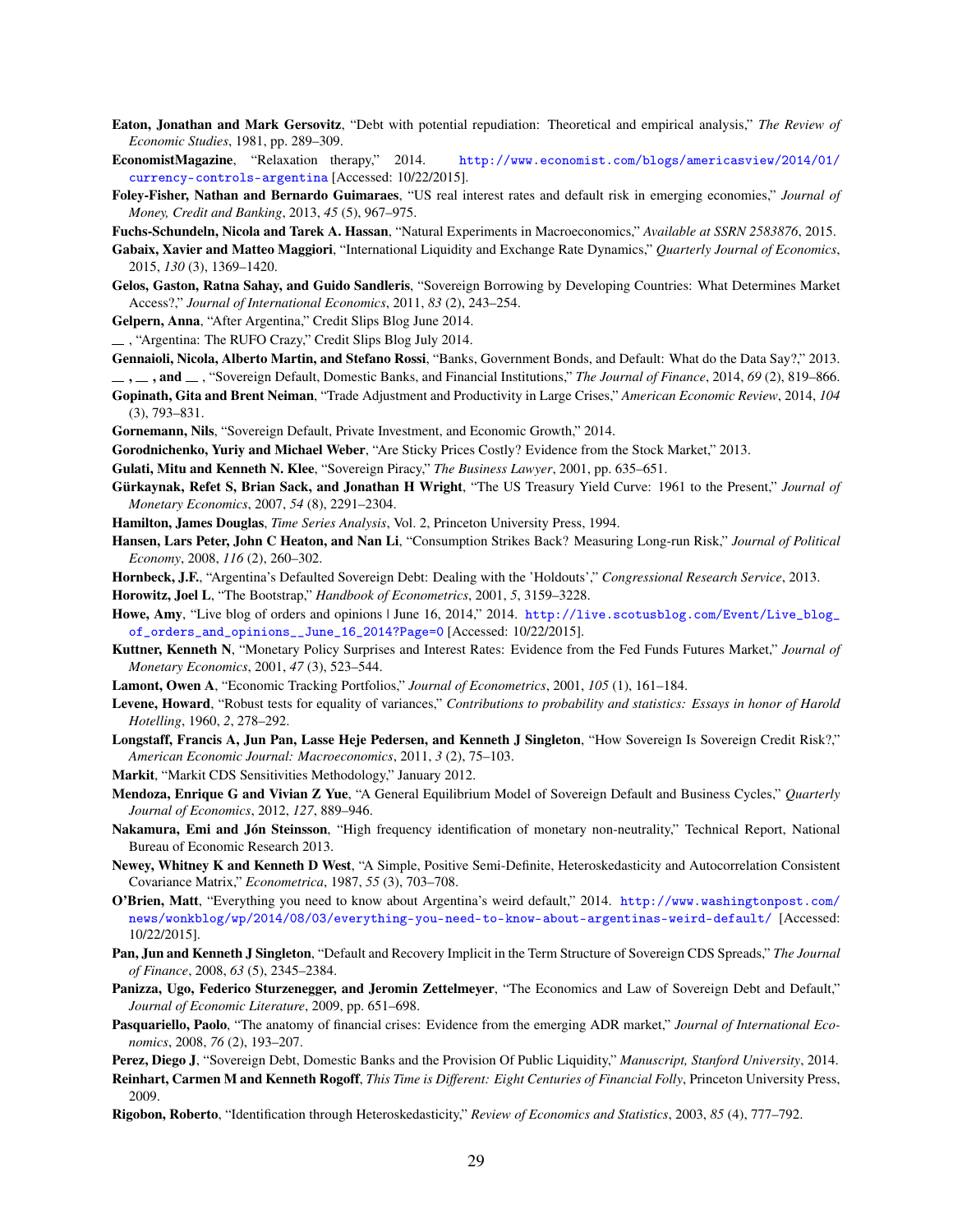<span id="page-30-2"></span><span id="page-30-0"></span>and Brian Sack, "The Impact of Monetary Policy on Asset Prices," *Journal of Monetary Economics*, 2004, *51* (8), 1553–1575. Rose, Andrew K, "Size Really doesn't Matter: In Search of a National Scale Effect," *Journal of the Japanese and International Economies*, 2006, *20* (4), 482–507.

- <span id="page-30-11"></span>Russo, Camila and Katia Porzecanski, "Argentine Bonds Plunge After U.S. Court Rejects Apeeal," 2014. [http://www.bloomberg.com/news/articles/2014-06-16/](http://www.bloomberg.com/news/articles/2014-06-16/argentine-bonds-plunge-after-u-s-supreme-court-rejects-appeal) [argentine-bonds-plunge-after-u-s-supreme-court-rejects-appeal](http://www.bloomberg.com/news/articles/2014-06-16/argentine-bonds-plunge-after-u-s-supreme-court-rejects-appeal) [Accessed: 10/22/2015].
- <span id="page-30-3"></span>Schumacher, Julian, Christoph Trebesch, and Henrik Enderlein, "Sovereign Defaults in Court," *Available at SSRN 2189997*, 2014.
- <span id="page-30-9"></span>Stock, James H and Mark W Watson, "A Simple Estimator of Cointegrating Vectors in Higher Order Integrated Systems," *Econometrica: Journal of the Econometric Society*, 1993, pp. 783–820.
- <span id="page-30-7"></span>and Motohiro Yogo, "Testing for Weak Instruments in Linear IV Regression," *Identification and Inference for Econometric Models: Essays in honor of Thomas Rothenberg*, 2005, *1.*
- <span id="page-30-4"></span>Thomas, Leigh and Sarah Marsh, "Argentina clinches landmark debt repayment deal with Paris Club," 2014. <http://www.reuters.com/article/2014/05/29/us-argentina-debt-parisclub-idUSKBN0E90JI20140529> [Accessed: 10/22/2015].

<span id="page-30-10"></span><span id="page-30-8"></span>Uribe, Martin and Stephanie Schmitt-Grohe, *Open Economy Macroeconomics* 2015.

Vassalou, Maria, "News related to future GDP growth as a risk factor in equity returns," *Journal of financial economics*, 2003, *68*  $(1), 47-73.$ 

<span id="page-30-5"></span>Vuolteenaho, Tuomo, "What Drives Firm-Level Stock Returns?," *Journal of Finance*, 2002, *57* (1).

- White, Richard, "The Pricing and Risk Management of Credit Default Swaps, with a Focus on the ISDA Model," *OpenGamma Quantitative Research*, 2013, (16).
- <span id="page-30-1"></span>Yeyati, Eduardo Levy and Ugo Panizza, "The elusive costs of sovereign defaults," *Journal of Development Economics*, 2011, *94*  $(1), 95-105.$

# <span id="page-30-6"></span>Tables and Figures

| Event    | Non-Event |
|----------|-----------|
| $-0.09$  | $-0.01$   |
| 5.06     | 1.79      |
| 0.26     | 0.04      |
| 3.64     | 2.49      |
| $-13.86$ | $-1.98$   |
| 15       | 386       |
|          |           |

Table 1: Summary Statistics

Notes: This table reports the mean default probability change, the standard deviation of default probability changes, the mean value-weighted index return, the standard deviation of that return, and the covariance of default probability changes and that return during events and non-events. The underlying data is based on the two-day event windows and non-events described in the text.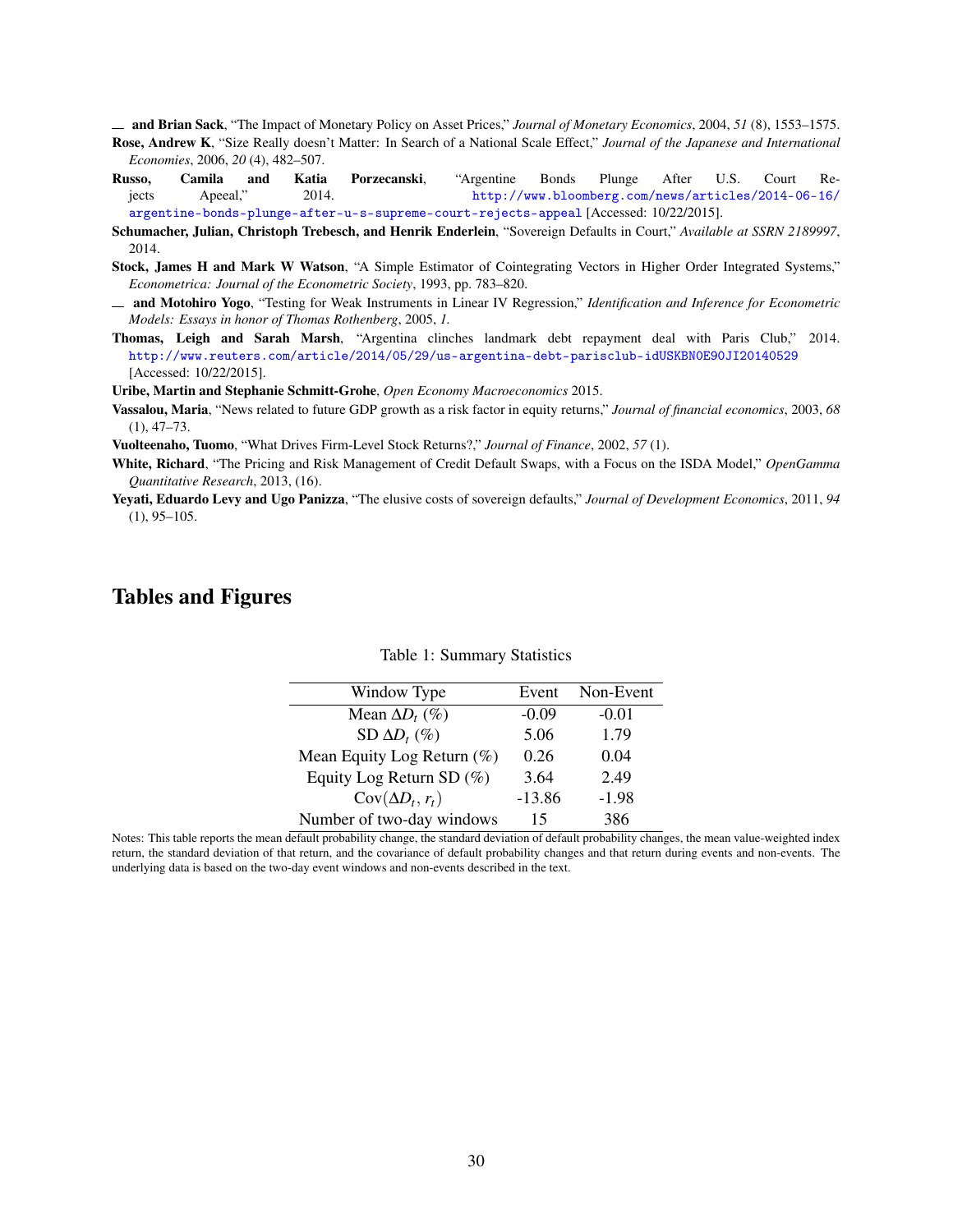<span id="page-31-0"></span>

| Measure                 | Estimate $(60\%)$   | Estimate $(100\%)$ | Unit          |  |
|-------------------------|---------------------|--------------------|---------------|--|
| ADRs (ex. YPF)          | $-4.77$             | $-7.95$            | \$B           |  |
| <b>YPF</b>              | $-10.98$<br>$-6.59$ |                    | \$Β           |  |
| <b>ADRs</b>             | $-11.36$            | $-18.93$           | \$Β           |  |
| All equities in dataset | $-15.65$            | $-26.08$           | \$Β           |  |
| All equities            | $-16.75$            | $-27.92$           | \$Β           |  |
| <b>Aggregate</b> Loss   | $-1804.95$          | $-3008.25$         | \$B           |  |
| <b>Aggregate</b> Loss   | $-322.31$           | $-537.19$          | % GDP (2011)  |  |
| <b>Aggregate</b> Loss   | $-5.64$             | $-9.39$            | $PV \Delta Y$ |  |

Table 2: Estimates of the Cost of Default

Notes: The first line, "ADRs (ex.YPF)" reports the imputed loss of market value all firms included in our sample of ADRs experienced, excluding YPF. It is calculated by multiplying the sum of the market values of all the firms in 2011 by point estimate on the Value Index in Table [3.](#page-32-0) The second row, "YPF", reports the same calculation for YPF. The third row, "ADRs," is the sum of the first two. The fourth row, "All equities in dataset", is the loss by locally traded firms that are included in the analysis of Section [6.](#page-20-0) The fifth row, "All equities," includes all Argentine firms with equities, even those that do not meet the data quality standards to be included in Section [6.](#page-20-0) "Aggregate Loss" is calculated as (Stock Market Loss-All) · (P/E Ratio)/(Stock Market Capitalization/GDP), reported as billions of dollars, a % of GDP, and the size of a permanent reduction in output needed to generate a loss of this size.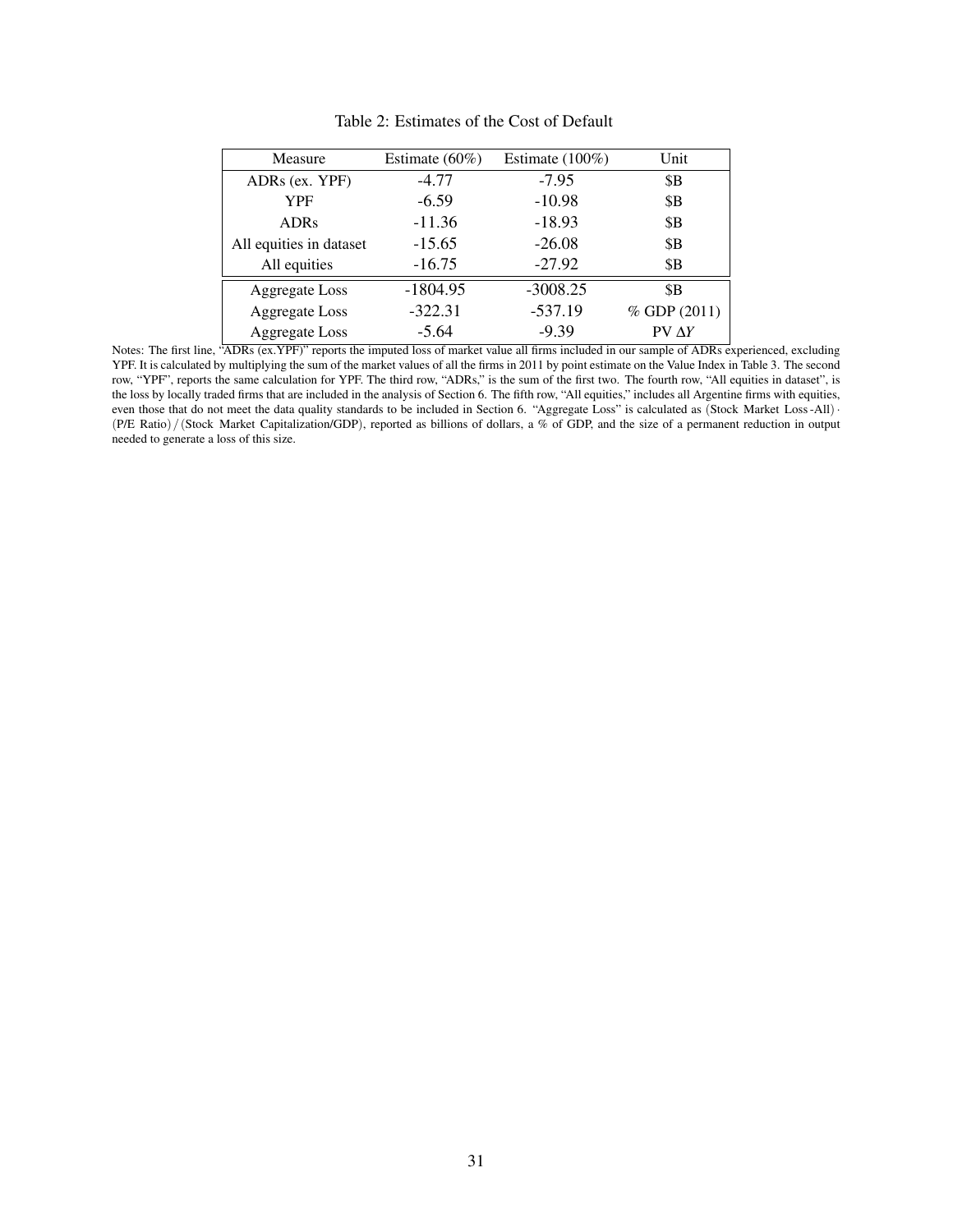<span id="page-32-0"></span>

| ć<br>¢         |
|----------------|
|                |
| こくしょう いっこ<br>۱ |
|                |
| í<br>î<br>ı    |
| ļ<br>í         |
| ¢              |
| J              |

| ම                      | <b>BCS</b>      |          | 24.72***    | (6.316) | [13.2, 40.1]                          |       | 1.01        | (18.02)     | $[-33.3, 106.1]$                        | $\overline{4}$  | 356  |                                                                                                                                                                                                             |
|------------------------|-----------------|----------|-------------|---------|---------------------------------------|-------|-------------|-------------|-----------------------------------------|-----------------|------|-------------------------------------------------------------------------------------------------------------------------------------------------------------------------------------------------------------|
| $\circledS$            | <b>ADR Blue</b> |          | 20.91***    | (6.366) | [8.9, 37.7]                           |       | 10.71       | (15.95)     | $[-29.4, 86.6]$                         |                 | 353  |                                                                                                                                                                                                             |
| $\widehat{C}$          | Dolar Blue      |          | 9.689**     | (3.994) | [2.0, 17.3]                           |       | $10.37**$   | (3.325)     | [3.0, 17.0]                             |                 | 355  |                                                                                                                                                                                                             |
| $\widehat{\circ}$      | Official        |          | 4.183       | (3.540) | $[-39.3, 9.3]$                        |       | $-0.716$    | (1.430)     | $[-3.2, 1.9]$                           |                 |      |                                                                                                                                                                                                             |
| $\widehat{c}$          | YPF             |          | $-55.13**$  | (16.91) | $[-88.5, -15.8]$                      |       | -93.69***   | (22.09)     | $[-141.1,-39.1]$                        |                 |      |                                                                                                                                                                                                             |
| $\widehat{f}$          | $Non-Fin$       | $_{0LS}$ | $-41.32***$ | (8.192) | $[-59.6,-24.3]$                       | N-SCC | $-58.63**$  | (19.76)     | $[-103.4, -9.2]$                        | $\frac{5}{1}$   |      |                                                                                                                                                                                                             |
| $\widehat{\mathbb{C}}$ | <b>Bank</b>     |          | $-53.89***$ | (8.829) | $[-72.7,-36.1]$                       |       | $-83.16***$ | (12.91)     | $[-112.2,-61.0]$                        | $\frac{5}{1}$   |      | is table reports the results for the OLS and CDS-IV estimators of the effect of changes in the risk-neutral default probability ( $\Delta D$ ) on several equity indices and exchanges rates. The equity in |
| $\odot$                | Value           |          | $-38.27***$ | (6.423) |                                       |       | $-54.89***$ | (12.00)     |                                         | $\overline{15}$ |      |                                                                                                                                                                                                             |
|                        | ΜS              |          | $-50.44***$ | (9.641) | $95\%$ CI [-70.5,-30.6] [-52.7,-24.7] |       | $-79.44***$ | (16.20)     | $95\%$ CI [-110.3, 41.0] [-81.6, -32.8] | $\overline{6}$  |      |                                                                                                                                                                                                             |
|                        |                 |          |             | 55      |                                       |       | Ş           | $_{\rm SE}$ |                                         | Events          | Obs. |                                                                                                                                                                                                             |

dices Argentine sovereign debt with the dollar price of the same bond, as described in Section 3. The coefficient on  $\Delta D$  is the effect on the percentage log returns of an increase in the 5-year risk-neutral default probabilit are the MSCI Index, the Value-Weighted index, the Value-Weighted Bank Index, the Value-Weighted Non-Financial Index, and YPF. All indices are composed of ADRs. The index weighting is described in the text. For exchange rates, Official is the government's official exchange rate. Dolar Blue is the onshore unofficial exchange rate from dolarblue.net. ADR Blue is the ADR Blue Rate constructed by comparing the ADR share price in dollars with the underlying local stock price in pesos, as described in Section 3. BCS is the Blue-Chip Swap is constructed by comparing the ARS price of domestic Notes: This table reports the results for the OLS and CDS-IV estimators of the effect of changes in the risk-neutral default probability (∆*D*) on several equity indices and exchanges rates. The equity indices are the Malue-Weighted index, the Value-Weighted Bank Index, the Value-Weighted Non-Financial Index, and YPF. All indices are composed of ADRs. The index weighting is described are lindex, the Value-Weighted index, the Val in the text. For exchange rates, Official is the government's official exchange rate. Dolar Blue is the onshore unofficial exchange rate from dolarblue.net. ADR Blue is the ADR Blue Rate constructed by comparing the ADR share price in dollars with the underlying local stock price in pesos, as described in Section 3. BCS is the Blue-Chip Swap is constructed by comparing the ARS price of domestic Argentine sovereign debt with the dollar price of the same bond, as described in Section 3. The coefficient on Δ*D* is the effect on the percentage log returns of an increase in the 5-year risk-neutral default<br>
are two co probability from 0% to 100%, implied by the Argentine CDS curve. Standard errors and confidence intervals are computed using the stratified bootstrap procedure described in the text. The underlying data is based on the two-day events described in the appendix, section [C.2.](#page-44-0) All regressions contain controls for VIX, S&P, EEMA, high-yield and investment grade bond indices, and oil prices. Significance levels: \*\*\* p<0.01, \*\* p<0.05, \* p<0.1. Notes: Thi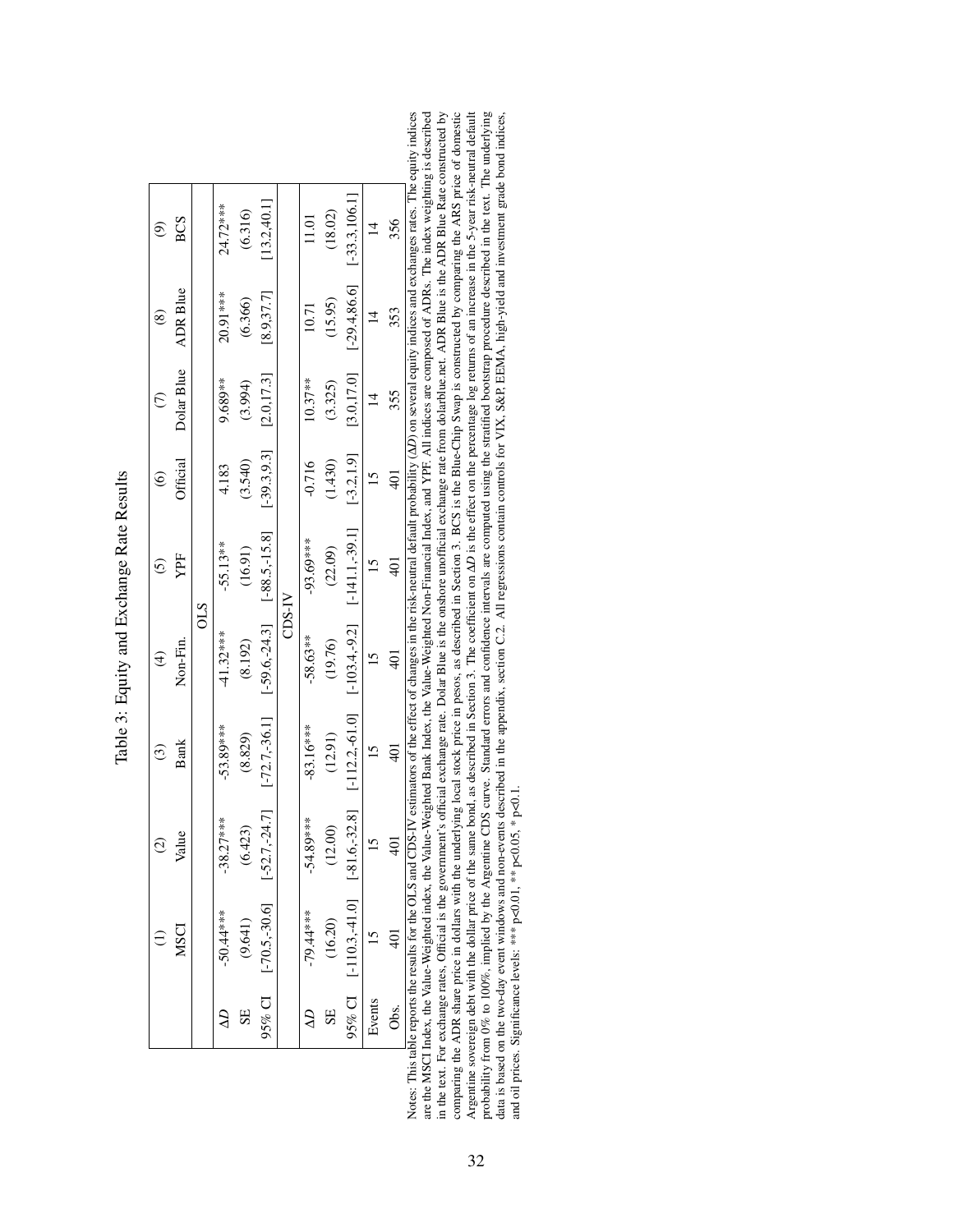<span id="page-33-0"></span>

|               | (1)        | (2)             | (3)                  |
|---------------|------------|-----------------|----------------------|
|               | $N^{DOLS}$ | $N_{g,t}^{VAR}$ | <sub>NI</sub> Survey |
| Value Index   | $0.199***$ | $0.209***$      | $0.103***$           |
| SE.           | (0.0377)   | (0.0276)        | (0.0324)             |
| FX (ADR Blue) |            | 0.0113          | $-0.0287$            |
| SЕ            |            | (0.0128)        | (0.0650)             |
| Obs.          | 43         | 45              | 19                   |

Table 4: Coefficients for Tracking Portfolios

<span id="page-33-1"></span>Notes: The DOLS estimates are computed with dynamic OLS, with 4 quarters of leads and lags, and Newey-West standard errors, with 4 quarters of lags. The VAR estimates are computed using a single lag VAR, assuming homoskedastic, uncorrelated innovations. The VAR uses the DOLS coefficient estimate for φ. The standard errors on the coefficients, which are a transformation of the VAR parameters, are computed using the delta method. For both the DOLS and VAR, the sample is 2003-2014, quarterly. For the survey, the sample is overlapping 1-year changes in the forecast, from 2003-2012. The regression is run on abnormal index returns and exchange rate changes. These abnormal returns are estimated from a daily frequency sample, with our set of high-frequency controls. This linear model, estimated on the high-frequency data, is then used to generate yearly abnormal returns. The standard errors are Newey-West, with 4 lags (2 years), and do not account for the estimation error associated with the model of abnormal returns.

|           | (1)              | (2)             | (3)                           |
|-----------|------------------|-----------------|-------------------------------|
|           | $N_{g,t}^{DOLS}$ | $N_{g,t}^{VAR}$ | $N_{\mathfrak{o} t}^{Survey}$ |
| AD        | $-10.92***$      | $-11.27***$     | $-5.893***$                   |
| <b>SE</b> | (3.158)          | (3.055)         | (1.871)                       |
| 95% CI    | $[-28.4,-6.0]$   | $[-31.5,-6.4]$  | $[-16.3,-3.0]$                |
| Events    | 15               | 14              | 14                            |
| Obs.      | 401              | 355             | 355                           |

Notes: This table reports the results the effect of changes in the five-year risk-neutral Argentine default probability (∆*D*) on three measures of the present value of Argentine real GDP growth. The coefficient on ∆*D* is the effect on the present value of Argentine real GDP growth of an increase in the 5-year risk-neutral default probability from 0% to 100%, implied by the Argentine CDS curve.  $N_{g,t}^{DOLS}$  is the DOLS estimate of the cointegration coefficient  $\phi$  multiplied by the dollar returns on the value-weighted index.  $N_{g,t}^{VAR}$  is the real GDP news implied by the VAR estimates described in section [5.](#page-15-0)  $N_{g,t}^{Survey}$  is the real GDP news measure derived from survey forecast as described in Section 5. Standard errors and confidence intervals are computed using the stratified bootstrap procedure described in the appendix, section [C.1.](#page-43-1) The underlying data is based on the two-day event windows and non-events described in the text. All regressions contain controls for VIX, S&P, EEMA, high-yield and investment grade bond indices, and oil prices. Significance levels: \*\*\* p<0.01, \*\* p<0.05, \* p<0.1.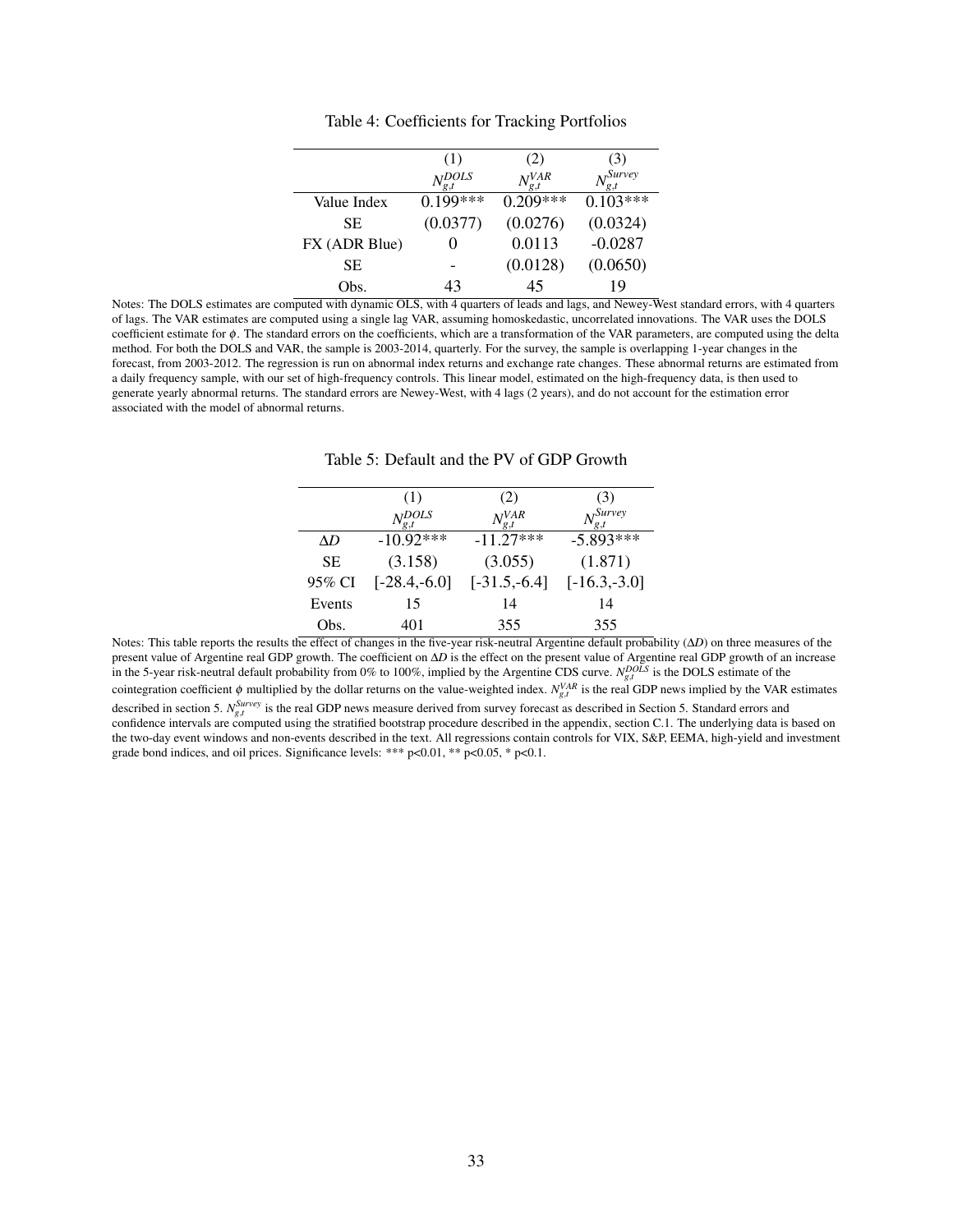<span id="page-34-1"></span>

|               | (1)             | (2)             | (3)             | (4)             | (5)            | (6)             |
|---------------|-----------------|-----------------|-----------------|-----------------|----------------|-----------------|
|               | Foreign         | Financial       | Exporter        | Importer        | Size           | <b>ADR</b>      |
| $\Delta D$    | $-27.96***$     | $-34.36$        | $-39.47***$     | 2.722           | $-33.72**$     | $-12.81$        |
|               | (9.538)         | (16.51)         | (9.867)         | (8.147)         | (10.20)        | (12.46)         |
| 95% CI        | $[-51.0,-10.1]$ | $[-78.2, 13.7]$ | $[-62.8,-20.6]$ | $[-17.1, 18.4]$ | $[-56.9,-9.8]$ | $[-46.9, 23.4]$ |
| Index $\beta$ | $-0.341$        | 0.0198          | $-0.682$        | $-0.124$        | $-0.396$       | 0.0679          |
| $FX \beta$    | $-0.0888$       | $-0.0252$       | $-0.351$        | $-0.184$        | 0.0497         | 0.139           |
| Events        | 14              | 14              | 14              | 14              | 14             | 14              |
| Obs.          | 353             | 353             | 353             | 353             | 353            | 353             |

Table 6: Cross-Section: Long-Short Portfolios, CDS-IV

Notes: This table reports the results for the "CDS-IV" estimator. The column headings denote the outcome variable, a zero-cost long short portfolio. "Foreign" goes long firms with a foreign parent and short domestically-owned firms. "Financial" goes long banks and short non-financial firms. "Exporter" goes long export-intensive non-financial firms and short non-export-intensive non-financial firms. "Importer" is defined equivalently for importers. "Size" goes long firms with above-median market capitalization in 2011, and short firms with below-median market cap. "ADR" goes long firms with an American Depository Receipt and short firms without one. The coefficient on ∆*D* is the effect on the percentage log returns of an increase in the 5-year risk-neutral default probability from 0% to 100%, implied by the Argentine CDS curve. Index beta is the coefficient on the equal-weighted index of Argentine local equities, as described in section [6,](#page-20-0) and FX beta is the beta to the ADR blue rate. Standard errors and confidence intervals are computed using the stratified bootstrap procedure described in the appendix, section [C.2.](#page-44-0) The underlying data is based on the two-day event windows and non-events described in the text. Significance levels: \*\*\* p<0.01, \*\* p<0.05, \* p<0.1.

<span id="page-34-0"></span>Figure 1: Event Data from June 16, 2014, 9:30-11:30am EST



Notes: This figure plots the 5-year risk-neutral probability of default ("Probability of Default (Percent)", left axis), the change in the price of the MSCI Argentina Index against the previous night's close ("Equity Return Since Close (Percent)", right axis). The default probability points are labeled with the name of the reporting market, with European markets reporting at 9:30am EST and London Markets reporting at 10:30am EST. The Supreme Court order was released at 9:33 am EST.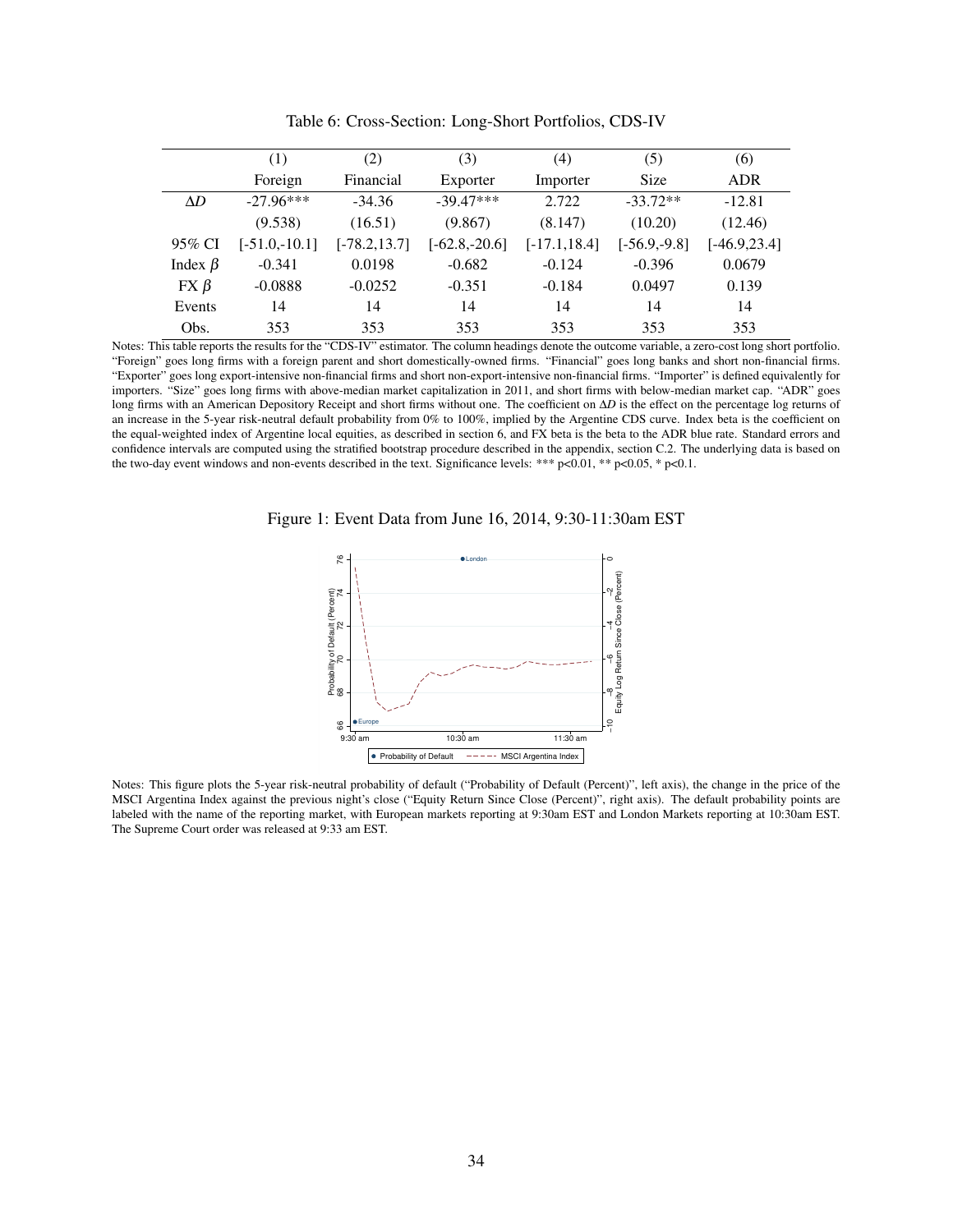<span id="page-35-1"></span>

<span id="page-35-2"></span><span id="page-35-0"></span>

<span id="page-35-3"></span>Notes: This figure plots the change in change in the risk-neutral probability of default and returns on the Argentine Value-Weighted Index (left panel) and Mexican MSCI index (right panel) on event and non-event two-day windows. Each event and non-event window is a two-day event or non-event as described in the text. The numbers next to each maroon/dark dot references each event window in appendix table [A15.](#page-74-1) The procedure for classifying events and non-events is described in the text.

Figure 3: Exchange Rates



Notes: This figure plots the four versions of the ARS/USD exchange rate. Official is the government's official exchange rate. Dolar Blue is the onshore unofficial exchange rate from dolarblue.net. ADR is the ADR Blue Rate constructed by comparing the ADR share price in dollars with the underlying local stock price in pesos, as described in Section 3. Blue Chip Swap is constructed by comparing the ARS price of domestic Argentine sovereign debt with the dollar price of the same bond, as described in Section 3.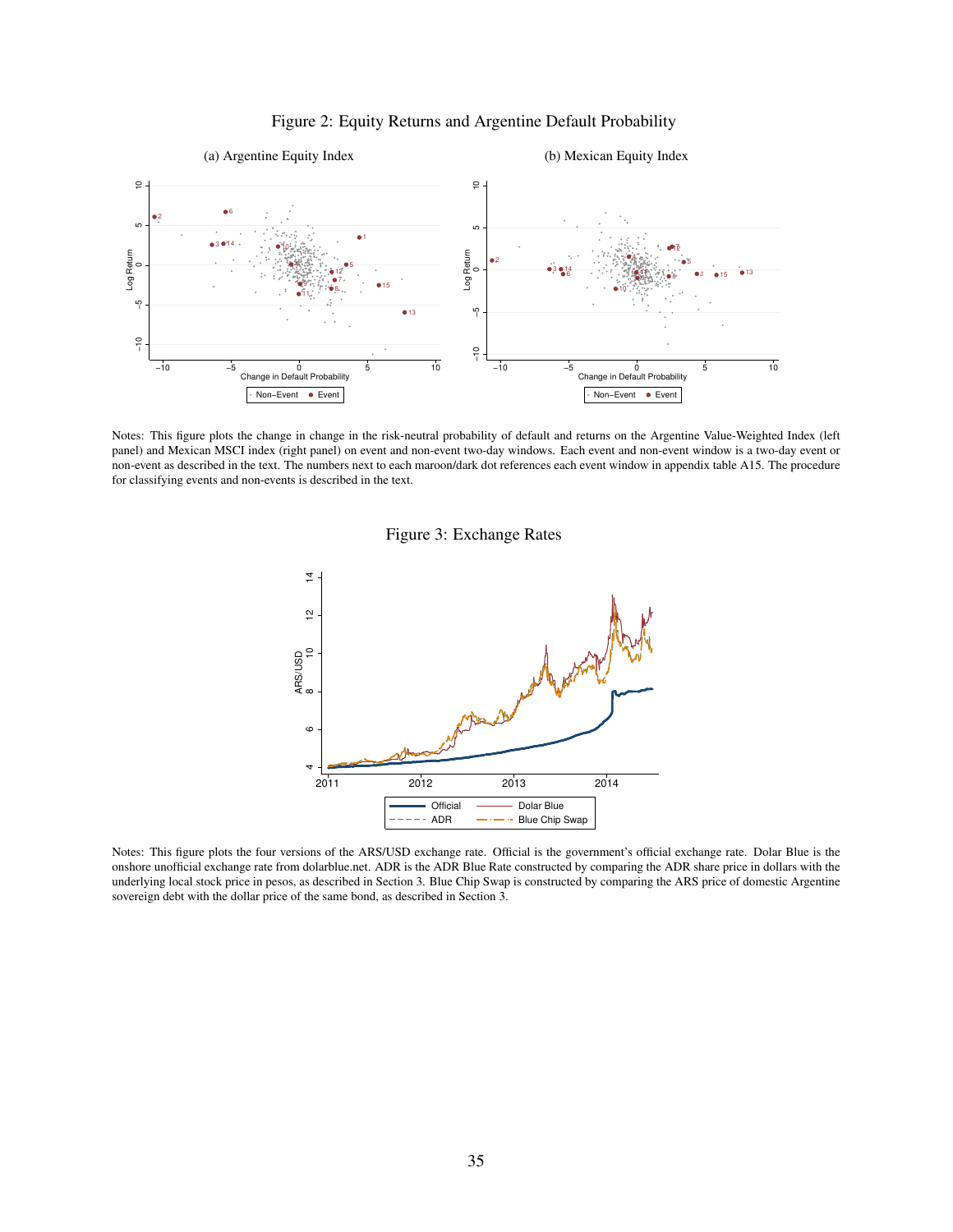#### FOR ONLINE PUBLICATION

## A Data Construction Details

In this section, we provide additional details about our data construction.

### A.1 Data Sources

In the table below, we list the data sources used in the paper. The data source for the credit default swap prices is Markit, a financial information services company. We use Markit's composite end-of-day spread, which we refer to as the "close." The composite end-of-day spread is gathered over a period of several hours from various market makers, and is the spread used by those market makers to value their own trading books. The composite end-of-day spread uses a survey of dealers to estimate the recovery rate. Markit uses a data cleaning process to ensure that the composite end-of-day quotes are reasonable approximations of market prices.

We have experimented with alternative providers of CDS data, such as Bloomberg, but found significant discrepancies between these data sources and Markit.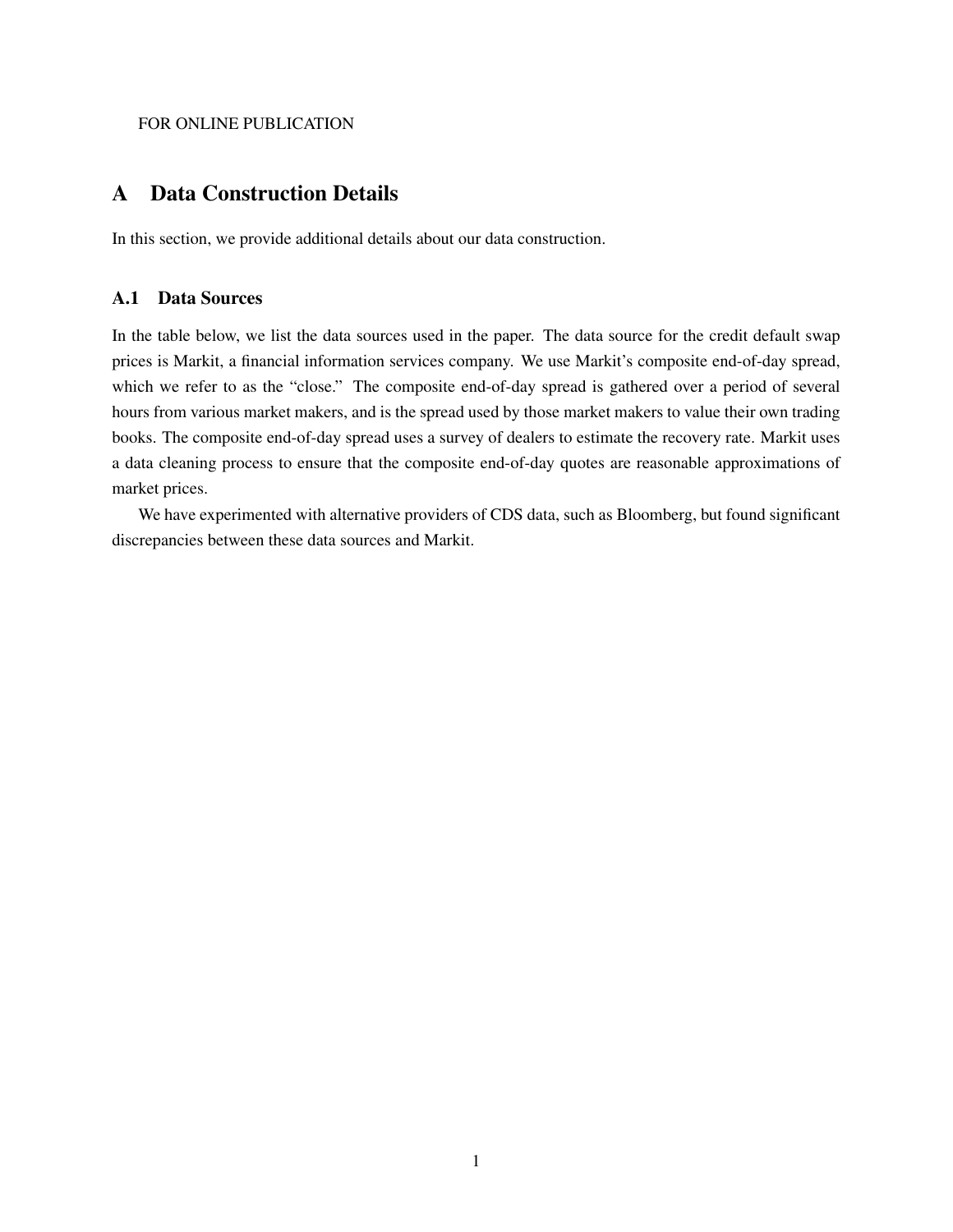| Data                                          | Data Source                          |  |  |  |
|-----------------------------------------------|--------------------------------------|--|--|--|
| Prices and returns for ADRs                   | <b>CRSP</b>                          |  |  |  |
| Prices and returns for local equities         | Bloomberg                            |  |  |  |
| <b>VIX</b>                                    | <b>CBOE</b>                          |  |  |  |
| S&P                                           | <b>Global Financial Data</b>         |  |  |  |
| <b>EEMA</b>                                   | Datastream                           |  |  |  |
| High Yield and IG Bond Index                  | Datastream                           |  |  |  |
| Soybean and Oil Prices                        | <b>Global Financial Data</b>         |  |  |  |
| <b>Industry Exports</b>                       | <b>OECD-STAN IO Tables</b>           |  |  |  |
| Firm Imports                                  | Gopinath and Neiman (2014)           |  |  |  |
| Firm Revenue                                  | Compustat Global                     |  |  |  |
| Market Capitalization                         | Bloomberg                            |  |  |  |
| Foreign Ownership                             | Bloomberg                            |  |  |  |
| <b>Industry Classification</b>                | Fama-French, formatted by Dexin Zhou |  |  |  |
| <b>Bond Prices for BCS construction</b>       | Bloomberg                            |  |  |  |
| Dolar Blue Rate                               | dolarblue.net                        |  |  |  |
| Official nominal exchange rate                | Datastream                           |  |  |  |
| Nominal GDP                                   | <b>Global Financial Data</b>         |  |  |  |
| Inflation (Official)                          | <b>IFS</b>                           |  |  |  |
| Inflation (Unofficial)                        | Cavallo, PriceStats                  |  |  |  |
| CDS spreads/Recovery Rate/Default Probability | Markit                               |  |  |  |
| <b>Argentine Sovereign Bond Prices</b>        | Bloomberg                            |  |  |  |
| <b>Survey Forecasts</b>                       | Consensus Economics                  |  |  |  |
| <b>Treasury Bill Yields</b>                   | St. Louis Fed. FRED                  |  |  |  |
| <b>US Inflation Rate</b>                      | <b>Global Financial Data</b>         |  |  |  |

Table A1: Data Sources

### A.2 Firm Classifications

In order to ensure sufficient data quality, we limit our study of local Argentine equities to firms with a 2011 market capitalization at least 200 million pesos<sup>[45](#page-37-0)</sup>, have returns during at least ten of our event windows, and for which the equity price changes on at least half of all trading days in our sample. We exclude several firms that have neither headquarters or a large fraction of their revenues in Argentina, but are listed on the Argentine exchange for legacy reasons.[46](#page-37-1)

We classify firms according to their Fama-French industry classifications available on Kenneth French's website.<sup>[47](#page-37-2)</sup> We sort firms into their corresponding Fama-French industries according the SIC code of their primary industry, available from Datastream. After this initial sort, we only have one firm, Boldt, classified as Business Equipment, and so we combine it with the telecommunications firms. The "Finance" Fama-French 12 industry classification is also too broad for our purposes, as it combines banks, holding companies, and real estate firms. We therefore split the nine firms initially classified as "Finance" according to their

<span id="page-37-0"></span><sup>45</sup>About \$50mm USD at market exchange rates in 2011.

<span id="page-37-1"></span><sup>46</sup>See the appendix, section [I,](#page-60-0) for a discussion of these firms.

<span id="page-37-2"></span><sup>&</sup>lt;sup>47</sup>Classifications available [here.](http://mba.tuck.dartmouth.edu/pages/faculty/ken.french/Data_Library/det_48_ind_port.html) We use the versions formatted by Dexin Zhou.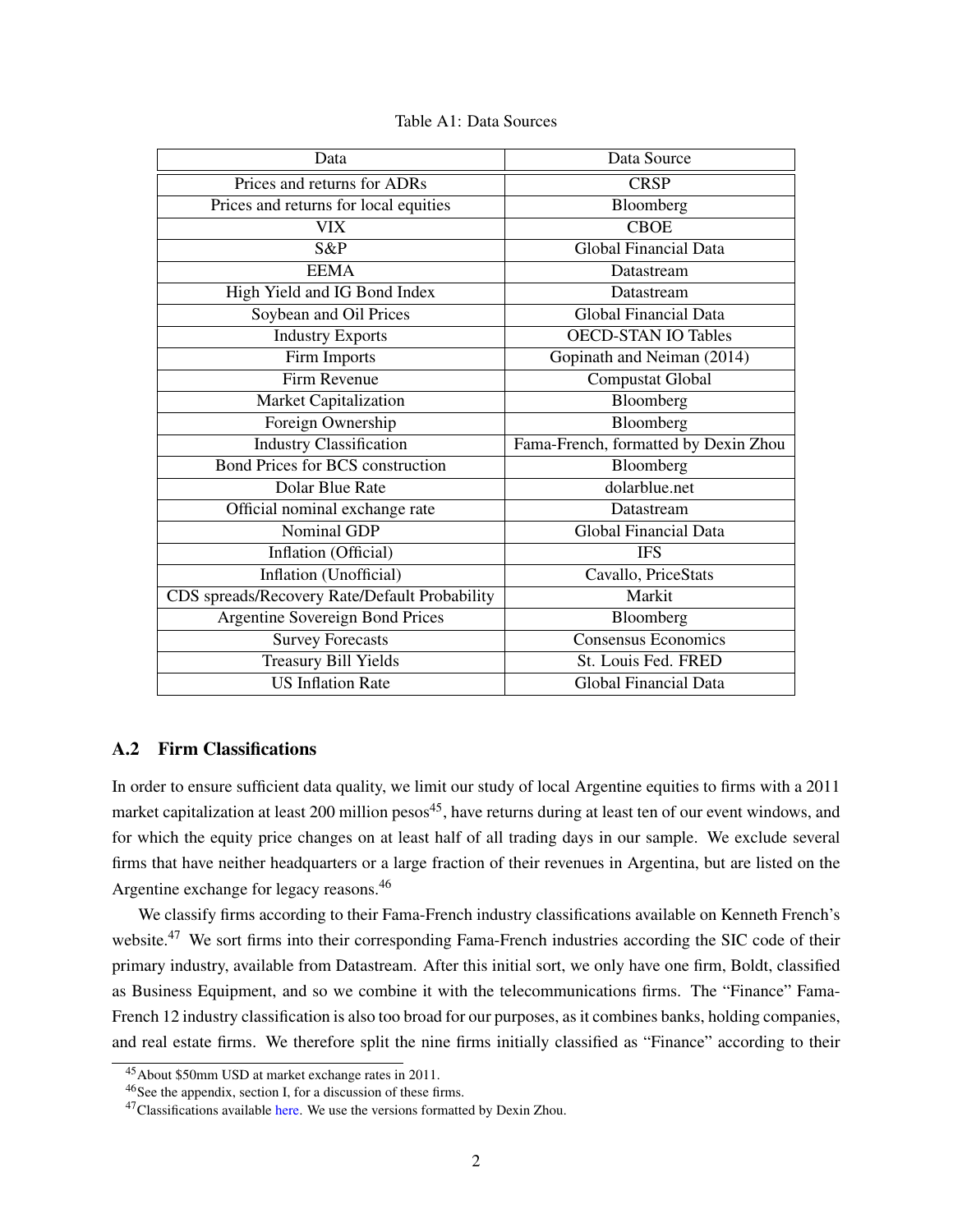Fama-French 49 industry classification. This gives us six banks, two real estate firms, and one "Trading" firm, Sociedad Comercial del Plata. Because Sociedad Comercial del Plata is a diversified holding company, and is the only company in the Fama-French 49 industry classification of "Trading," we rename its industry "Diversified", and do not merge it with any other industry classification. After these modifications, we end up with six banks, two chemical firms, one diversified firm, three energy firms, four manufacturing firms, six non-durables firms, two real estate firms, three telecoms and eight utilities. These industries are listed in table [A2.](#page-39-0)

We also sort firms by their exporter status. Unfortunately, this task is complicated by the fact that publicly available data sources do not comprehensively report firm-level exports. We instead rely on industrylevel measures. We use the OECD STAN Input-Output Tables for Argentina to calculate what share of each industry group's output is exported. The Input-Output Table covers 37 industries, each of which covers at least one two-digit ISIC industry, and some of which, such as "Agriculture, hunting, forestry and fishing", cover up to five two-digit ISICs. After we calculate the share of exports for each of these 37 industries, we classify our 35 firms into one of these industries according to the SIC code of its primary output. The most recent Input-Output Table for Argentina uses data from 1995, so our export analysis assumes that the relative tradability of different products has not changed too much over the past 20 years.<sup>[48](#page-38-0)</sup> When we construct a zero-cost long-short portfolio, going long exporters and short non-exporters, we will classify firms as exporters if exports accounted for at least 10% of their primary industries' revenues in our Input-Output table, and non-exporters otherwise. The exporter threshold is set at 10% because there are no firms with an export share between 3.6% and 10.1%.

To calculate each firm's import intensity, we use firm level data from [Gopinath and Neiman](#page-29-0) [\(2014\)](#page-29-0). The most recent available import data is for 2007 and 2008 (through October), and we compute the ratio of imports to firm revenue using data from Compustat global. Our measure of import intensity is the average ratio of imports to revenue in 2007 and 2008. The importer threshold is set to the median ratio 0.6%.

The next cut of the data divides firms among those that are subsidiaries of foreign corporations and those that are not. We classify firms as foreign-owned if the headquarters of their ultimate parent is any country other than Argentina in Bloomberg (Field ULT\_PARENT\_CNTRY\_DOMICILE). We use the most recent (as of our data construction) version of this variable and cannot account for the possibility that an Argentine firm was only recently purchased by a foreign parent.

The final variable we use to classify our local equities is an indicator for whether or not the firms have an ADR that is traded in the US. This includes some firms with ADRs that trade over-the-counter, and are therefore not included in our analysis of the ADRs.

<span id="page-38-0"></span> $48$ For those firms that report data on revenue from exports, there is a strong correlation between reported exports as a share of sales and the imputed share of exports from the 1995 input-output table. These results are available upon request.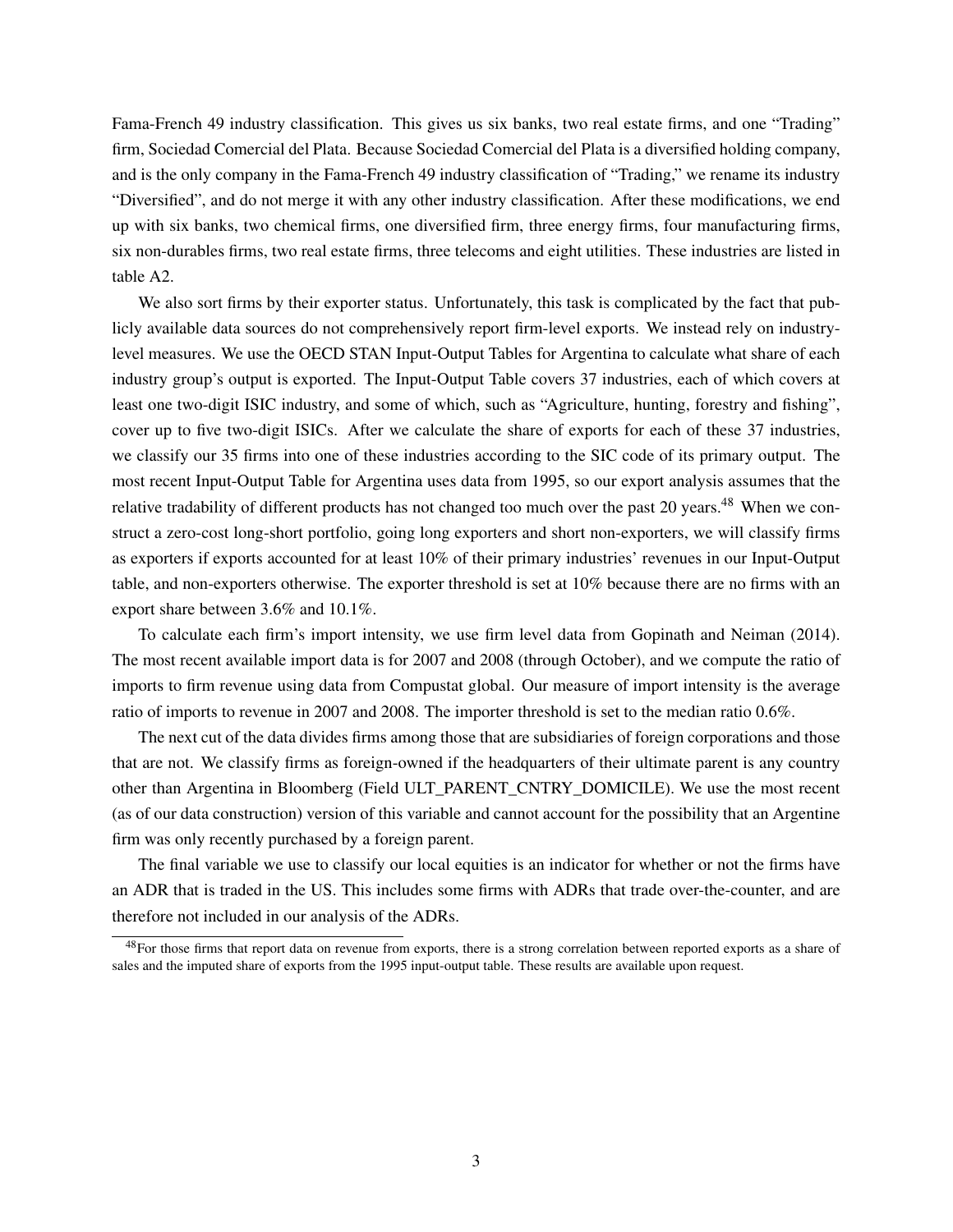<span id="page-39-0"></span>

| Company                              | Ticker          | Industry           | <b>Exports</b> | <b>Imports</b> | Market Cap | Foreign | ADR   |
|--------------------------------------|-----------------|--------------------|----------------|----------------|------------|---------|-------|
| Aluar                                | <b>ALU</b>      | Manufacturing      | 19.4           | 9.1            | 9443.0     |         |       |
| <b>Banco Santander Rio</b>           | <b>BIO</b>      | <b>Banks</b>       |                |                | 12786.1    | Y       | Y     |
| Boldt                                | <b>BOL</b>      | Telecoms           |                | 1.8            | 1537.5     |         |       |
| Banco Patagonia                      | <b>BPT</b>      | <b>Banks</b>       |                |                | 3488.4     | Y       | $Y^*$ |
| <b>Banco Macro Bansud</b>            | <b>BSU</b>      | <b>Banks</b>       |                |                | 9379.2     |         | Y     |
| Carlos Casado                        | CAO             | <b>Real Estate</b> |                |                | 378.1      |         | $Y^*$ |
| Celulosa                             | <b>CEL</b>      | Chemicals          | 11.2           | 1.3            | 760.3      |         |       |
| Central Puerto Rights                | <b>CEP</b>      | Utilities          | 0.1            | 0.4            | 1814.4     |         |       |
| Sociedad Comercial Del Plata         | <b>COM</b>      | Diverse            | 1.5            |                | 212.3      |         |       |
| Capex                                | <b>CPX</b>      | <b>Utilities</b>   | 0.1            | 0.9            | 1087.8     |         |       |
| Cresud                               | <b>CRE</b>      | Non-Durables       | 14.5           | 0.0            | 3495.9     |         | Y     |
| Edenor                               | <b>EDC</b>      | <b>Utilities</b>   | 0.1            | 0.1            | 1894.5     |         | Y     |
| <b>Bbva Banco Frances</b>            | <b>FRA</b>      | <b>Banks</b>       |                |                | 7723.6     | Y       | Y     |
| Pampa Energia                        | <b>FRG</b>      | Utilities          | 0.1            | 0.1            | 3417.2     |         | Y     |
| Gp Finance Galicia                   | <b>GGA</b>      | <b>Banks</b>       |                |                | 7125.7     |         | Y     |
| Hipotecario Naci                     | <b>HPD</b>      | <b>Banks</b>       |                |                | 3540.0     |         | $Y^*$ |
| Solvay Indupa                        | <b>IND</b>      | Chemicals          | 11.2           | 0.6            | 1218.0     | Y       |       |
| <b>IRSA</b>                          | <b>IRS</b>      | <b>Real Estate</b> |                |                | 3350.5     |         | Y     |
| Juan Minetti                         | JMI             | Manufacturing      | 3.6            | 2.1            | 1633.5     | Y       |       |
| Ledesma                              | <b>LED</b>      | Non-Durables       | 14.5           | 1.0            | 4004.0     |         |       |
| Metrogas                             | MET             | <b>Utilities</b>   | 0.1            | 0.0            | 677.3      |         | Y*    |
| Mirgor                               | <b>MIR</b>      | Manufacturing      | 10.1           | 11.8           | 512.0      |         | $Y^*$ |
| Molinos Rio De La Plata              | MOL             | Non-Durables       | 19.5           | 0.4            | 8014.4     |         |       |
| Quickfood                            | PAY             | Non-Durables       | 19.5           | 0.5            | 641.9      | Y       |       |
| Petrobras Argentina                  | <b>PER</b>      | Energy             | 25.5           | 3.8            | 8228.4     | Y       | Y     |
| <b>IRSA Propiedades Commerciales</b> | <b>SAM</b>      | <b>Real Estate</b> |                |                | 2960.1     |         | Y     |
| Moli Juan Semino                     | <b>SEI</b>      | Non-Durables       | 19.5           | 0.1            | 325.5      |         |       |
| Siderar                              | <b>SID</b>      | Manufacturing      | 19.4           | 0.0            | 10893.1    | Y       |       |
| SA San Miguel                        | SMG             | Non-Durables       | 19.5           | 0.6            | 491.1      |         |       |
| Telecom Argentina                    | <b>TEC</b>      | Telecoms           | 2.7            | 0.3            | 21754.8    | Y       | Y     |
| Transportadora De Gas Del Sur        | <b>TGS</b>      | Energy             | 25.5           | 0.9            | 2558.3     |         | Y     |
| Transportadores De Gas Del Norte     | TN <sub>4</sub> | <b>Utilities</b>   | 0.1            | 3.3            | 540.4      |         |       |
| Transener                            | <b>TRA</b>      | Utilities          | 0.1            | 2.1            | 640.3      |         |       |
| <b>YPF</b>                           | YPF             | Energy             | 14.2           | 2.2            | 74532.8    |         | Y     |

Table A2: Firms Included in Analysis

*Notes*: This table lists the 33 firms used in the analysis of local equities, and one firm (ticker SAM) whose ADR is included in our ADR sample, but whose local stock returns do not pass our data quality requirement. Ticker indicates the company's ticker in Datastream. Exports denotes the ratio (in percentage terms) of exports to total output for the firm's primary industry. Exports are calculated by classifying the firm into one of the 37 industries in the OECD STAN Input-Output Table according the SIC code of the firm's primary industry. Imports denotes the ratio (in percentage terms) of imports to firm revenue in 2007 and 2008. The import data is from [Gopinath and Neiman](#page-29-0) [\(2014\)](#page-29-0). Market Cap. is the firm's average end-of-quarter market capitalization in 2011 from Bloomberg, measured in Argentine pesos. ADR is an indicator for whether the firm currently has an American depository receipt. "Y\*" indicates that the firm has an OTC-traded ADR and is not included in our sample of ADRs. . To be included in our ADR sample, the ADR must be exchange-traded and have existed for our entire sample. Foreign is an indicator for whether the firm is owned by a non-Argentine parent company.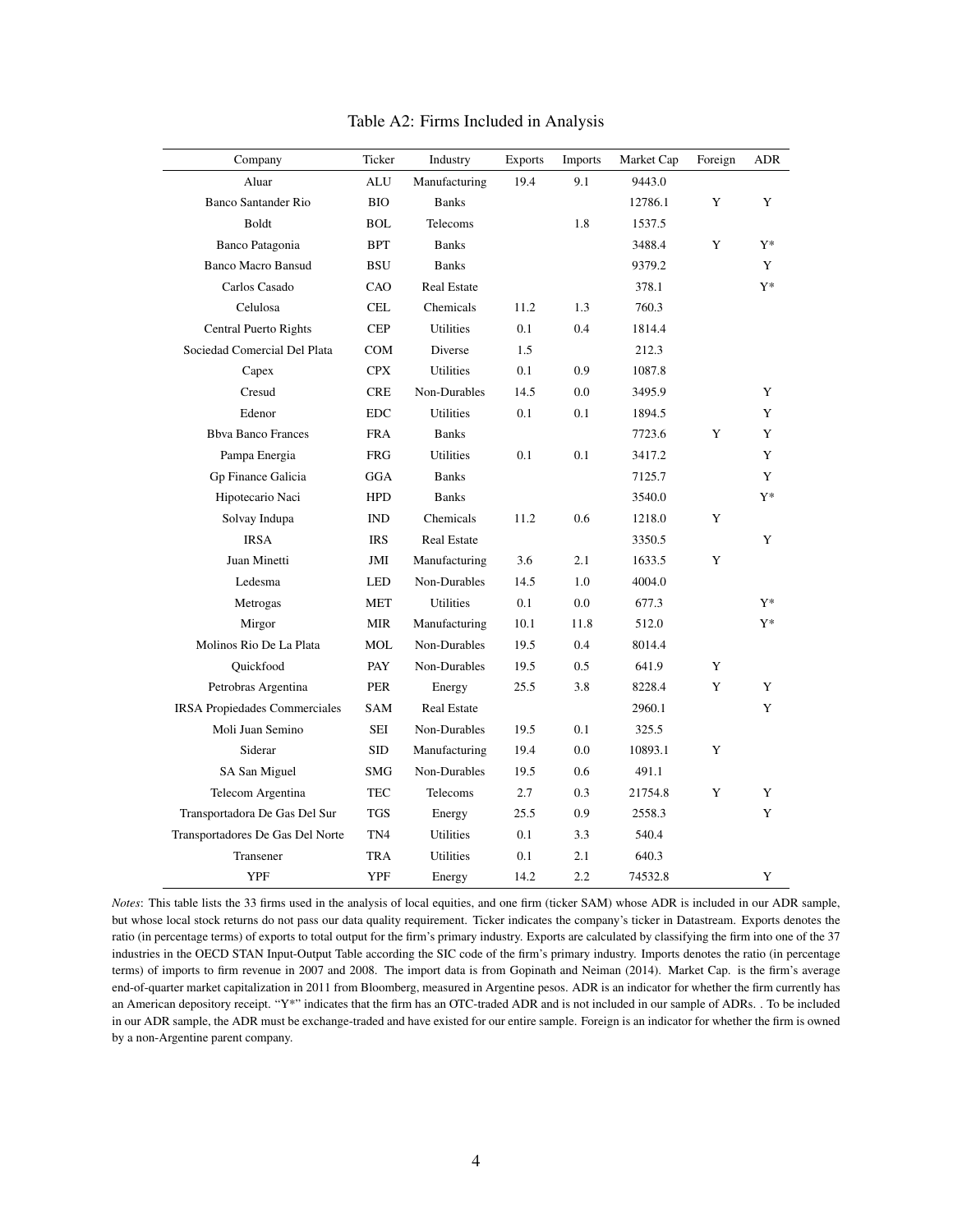### A.3 Exchange Rate Construction

The blue chip swap rate is constructed by dividing the peso price of the government bond by the dollar price of the same bond. The mechanics of this transaction are outlined in Panel A of Figure [A1.](#page-42-0) In Panel B of Figure [A1,](#page-42-0) we demonstrate how to construct an exchange using local equities and ADRs. Our preferred measure for the asset-based blue rate is the blue-chip swap, because it seems to have less noise than the ADR blue rate at the two-day frequency.

We calculate the blue chip swap rate using the two of the most liquid available debt instruments, the Bonar X and the Boden  $15^{49}$  $15^{49}$  $15^{49}$  To calculate this blue chip swap rate, we search for the bonds on Bloomberg, use <ALLQ> to find the list of all available pricing sources for the bonds, and then download the full available history of closing prices for every provider in ARS and USD.<sup>[50](#page-40-1)</sup> Each day, we generally have around 5 closing price quotes per bond in ARS and USD. We keep the median price for each bond every day by currency and then construct the implicit exchange rate by dividing the median peso price by the median dollar price. This gives us a blue-chip swap rate for each our two bonds, and we construct the Blue-Chip Swap rate by taking the average of the two. Despite these bonds being classified as domestic debt, many of these instruments have ISINs and are accepted on Euroclear or Clearstream. This makes it relatively easy for foreign investors to use to get money on or offshore to circumvent Argentina's capital controls.<sup>[51](#page-40-2)</sup> However, it is important to remember that although we calculate the exchange rate using simultaneous prices, an investor implementing this transaction is required to hold the bond for at least 3 days at an Argentine custodian bank, and therefore bears some price risk when acquiring dollars.<sup>[52](#page-40-3)</sup> Despite being domestic law debt instruments, both of these bonds became entangled in the legal proceedings we focus on in this paper.<sup>[53](#page-40-4)</sup>

For the ADR blue rate, we follow the methodology outlined on dolarblue.net.<sup>[54](#page-40-5)</sup> We collect daily open and close price data on the ADR and local equity for eight firms trading from Bloomberg.<sup>[55](#page-40-6)</sup> We then calculate the daily implicit exchange rate for each firm, drop the high and low price among the eight firms, and construct our measure as the mean of the remaining six equities. The average difference between the maximum and minimum firm-level exchange rate is 3.6% of the level the ADR Blue Rate. This difference could reflect differences in the closing times of the NYSE/NASDAQ and Buenos Aires stock exchanges, bid-offer spreads, and other forms of illiquidity. Generally speaking, it is very costly for foreign investors to participate in local Argentine markets, which makes the ADR blue rate arbitrage difficult to execute for them. Together, the ADR Blue Rate and the Blue-Chip Swap rate may be known as the dolar contado con

<span id="page-40-1"></span><span id="page-40-0"></span><sup>&</sup>lt;sup>49</sup>The ISIN for the Bonar X is ARARGE03F441 and the ISIN for the Boden 15 is ARARGE03F144.

 $50$ We drop pricing sources with less than 300 days of data and sources where more than  $5\%$  of the daily observations record no price change.

<span id="page-40-2"></span><sup>51</sup>Indeed, dolarblue.net offers a simple guide for how to buy and sell dollars http://blog.dolarblue.net/2014/09/como-adquirir-ovender-dolares.html

<span id="page-40-4"></span><span id="page-40-3"></span><sup>52</sup>[Chodos and Arsenin](#page-28-0) [\(2012\)](#page-28-0).

 $53$  Excellent coverage of turmoil around the domestic debt was provided by Joseph Coterill of FT Alphaville. See, for instance, http://ftalphaville.ft.com/2015/04/23/2127218/the-great-bonar-caper/ or http://ftalphaville.ft.com/2015/02/26/2120454/bonarturns-into-subpoena/.

<span id="page-40-6"></span><span id="page-40-5"></span><sup>54</sup>http://blog.dolarblue.net/p/calculo.html

<sup>55</sup>Grupo Financiero Galicia (ADR Ticker: GGAL, Local Ticker: GGAL), Tenaris (TS, TS), BBVA Banco Frances (BFR, FRAN), Banco Macro (BMA, BMA), Pampa Energia (PAM, PAMP), Petrobras Argentina (PZE, PESA), Petroleo Brasileiro (PBR, APBR), and Telecom Argentina (TEO, TECO2).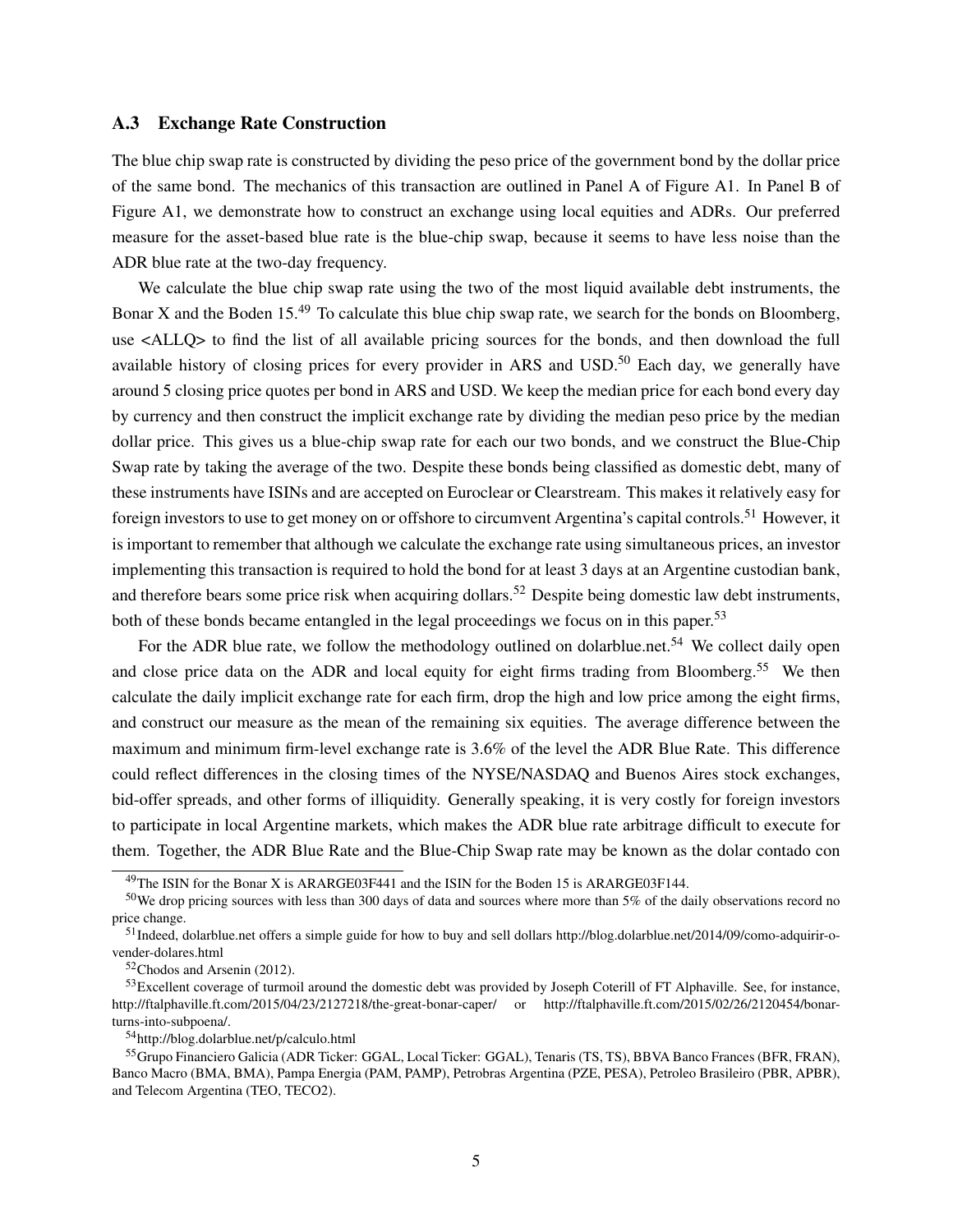liquidación, dolar fuga, or the dolar gris.[56](#page-41-0)

While the CDS-IV results in Table [3](#page-32-0) report similar point estimates of the effect of default on the Dolar Blue, ADR Blue and Blue-Chip Swap Rate, the standard errors and confidence interval for the Dolar Blue are significantly tighter. The reason for this is that the behavior of the ADR Blue rate and Blue-Chip swap rate on the day with the largest increase in the probability of default, the Supreme Court ruling day on June 16, 2014, is a significant outlier. On that day, these measures of the exchange rate significantly appreciated. This is in stark contrast to the Dolar Blue rate, which has a significant depreciation. Mechanically, the reason for the appreciation of the ADR Blue and Blue-Chip Swap rates is that the value of domestically traded securities priced in ARS fell significantly more than those traded by foreign investors in dollars. Based on conversations with market participants, we believe that the ruling caused a major disruption in local trading. If we expand the window size around this ruling, it ceases to be an outlier, consistent with the trading disruption hypothesis. However, a major speech was made by the President of Argentina in the evening following the ruling, so we cannot be certain that this pattern is due to a disruption in trading. We also find that, if that event is excluded, the effect on the exchange rate approximately doubles and is relatively precisely estimated. The importance of this outlier (Event 13) can be clearly seen in Figure [A2.](#page-43-0)

<span id="page-41-0"></span><sup>56</sup>http://www.infodolar.com/cotizacion-dolar-contado-con-liquidacion.aspx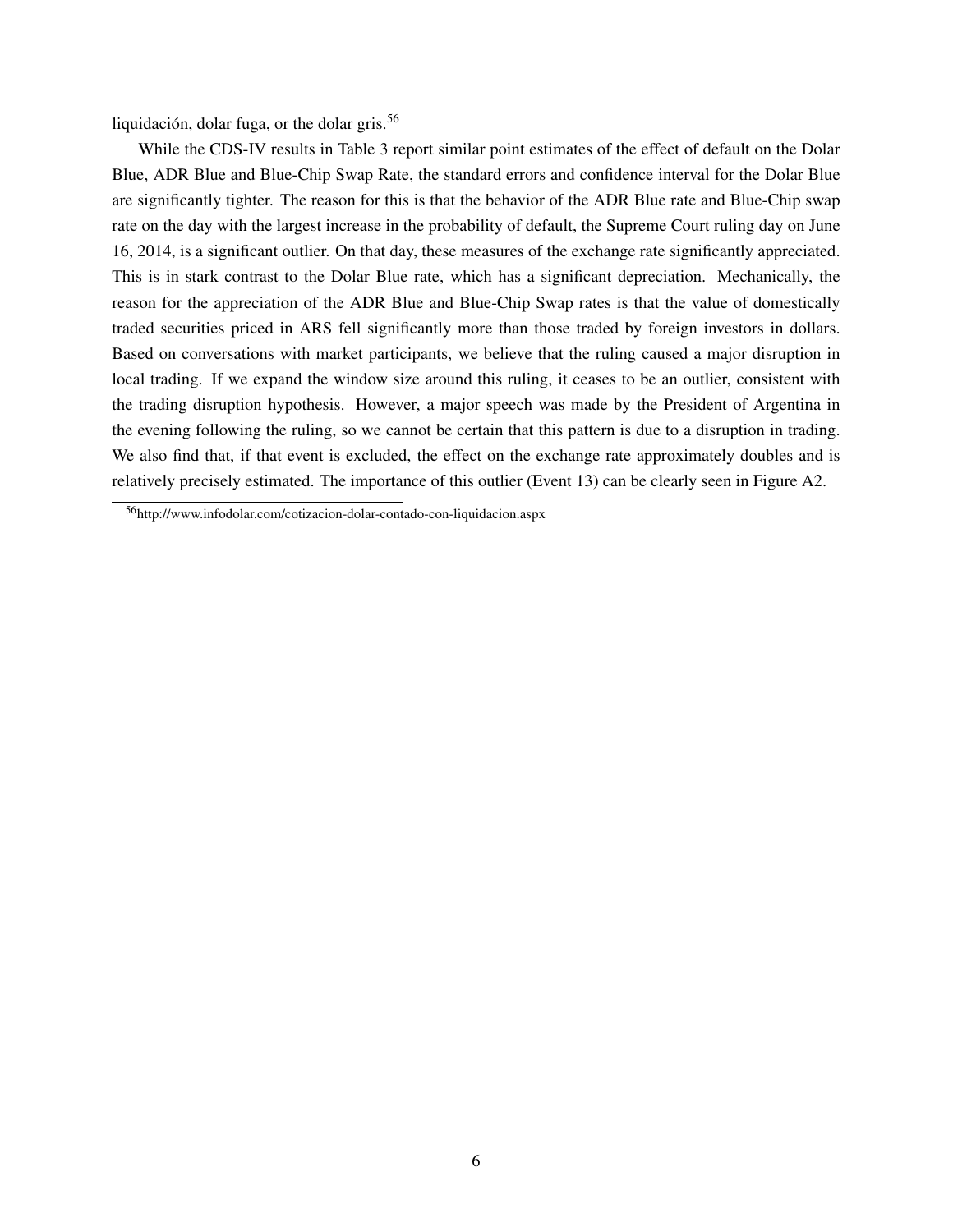### Figure A1: Blue Rate Construction

#### (a) Blue-Chip Swap

<span id="page-42-0"></span>





Panel A demonstrates how an investor would convert Argentine pesos into US dollars by buying a domestic sovereign bond in ARS and selling the bond offshore in USD. This transaction defines an unofficial exchange rate known as the Blue-Chip Swap rate. Panel B demonstrates how an investor would convert Argentine pesos into US dollars by buying shares of Banco Macro onshore and selling an ADR in New York. The transaction defines an unofficial exchange rate known as the ADR Blue Rate.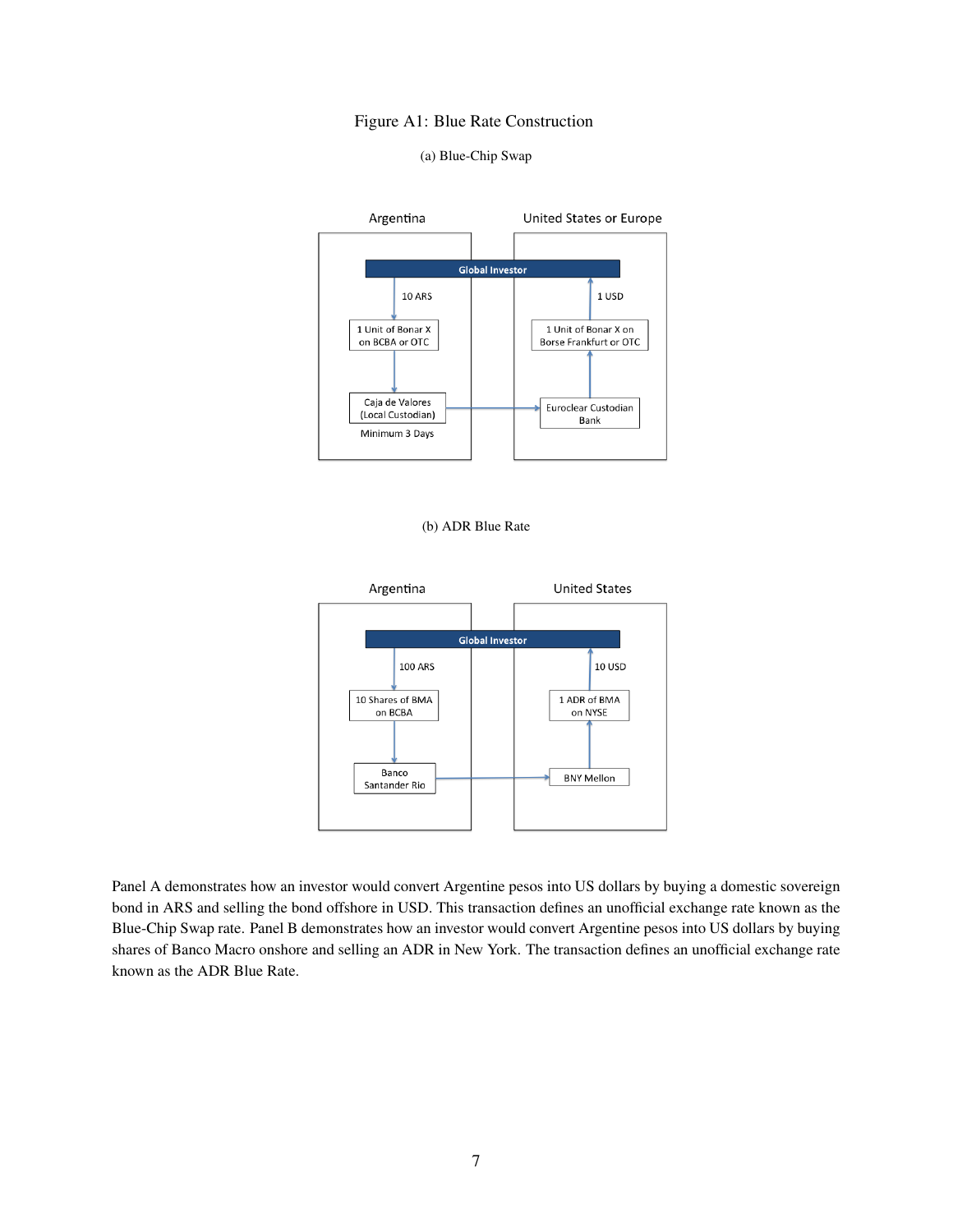# B Summary Figures



<span id="page-43-0"></span>Figure A2: Change in Default Probability and other Financial Variables on Event and Non-Event Days

Notes: This figure plots the change in the risk-neutral probability of default and returns on the Value-Weighted Bank and Non-Financial Index and four measures of the exchange rate, on event and non-event days. Official is the government's official exchange rate. Dolar Blue is the onshore unofficial exchange rate from dolarblue.net. ADR Blue is the ADR Blue Rate constructed by comparing the ADR share price in dollars with the underlying local stock price in pesos, as described in Section 3. Blue-Chip Swap is constructed by comparing the ARS price of domestic Argentine sovereign debt with the dollar price of the same bond, as described in Section 3. Each event and non-event day is a two-day event or non-event as described in the text. The numbers next to each maroon dot references each event-day in the table below figure [2a.](#page-35-0) The procedure for classifying events and non-events is described in the text.

## C Standard Errors

### <span id="page-43-1"></span>C.1 Standard Errors and Confidence Intervals

To construct confidence intervals for our coefficient estimates, we employ the bootstrap procedure advocated by [Horowitz](#page-29-1) [\(2001\)](#page-29-1). The advantage of this procedure is that it offers "asymptotic refinements" for the coverage probabilities of tests, meaning that it is more likely to achieve the desired rejection probability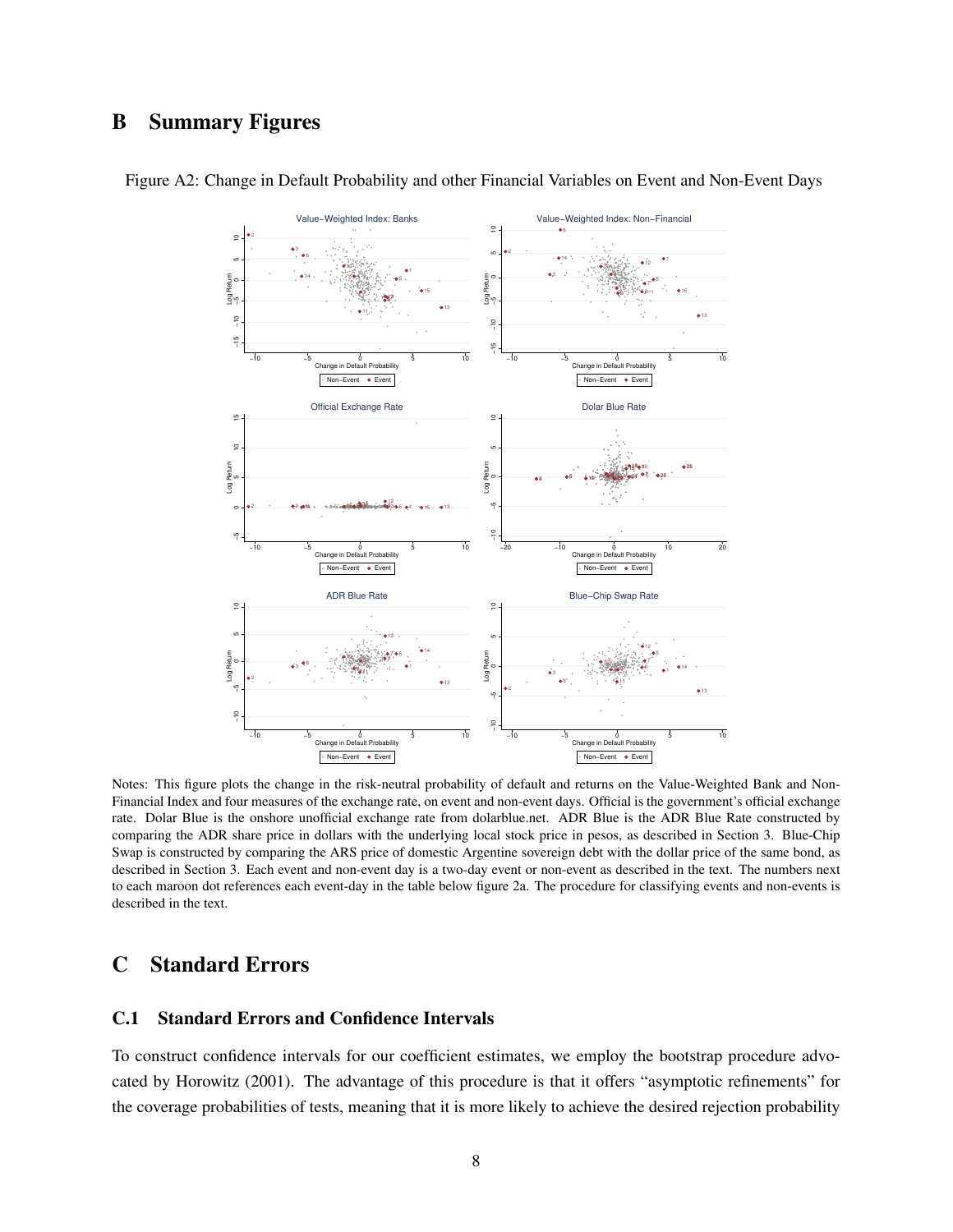under the null hypothesis. Our estimators (except for the OLS) are effectively based on a small number of the data points (the events), and therefore these refinements may provide significant improvements over first-order asymptotic approximations. As a practical matter, our confidence intervals are in almost all cases substantially wider than those based on first-order asymptotic approximations. Nevertheless, these "asymptotic refinements" are still based on asymptotic arguments, and there is no guarantee that they are accurate for our data. We also find (in unreported results) that our confidence intervals for our coefficient of interest,  $\alpha$ , are similar to confidence intervals constructed under normal approximations, using a bootstrapped standard error.

We use 1000 repetitions of a stratified bootstrap, resampling with replacement from our set of events and non-events, separately, so that each bootstrap replication contains 15 events and 386 non-events.<sup>[57](#page-44-0)</sup> In each bootstrap replication, we compute the (asymptotically pivotal) t-statistic  $t_k = \frac{\hat{\alpha}_k - \hat{\alpha}_k}{\hat{\sigma}_k}$  $rac{\lambda}{\hat{\sigma}_k}$ , where  $\hat{\alpha}$  is the point estimate in our actual data sample,  $\hat{\alpha}_k$  is the point estimate in bootstrap replication *k*, and  $\hat{\sigma}_k$ is the heteroskedasticity-robust standard deviation estimate of  $\hat{\alpha} - \alpha$  from bootstrap sample k. We then determine the 2.5th percentile and 97.5th percentile of  $t_k$  in the bootstrap replications, denoted  $\hat{t}_{2.5}$  and  $\hat{t}_{97.5}$ , respectively. The reported 95% confidence interval for  $\hat{\alpha}$  is  $[\hat{t}_{2.5}\hat{\sigma}+\hat{\alpha}, \hat{t}_{97.5}\hat{\sigma}+\hat{\alpha}]$ , where  $\hat{\sigma}$  is the heteroskedasticity-robust standard deviation estimate of  $\hat{\alpha} - \alpha$  from our original data sample. We construct 90% and 99% confidence intervals in a similar fashion, and use them to assign asterisks in our tables.[58](#page-44-1) In the tables, we report the 95% confidence interval and the heteroskedasticity-robust standard error from our dataset  $(\hat{\sigma})$ .

### <span id="page-44-2"></span>C.2 Standard Errors with Tracking Portfolios

In this section, we describe how we incorporate the estimation error associated with our tracking portfolio coefficients into our confidence intervals for our heteroskedasticity-based analysis. This procedure will also apply to the event study that uses our bootstrapped standard errors.

Suppose that our estimate of the tracking portfolio coefficients  $\hat{\beta}$  has the standard asymptotic distribution,

$$
\sqrt{T}(\hat{\beta}-\beta) \to^p N(0,V),
$$

where *T* is the number of quarters in our quarterly data set and *V* is a covariance matrix. The matrix *V* will be constructed differently, depending on which of our tracking portfolios is being considered.

We assume that our estimation error for  $\hat{\beta} - \beta$  is independent of our estimation error in the heteroskedasticitybased analysis. This assumption could be justified by truncating our low frequency data prior to the sample period for our event study, and asserting that the abnormal returns and default probability changes we observe are unpredictable. As a practical matter, we are reluctant to discard any data from our relatively short quarterly data set, and present results with a dataset that runs from 2003 to 2014.

<span id="page-44-0"></span> $57$ The number of events and non-events listed apply to the ADRs. The exchange rates have a slightly different number of events and non-events, due to holidays, missing data, and related issues.

<span id="page-44-1"></span><sup>&</sup>lt;sup>58</sup>These asterisks represent an "equal-tailed" test that  $\alpha \neq 0$ .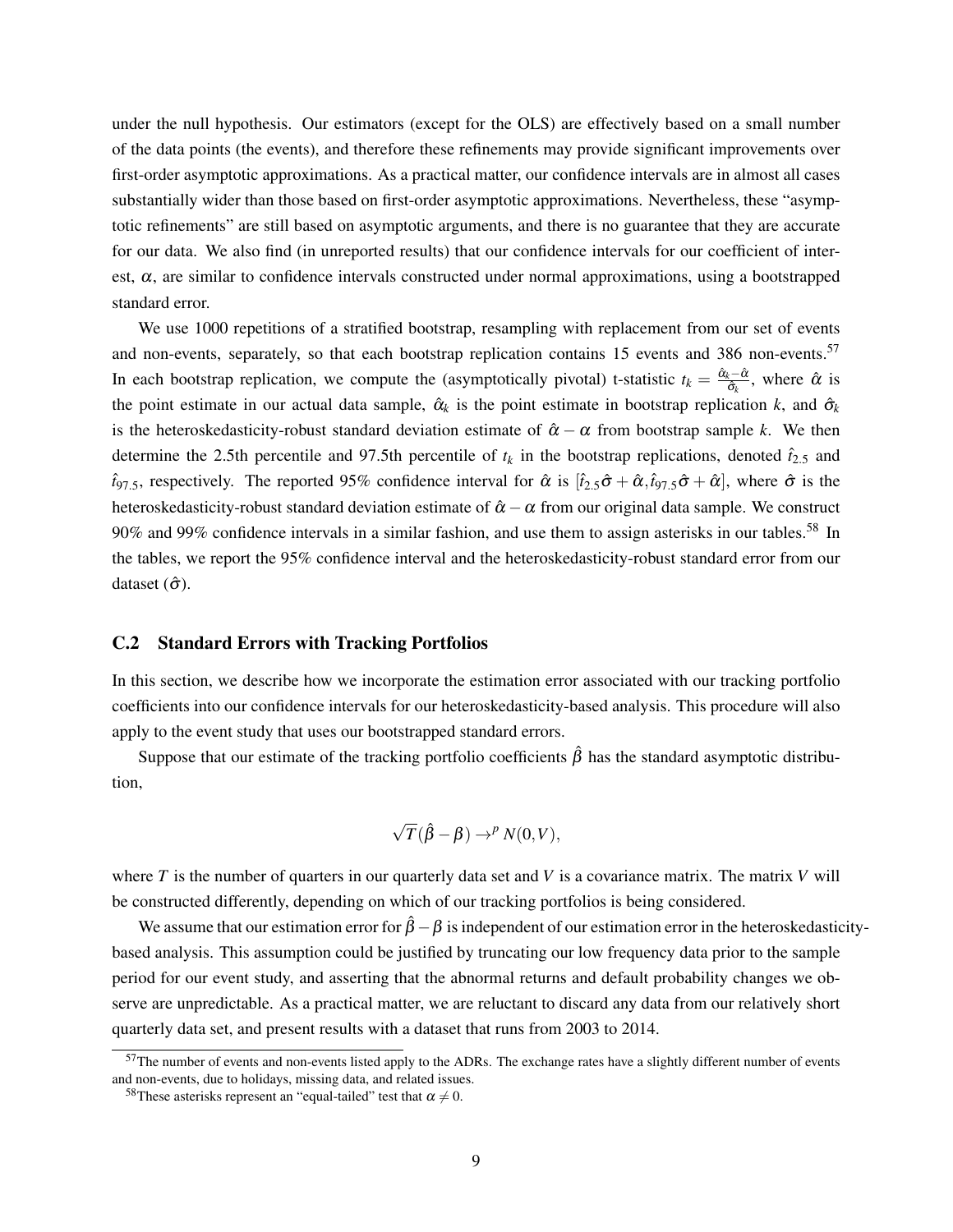Next, consider the first-order asymptotic standard errors associated with the heteroskedasticity-based estimator. Let  $\alpha_r$  be vector of coefficients of interest for the assets in our tracking portfolio. The standard errors for our estimates of these coefficients are described by

$$
\sqrt{M}(\hat{\alpha}_r - \alpha_r) \to^p N(0, \Omega),
$$

where *M* is the size of our high-frequency data sample and  $\Omega$  is a covariance matrix.

Our estimate of  $\alpha_y$ , the true coefficient of interest for real GDP news, is

$$
\hat{\alpha}_y = \hat{\beta}^T \hat{\alpha}_r.
$$

Because the CDS-IV analysis is linear, one can arrive at this estimator either by explicitly constructing a time series for the tracking portfolio, using  $\hat{\beta}$  as the weights, and then running the analysis, or by running the analysis on all of the assets to generate  $\hat{\alpha}_r$ , and then computing the weighted sum of the coefficients.

Let  $m = MT^{-1}$  be the ratio of the size of the two datasets (the high-frequency and the quarterly data sets). In the limit in which both data sets grow to infinite size, while the ratio *m* stays the same, we have

$$
\sqrt{T}(\hat{\alpha}_y - \alpha_y) \rightarrow^p N(0, \alpha_r^T V \alpha_r + m^{-1} \beta^T \Omega \beta),
$$

by the independence assumption. Given feasible, consistent estimates of *V* and  $\Omega$ , we could use these standard errors to compute confidence intervals. However, consistent with the spirit of the procedure described in section [C.1,](#page-43-1) we prefer to use a bootstrap procedure for our high-frequency data.

Under these asymptotics, the t-statistic

$$
\hat{t}=\sqrt{T}\frac{\hat{\alpha}_{\mathrm{y}}-\alpha_{\mathrm{y}}}{\sqrt{\hat{\alpha}_{r}^{T}\hat{V}\hat{\alpha}_{r}+m^{-1}\hat{\beta}^{T}\hat{\Omega}\hat{\beta}}}
$$

is asymptotically standard normal. We employ a sort of hybrid bootstrap procedure for this t-statistic. For the high-frequency data, we create bootstrap replication *k* by drawing events and non-events, with replacement, and computing  $\alpha_{r,k}$  and  $\Omega_k$ , as described previously. For the estimates of  $\beta_k$  in this replication, we draw from the multivariate normal distribution  $N(\hat{\beta}, T^{-1}\hat{V})$ . We use the actual sample estimate of the covariance matrix  $\hat{V}$  in each replication. The t-statistic  $t_k$  for the bootstrap replication is

$$
t_k = \sqrt{T} \frac{\beta_k^T \alpha_k - \hat{\alpha}_{\textnormal{\textsc{y}}}}{\sqrt{\alpha_{\textnormal{\textsc{r}},k}^T \hat{V} \alpha_{\textnormal{\textsc{r}},k} + m^{-1} \beta_k^T \hat{\Omega}_{k} \beta_k}}
$$

.

We use the bootstrap sample distribution for  $t_k$  to construct confidence intervals, as described in section [C.1.](#page-43-1) This procedure has the virtue that, if the replicating portfolio weights were known with certainty ( $\hat{V} = 0$ ), the results for a particular portfolio would be identical to the results described in section [4.](#page-11-0)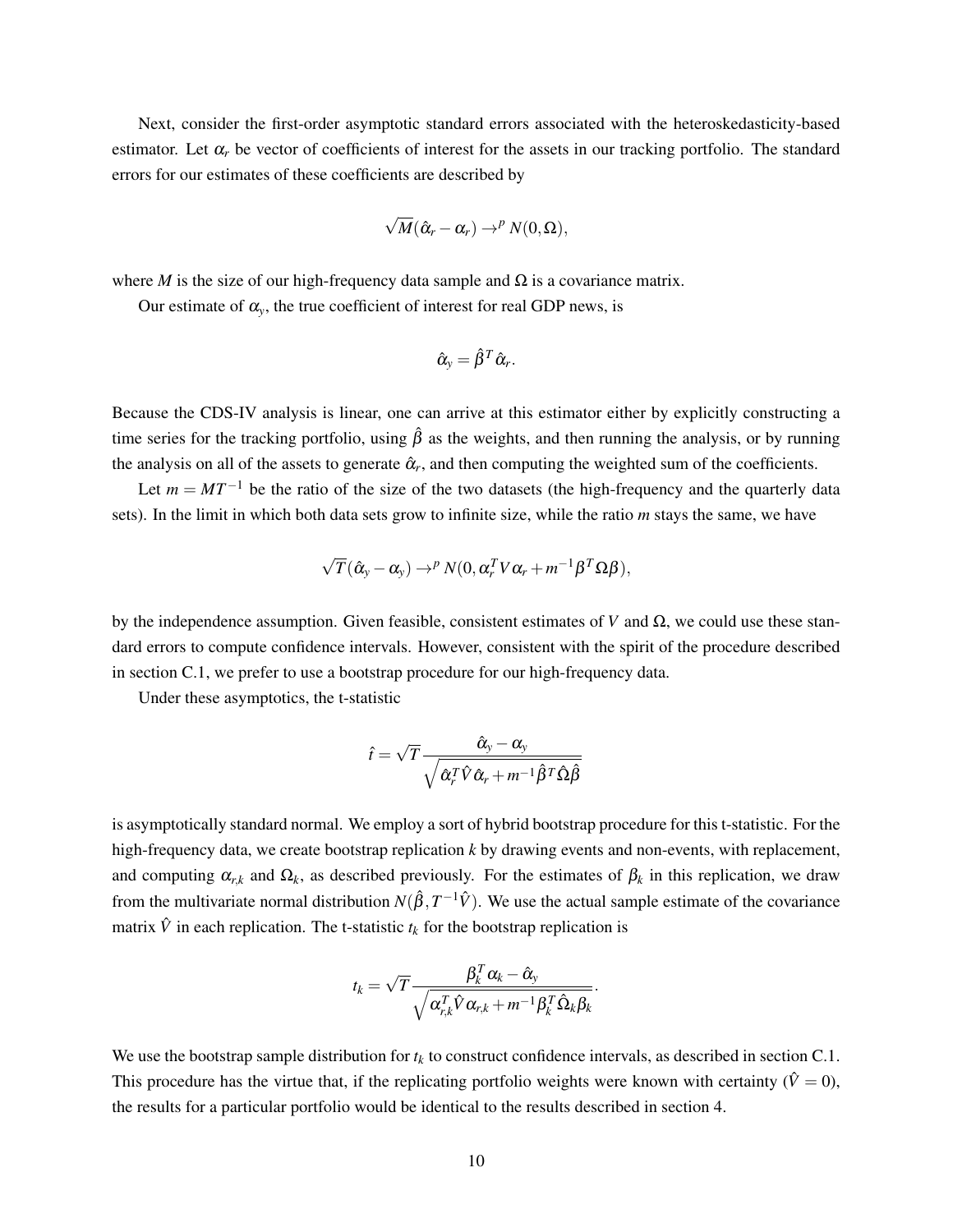Having described the general procedure, we will now discuss how we implement it in three different cases: the forecast models, the VAR model where we neglect  $O(1-\rho)$  terms, and the VAR model in which we do not neglect those terms. The simplest case is the forecast models, because the tracking portfolio is constructed by running a standard OLS regression. The covariance matrix *V* can be estimated with a standard heteroskedasticity and auto-correlation robust estimator, such as the Newey-West estimator [\(Newey](#page-29-2) [and West](#page-29-2) [\(1987\)](#page-29-2)).

The full VAR case is slightly more complicated. The  $O(1 - \rho)$  terms, which are a function of the estimated VAR matrix *A* and covariance matrix  $\Sigma$ , have estimation errors that are  $O(T^{-\frac{1}{2}})$ , and therefore asymptotically dominate the estimation error of  $\phi$ , which is "super-consistent" [\(Stock and Watson](#page-30-0) [\(1993\)](#page-30-0)). For this case, we neglect the estimation error in  $\phi$ , and construct standards errors for  $\beta$  using the delta method.

The dynamic OLS case, where we neglect the VAR terms and just use our estimate of  $\phi$ , is more complicated. The estimate for the coefficient  $\phi$  is not asymptotically normal. However, the estimate of the variance of  $\hat{\phi} - \phi$  from the OLS estimator is still valid (see pg. 608-610 of [Hamilton](#page-29-3) [\(1994\)](#page-29-3)). We can adapt the above argument to this case by assuming that the ratio  $m = MT^{-2}$  is constant as both data sets grow large, so that the first-order errors from the estimation using the high-frequency data and the low frequency data are of the same asymptotic order.

## D Event Studies

#### D.1 IV-Style Event Study

We present an "IV-style" event study in this section. This study uses the two-day events and non-events described previously. The second stage equation we wish to estimate is equation [\(2\)](#page-11-1) in the text. The instrument we use is  $1(t \in E)\Delta D_t$  (and  $1(t \in E)$ ), where *E* is the set of event days and  $1(\cdot)$  is the indicator function. The first-stage regression is

$$
\Delta D_t = \chi \mathbb{1}(t \in E) \Delta D_t + \rho \mathbb{1}(t \in E) + \mu_D + \omega_D^T X_t + \tau_t,
$$

where  $\tau_t$  is a composite of the three unobserved shocks  $(\varepsilon_t, F_t, v_t)$  on the non-event days, and  $X_t$  are the observable controls. Under the event study assumptions, the unobserved shocks  $\varepsilon_t$  and  $F_t$  (in the second stage) are not correlated with the change in the default probability on event days. The standard errors and confidence intervals for this approach are described in section [C.1.](#page-43-1)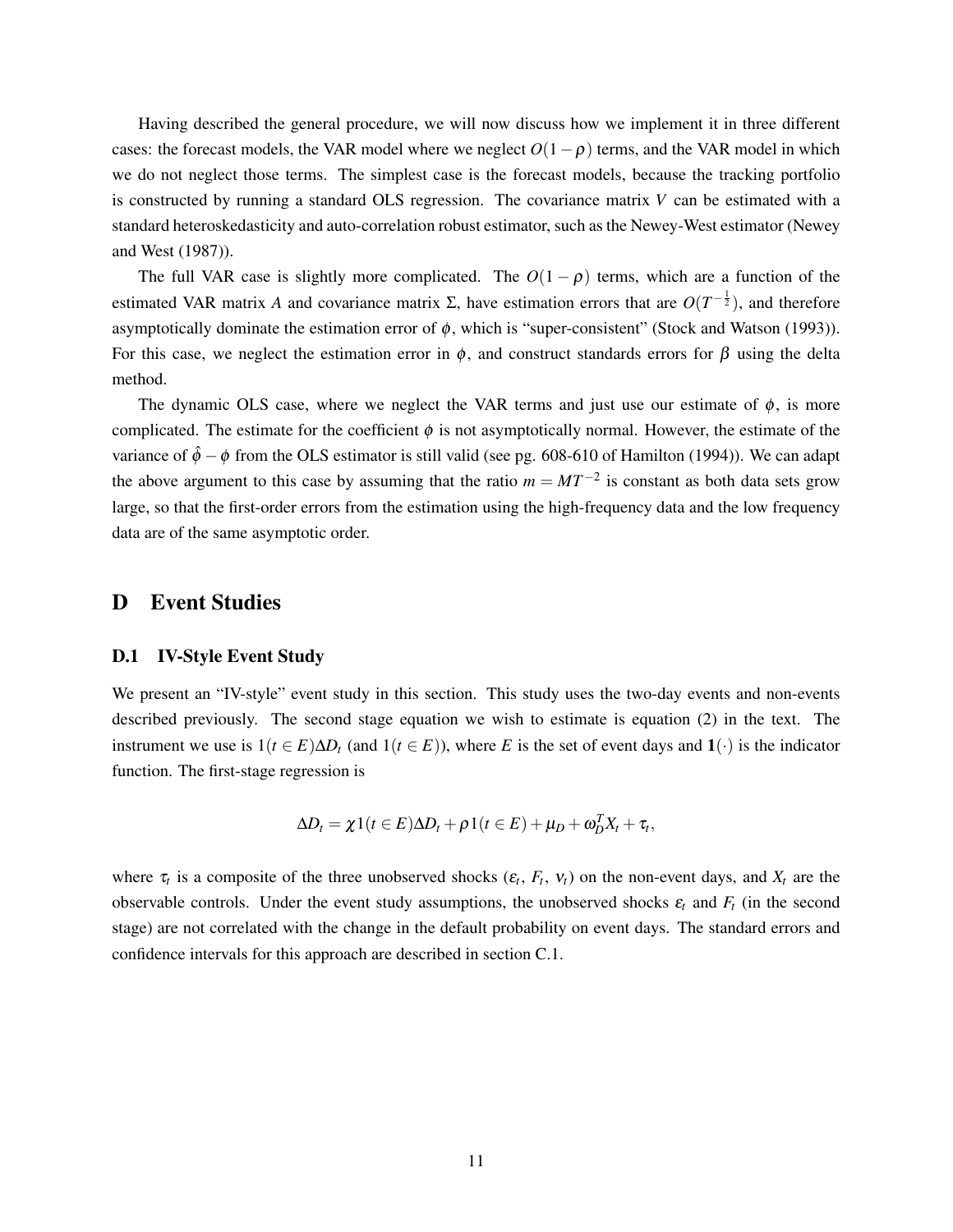|            | (1)              | (2)             | (3)               | (4)            | (5)                                |
|------------|------------------|-----------------|-------------------|----------------|------------------------------------|
|            | <b>MSCI</b>      | Value           | Bank              | Non-Fin.       | <b>YPF</b>                         |
| $\Delta D$ | $-75.27***$      | $-52.49***$     | $-79.05***$       | $-56.01**$     | $-88.14***$                        |
| <b>SE</b>  | (14.36)          | (10.66)         | (11.97)           | (17.81)        | (19.67)                            |
| 95% CI     | $[-107.3,-37.0]$ | $[-78.2,-30.9]$ | $[-109.8, -56.0]$ |                | $[-105.6, -7.7]$ $[-136.1, -36.3]$ |
| Events     | 15               | 15              | 15                | 15             | 15                                 |
| Obs.       | 401              | 401             | 401               | 401            | 401                                |
|            | (6)              | (7)             | (8)               | (9)            |                                    |
|            | Official         | Dolar Blue      | <b>ADR Blue</b>   | <b>BCS</b>     |                                    |
| $\Delta D$ | $-0.00539$       | $10.17**$       | 12.39             | 13.95          |                                    |
| <b>SE</b>  | (1.236)          | (2.665)         | (13.21)           | (12.56)        |                                    |
| 95% CI     | $[-3.2, 2.1]$    | [3.3, 16.4]     | $[-23.7,76.1]$    | $[-14.7,66.7]$ |                                    |
| Events     | 15               | 14              | 14                | 14             |                                    |
| Obs.       | 401              | 355             | 353               | 356            |                                    |

Table A3: Equity and Exchange Rate Results, IV-Style Event Study

Notes: This table reports the results for the IV-Style Event Study estimator of the effect of changes in the risk-neutral default probability (∆*D*) on several equity indices and exchanges rates. The equity indices are the MSCI Index, the Value-Weighted index, the Value-Weighted Bank Index, the Value-Weighted Non-Financial Index, and YPF. All indices are composed of ADRs. The index weighting is described in the text. For exchange rates, Official is the government's official exchange rate. Dolar Blue is the onshore unofficial exchange rate from dolarblue.net. ADR Blue is the ADR Blue Rate constructed by comparing the ADR share price in dollars with the underlying local stock price in pesos, as described in Section 3. BCS is the Blue-Chip Swap is constructed by comparing the ARS price of domestic Argentine sovereign debt with the dollar price of the same bond, as described in Section 3. The coefficient on ∆*D* is the effect on the percentage log returns of an increase in the 5-year risk-neutral default probability from 0% to 100%, implied by the Argentine CDS curve. Standard errors and confidence intervals are computed using the stratified bootstrap procedure described in the text. The underlying data is based on the two-day event windows and non-events described in the appendix, section [C.2.](#page-44-2) All regressions contain controls for VIX, S&P, EEMA, high-yield and investment grade bond indices, oil prices. Significance levels: \*\*\* p<0.01, \*\* p<0.05, \* p<0.1.

### D.2 Standard Event Studies

We also present the results of two additional event studies that use the methodology described in [Campbell](#page-28-1) [et al.](#page-28-1) [\(1997\)](#page-28-1). The first event study uses two-day windows around events.

Let *N* denote the set of non-event days, and let  $L1 = |N|$ . We first estimate the factor model on the non-event days,

$$
r_{i,t} = \mu_i + \omega_i^T X_t + v_{i,t},
$$

and generate a time series of abnormal returns,  $\hat{r}_{i,t} = r_{i,t} - \hat{u}_i - \hat{\omega}_i^T X_t$ , where  $X_t$  is the vector of controls discussed in section [3.1.](#page-6-0) We also estimate the variance of the abnormal returns associated with the factor model (assuming homoskedastic errors),  $\hat{\sigma}_i^2 = \frac{1}{L} \sum_{t \in N} \hat{v}_{i,t}^2$ . We next estimate a similar factor model for the change in the probability of default, ∆*D<sup>t</sup>* , and create a time series of abnormal default probability changes,  $\hat{d}_t$ . We then classify our event days into three categories, based on the abnormal default probability change during the event window. Let  $\sigma_d$  denote the standard deviation of the abnormal default probability changes. If the probability increases by at least  $\sigma_d$ , we label that day as an "higher default" event. If the probability decreases by at least  $\sigma_d$ , we label that event as a "lower default" event. If the default probability change is less, in absolute value, than  $\sigma_d$ , we label that as a "no news" event.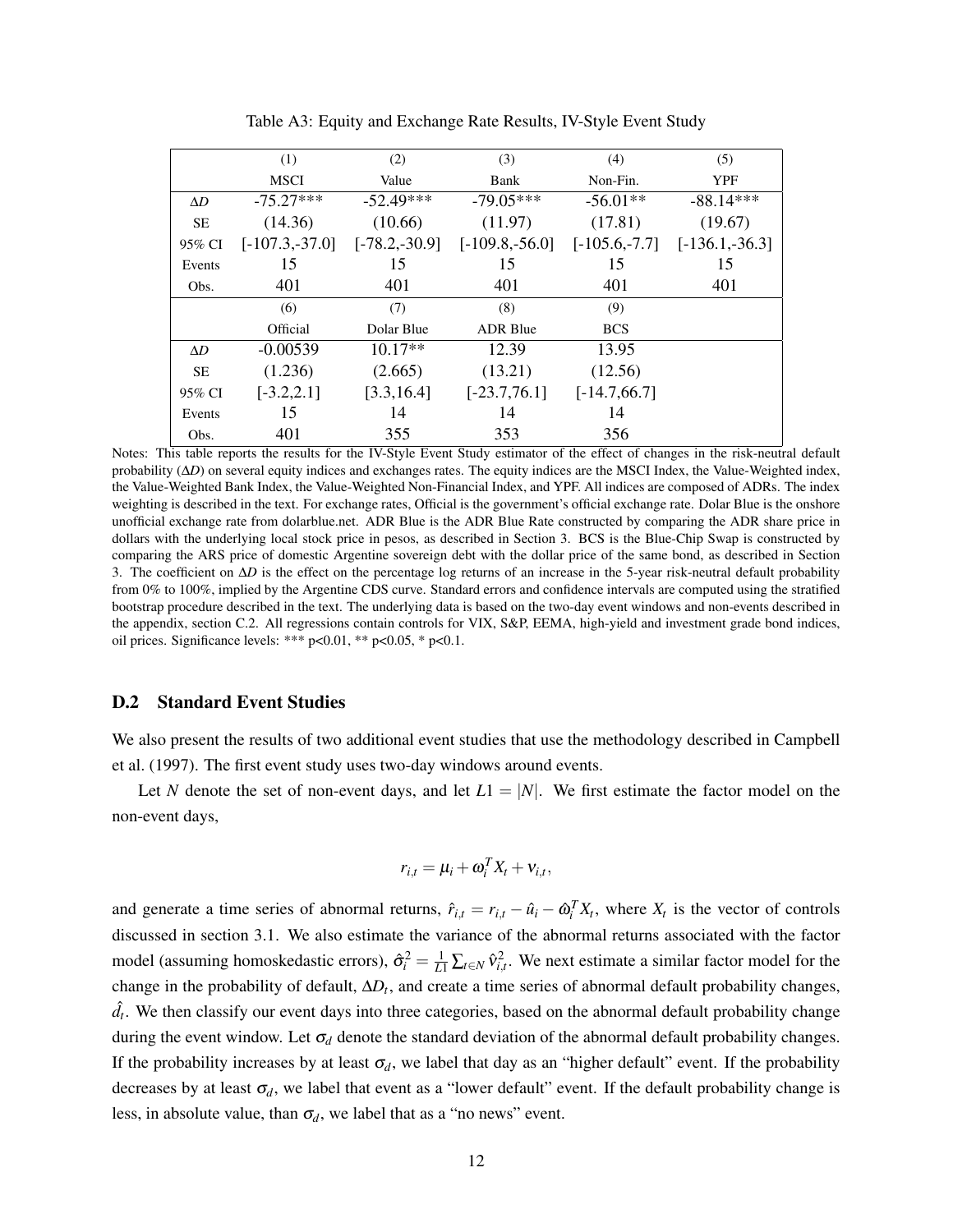For each type of event, we report the cumulative abnormal return and cumulative abnormal default probability change over all events of that type (higher default, lower default, no news). We also report two statistics that are described in [Campbell et al.](#page-28-1) [\(1997\)](#page-28-1). In this event study (but not the next one we discuss), which does not aggregate returns across different ADRs, the two statistics are identical, up to a small sample size correction. Define  $E_{\{h,l,n\}}$  as the set of event days of each type. The first statistic, *J*1, is computed, for event type *j* and ADR *i*, as

$$
J1_{ij} = \frac{\sum_{t \in E_j} \hat{r}_{i,t}}{\sqrt{|E_j| \hat{\sigma}_i^2}}.
$$

Under the null hypothesis that the events have no effect on the stock returns,  $J1_{ij}$  is asymptotically distributed as a standard normal. However, because we have so few events in each category, asymptotic normality will be a poor approximation, if the abnormal returns are themselves far from normal. This is one reason we prefer the variance-based estimators.

The second statistic, *J*2, is nearly identical to *J*1 for this event study (they will be different in the next event study we describe). For each event, we can define a standardized cumulative abnormal return,

$$
z_{i,t} = \sqrt{\frac{|E_j| - 4}{|E_j| - 2}} \frac{\hat{r}_{i,t}}{\sqrt{\hat{\sigma}_i^2}},
$$

where the first term represents a small-sample correction. The statistic *J*2 is defined as

$$
J2_{ij} = \frac{\sum_{t \in E_j} z_{i,t}}{\sqrt{|E_j|}}.
$$

<span id="page-48-0"></span>This statistic is also asymptotically standard normal under the null hypothesis, subject to the same caveat about return normality. In the table [A4,](#page-48-0) we present these two statistics for the value-weighted index.

| Shock Type     | # Events      | $CAR$ (%) | $\Delta D$ $(\%)$ |           | $J_{2}$   |
|----------------|---------------|-----------|-------------------|-----------|-----------|
| Higher Default |               | $-1192$   | 28.40             | $-2.25**$ | $-2.24**$ |
| No News        | $\mathcal{R}$ | $-6.96$   | $-0.51$           | $-2.01**$ | $-2.00**$ |
| Lower Default  |               | 20.77     | $-29.38$          | $4.64***$ | $4.63***$ |

Table A4: Standard Event Study: Index

Notes: CAR indicates cumulative abnormal return over the event windows, ΔD is the change in the risk-neutral probability of default, and the test statistics *J*<sup>1</sup> and *J*<sup>2</sup> are described in the text and in [Campbell et al.](#page-28-1) [\(1997\)](#page-28-1), pp. 162. A shock type of higher default indicates that this event raised the default probability by more than one two-day standard deviation, a shock type of lower default indicates that this event lowered the default probability by more than one two-day standard deviation, and a shock type of no news indicates a day with a legal ruling in which the default probability did not move at least one two-day standard deviation in either direction. The underlying data is based on the two-day event windows and non-events described in the text. The p-values are the p-values for a two-sided hypothesis test assuming normality. Significance levels: \*\*\* p<0.01, \*\* p<0.05, \* p<0.1.

The results of this event study are broadly similar to the variance-based estimates. In the 7 event days where the default probability significantly increased, the cumulative increase in the default probability was 28.40% and the stock market experienced a cumulative abnormal return of -11.92%. Assuming a linear relationship between default probabilities and equity returns, this implies that a 1% increase in the probability of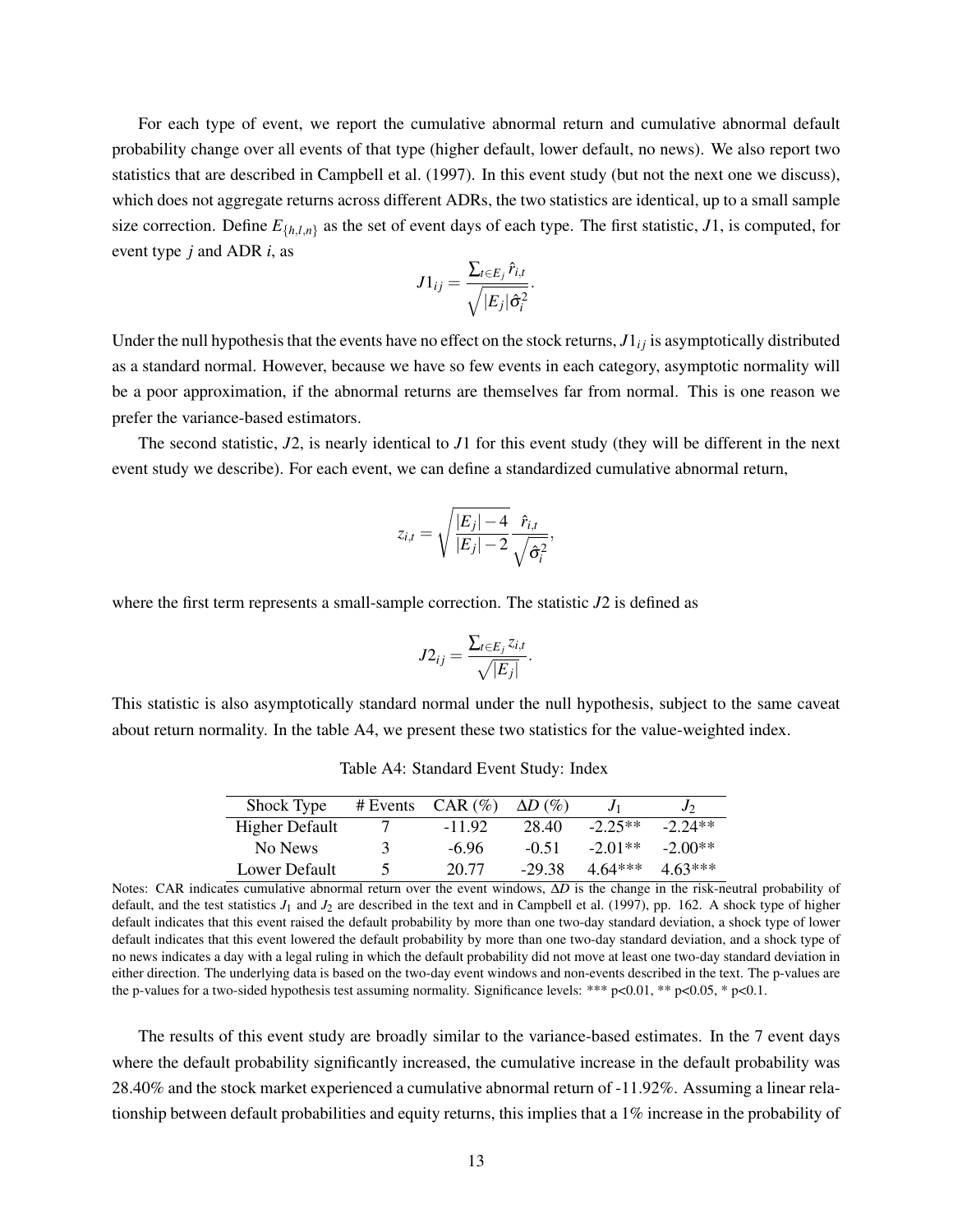default causes a 0.42% fall in the stock market. During the 5 days where the default probability significantly declined, the cumulative fall in the default probability was 29.38% with a cumulative abnormal return of 20.77%. This implies a 1% fall in the probability of default causes an 0.71% rise in the stock market. While the large window sizes used in this study raise concerns about the validity of the identification assumptions, we will see that this estimate is very close to the results we find from our heteroskedasticity-based estimates.

The next event study we present uses four different window sizes. To construct these narrower windows, we also use a "sameday" CDS spread from Markit, which is as of 9:30 am EST. We refer to this as the "open," and is it in addition to the "close" defined in the main text. The sameday spread is built under the assumption that the expected recovery rate has not changed from the previous day's close. We convert the open and close CDS spreads into default probabilities ourselves for this analysis, rather than use probabilities provided by Markit, because Markit does not compute "open" default probabilities, only closing ones.

We classify events into several types: close-to-close, open-to-open, close-to-open, and open-to-close. For the Supreme Court ruling on June 16th, 2014, the event occurred in the morning of the 16th, after the U.S. stock market opened. We classify this ruling as "open-to-close" meaning that we will use the CDS spread change from 9:30am EDT on Monday the 16th to roughly 4pm EST on Monday the 16th, and the ADR returns from 9:30am EDT on Monday the 16th to 4pm EDT on Monday the 16th. If we had instead classified the event as "close-to-close," we would compare the 4pm EDT close on Friday the 13th to the 4pm EDT close on Monday the 16th. The "close-to-open" and "open-to-open" windows are defined in a similar way. We use the narrower window sizes (close-to-open and open-to-close) when possible, and the wider window sizes (close-to-close and open-to-open) when we do not have precise information about the event time.

The heterogenous-window-size event study approach does have one advantage over the heteroskedasticity approach (as we have implemented it). For the heteroskedasticity approach, we use two-day event days, because those are the smallest uniformly-sized windows that all of our events can fit into. If the identification assumptions required for the heterogenous-window-size event study hold, this approach may have more power than the heteroskedasticity-based approach.

Our data set includes one additional event (16 instead of 15), because one of the two-day windows in fact contained two separate legal rulings on consecutive days. Conceptually, the event study is almost identical, except that we must study each type of event (higher default, lower default, no news) for each window size. That is, we separately estimate abnormal returns and abnormal default probability changes for each window size  $s \in S$ , the set of window sizes. We classify events based on the standard deviation of abnormal default probability changes for the associated window size. Let *Ejs* denote an event of type *j* (higher default, lower default, no news) with window size *s* (close-to-close, open-to-open, close-to-open, and open-to-close). The abnormal return  $\hat{r}_{i,t,s}$  is the abnormal return for ADR *i* at time *t* with window size *s*, and  $\hat{\sigma}_{is}^2$  is the variance of the abnormal returns for that window size. The *J*1 statistic is computed as

$$
J1_{ij} = \frac{\sum_{s \in S}\sum_{t \in E_{js}} \hat{r}_{i,t,s}}{\sqrt{\sum_{s \in S}|E_{js}|\hat{\sigma}_{is}^2}}.
$$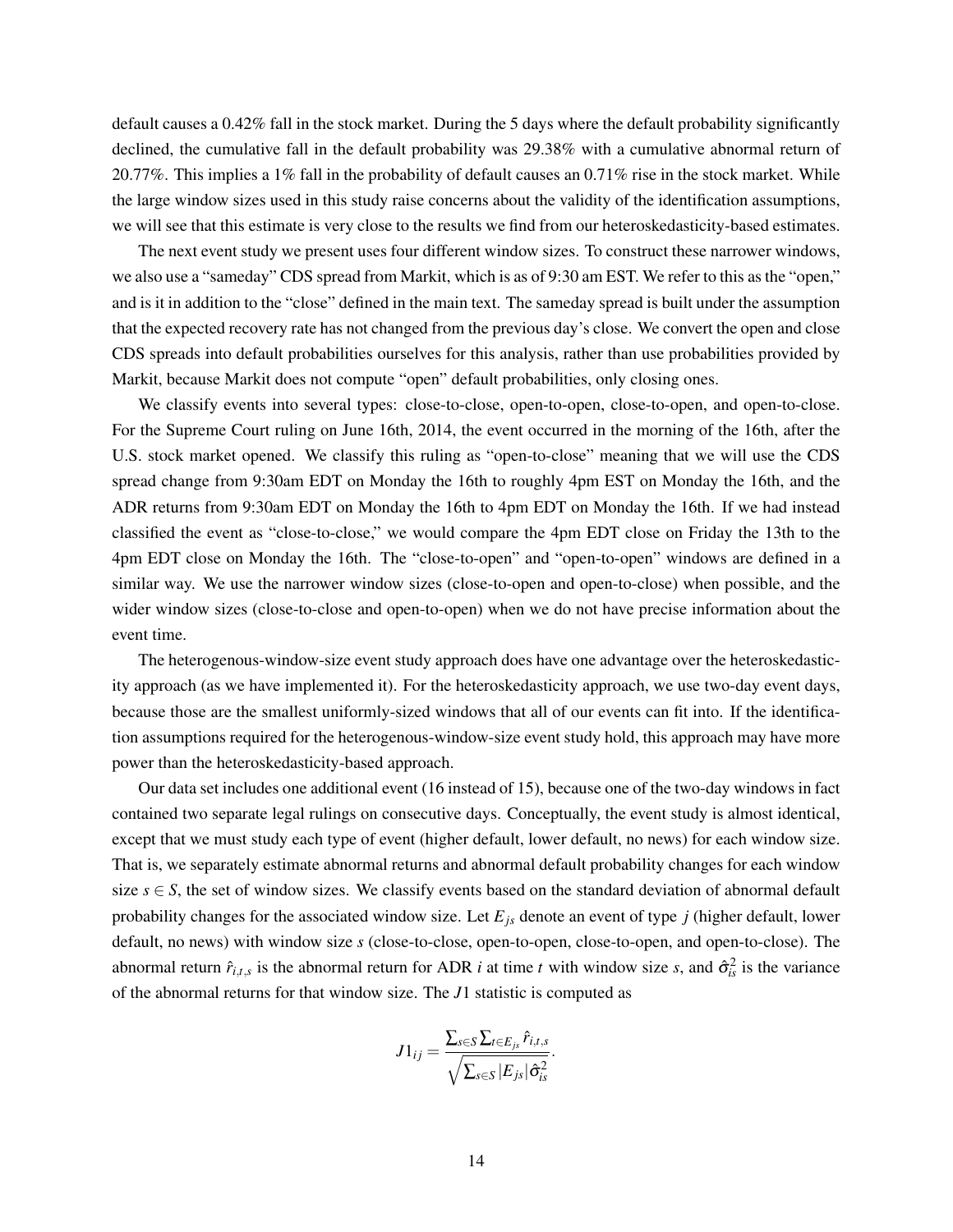Asymptotically, subject to the same caveats mentioned previously, this statistic is distributed as a standard normal. The second statistic,  $J2$ , is constructed in a similar fashion. However, the standardized cumulative abnormal returns are now defined with respect to the event window size,

$$
z_{i,t,s} = \sqrt{\frac{|E_{js}|-4}{|E_{js}|-2}} \frac{\hat{r}_{i,t,s}}{\sqrt{\hat{\sigma}_{is}^2}},
$$

and the *J*2 statistic is

$$
J2_{ij} = \frac{\sum_{s \in S}\sum_{t \in E_{js}}z_{i,t,s}}{\sqrt{\sum_{s \in S}|E_{js}|}}.
$$

This statistic is also, subject to the same caveats, asymptotically standard normal. It is not the same as the *J*1 statistic, because of the heterogeneity in window size. If the cumulative abnormal returns occur mostly in narrower windows (which have smaller variance of abnormal returns), the *J*2 statistic will be larger in absolute value than the *J*1 statistic. If the reverse is true, the *J*1 statistic will be larger. The size of the window may depend in part on the court releasing the opinion, the urgency with which the opinion was required, and other endogenous factors. It is not obvious whether the *J*1 or *J*2 statistic should be preferred. Fortunately, the results presented in table [A5](#page-50-0) using the two statistics are similar.

Table A5: Heterogenous-Window Event Study: Index

<span id="page-50-0"></span>

| Shock Type     | # Events | $CAR$ (%) | $\Delta D$ (%) |            | J          |
|----------------|----------|-----------|----------------|------------|------------|
| Higher Default |          | $-9.86$   | 14 73          | $-3.50***$ | $-3.10***$ |
| No News        | n        | $-0.42$   | 391            | $-0.12$    | $-0.09$    |
| Lower Default  |          | 10.78     | $-28.40$       | 4 15***    | $3.50***$  |

Notes: CAR indicates cumulative abnormal return over the event window, Δ*D* is the change in the risk-neutral probability of default, and the test statistics  $J_1$  and  $J_2$  are described in the text and in [Campbell et al.](#page-28-1) [\(1997\)](#page-28-1), pp. 162. This study pools events across different window sizes (open-open, open-close, close-open, close-close). A shock type of higher default indicates that this event raised the default probability by more than one standard deviation, where the standard deviation is defined for non-events with the same window size. A shock type of lower default indicates that this event lowered the default probability by more than one standard deviation, and a shock type of no news indicates a day with a legal ruling in which the default probability did not move at least one standard deviation in either direction. The underlying data is based on the event windows and non-events described in the text, and uses the narrowest windows possible with our data and uncertainty about event times. The p-values are the p-values for a two-sided hypothesis test assuming normality. Significance levels: \*\*\* p<0.01, \*\* p<0.05, \* p<0.1.

In the 5 event days where the default probability significantly increased, the cumulative probability of default rose 14.7% and the stock market had a cumulative abnormal return of -9.9%. This estimate implies that a 1% increase in the probability of default causes a 0.67% fall in equity returns. During the 5 days where the default probability significantly declined, the cumulative fall in the default probability was 28.4% with a cumulative abnormal equity return of 10.8%. This implies a 1% fall in the probability of default causes an 0.38% rise in the stock market. When we again treat up and down movements symmetrically, we find that a 1% increase in the probability of default causes a 0.48% fall in the equity market.

Compared with these event studies, the IV-style event study described previously has the advantage of offering an interpretable coefficient,  $\hat{\alpha}$ , that estimates the change in stock prices given a change in the default probability. It also takes into account the magnitude of the default probability changes on each event day, whereas the event studies discussed above treat each event in a category equally. However, it is not *a priori*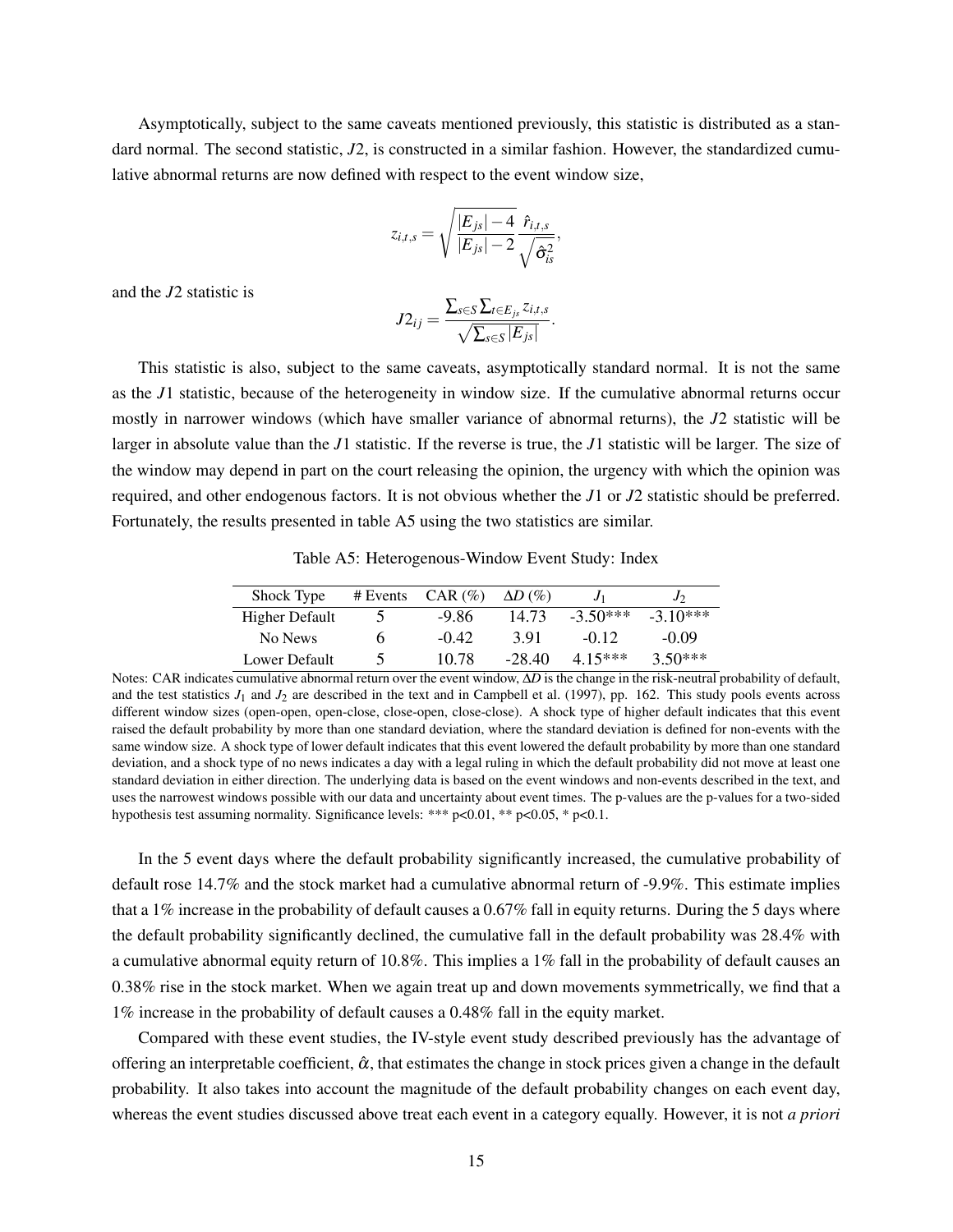clear that the impact of the default probability on stock returns should be linear, and therefore not obvious that this approach is superior to the two-day event study. The similarity of the two results suggests linearity is not a bad assumption. Additionally, because the IV-style event study uses two-day event windows, it requires stronger identification assumptions than the heterogenous-window event study.

## E Tests of Differences in Variances

We conduct two tests to verify that the variance of the default probability changes during our event windows is significantly higher than the variance during non-event windows. Following [Foley-Fisher and Guimaraes](#page-29-4) [\(2013\)](#page-29-4), we conduct a formal test of hypothesis that  $(\Omega_E)_{22} = (\Omega_N)_{22}$  using the method developed by [Brown](#page-28-2) [and Forsythe](#page-28-2) [\(1974\)](#page-28-2) and [Levene](#page-29-5) [\(1960\)](#page-29-5). We use the sample associated with our value index (recall that for the exchange rates, the sample is slightly smaller). We strongly reject the hypothesis of equal variances. We also report the first-stage F-statistic of the CDS-IV estimator for the value index, as advocated by [Stock and](#page-30-1) [Yogo](#page-30-1) [\(2005\)](#page-30-1). For the CDS-IV estimator, this first-stage F-statistic is closely related to the difference in the variance of the default probability during the event and non-event windows.

Table A6: Tests of Differences in Variance

| Test                        | F-statistic | p-value |
|-----------------------------|-------------|---------|
| Levene                      | 53.7***     | 0.0000  |
| Brown-Forsythe trimmed mean | $53.0***$   | 0.0000  |
| Brown-Forsythe median       | $52.6***$   | 0.0000  |
| First-Stage F-stat          | 351.2       |         |

Notes: "Test" describe the F-statistic being computed. The Levene test for unequal variances is described in [Levene](#page-29-5) [\(1960\)](#page-29-5). The Brown-Forsythe tests are described in [Brown and Forsythe](#page-28-2) [\(1974\)](#page-28-2). These tests all formally test the hypothesis that the variance of the changes in the 5-year cumulative default probability is equal on event days and non-event days. The sample associated with these tests is the sample we used to compute the results for our value index, and involves 15 events and 386 non-events. The first-stage F-stat is the first-stage F-statistic from the two-stage least squares IV implementation of the CDS-IV estimator, on the same sample. Significance levels: \*\*\*  $p<0.01$ , \*\* p<0.05, \* p<0.1.

An alternative to pre-testing for differences in variance is weak-identification-robust inference. A procedure for this type of inference in a similar context is described and implemented by [Nakamura and Steinsson](#page-29-6) [\(2013\)](#page-29-6). The strength of our rejection of the hypothesis of equal variances suggests that this approach is unnecessary for our application.

## F Irrelevant Instruments

We use the CDS-IV estimator because the alternative estimators use an "irrelevant instrument" under the null hypothesis that  $\alpha = 0$ . As can be seen in equation [\(3\)](#page-13-0), the coefficient of interest can be identified as the ratio of the first element of matrix to an off-diagonal: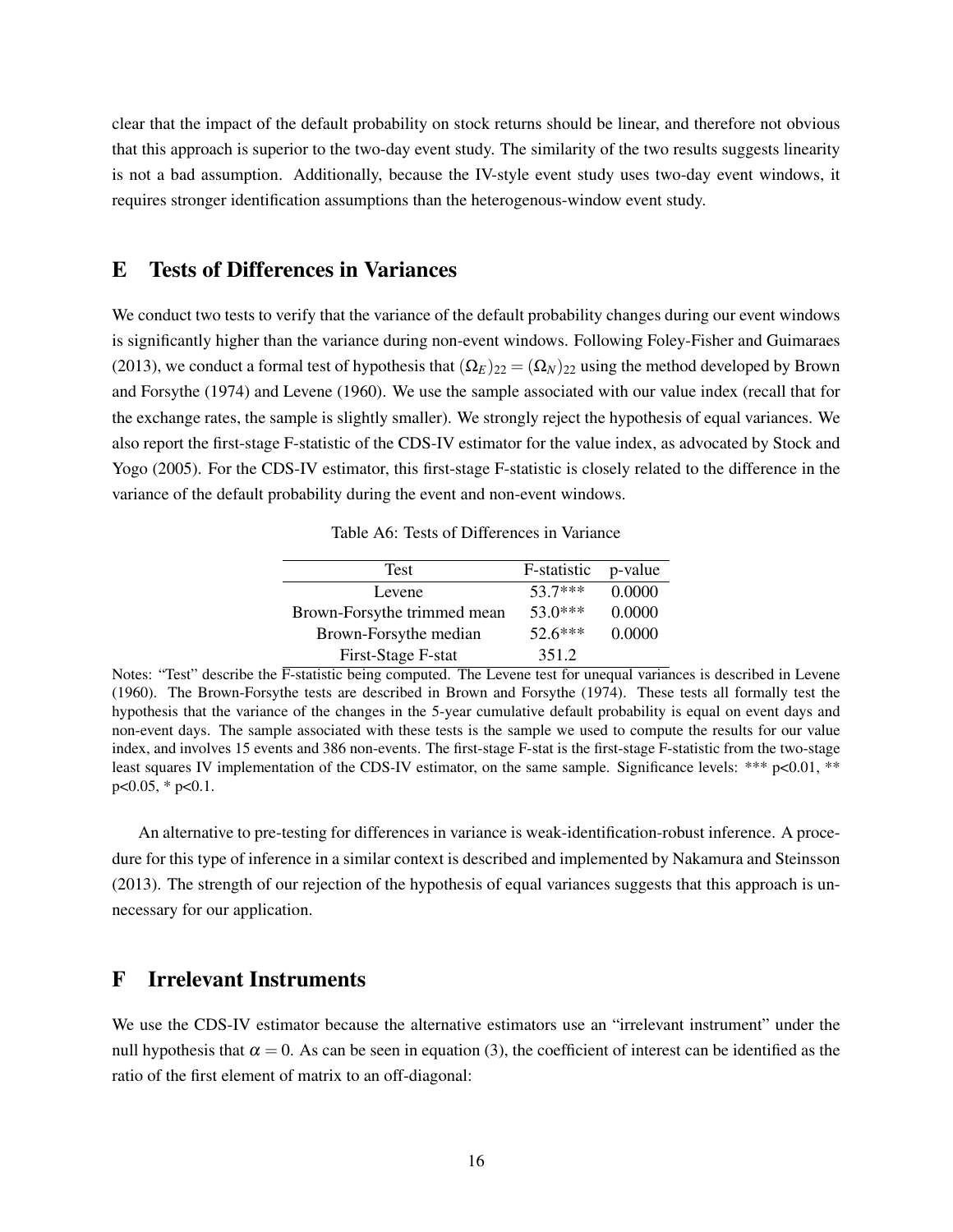$$
\hat{\alpha}_{RIV} = \frac{\Delta\Omega_{1,1}}{\Delta\Omega_{1,2}} = \frac{\text{var}_E(r_t) - \text{var}_N(r_t)}{\text{cov}_E(\Delta D_t, r_t) - \text{cov}_N(\Delta D_t, r_t)}
$$

The estimator  $\hat{\alpha}_{RIV}$  is the ratio of the sample estimates of  $\Delta\Omega_{1,1}$  and  $\Delta\Omega_{1,2}$ , both of which are zero in expectation under the null hypothesis. The denominator,  $\Delta\Omega_{1,2}$ , is the covariance between the default probability, which is the variable being instrumented for, and the instrument. Under the null hypothesis, this covariance is zero, meaning that the instrument is irrelevant. As a result, the behavior of the  $\hat{\alpha}_{RIV}$  estimator under the null hypothesis is not characterized by the standard IV asymptotics, and our confidence intervals will not have the correct coverage probabilities.<sup>[59](#page-52-0)</sup>

The CDS-IV estimator does not suffer from this issue. The estimator  $\hat{\alpha}_{CIV}$  is based on the ratio of the sample estimates of  $\Delta\Omega_{1,2}$  and  $\Delta\Omega_{2,2}$ . Under the null hypothesis that  $\alpha = 0$  and  $\lambda > 0$ , the CDS-IV instrument is still relevant, and the standard asymptotics for  $\hat{\alpha}_{CIV}$  apply. The GMM estimator, which uses all three moments, can be thought of as a geometric average of the CDS-IV and Returns-IV estimators. When  $\alpha \neq 0$ , using all three moments is advantageous because it takes advantage of all available information and makes over-identifying tests possible. However, under the null hypothesis that  $\alpha = 0$ , using the Returns-IV estimator in any way is problematic. More formally, the Jacobian of the moment conditions with respect to the parameters does not have full column rank when  $\alpha = 0$ , and the identification assumption used to derive the standard GMM asymptotics does not hold. The two-step GMM procedure, implemented using standard asymptotics to estimate the optimal weighting matrix, would generally not correctly estimate the variances, because of the irrelevant instrument. As a result, the weight matrix might effectively place excessive weight on the Returns-IV estimator, relative to the CDS-IV estimator, and end up providing problematic results.

## G Tracking Portfolios

#### G.1 General Method

Let  $N_{y,t}$  be the news, which we do not observe, about real GDP at time  $t$ . Suppose that we have a proxy for this news,  $\tilde{N}_{y,t}$ , that we do observe in low frequency data. This proxy is a noisy, possibly biased measure of real GDP news:

$$
N_{y,t} = \tilde{N}_{y,t} + \omega_t,
$$

where  $\omega_t$  is error associated with our proxy for news. The tracking portfolio is constructed by estimating a regression, on low frequency data:

<span id="page-52-1"></span>
$$
\tilde{N}_{y,t} = \beta r_t + v_t, \tag{A4}
$$

where  $r_t$  is a vector of abnormal returns. Let  $\hat{N}_{y,t} = \hat{\beta}r_t$  be the high-frequency estimate of real GDP news associated with this tracking portfolio.

Our strategy is to construct  $\hat{N}_{y,t}$ , and treat this tracking portfolio as an asset in our heteroskedasticity-

<span id="page-52-0"></span><sup>&</sup>lt;sup>59</sup>Under a different null hypothesis, that  $\alpha$  is near, but not equal, to zero, weak identification asymptotics may be a better characterization of the sample distribution of  $\hat{\alpha}_{RIV}$ .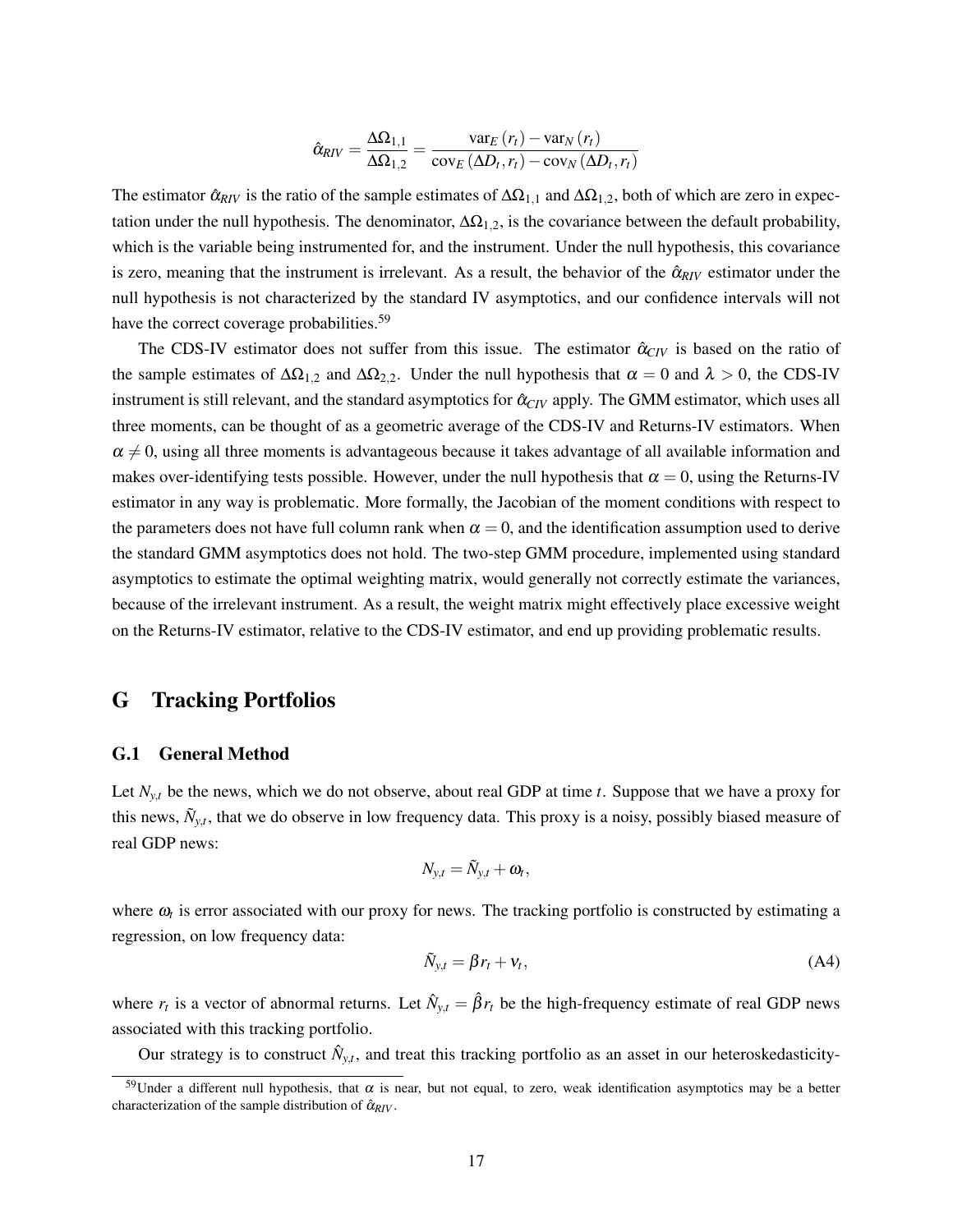based estimation procedure, as described in the text. Three conditions are sufficient for our estimates, constructed in this fashion, to be unbiased. As in equation [\(1\)](#page-11-1), let  $\varepsilon_t$  denote the impact of the legal rulings. The first condition is that  $E[\varepsilon_t \omega_t] = 0$ . This condition requires that the legal rulings do not systematically affect the relationship between our GDP news proxy  $\tilde{N}_{y,t}$  and actual GDP news. The second condition is that  $E[\varepsilon_t v_t] = 0$ . This condition requires that the legal shock does not systematically affect the GDP news proxy in a way that is not captured by the tracking portfolio. The third condition is that the variance of  $\omega_t$  and  $v_t$ is the same on event days and non-event days.

If the first condition was violated, but the second condition was not, our strategy would provide an unbiased estimate of the effect of the legal rulings on the proxy for GDP news, but not the actual GDP news. The second and third conditions are, in our view, an unavoidable requirement of using high-frequency data to proxy for a low-frequency variable. The assumptions become more plausible when one considers a richer set of proxy assets, but data limitations prevent us from using a large set of proxy assets.

In theory, we could regress realized GDP growth at time  $t + j$  on time t returns (and a set of lagged predictor variables), and estimate  $\beta$  in equation [\(A4\)](#page-52-1). This procedure, advocated by [Lamont](#page-29-7) [\(2001\)](#page-29-7) for U.S. data, uses realized GDP growth as a proxy for expected GDP growth. However, our data on GDP and stock returns for Argentina goes back to  $2003$ .<sup>[60](#page-53-0)</sup> As a result, when we employ this procedure to forecast, for example, three-year-ahead GDP growth, there is a great deal of estimation uncertainty.<sup>[61](#page-53-1)</sup>

The formula for  $\rho$  is

$$
\rho = (\frac{\exp(\bar{pd})}{1 + \exp(\bar{pd})})^{\frac{1}{4}},
$$

where *pd* is the time-series average log of the (annual) price-dividend ratio for our stock index. In appendix table table [A12,](#page-67-0) we present results for our main specifications with alternative values of  $\rho$ . Choosing  $\rho$  in this way is useful in the VAR analysis, because it allows us to relate real GDP news and firm cashflow news, and we use the same  $\rho$  when using survey forecast data for consistency.

#### G.2 Survey Forecasts

Survey forecasts have advantages and disadvantages, relative to the standard tracking portfolio methodology. If survey expectations are equivalent to rational expectations, then this approach would reduce our estimation error, relative to the standard procedure, by avoiding the noise associated with the difference between expected and realized GDP growth. If survey expectations are not rational expectations, but are identical to market participants' expectations, then using survey expectations allows us to recover market participants' beliefs about the impact of default on GDP growth. Finally, if survey expectations are systematically biased, as in [Coibion and Gorodnichenko](#page-28-3) [\(2015\)](#page-28-3), then our estimates based on survey expectations will be systematically biased as well. The survey data ends in 2013.

<span id="page-53-0"></span> $60$ Some of our data series go back to the mid 1990s. However, there are very few ADRs traded during the mid 1990s (our "index" during that time is two or three stocks). Also, the large devaluation and depression in 2001-2002 coincided with a large break in the levels of many of our data series (GDP, inflation, exchange rates, stock prices, etc..). For these reasons, we choose to start our low frequency time series in 2003.

<span id="page-53-1"></span> $61$ Results available upon request.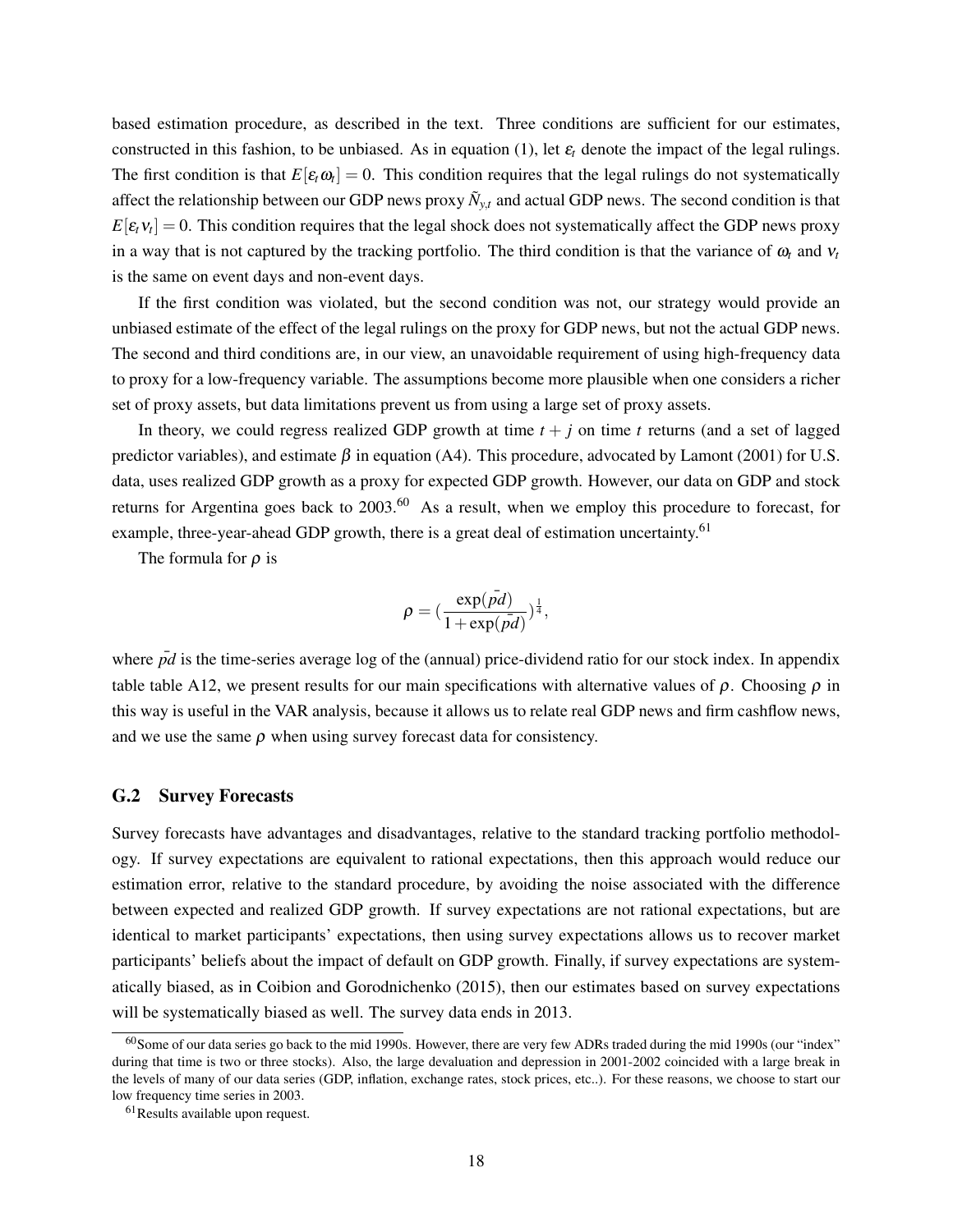#### G.3 VAR and Cointegration

For our VAR, we need a quarterly measure of Argentina's real GDP. Unfortunately, this is complicated by the fact that during this period the government has been reporting an official inflation rate that is well below actual inflation.<sup>[62](#page-54-0)</sup> Because the nominal GDP numbers are less prone to manipulation, the official Argentine real GDP during this period is significantly overstated. To get around this issue, we combine the official nominal GDP data (downloaded from the IMF International Financial Statistics) with the inflation rate calculated by PriceStats following the work of [Cavallo](#page-28-4)  $(2013, 2015)$  $(2013, 2015)$  $(2013, 2015)$ .<sup>[63](#page-54-1)</sup> The PriceStats data scrapes prices from online retailers to construct an independent measure of the CPI. The PriceStats series is available beginning in December 2007, and we use this as our price index beginning then. Prior to December 2007, we use the official CPI index (downloaded from Global Financial Data). Our real GDP index is the official nominal GDP series deflated by our constructed CPI index. We do not attempt to account for the different between the GDP deflator and CPI index. Results using the official real GDP measure are similar and available upon request.

The market-based exchange rate series we use is the ADR blue rate series, which is available for the entire sample period. The official real exchange rate is defined as  $\text{over}_t = o_t - p_t + p_t^*$ , where  $o_t$  is the log official nominal exchange rate,  $p_t$  is the Argentine price index, and  $p_t^*$  is the U.S. price index. We include the official real exchange rate and the change in the log nominal exchange rate to account for the difference between real returns and dollar returns, as we will discuss shortly. We impute the dividends for our value index by comparing the total return and price change for the index, following the procedure described in [Bansal et al.](#page-28-6) [\(2005\)](#page-28-6). This procedure treats the returns from treasury bills, which are 10% of the index, as dividends, ensuring that the level of dividends is always positive [\(Vuolteenaho](#page-30-2) [\(2002\)](#page-30-2)).

This VAR can be written in AR(1) form, ignoring constants, as

$$
(I - AL) \begin{bmatrix} \Delta y_t \\ x_t \\ over_t \\ \Delta e_t \\ z_t \end{bmatrix} = \xi_t,
$$

where ξ*<sup>t</sup>* are the VAR innovations, *I* is the identity matrix, and *A* is the AR(1) representation of the VAR.

We can derive real GDP news as a function of the VAR innovations (a similar expression appears in [Campbell](#page-28-7) [\(1991\)](#page-28-7)):

$$
N_{y,t} = (E_t - E_{t-1}) \sum_{j=0}^{\infty} \rho^j \Delta y_{t+j}
$$

$$
= e_1^T (I - \rho A)^{-1} \xi_t,
$$

<span id="page-54-0"></span> $62$  See, for instance, http://www.economist.com/blogs/americasview/2014/09/statistics-argentina.

<span id="page-54-1"></span><sup>63</sup>We thank Alberto Cavallo for sharing his data.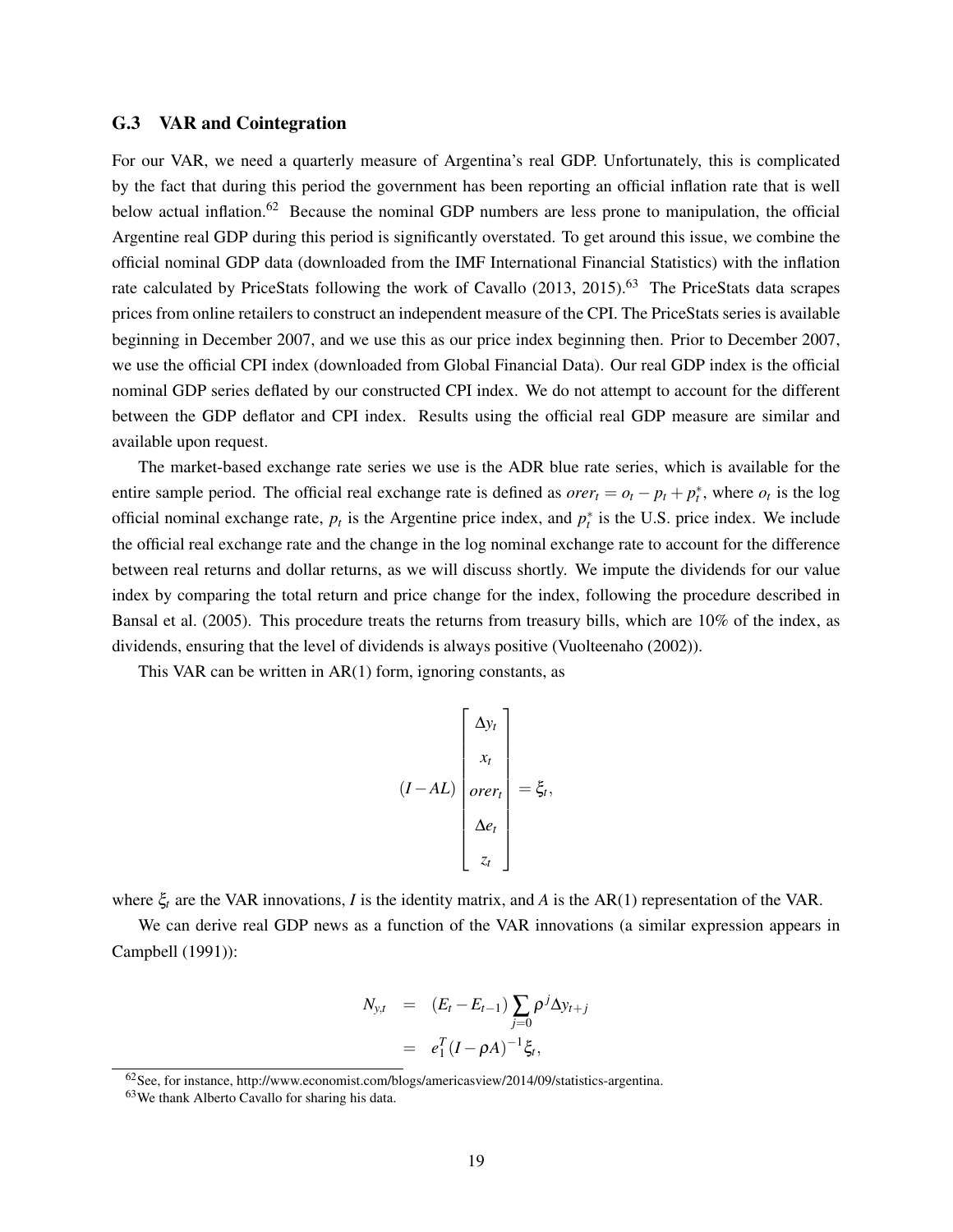where  $e_1^T$  selects the first element of the state vector. We can define dollar cashflows in a manner similar to our definition of real GDP news:

$$
N_{d,t} = (E_t - E_{t-1}) \sum_{j=0} p^j (\Delta d_{t+j} - \Delta over_{t+j} + \Delta p^*_{t+j})
$$

This dollar cashflow news is the cashflow news denominated in Argentine goods, converted to pesos using the Argentine price index, then converted to dollars at the official nominal exchange rate. Using this definition, we can derive an expression for dollar cashflow news as a function of the VAR innovations and the real GDP news:

$$
N_{d,t} = \phi^{-1} N_{yd,t} - \phi^{-1} (1 - \rho) e_2^T (I - \rho A)^{-1} \xi_t - (1 - \rho) e_3^T (I - \rho A)^{-1} \xi_t,
$$

where  $e_2^T$  and  $e_3^T$  select the second and third element of the state vector, respectively. We have omitted news about U.S. inflation from this expression; we will effectively assume that our legal rulings have no impact on expectations about U.S. inflation, and in unreported results find that they do not predict movements in the "breakeven" inflation rate implied by nominal and real treasury bonds.

Our cointegration assumption is that  $x_t$ , the cointegration residual, and  $\Delta y_t$  are stationary. We have also assumed that the official real exchange rate is stationary. We believe the assumption of stationarity for the official real exchange rate is reasonable, for two reasons. First, we find that the market-based real exchange rate, which uses the ADR-based exchange rate, mean-reverts rapidly in our sample; we estimate a quarterly AR(1) coefficient of 0.8.<sup>[64](#page-55-0)</sup> Using data from online retailers, [Cavallo and Neiman](#page-28-8) [\(2015\)](#page-28-8) find much shorter real exchange rate half-lives for Argentina (and other countries) than what the PPP puzzle suggests. Second, the non-deliverable forward (NDF) rates, which are forward contracts on the official nominal exchange rate, track the ADR-based nominal exchange rate.<sup>[65](#page-55-1)</sup> These two observations strongly suggest that the official real exchange rate is stationary. However, in our data sample period, the gap between the official nominal exchange rate and the market-based exchange rate has grown wider and wider. Based on this gap alone, there would be no reason to believe that the official real exchange exchange is stationary. Note that in our VAR, if the official real exchange rate were estimated to be very persistent, our tracking portfolio could place significant weight on the nominal exchange rate to capture this effect.

The stationarity assumption for the cointegration residual,  $x_t$ , requires that  $e_2^T(I-A)^{-1}\Sigma(I-A^T)^{-1}e_2$  is finite, where  $\Sigma$  is the covariance matrix of the VAR innovations, and similar expressions involving  $e_1$  and  $e_3$ follows from the stationarity of real GDP growth and the official real exchange rate. It follows that, as the discount factor  $\rho$  approaches 1,  $\lim_{\rho \to 1^-} E[(N_{d,t} - \phi^{-1} N_{y,t})^2] = 0$ . That is, dollar dividend news converges, in a mean-square sense, to real GDP news, scaled by the constant  $\phi^{-1}$ . Intuitively, if the discount factor  $\rho$  is very close to one, real GDP news and dollar cashflow news measure only nearly-permanent changes in the level of real GDP and dollar dividends, respectively. Because of the stationarity of the real exchange rate, nearly permanent changes in dollar cashflows are also nearly permanent changes in real cashflows. Nearly permanent changes in real cashflows and real GDP must be roughly proportional to each other; otherwise,

<span id="page-55-0"></span> $64$ Note, however, that our sample is too small to rule out (at a 5% confidence level) the possibility of a non-stationary marketbased real exchange rate, using an augmented Dickey-Fuller test.

<span id="page-55-1"></span><sup>65</sup>Results available upon request.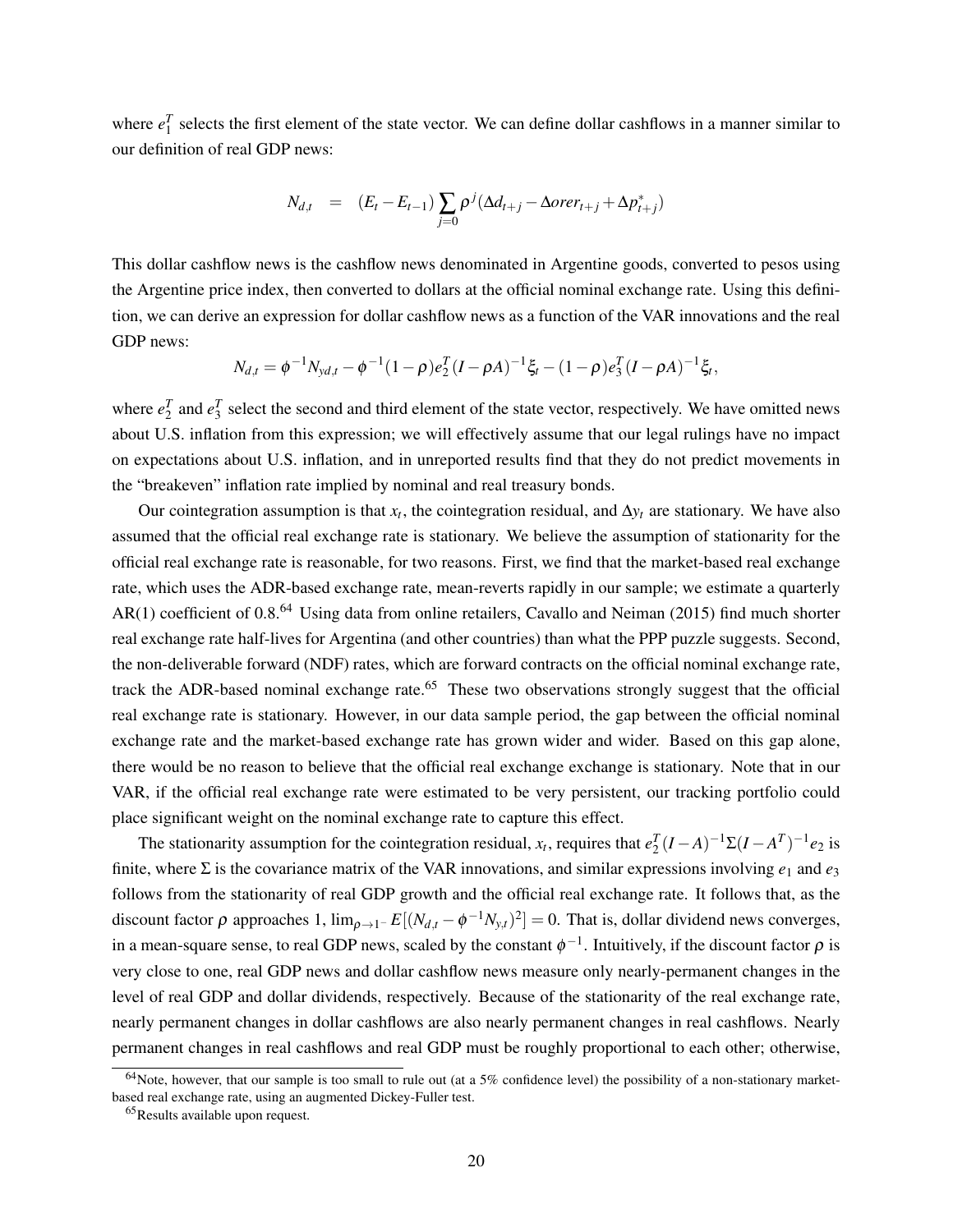the cointegration residual would not be stationary. In our application, the time series average of the log, annual price-dividend ratio is roughly 4, implying a 2% annual dividend yield. This translates to a quarterly value for  $\rho$  of 0.9956. As a result, dollar cashflow news and real GDP news are essentially equivalent, up to the scaling factor  $\phi$ . In the appendix, table [A12,](#page-67-0) we demonstrate that our results our robust to alternative values of  $\rho$ .

For the results that do not assume  $\rho = 1$ , there is an additional step in the process– we construct a tracking portfolio for VAR-based real GDP news. We do this by transforming our estimated VAR coefficients, as if we were running a regression. Define the vector

$$
r_t = \begin{bmatrix} N_{d,t} \\ \Delta e_t - E_{t-1}[\Delta e_t] \end{bmatrix},
$$

which contains the surprise returns of our value index (which we assume are equal to dollar cashflow news) and exchange rates. We estimate the model  $N_{y,t} = \beta^T r_t + v_t$  by computing the coefficients  $\beta$  using the standard OLS formula,

$$
\beta = E[r_t r_t^T]^{-1} E[r_t N_{y,t}],
$$

where these expectations are a function of the parameters  $\phi$ , *A*, and  $\Sigma$  (we derive these formulas in a subsection below). This is equivalent to generating time series for real GDP news, dollar cashflow news, and exchange rate surprises from the VAR innovations and parameters, and then running a regression on those generated time series.

### G.4 Time Series of Estimated Real GDP Growth News

In the figure below, we present the GDP news time series extracted from our VAR and from the Consensus Economics forecasts. The two time series differ; one possible interpretation, consistent with the literature on survey forecasts [\(Coibion and Gorodnichenko](#page-28-3) [\(2015\)](#page-28-3)), is that the survey forecasts react slowly to news, because respondents face information processing constraints. An alternative interpretation is that the survey respondents are generating their forecasts ahead of the survey date, or that the truncation of the consensus forecasts at the 10-year horizon impacts the results. Yet another interpretation is that our VAR is not correctly specified or poorly estimated.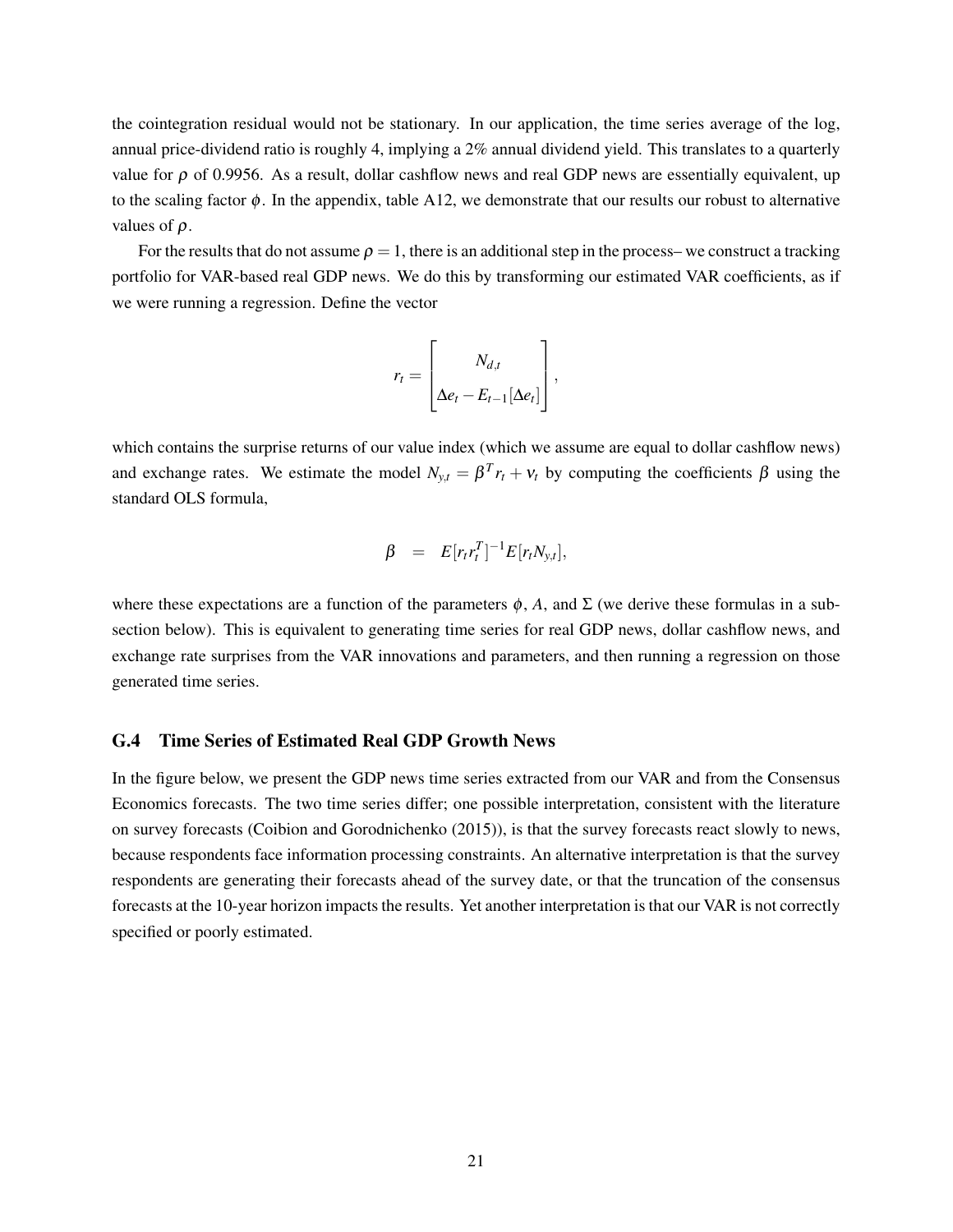



Notes: This figure plots the time series of real GDP news implied by our VAR estimates and the Consensus economics surveys. The VAR news series is the 4-quarter cumulative sum of the GDP news, and the data begins in 2003q1. The Consensus economics survey is twice-yearly (April and October), and we compare year-over-year changes. We have also plotted our DOLS estimate of the cointegration coefficient,  $\phi$ , multiplied by the dollar returns on our value-weighted ADR index.

The similarity between the VAR GDP news time series and the return on our value-weighted index, scaled by our estimate of  $\phi$ , is not entirely mechanical. The cointegration assumption essentially imposes that GDP news and cashflow news are proportional. What the results of the VAR show is, for our valueweighted index, a significant portion of the returns are caused by cashflow news, and not news about future returns. This is consistent with the existing literature that looks at the variance decomposition of returns for individual stocks [\(Vuolteenaho](#page-30-2) [\(2002\)](#page-30-2)).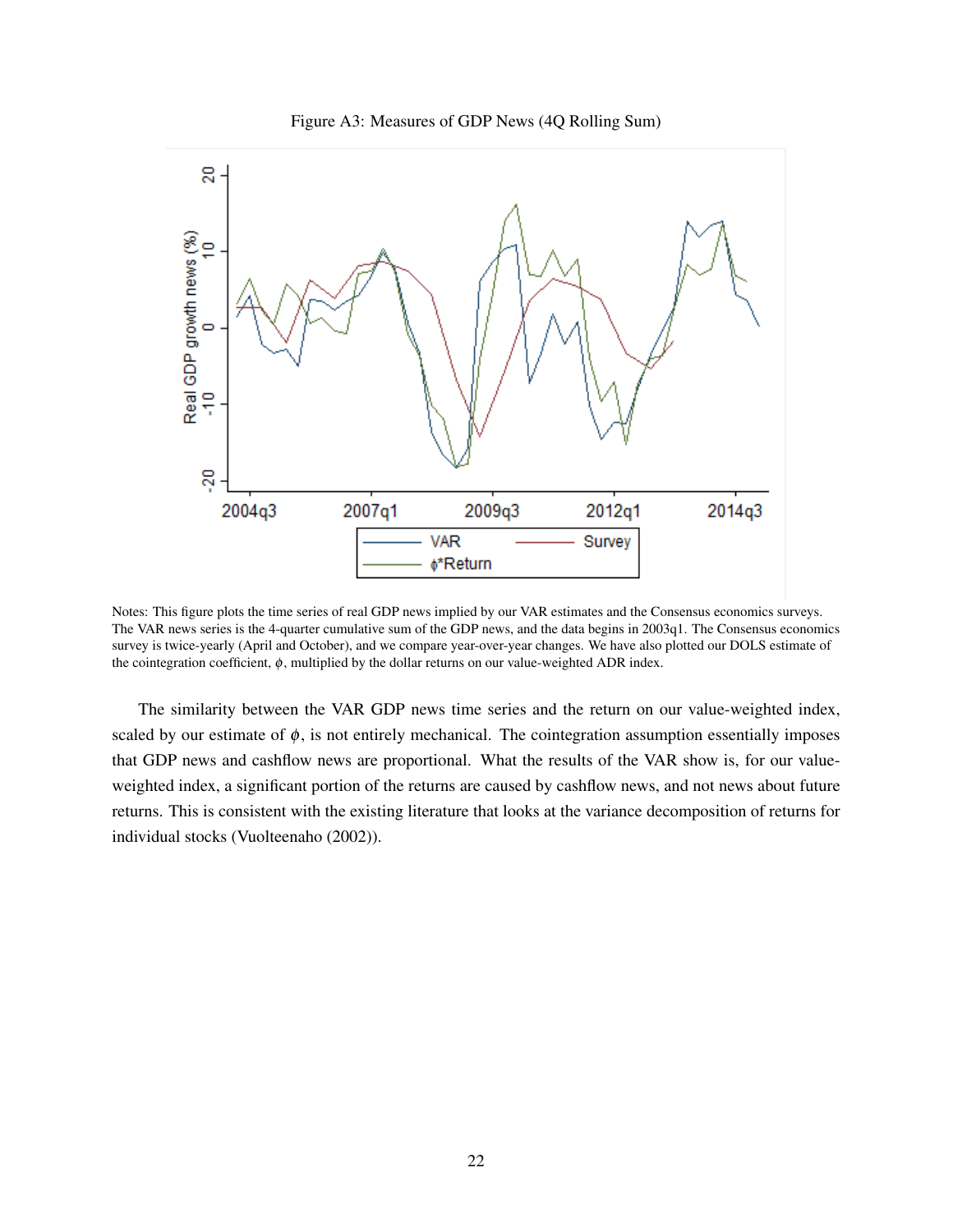### G.5 Formulas for  $\beta$  and the Delta Method

We begin by the defining a matrix *S*, which depends on the VAR coefficient matrix *A*,

$$
S = \begin{bmatrix} \phi^{-1}(e_1^T - (1 - \rho)\phi^{-1}e_2^T - (1 - \rho)e_3^T)(I - \rho A)^{-1} \\ e_1^T(I - \rho A)^{-1} \\ e_3^T \\ e_4^T \\ e_5^T \end{bmatrix}
$$

and note that  $N_{d,t} = e_1^T S \xi_t$  and  $N_{y,t} = e_2^T S \xi_t$ . It follows that

$$
r_t = \begin{bmatrix} N_{d,t} \\ \Delta e_t - E_{t-1}[\Delta e_t] \end{bmatrix} = \begin{bmatrix} e_1^T \\ e_4^T \end{bmatrix} S \xi_t.
$$

The "regression" that we compute is

$$
\beta = E[r_t r_t^T]^{-1} E[r_t N_{y,t}]
$$
  
=  $\left(\begin{bmatrix} e_1^T \\ e_4^T \end{bmatrix} S \Sigma S^T \begin{bmatrix} e_1 & e_4 \end{bmatrix}\right)^{-1} \begin{bmatrix} e_1^T \\ e_4^T \end{bmatrix} S \Sigma S^T e_2,$ 

which is a function of  $\phi$ ,  $\rho$ ,  $A$ ,  $\Sigma$ . Replacing each of these with their estimated versions results in our estimate of β.

To compute the standard errors for the estimate of  $\beta$ , we use the delta method. That is, we compute the derivative of  $\beta$  with respect to each element of A, evaluate it at our estimate, and then use the VAR estimator's variance-covariance matrix for the elements of *A* to compute standard errors for β. As mentioned in the text, this procedure does not incorporate the estimation error associated with the coefficients  $\phi$  and  $\rho$ . Explicit formulas for these derivatives are available upon request.

# <span id="page-58-0"></span>H Mexico, Brazil, and Other Countries

In this section, we present the results of OLS and CDS-IV regressions for non-Argentine countries' equity indices and default probabilities. With OLS, we find that the Argentine risk-neutral default probability comoves with other emerging market equity indices and sovereign default probabilities (as measured by those countries' CDS). With the CDS-IV estimator, we find no significant causal effect. We interpret these results as suggesting that their are common factors in the pricing of emerging market debt and equity, consistent with the findings of [Pan and Singleton](#page-29-8) [\(2008\)](#page-29-8), but the legal rulings we study did not affect these common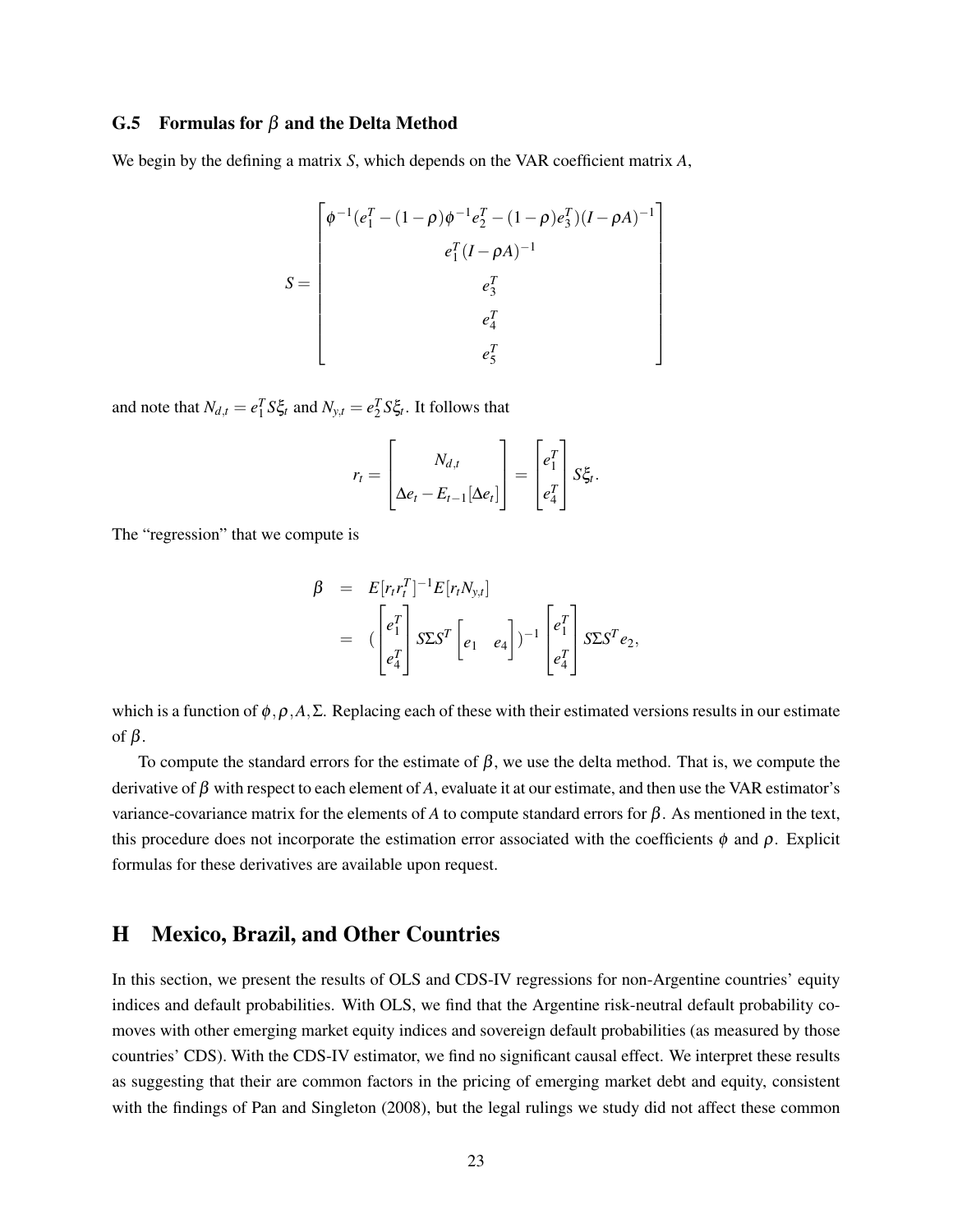factors. Moreover, our results suggest that the legal rulings did not have significant effects on other sovereign debtors. We interpret these results as consistent with the uniqueness of Argentina's circumstances, and the limited applicability of these legal rulings to future cases.

|                    | (2)               | (4)               |
|--------------------|-------------------|-------------------|
|                    | Brazil MSCI Index | Mexico MSCI Index |
| $OLS \Delta D$     | $-11.40***$       | $-6.646**$        |
| Robust SE          | (3.464)           | (2.857)           |
| 95% CI             | $[-17.5,-4.6]$    | $[-12.7,-1.1]$    |
| Event $IV\Delta D$ | 1.967             | 1.932             |
| Robust SE          | (5.360)           | (3.655)           |
| 95% CI             | $[-11.5, 13.8]$   | $[-8.1, 7.6]$     |
| $CDS-IV\Delta D$   | 3.989             | 3.286             |
| Robust SE          | (4.941)           | (4.258)           |
| 95% CI             | $[-8.4, 11.5]$    | $[-10.6, 9.3]$    |

Table A7: Regressions for Brazil and Mexico

Notes: This table reports the results for the OLS, IV-style event study, and CDS-IV estimators of the effect of changes in the risk-neutral default probability (∆*D*) on the stock market indices of Brazil and Mexico. The coefficient on ∆*D* is the effect on the percentage log returns (of stocks) and change in the 5-year CDS spread (in bps) of an increase in the 5-year risk-neutral default probability from 0% to 100%, implied by the Argentine CDS curve. Standard errors and confidence intervals are computed using the stratified bootstrap procedure described in the text. The underlying data is based on the two-day event windows and non-events described in the text. Significance levels: \*\*\*  $p<0.01$ , \*\*  $p<0.05$ , \*  $p<0.1$ .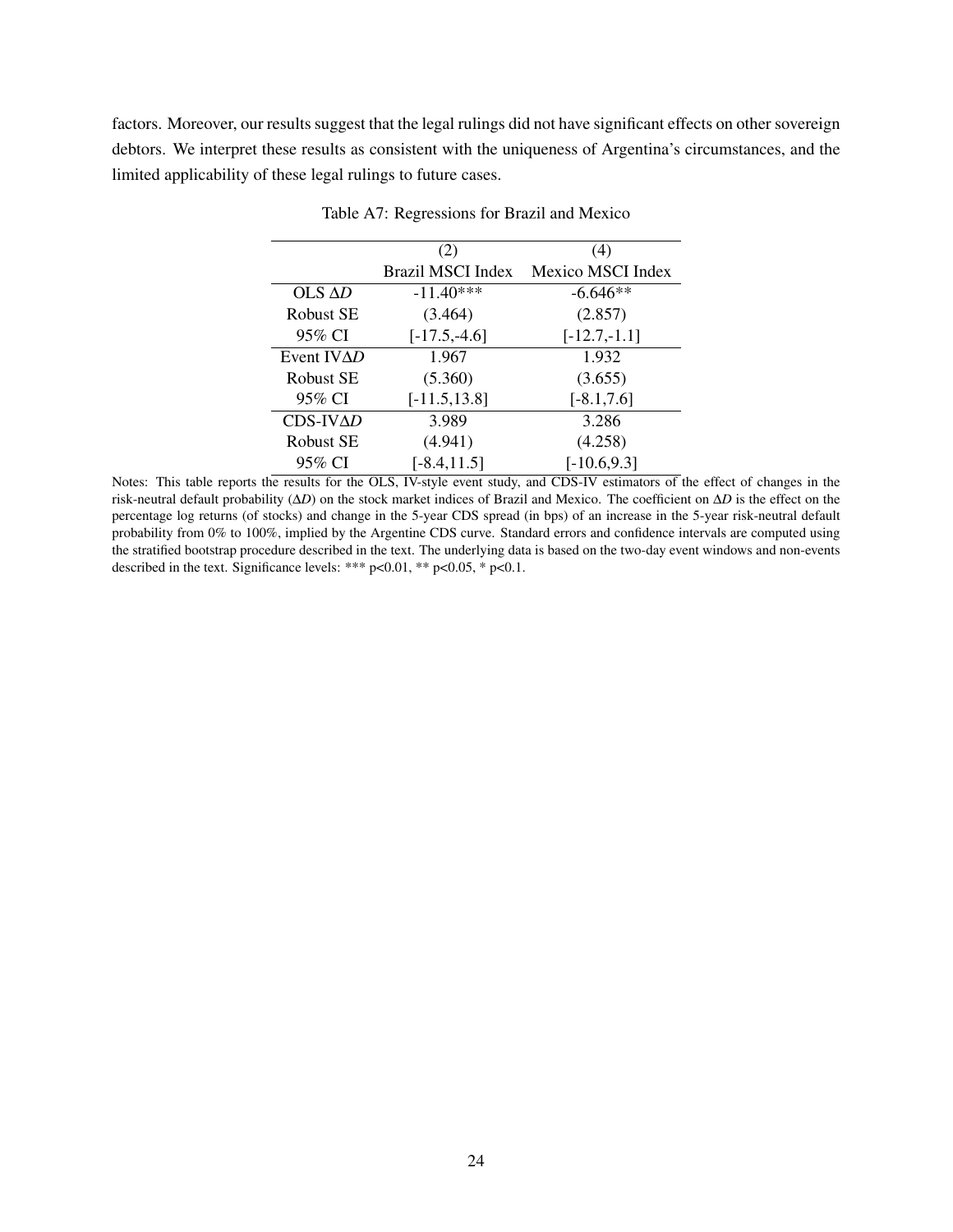Table A8: Default Probability, Other Countries

| Country       | AD          | Country        | AD          | Country      | AD          |
|---------------|-------------|----------------|-------------|--------------|-------------|
|               | 1 199***    | <b>Iceland</b> | $-0.00515$  |              | 0.0178      |
| Argentina     |             |                |             | Philippines  |             |
| Austria       | 0.00829     | Indonesia      | 0.0194      | Portugal     | 0.00369     |
| Belgium       | 0.0154      | Ireland        | $-0.00555$  | Romania      | $0.0249**$  |
| Bahrain       | 0.00776     | Italy          | $-0.00231$  | Russia       | $0.0558***$ |
| <b>Brazil</b> | $0.0427***$ | Japan          | 0.00616     | South Africa | $0.0364***$ |
| Chile         | $0.0235***$ | Kazakhstan     | $0.0358***$ | Spain        | $-0.00267$  |
| China         | 0.00941     | South Korea    | 0.00425     | Thailand     | 0.00681     |
| Colombia      | $0.0349***$ | Malaysia       | 0.00123     | Turkey       | $0.0500***$ |
| Croatia       | $0.0290**$  | Mexico         | $0.0367***$ | Ukraine      | $0.105**$   |
| Cyprus        | 0.0729      | Morocco        | $-0.00643$  | Venezuela    | $0.172***$  |
| Egypt         | 0.0158      | Panama         | $0.0335***$ | Vietnam      | $-0.00470$  |
| France        | $0.0224**$  | Peru           | $0.0333***$ |              |             |

(a) OLS

(b) CDS-IV

| Country        | $\Delta D$ | Country        | $\Delta D$  | Country      | $\Delta D$ |
|----------------|------------|----------------|-------------|--------------|------------|
| Argentina      | 1.384***   | <b>Iceland</b> | 0.0171      | Philippines  | $-0.0122$  |
| Austria        | $-0.00547$ | Indonesia      | $-0.0158$   | Portugal     | 0.00355    |
| Belgium        | 0.0108     | <b>Ireland</b> | $-0.0238$   | Romania      | $-0.00370$ |
| <b>Bahrain</b> | $-0.00337$ | Italy          | $-0.0271$   | Russia       | 0.0331     |
| <b>Brazil</b>  | 0.00191    | Japan          | $-0.00399$  | South Africa | 0.0197     |
| Chile          | $-0.00376$ | Kazakhstan     | 0.0151      | Spain        | $-0.0162$  |
| China          | $-0.00752$ | South Korea    | $-0.0170$   | Thailand     | $-0.0136$  |
| Colombia       | 0.00157    | Malaysia       | $-0.0220*$  | Turkey       | 0.0112     |
| Croatia        | $-0.0239$  | Mexico         | $-0.000665$ | Ukraine      | 0.128      |
| Cyprus         | 0.119      | Morocco        | $-0.0156$   | Venezuela    | 0.0240     |
| Egypt          | $-0.0227$  | Panama         | $-0.00605$  | Vietnam      | $-0.0646$  |
| France         | $-0.00211$ | Peru           | $-0.00359$  |              |            |

Notes: This table reports the results for the OLS (a) and CDS-IV (b) estimators of the effect of changes in the five-year risk-neutral Argentine default probability on the five-year risk-neutral default probability for the country listed. The default probability measure used for the outcome variable is derived from the credit triangle approximation described in appendix [K,](#page-62-0) which explains why the coefficient on Argentina is not exactly one. The coefficient is the effect on the other country's five-year risk neutral default probability of an increase in the 5-year risk-neutral default probability from 0% to 100%, implied by the Argentine CDS curve. Standard errors and confidence intervals are computed using the stratified bootstrap procedure described in the text. The underlying data is based on the two-day event windows and non-events described in the text. All regressions contain controls for VIX, S&P, EEMA, high-yield and investment grade bond indices, soybean and oil prices. Significance levels: \*\*\* p<0.01, \*\* p<0.05, \* p<0.1.

## <span id="page-60-0"></span>I Multinational Firms

In this section, we discuss several firms that could be considered Argentine, but were excluded from our analysis. Techint is a privately held multinational conglomerate that controls, among other companies, Tenaris and Ternium. Tenaris is a steel pipe company, headquartered in Luxembourg, that conducts most of its business outside of Argentina. Tenaris is listed on the Buenos Aires stock exchange and has an ADR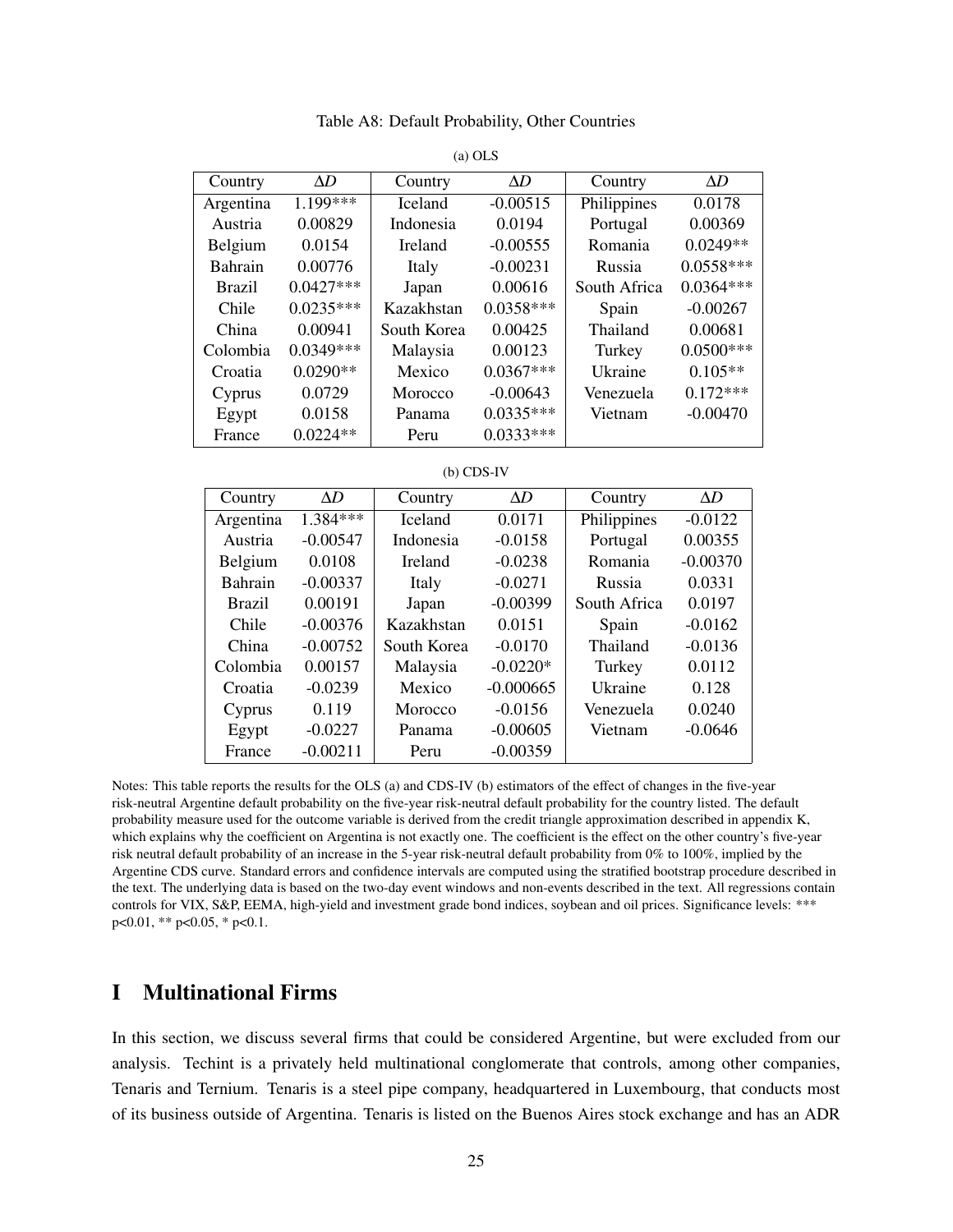on the NYSE. Ternium is a steel company, also headquartered in Luxembourg, that is listed only on the NYSE, but owns a subsidiary, Siderar, that is listed on the Buenos Aires stock exchange, and that subsidiary conducts a substantial part of its business in Argentina. We include Siderar (ticker SID) in our data for local stocks, and do not include Tenaris in either our local stock or ADR datasets. Petróleo Brasileiro (Petrobras) is the state oil company of Brazil. The Argentine subsidiary of Petrobras, Petrobras Argentina (ticker PZE) is included in our dataset, but its parent is not. We also exclude Arcos Dorados ("Golden Arches"), an Argentina-headquartered McDonald's franchisee that has operations across Latin America and is listed only on the NYSE, and not in Argentina. We present results for the ADRs of Tenaris and Petrobras, and the stock of Arcos Dorados, below.

|                    | (1)                | (2)             | (3)             |
|--------------------|--------------------|-----------------|-----------------|
|                    | <b>Tenaris ADR</b> | Petrobras ADR   | Arcos Dorados   |
| $OLS$ $\Delta D$   | $-5.620$           | $-14.44**$      | $-11.27$        |
| <b>Robust SE</b>   | (5.163)            | (7.191)         | (7.775)         |
| 95% CI             | $[-15.3, 6.1]$     | $[-30.6,-0.5]$  | $[-24.9, 7.0]$  |
| Event $IV\Delta D$ | $-0.404$           | 4.271           | 12.13           |
| <b>Robust SE</b>   | (6.775)            | (9.612)         | (10.20)         |
| 95% CI             | $[-18.5, 12.9]$    | $[-26.4, 27.5]$ | $[-25.4, 44.1]$ |
| $CDS-IV\Delta D$   | 0.621              | 7.457           | 16.68           |
| <b>Robust SE</b>   | (7.314)            | (10.86)         | (13.75)         |
| 95% CI             | $[-18.9, 12.7]$    | $[-27.3, 33.0]$ | $[-26.9, 45.8]$ |

Table A9: Regressions for Tenaris, Petrobras, and Arcos Dorados

Notes: This table reports the results for the OLS, IV-style event study, and CDS-IV estimators of the effect of changes in the risk-neutral default probability (∆*D*) on the ADRs of Tenaris and Petrobras, and the stock of Arcos Dorados. These companies are multinationals that conduct a small portion of their business in Argentina, but are listed on the Argentine stock exchange (Tenaris and Petrobras) or headquartered in Argentina but listed on the NYSE (Arcos Dorados). The coefficient on ∆*D* is the effect on the percentage log returns of an increase in the 5-year risk-neutral default probability from 0% to 100%, implied by the Argentine CDS curve. Standard errors and confidence intervals are computed using the stratified bootstrap procedure described in the text. The underlying data is based on the two-day event windows and non-events described in the text. Significance levels: \*\*\*  $p<0.01$ , \*\* p<0.05, \* p<0.1.

## J Delevered Portfolios

In table [A10](#page-62-1) below, we also present results with a "crude" deleveraging. We form an index composed of firm's ADRs and US treasury bills. We weight each firm by the previous year's book value of assets, and then assume that the firm has debt equal to the difference between that book value of assets and the previous quarter's market value of common equity. For each firm, we include in the index a mixture of treasury bills and ADRs, in proportion to the firms' mix of debt and equity. We then apply the CDS-IV estimation procedure to these indices.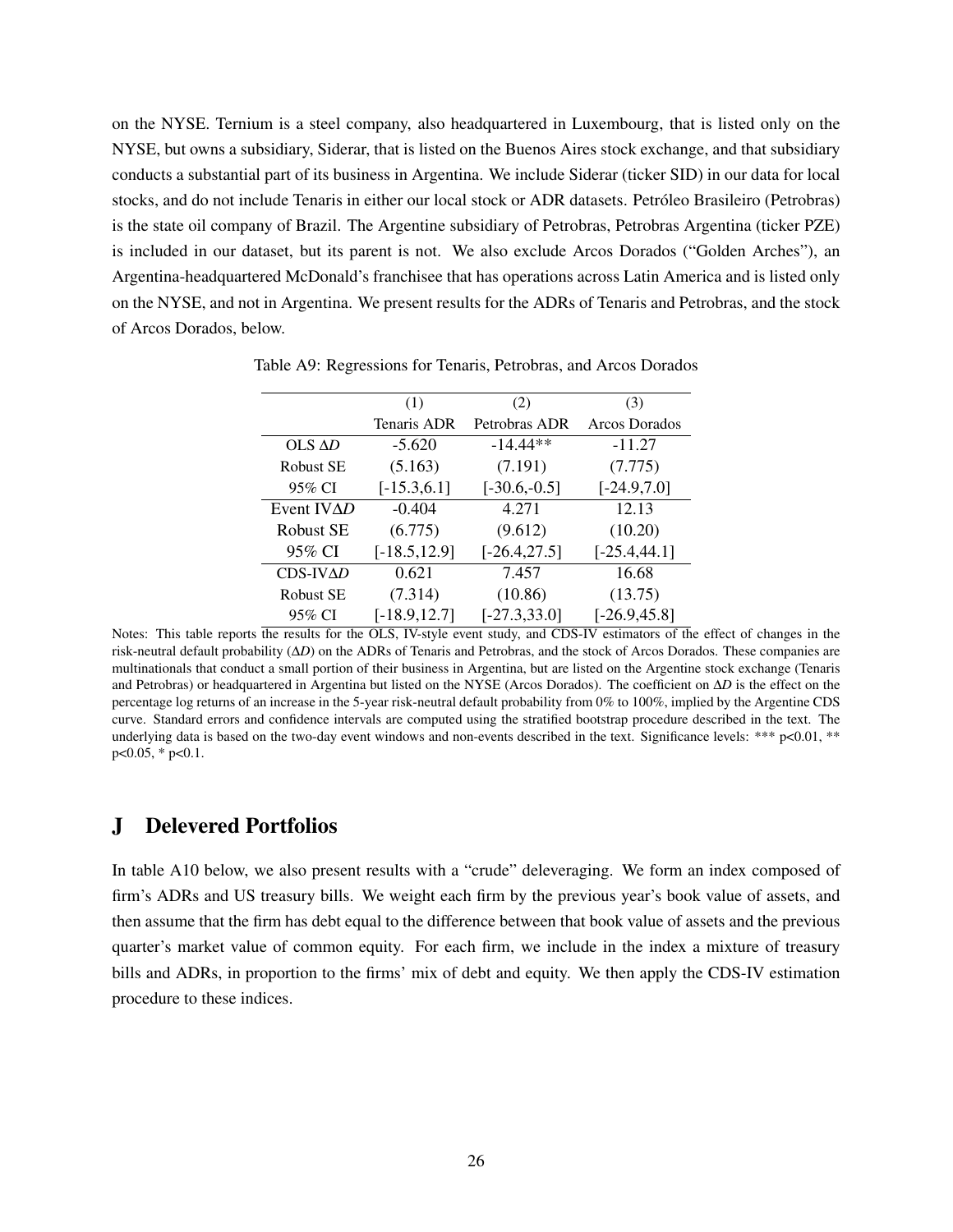<span id="page-62-1"></span>

|           | (1)                           | (2)               | (3)                 |
|-----------|-------------------------------|-------------------|---------------------|
|           | Value Index                   | <b>Bank Index</b> | Non-Financial Index |
| ΛD        | $-16.00**$                    | $-10.79***$       | $-27.98*$           |
| <b>SE</b> | (4.253)                       | (2.259)           | (10.18)             |
| 95% CI    | $[-31.5,-4.2]$ $[-16.2,-4.4]$ |                   | $[-57.0, 3.5]$      |
| Events    | 15                            | 15                | 15                  |
| Obs.      | 401                           | 401               | 401                 |

Table A10: Delevered Indices, CDS-IV

All regressions have controls for VIX, S&P, EEMA, oil prices, and CDX indices. Confidence intervals for value index and FX calculated using a stratified bootstrap following Horowitz (2001). Confidence intervals for the tracking portfolios calculated using a hybrid bootstrap method, in which the coefficients for the portfolio weights are sampled from their asymptotic distribution, then the high frequency data is bootstrapped using the stratified bootstrap procedure described in the text.

## <span id="page-62-0"></span>K Risk-Neutral Default Probabilities

We convert CDS spreads into risk-neutral default probabilities to provide a clearer sense of the magnitude of the estimated coefficients. We emphasize that we work with risk-neutral probabilities and do not attempt to convert them to physical probabilities. [Pan and Singleton](#page-29-8) [\(2008\)](#page-29-8) and [Longstaff et al.](#page-29-9) [\(2011\)](#page-29-9) impose additional structure to estimate the physical default probabilities.

In our baseline results, we will use the five-year cumulative risk-neutral default probability estimated by Markit using the ISDA standard model. This calculation begins with data from Markit on CDS par spreads and the dealer reported recovery rates, as well as a zero-coupon discounting curve.<sup>[66](#page-62-2)</sup> The par spread is the coupon payment that a buyer of CDS protections pays to the seller of the contract such that the CDS contract has zero cost at initiation. Because the seller of a CDS insures the buyer of a CDS against credit losses throughout the duration of the contract, pricing the contract involves calculating the term structure of credit risk on the bond. The recovery rate we use is the average of the recovery rates reported by dealers contributing prices to Markit. In robustness checks, we also consider a case with a constant recovery rate equal to the realized recovery of 39.5%.<sup>[67](#page-62-3)</sup>

The market standard for pricing CDS is a reduced form model that models time-varying credit risk as a time-varying hazard rate of default.<sup>[68](#page-62-4)</sup> Because we use the risk-neutral default probabilities calculated by Markit, our exposition will exactly follow [Markit](#page-29-10) [\(2012\)](#page-29-10). The par spread is the spread that equates the present value of payments from buyer of protection to the seller of protection (Fee Leg) equals the value of the from the seller to the buyer upon default (Contingent Leg). We can write the equation equating the present value of fee leg to the present value of the contingent leg as

<span id="page-62-2"></span><sup>66</sup>Details on the discounting curve can be found at http://www.cdsmodel.com/cdsmodel/documentation.html. In the robustness checks where we estimate the risk-neutral default probability rather than using the data provided by Markit, we will use the US zero-coupon Treasury curve calculated in [Gürkaynak et al.](#page-29-11) [\(2007\)](#page-29-11) as our discount curve. As [Longstaff et al.](#page-29-9) [\(2011\)](#page-29-9) point out, changing from the Treasury curve to a zero-coupon curve extracted from Libor and swap rates would have very little effect on the results. Our estimation is performed using the Matlab function *cdsbootstrap.*

<span id="page-62-3"></span><sup>67</sup>See http://www.creditfixings.com/CreditEventAuctions/holdings.jsp?auctionId=9073 for details on the auction to calculate the recovery rate.

<span id="page-62-4"></span><sup>68</sup>[White](#page-30-3) [\(2013\)](#page-30-3) provides a very thorough discussion of the ISDA standard model.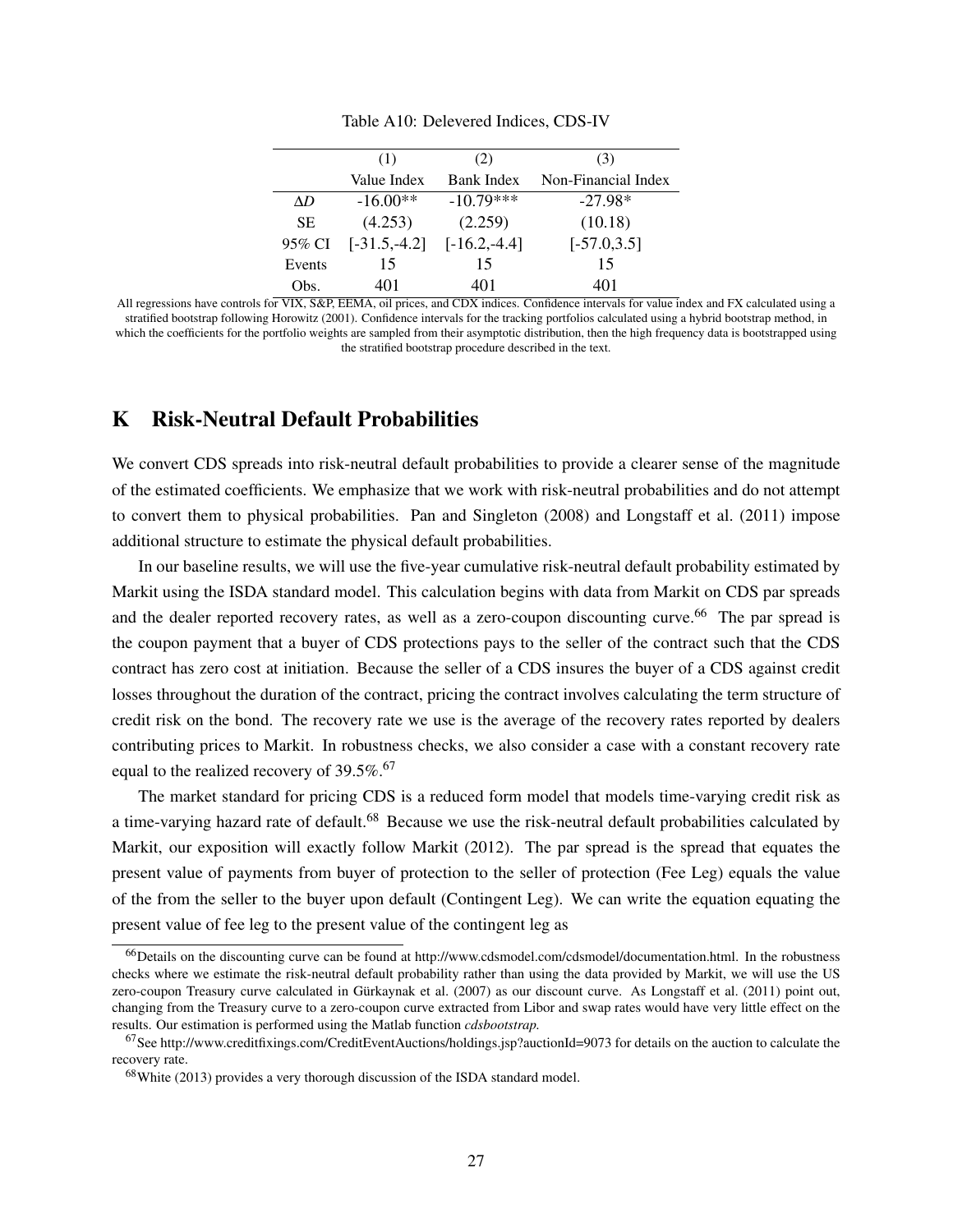<span id="page-63-0"></span>
$$
S_n \sum_{i=1}^n \Delta_t P_{S(t)} D f_t + AD = (1 - R) \cdot \sum_{i=1}^N (P_{S(t-1)} - P_{S(t)}) D f_t
$$
 (A5)

where

- $S_n$  = Spread for protection to period *n*  $\Delta_t$  = Length of Period  $P_{Si}$  = Probability of survival to time *i*  $Df_i$  = Discount factor to time *i R* = Recovery Rate *AD* = Accrual on Default
- [White](#page-30-3) [\(2013\)](#page-30-3) provides a detailed explanation of the calculation of accrual on default and we will omit the details here for brevity. If we assume that the default hazard rate is constant between CDS nodes (tenors for which CDS contracts are traded), the survival probabilities map exactly to the hazard rates. For example, if the shortest tenor CDS traded is 6 months, and the hazard rate of default is  $\lambda_{6m}$  from time 0 to 6 months, then the survival probability is equal to  $\exp\left(-\lambda_{6M}\cdot\left(\frac{1}{2}\right)\right)$  $\left(\frac{1}{2}\right)$ ). Given a 6 month par spread, a discounting curve to 6 months, and an assumption on the recovery rate,  $\lambda_{6m}$  can be calculated directly from equation [A5.](#page-63-0) Once this hazard rate, and therefore the survival probability, has been calculated for the 6 month tenor, the hazard rate between the next node of the CDS curve, 6 months and 1 year, can be calculated in the same way. In this way, the hazard rate curve is bootstrapped until we have calculated the hazard rates between every CDS node. We can then use our estimate hazard rates to calculate the risk-neutral default probabilities for various horizons:

$$
Pr(D \le 6M) = 1 - exp\left(-\lambda_{6M} \cdot \left(\frac{1}{2}\right)\right)
$$
  
\n
$$
Pr(D \le 1Y) = 1 - exp\left(-\lambda_{6M} \cdot \left(\frac{1}{2}\right) - \lambda_{1Y} \cdot \left(\frac{1}{2}\right)\right)
$$
  
\n
$$
\vdots
$$
  
\n
$$
Pr(D \le 5Y) = 1 - exp\left(-\lambda_{6M} \cdot \left(\frac{1}{2}\right) - \lambda_{1Y} \cdot \left(\frac{1}{2}\right) - \lambda_{2Y} - \lambda_{3Y} - \lambda_{4Y} - \lambda_{5Y}\right)
$$

 $\sim$   $\sim$   $\sim$   $\sim$ 

The final equation, the probability that the government defaults in the next 5 years, is the measure we use for the default probability in our baseline analysis. For the calculation of the default probabilities of the other sovereigns in section [H,](#page-58-0) we approximate the default probability by using the credit triangle relationship. As shown in [White](#page-30-3) [\(2013\)](#page-30-3), if we assume the premium leg were paid instantly and the hazard rate were equal to a constant  $\lambda$ , then we would have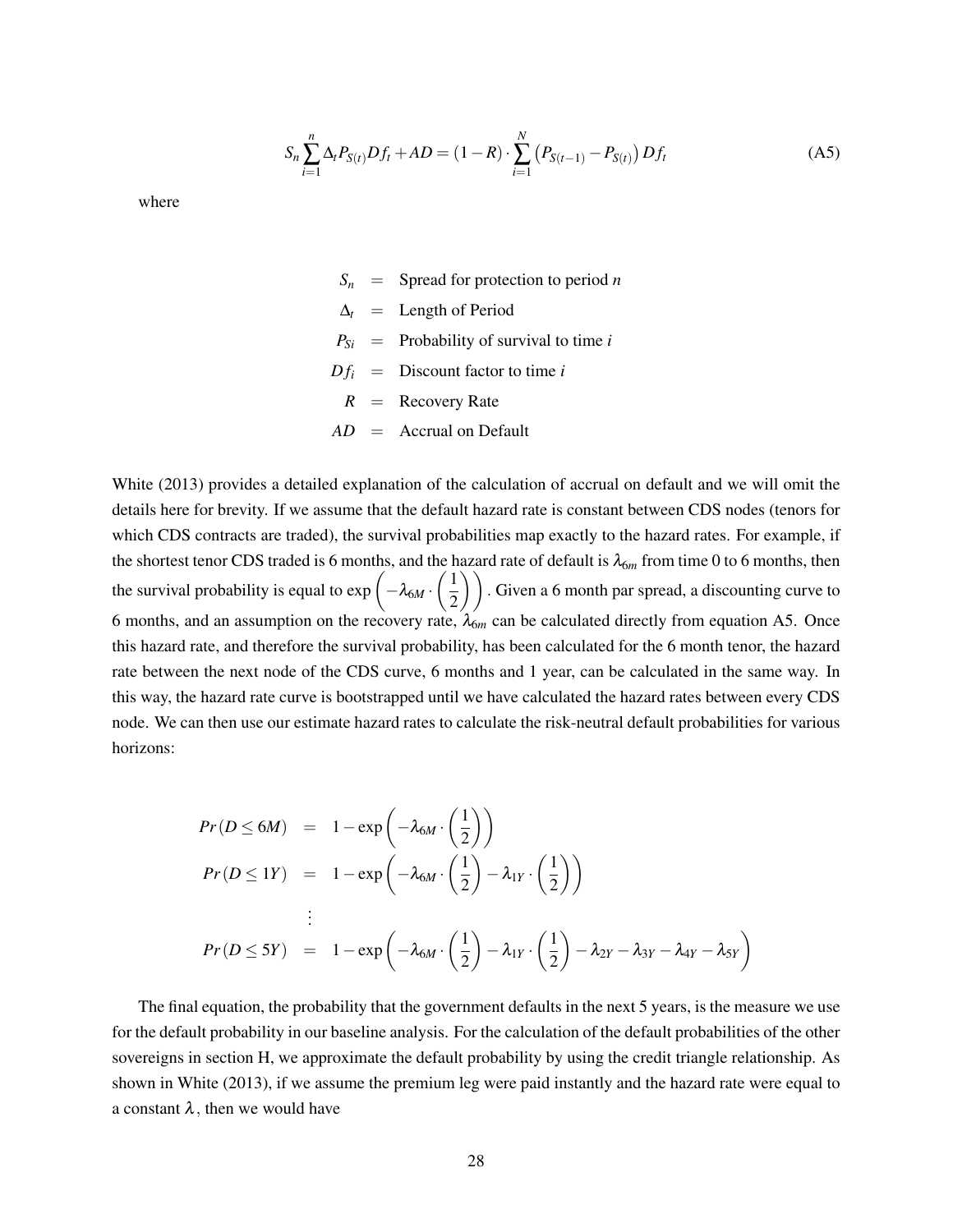$$
S = (1 - R)\lambda
$$
  
\n
$$
\lambda = \frac{S}{1 - R}
$$
  
\n
$$
Pr(D < 5Y) = 1 - exp(-5\lambda).
$$

In the figure below, we chart the CDS spreads and recovery assumptions that we use to infer hazard rates of default and cumulative default probabilities. In all regressions in the body of the paper, we use Markit's risk-neutral default probability calculations rather than our own calculations.

Figure A4: From CDS Spreads to Default Probabilities



Notes: Panel (a) plots the daily Composite CDS spreads from Markit. Panel (b) plots the the average of all recovery rates of Markit contributors whose CDS curves are used to calculate the Markit CDS End of Day composite curve. Panel (c) plots the default hazard rates estimated using the ISDA Standard model. 0-6 Months indicates the estimated constant hazard rate from initiation to 6 months, 6 Months - 1 Year indicates the implied estimated constant hazard rate from 6 months after initiation to 1 year after initiation, and so on. Panel (d) converts the estimated hazard rates in Panel (c) into cumulative risk-neutral default probabilities. 6 Months indicates the probability the government defaults in the next 6 months, 1 Year indicates the probability of default in the next year, and so on. The data and ISDA Standard model are discussed in Sections [3.1](#page-6-0) and [K.](#page-62-0)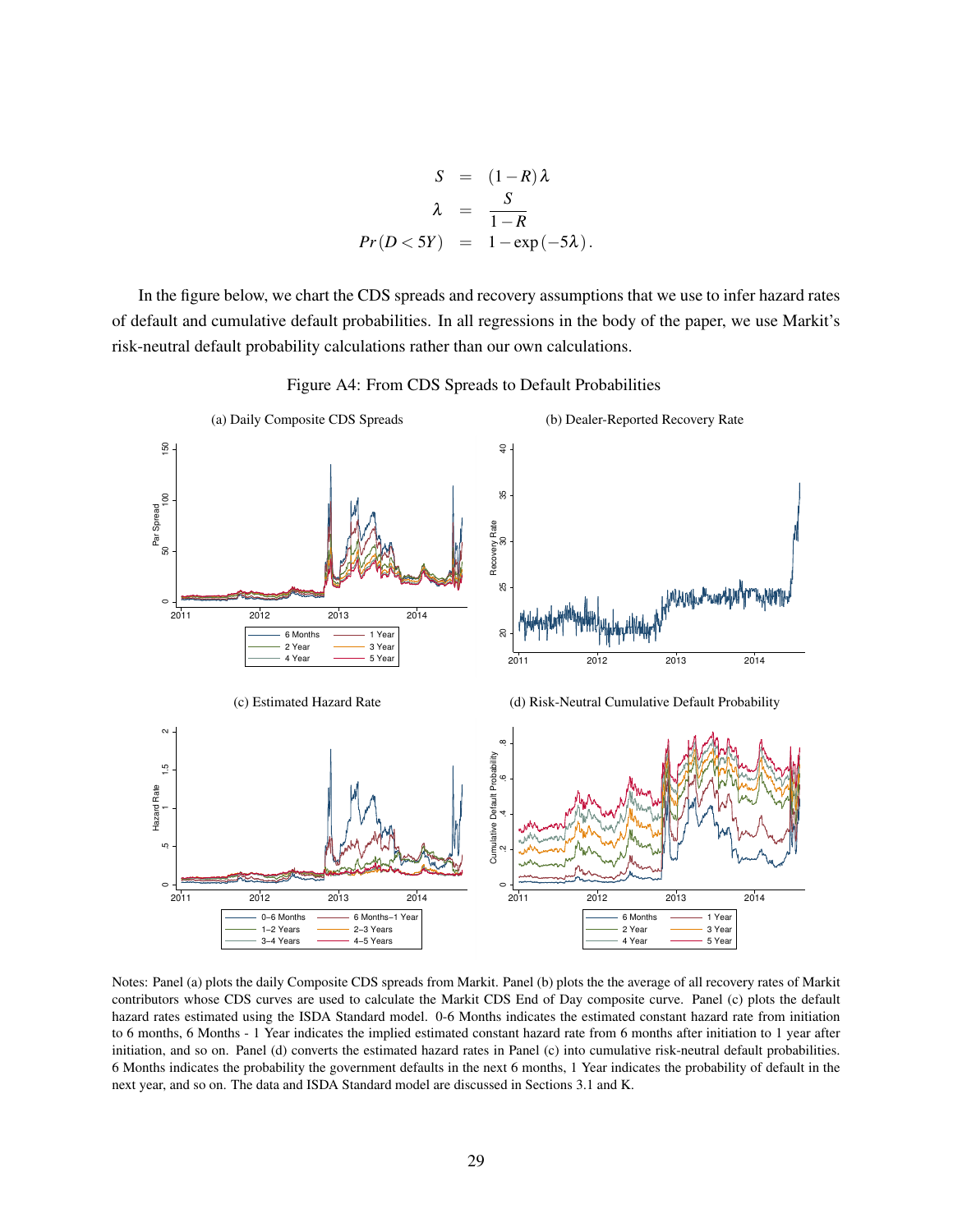## L Robustness Checks

#### L.1 Alternate Measures of Default Probability

In this section, we will discuss how our results are affected by using different measures for the probability of default. In particular, we will change two features of our baseline default probability: the horizon and the assumed recovery rate. In our baseline specification we look at the cumulative default probability over five years, and here we will also consider the one, three and seven year horizons. While we have data on CDS spreads out to 30 years, we are reluctant to use them because these longer tenors tend to be traded much less frequently. These are the first set of "Markit" results in Table [A11.](#page-66-0)

The second change we will consider concerns the recovery rate. In our baseline specification, we use the average dealer-reported recovery rate. While this series does vary, and in particular increases dramatically towards the eventual actual recovery rate as Argentina approached its eventual default, we cannot be sure how representative the earlier reported quotes are of market expectations. Therefore, as an alternative to the dealer reported recovery rates, we will set the recovery rate equal to 39.5%, the rate at which the CDS auction eventually settled. We estimate the risk-neutral default probability under this assumption using the Matlab command CDS bootstrap and use the US Treasury zero coupon curve as the discounting curve. These results are labeled "Constant Recovery" in table [A11.](#page-66-0)

Finally, we will also consider the raw par spreads and points upfront as alternative measures of the default probability. This approach has the drawback that the coefficients are more difficult to interpret, but does come with the benefit that it uses market prices directly rather than relying on a model. The results are labeled "Constant R." in Table [A11.](#page-66-0) The final set of results we include looks at the effect of changes in the quoted Points Upfront. The way that CDS generally trade today is not actually with the par spread. Instead, the buyer agrees to pay the seller a fixed coupon (5% for Argentine CDS) and "Points Upfront", the percentage of the notional that the buyer pays the seller upon initiation of the CDS. There is a one-to-one mapping between the par spread and points upfront. The results are labeled "Points Upfront" in Table [A11.](#page-66-0)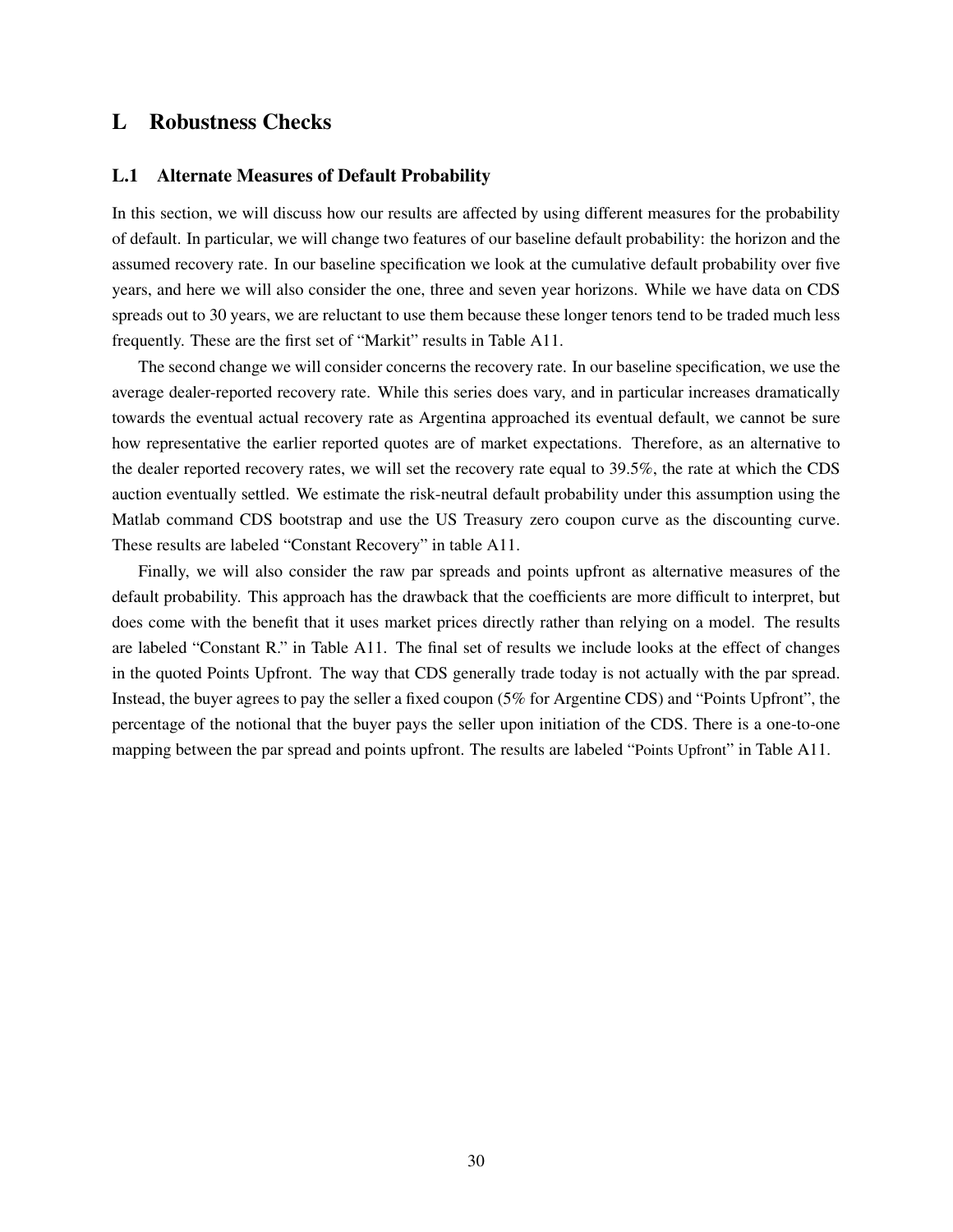<span id="page-66-0"></span>

|                | <b>BCS</b>   | 1.025             | 8.336       | 11.01       | 0.209                    | 8.942             | 12.56             | 0.0151              | 0.0631          | 0.0911      | 0.0121           | 0.0697         | 0.0759                                                                                                                                                                                                                                           |
|----------------|--------------|-------------------|-------------|-------------|--------------------------|-------------------|-------------------|---------------------|-----------------|-------------|------------------|----------------|--------------------------------------------------------------------------------------------------------------------------------------------------------------------------------------------------------------------------------------------------|
| Exchange Rates | <b>ADR</b>   | 0.910             | 8.245       | 10.71       | 0.283                    | 9.387             | 13.02             | 0.00817             | 0.0448          | 0.0643      | 0.00744          | 0.0637         | 0.0688                                                                                                                                                                                                                                           |
|                | Blue         | 5.716***          | $8.580**$   | $10.37**$   | 5.701 ***                | $9.044**$         | 11.67**           | $0.0283**$          | 0.0606**        | $0.0790**$  | $0.0668***$      | $0.0832***$    | $0.0852**$                                                                                                                                                                                                                                       |
|                | Non-Fin.     | $-30.42**$        | $-47.51**$  | $-58.63**$  | $-28.84***$              | $-50.04**$        | $-66.24***$       | $-0.134*$           | $-0.295$        | $-0.391$    | $-0.350**$       | $-0.448**$     | $-0.466**$                                                                                                                                                                                                                                       |
| Indices        | <b>Banks</b> | $-42.45***$       | $-67.40***$ | $-83.16***$ | -40.63***                | $-71.16***$       | $-93.80***$       | $-0.199***$         | $-0.441$ ***    | $-0.579***$ | -0.494***        | $-0.645***$    | $-0.671***$                                                                                                                                                                                                                                      |
|                | Value        | $\vert -27.72***$ | $-44.47***$ | $-54.89***$ | $-26.35***$              | -46.96***         | $-61.97***$       | $-0.122**$          | $-0.273**$      | $-0.360**$  | $-0.318***$      | $-0.417***$    | $-0.433***$                                                                                                                                                                                                                                      |
|                |              | Y                 | $3\lambda$  |             | $\geq$                   | $\chi_5$          | ΣŠ                | $\overline{\Sigma}$ | $3\overline{Y}$ |             | $\sum_{i=1}^{n}$ | 3Y             | 2S                                                                                                                                                                                                                                               |
|                | Measure      | Markit            | Markit      | Markit      | <b>Constant Recovery</b> | Constant Recovery | Constant Recovery | Par Spread          | Par Spread      | Par Spread  | Points Upfront   | Points Upfront | alterity and the contrast of the contrast of the contrast of the contrast of the contrast of the contrast of the contrast of the contrast of the contrast of the contrast of the contrast of the contrast of the contrast of t<br>Points Upfront |

Table A11: Alternate Default Probability Measures Table A11: Alternate Default Probability Measures

probability under the assumption that the recovery rate is equal to its realized rate of 39.%. "Par Spread" directly uses the Composite par spread from Markit and "Points Upfront" uses the points upfront data from Markit. Dolar Blue is the onshore unofficial exchange rate from dolarblue.net. ADR Blue is the ADR Blue Rate constructed by comparing the ADR share price in dollars with the underlying local stock price in pesos, as described in Section 3. Blue-Chip Swap is constructed by comparing the ARS price of domestic Argentine Index are referred to as "Value," "Banks", and "Non-Fin.", respectively, and are included in their standard form and delevered. Standard errors and confidence intervals are computed using the stratified bootstrap procedure described in the text. The underlying data is based on the two-day event windows and non-events described in the text. All regressions contain controls for VIX, S&P, EEMA, high-yiel Notes: Measure "Markit" indicates that these are the risk-neutral default probabilities computed by Markit. "Constant Recovery" uses our estimation of the risk-neutral default sovereign debt with the dollar price of the same bond, as described in Section 3. The Value-Weighted index, the Value-Weighted Bank Index and the Value-Weighted Non-Financial Notes: Measure "Markit" indicates that these are the risk-neutral default probabilities computed by Markit. "Constant Recovery" uses our estimation of the risk-neutral default probability under the assumption that the recovery rate is equal to its realized rate of 39.%. "Par Spread" directly uses the Composite par spread from Markit and "Points" Upfront" uses the points upfrom Markit. Dolar Blue is the onshore unofficial exchange rate from dolarblue.net. ADR Blue is the ADR Blue Rate constructed by comparing the ADR share price in dollars with the underlying local stock price in pesos, as described in Section 3. Blue-Chip Swap is constructed by comparing the ARS price of domestic Argentine sovereign debt with the dollar price of the same bond, as described in Section 3. The Value-Weighted index, the Value-Weighted Bank Index and the Value-Weighted Non-Financial Index are referred to as "Value," "Banks", and "Non-Fin.", respectively, and are included in their standard form and delevered. Standard errors and confidence intervals are computed using the stratified bootstrap procedure described in the text. The underlying data is based on the two-day event windows and non-events described in the text. All regressions contain controls for VIX, S&P, EEMA, high-yield and investment grade bond indices, soybean and oil prices. Significance levels: \*\*\* p<0.01, \*\* p<0.05, \* p<0.1.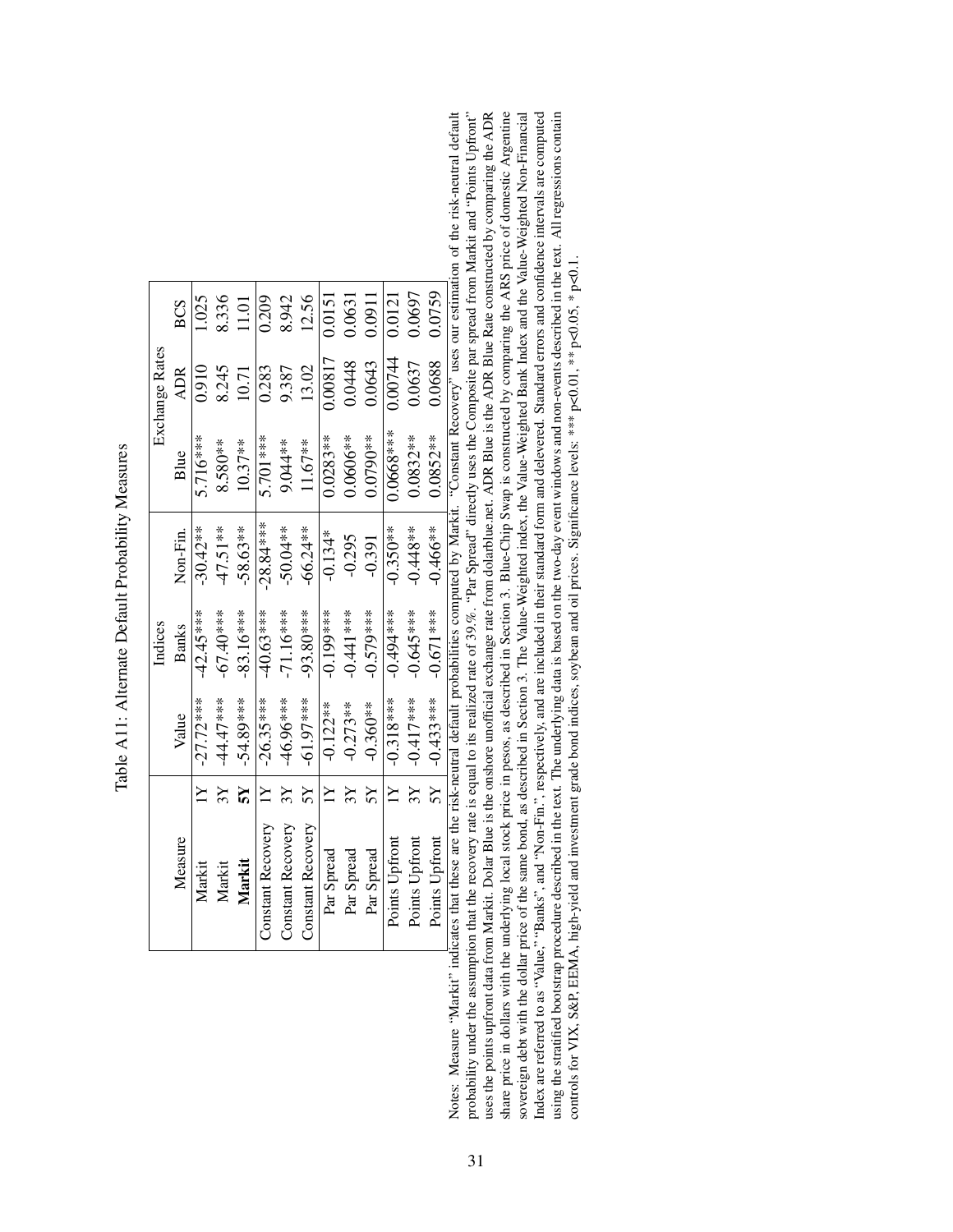### <span id="page-67-0"></span>L.2 Alternate ρ

|           | (1)                          | (2)                      | (3)                         | (4)                  |
|-----------|------------------------------|--------------------------|-----------------------------|----------------------|
|           | Quarterly $\rho = .95^{1/4}$ |                          | Quarterly $\rho = .8^{1/4}$ |                      |
|           | $N_{\varrho,t}^{VAR}$        | $N_{\sigma\,t}^{Survey}$ | $N_{\varrho,t}^{VAR}$       | $N_{\circ}^{Survey}$ |
| ΛD        | $-11.24***$                  | $-5.402***$              | $-5.285$                    | $-3.953***$          |
| <b>SE</b> | (4.286)                      | (1.725)                  | (3.862)                     | (1.289)              |
| 95% CI    | $[-34.0,-3.8]$               | $[-15.4,-2.7]$           | $[-21.5, 2.2]$              | $[-11.2,-2.0]$       |
| Events    | 14                           | 14                       | 14                          | 14                   |
| Obs.      | 355                          | 355                      | 355                         | 355                  |

Table A12: Default and the PV of GDP Growth: Alternate  $\rho$ 

Notes: This table reports the results the effect of changes in the five-year risk-neutral Argentine default probability (ΔD) on two measures of the present value of Argentine real GDP growth. The coefficient on ∆*D* is the effect on the present value of Argentine real GDP growth of an increase in the 5-year risk-neutral default probability from 0% to 100%, implied by the Argentine CDS curve.  $N_{g,t}^{VAR}$  is the real GDP news implied by the VAR estimates described in section [5.](#page-15-0)  $N_{g,t}^{Surve}$  is the real GDP news measure derived from survey forecast as described in Section [5.](#page-15-0) The first two columns assume an annual  $\rho$  of 0.95 and the last two assume an annual  $\rho$  of 0.8. Standard errors and confidence intervals are computed using the stratified bootstrap procedure described in the appendix. The underlying data is based on the two-day event windows and non-events described in the text. All regressions contain controls for VIX, S&P, EEMA, high-yield and investment grade bond indices, soybean and oil prices. Significance levels: \*\*\* p<0.01, \*\* p<0.05, \* p<0.1.

### M Individual Bond Prices

As discussed in section [7,](#page-23-0) one potential complication in interpreting our results is the RUFO clause in the restructured bond contracts. In particular, we might be concerned that as the probability of default increases, the expected payout on the restructured bonds also increases, raising the amount Argentina is expected to repay creditors. In this case, the effect of the legal rulings on bond prices is ambiguous. The effect on CDS-implied probability of default is not ambiguous; if the recovery assumption is updated correctly, then the default probability is correct.

In the table below, we observe that increases in the CDS-implied default probability lead to significant declines in the value of the restructured bonds. If the default probability is measured correctly, this is not consistent with the story that increases in the default probability coincided with increases in the probability of a settlement that offered improved terms to restructured bond holders. That is, either the RUFO clause would be circumvented, or the RUFO clause was binding and a settlement was not likely.

We also investigate the performance of the holdout bonds around the legal rulings. The bonds owned by the holdouts are very illiquid, but we were able to find some prices from Bloomberg. We are uncertain as to the quality of these prices and therefore interpret the results cautiously. Consistent with this, we find large standard errors in our estimation. This could reflect the poor quality of the data, but also has another interpretation. Several rulings coincided with significant increases in the holdout bond prices, while others did not. One possible interpretation of this fact is that some rulings raised the probability of a settlement, while others lowered that probability, but this was largely uncorrelated with whether the rulings raised or lowered the probability of default.

The restructured bond we examine in the table below is a dollar-denominated discount bond issued as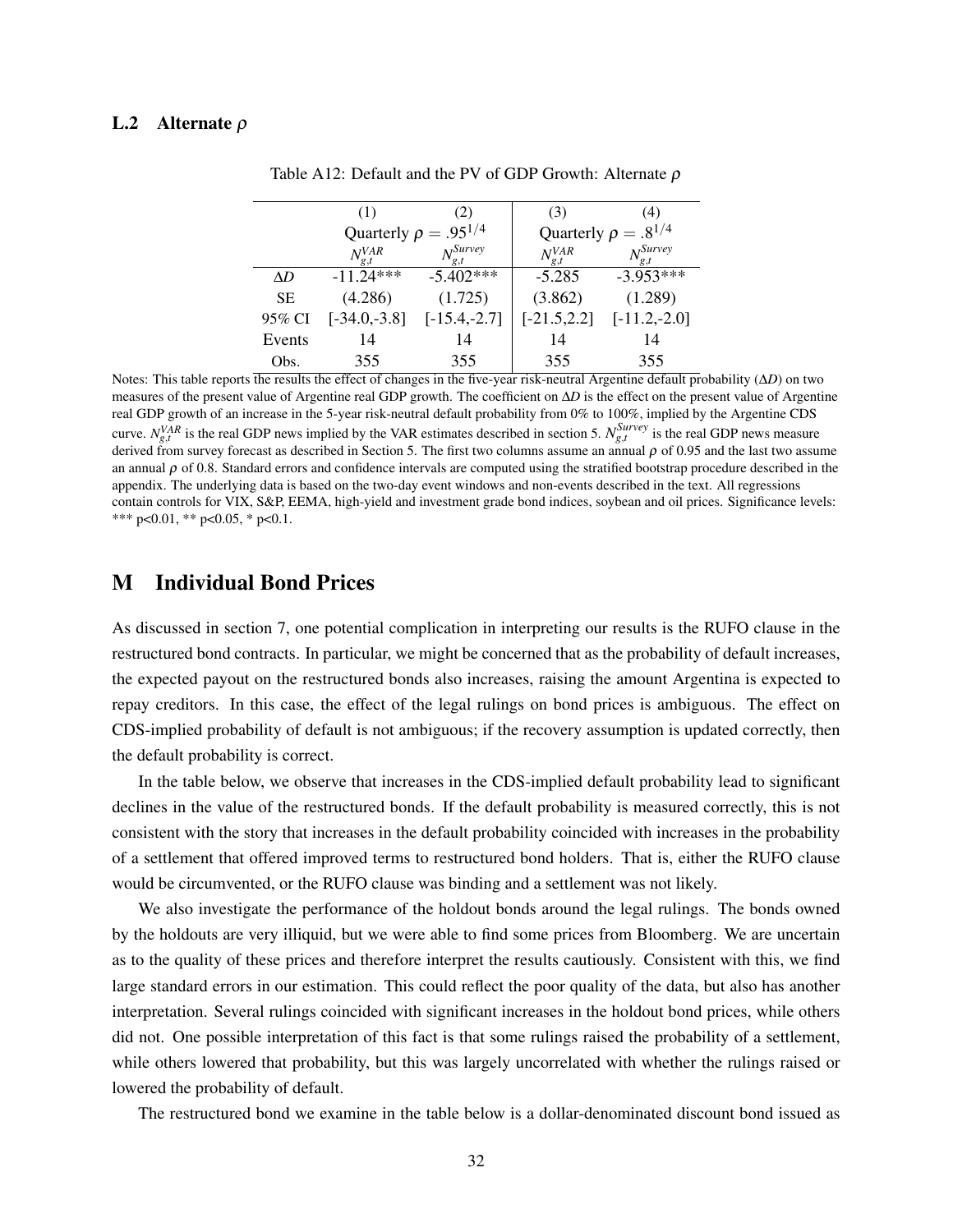part of the 2010 restructuring. The holdout bond we examine is a dollar-denominated bond maturing in 2030 that court documents show NML Capital owned in 2003. For completeness, we also show a domestic-law fixed coupon dollar bond maturing in 2017.

| (1)                        | (2)              | (3)            |
|----------------------------|------------------|----------------|
| Restructured               | Holdout          | Domestic       |
| $-124.8***$                | 1.206            | $-48.56*$      |
| (11.93)                    | (40.35)          | (10.68)        |
| $[-146.2,-93.5]$<br>95% CI | $[-63.3, 103.1]$ | $[-75.0, 2.0]$ |
| 15                         | 15               | 15             |
| 397                        | 258              | 401            |
|                            |                  |                |

Table A13: Bond Level Analysis: CDS-IV

Notes: This table reports the effect of changes in the five-year risk-neutral Argentine default probability (∆*D*) on the price (percentage log price return) of Argentine government bonds. The coefficient on ∆*D* is the effect on the bond price of an increase in the 5-year risk-neutral default probability from 0% to 100%, implied by the Argentine CDS curve. "Holdout" is a USD-denominated bond maturing in 2030. "Restructured" is a dollar-denominated discount bond issued as part of the 2010 restructuring with an ISIN of XS0501194756. "Domestic" is domestic-law fixed coupon dollar debt maturing in 2017 with an ISIN ARARGE03F441.

## N Econometric Model

The model we use is

$$
\Delta D_t = \mu_d + \omega_D^T X_t + \gamma^T r_t + \beta_D F_t + \varepsilon_t
$$
  

$$
r_t = \mu + \Omega X_t + \alpha \Delta D_t + \beta F_t + \eta_t,
$$

where  $r_t$  is a vector of returns,  $\Delta D_t$  is the change in the default probability,  $X_t$  is a set of global factors (S&P 500, etc...),  $F_t$  is an unobserved factor, and  $\varepsilon_t$  is the idiosyncratic default probability shock, and  $\eta_t$  is a vector of return shocks that do not directly affect the probability of default. Through some algebra, we show that this is equivalent to the systems described in equations [1](#page-11-1) and [2,](#page-11-1) used in most of our analysis, and the equations used in the cross-sectional analysis.

We begin by separating the equation governing the vector of returns  $r_t$  into the return of asset *i*,  $r_{i,t}$ , which is the asset of interest, and the returns of some other assets, denoted *r*−*i*,*<sup>t</sup>* . We separate the various coefficient vectors and matrices,  $\mu, \Omega, \alpha, \beta, \gamma$ , and shocks  $\eta_t$ , into versions for asset *i*,  $\mu_i, \omega_i^T$ , etc..., and versions for the other assets,  $\mu_{-i}$ ,  $\Omega_{-i}$ , etc... This system can be written as

$$
\Delta D_t = \mu_d + \omega_D^T X_t + \gamma_i^T r_{i,t} + \gamma_{-i}^T r_{-i,t} + \beta_D F_t + \varepsilon_t
$$
  
\n
$$
r_{i,t} = \mu_i + \omega_i^T X_t + \alpha_i \Delta D_t + \beta_i F_t + \eta_{i,t}
$$
  
\n
$$
r_{-i,t} = \mu_{-i} + \Omega_{-i} X_t + \alpha_{-i} \Delta D_t + \beta_{-i} F_t + \eta_{-i,t}.
$$

Most of our analysis considers only a single asset,  $r_{i,t}$ , and the default probably change  $\Delta D_t$ . Substituting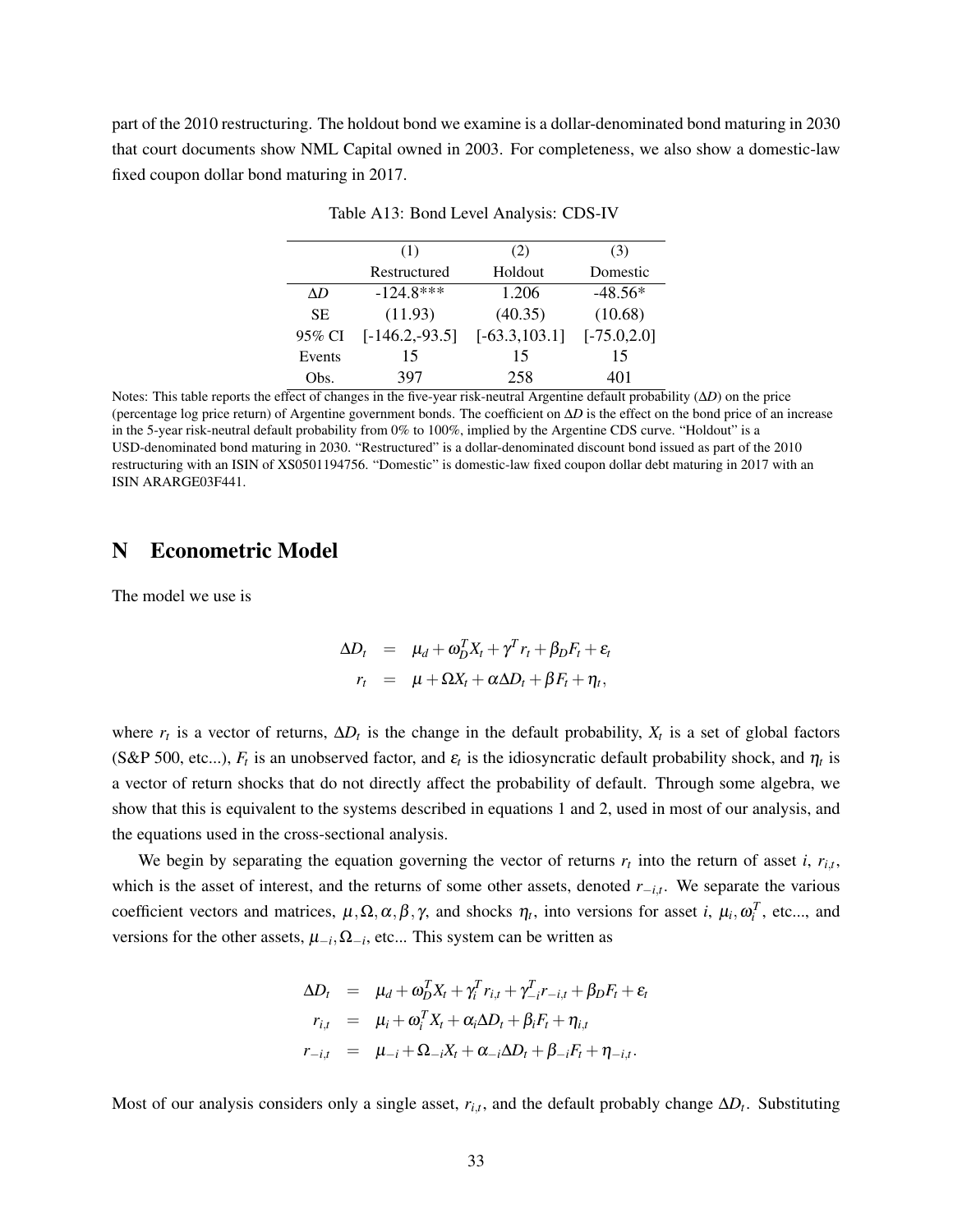the returns  $r_{-i,t}$  into the  $\Delta D_t$  equation,

$$
\Delta D_t = \frac{\mu_d + \gamma_{-i}^T \mu_{-i}}{1 - \gamma_{-i}^T \alpha_{-i}} + \frac{\omega_D^T + \beta_{-i}^T \Omega_{-i}}{1 - \gamma_{-i}^T \alpha_{-i}} X_t + \frac{\gamma_i^T r_{i,t}}{1 - \gamma_{-i}^T \alpha_{-i}} + \frac{\beta_D + \gamma_{-i}^T \beta_{-i}}{1 - \gamma_{-i}^T \alpha_{-i}} F_t + \frac{1}{1 - \gamma_{-i}^T \alpha_{-i}} (\gamma_{-i}^T \eta_{-i,t} + \varepsilon_t)
$$
  

$$
r_{i,t} = \mu_i + \omega_i^T X_t + \alpha_i \Delta D_t + \beta_i F_t + \eta_{i,t}.
$$

This system, for the two assets, is equivalent to the one in equations [1](#page-11-1) and [2,](#page-11-1) except that is has two shocks,  $\gamma_{i}^{T}$  $\eta_{-i,t}$  and  $\varepsilon_t$ , that directly affect  $\Delta D_t$  without affecting  $r_{i,t}$ , and includes constants and observable controls  $X_t$ . Neither of these differences substantially alter the identification assumptions or analysis. The event study and [Rigobon](#page-29-12) [\(2003\)](#page-29-12) approach both identify the coefficient  $\alpha_i$ , under their identifying assumptions, which is the coefficient of interest.

Next, we discuss a version of this system with the market return. Let the market return be a weighted version of the return vector,  $r_{m,t} = w^T r_t$ . Separating the vectorized version of the system into four equations,

$$
\Delta D_t = \mu_d + \omega_D^T X_t + \gamma_i^T r_{i,t} + \gamma_{-i}^T r_{-i,t} + \beta_D F_t + \varepsilon_t
$$
  
\n
$$
r_{i,t} = \mu_i + \omega_i^T X_t + \alpha_i \Delta D_t + \beta_i F_t + \eta_{i,t}
$$
  
\n
$$
r_{-i,t} = \mu_{-i} + \Omega_{-i} X_t + \alpha_{-i} \Delta D_t + \beta_{-i} F_t + \eta_{-i,t}
$$
  
\n
$$
r_{m,t} = \mu_m + \omega_m^T X_t + \alpha_m \Delta D_t + F_t + w^T \eta_t,
$$

where  $\mu_m = w^T \mu$ ,  $\omega_m^T = w^T \Omega$ , and so on. We have assumed that  $w^T \beta = 1$ , which is a normalization. Substituting out *r*−*i*,*<sup>t</sup>* ,

$$
\Delta D_t = \frac{\mu_d + \gamma_{-i}^T \mu_{-i}}{1 - \gamma_{-i}^T \alpha_{-i}} + \frac{\omega_D^T + \beta_{-i}^T \Omega_{-i}}{1 - \gamma_{-i}^T \alpha_{-i}} X_t + \frac{\gamma_i^T r_{i,t}}{1 - \gamma_{-i}^T \alpha_{-i}} + \frac{\beta_D + \gamma_{-i}^T \beta_{-i}}{1 - \gamma_{-i}^T \alpha_{-i}} F_t + \frac{1}{1 - \gamma_{-i}^T \alpha_{-i}} (\gamma_{-i}^T \eta_{-i,t} + \varepsilon_t)
$$
  

$$
r_{i,t} = \mu_i + \omega_i^T X_t + \alpha_i \Delta D_t + \beta_i F_t + \eta_{i,t}
$$
  

$$
r_{m,t} = \mu_m + \omega_m^T X_t + \alpha_m \Delta D_t + F_t + w^T \eta_t,
$$

as above. Next, we solve for  $F_t$  using the market return equation:

$$
F_t = r_{m,t} - \mu_m - \omega_m^T X_t - \alpha_m \Delta D_t - w^T \eta_t.
$$

Plugging this into our system of equations,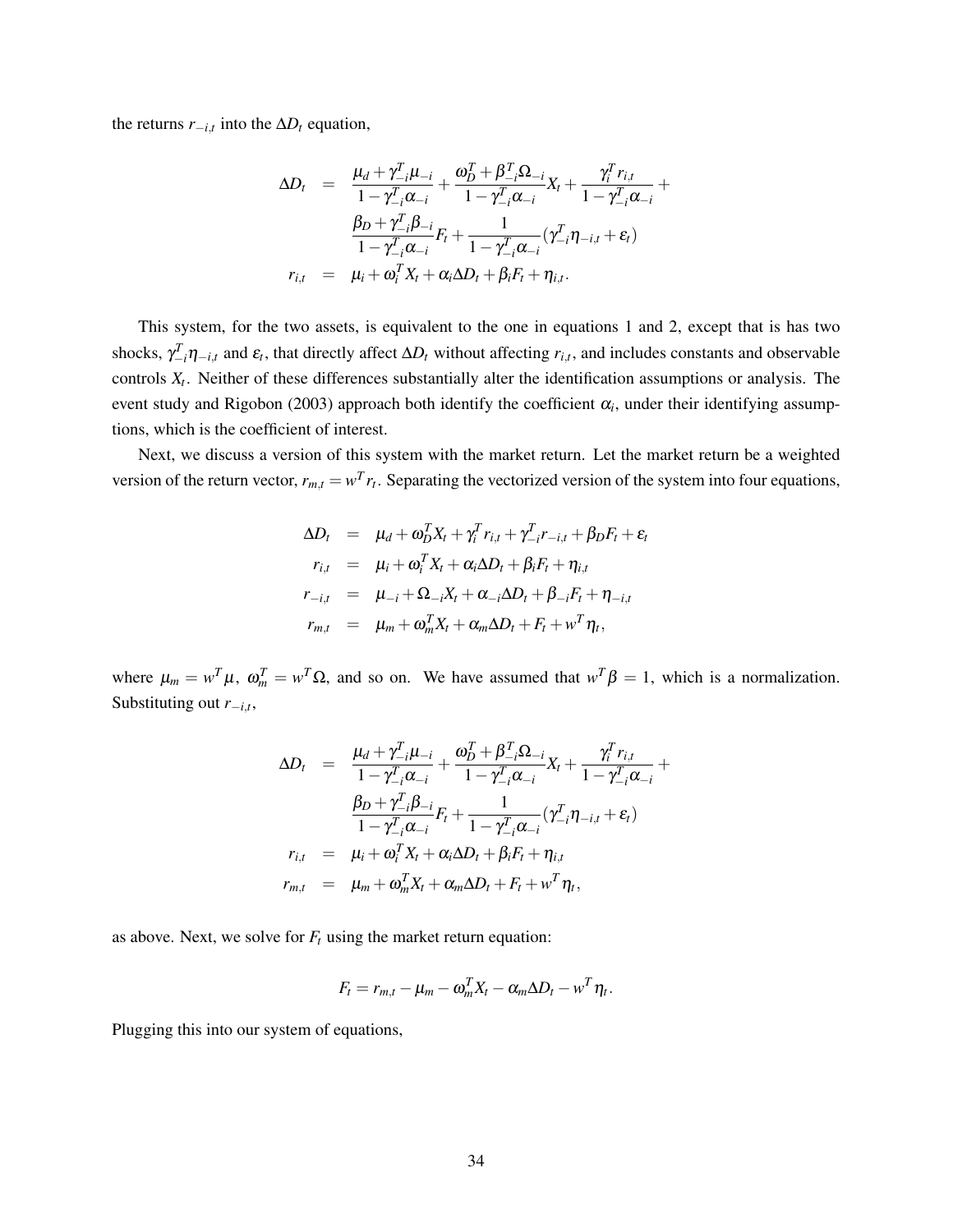$$
(1 + \alpha_m \frac{\beta_D + \gamma_{-i}^T \beta_{-i}}{1 - \gamma_{-i}^T \alpha_{-i}}) \Delta D_t = (\frac{\mu_d + \gamma_{-i}^T \mu_{-i}}{1 - \gamma_{-i}^T \alpha_{-i}} - \frac{\beta_D + \gamma_{-i}^T \beta_{-i}}{1 - \gamma_{-i}^T \alpha_{-i}} \mu_m) + (\frac{\omega_D^T + \beta_{-i}^T \Omega_{-i}}{1 - \gamma_{-i}^T \alpha_{-i}} - \frac{\beta_D + \gamma_{-i}^T \beta_{-i}}{1 - \gamma_{-i}^T \alpha_{-i}} \omega_m^T) X_t + \frac{\gamma_i^T r_{i,t}}{1 - \gamma_{-i}^T \alpha_{-i}} + \frac{\beta_D + \gamma_{-i}^T \beta_{-i}}{1 - \gamma_{-i}^T \alpha_{-i}} r_{m,t} + (\frac{\gamma_{-i}^T}{1 - \gamma_{-i}^T \alpha_{-i}} - \frac{\beta_D + \gamma_{-i}^T \beta_{-i}}{1 - \gamma_{-i}^T \alpha_{-i}} \omega_{-i}^T) \eta_{-i,t} + \frac{\beta_D + \gamma_{-i}^T \beta_{-i}}{1 - \gamma_{-i}^T \alpha_{-i}} \omega_i \eta_{i,t} + \frac{1}{1 - \gamma_{-i}^T \alpha_{-i}} \varepsilon_t + \frac{\beta_D + \gamma_{-i}^T \beta_{-i}}{1 - \gamma_{-i}^T \alpha_{-i}} \omega_i \eta_{i,t} + \frac{1}{1 - \gamma_{-i}^T \alpha_{-i}} \varepsilon_t + \beta_i r_{m,t} + (\alpha_i - \beta_i \omega_m^T) X_t + (\alpha_i - \beta_i \alpha_m) \Delta D_t + \beta_i r_{m,t} + (1 - w_i \beta_i) \eta_{i,t} + w_{-i}^T \eta_{-i,t}.
$$

From these equations, it follows that the event study approach and [Rigobon](#page-29-12) [\(2003\)](#page-29-12) approach both identify the coefficient  $(\alpha_i - \beta_i \alpha_m)$ , under their identifying assumptions, which is the coefficient of interest.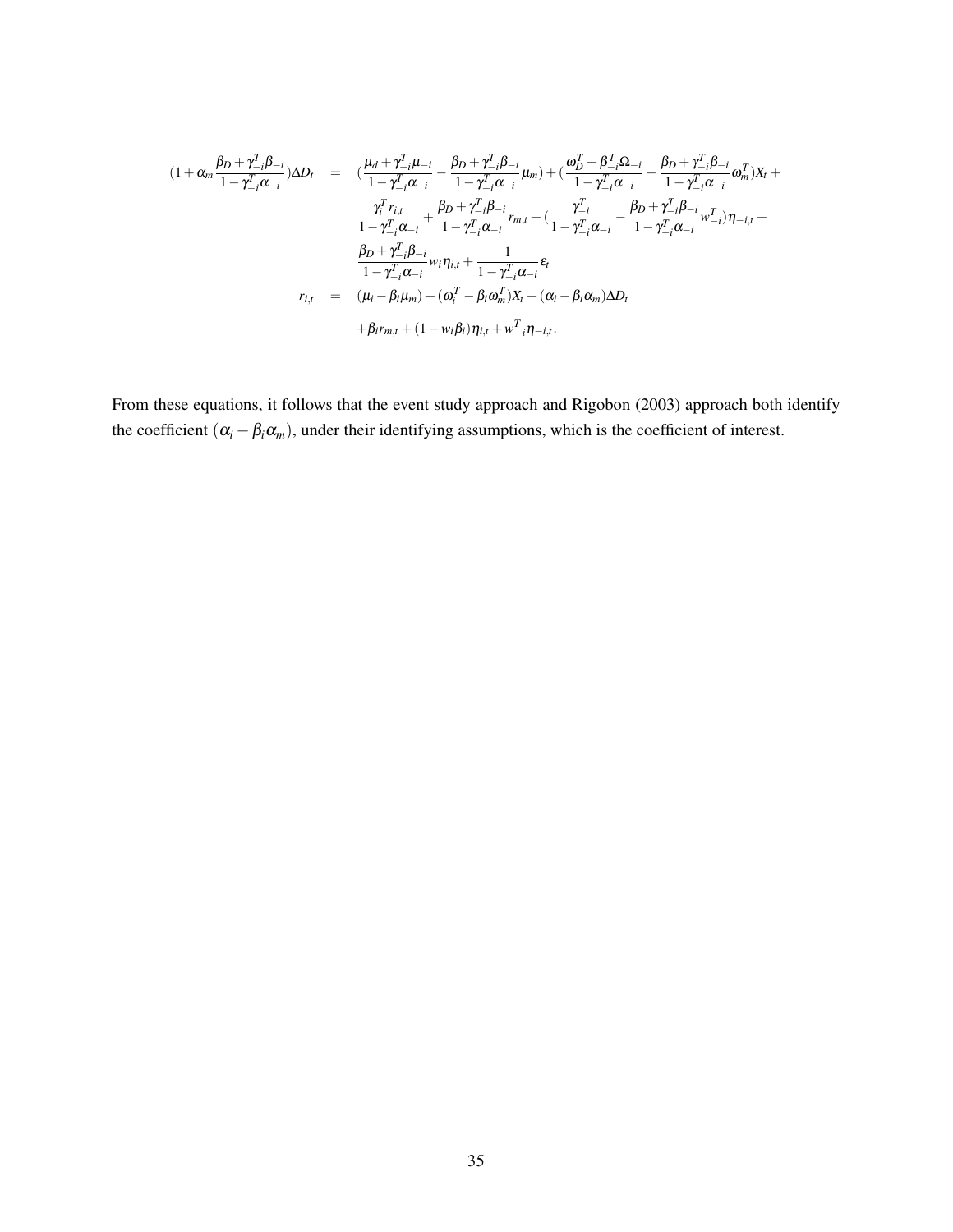# O Portfolio Figure



Figure A5: Estimated Response to Default Shocks: Long-Short

*Notes:* Each label denotes a zero-cost long short portfolio. "Exporter" is a portfolio going long export-intensive non-financial firms (NFFs) and short non-export-intensive NFFs. "Importer" is defined equivalently for importers. "Financial" goes long banks and short NFFs. "Foreign" goes long firms with a foreign parent and short domestically-owned firms. "Size" goes long firms with above-median market capitalization in 2011, and short firms with below-median market cap. "ADR" goes long firms with an American Depository Receipt and short firms without one. The data sources are described in Section [3.1.](#page-6-0) On the the x-axis, we plot the expected abnormal return for each portfolio, calculated as the beta of each long-short portfolio on the index times α*M*, the effect of an increase in the probability of default in the index. On the y-axis, we plot the sum of the expected abnormal return and  $(\alpha_i - \beta_i \alpha_M)$ , the additional sensitivity of each portfolio to an increase in the probability of default. Values above (below) the line indicates that the portfolio over-performed (under-performed) following increases in the probability of default, relative to the abnormal return implied by the portfolio's market beta. The ranges indicate bootstrapped 90% confidence intervals.

## P Results by Industry

We study the response of industry portfolios to default shocks, controlling for the response of the Argentine market. We group these firms into equal-weighted industry portfolios, using the industry definitions described in section [3.1.](#page-6-0) We also construct an equal-weighted index of all of the firms in our sample, which is restricted to firms passing a data quality test also described in section [3.1.](#page-6-0) We use this equal-weighted index as our measure of the Argentine market return. In Figure [A6](#page-73-0) and Table [A14](#page-72-0) below, we display estimates of the excess sensitivity of the industry portfolios to the default shock, using the CDS-IV estimator and the bootstrapped confidence intervals described in the previous sections.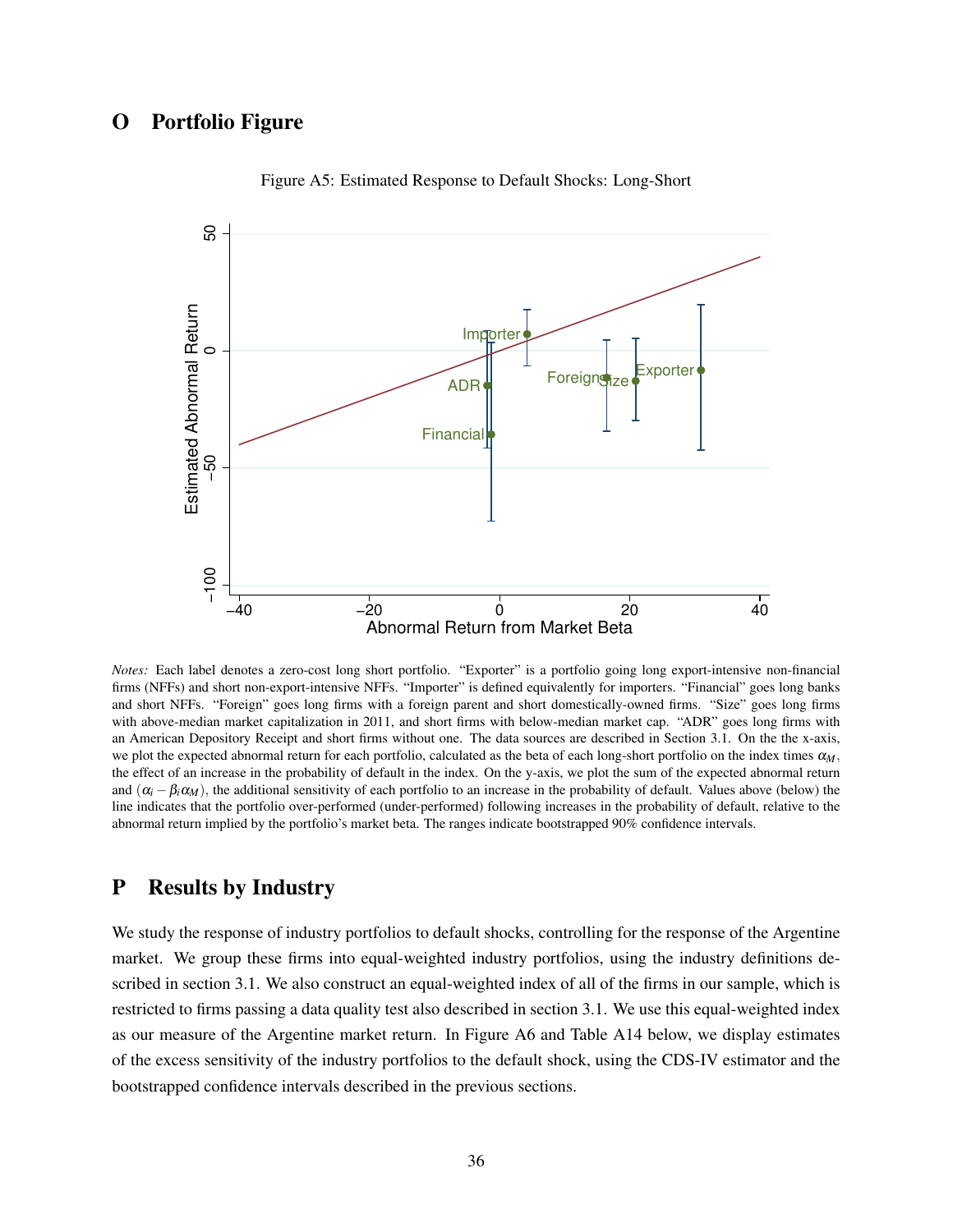|                 |  | (1)                                       |                                                                                    | (2)                                                                                                                              | (3)                                                                                      | (4)                                                                                            |                                                                                                                                                                      |
|-----------------|--|-------------------------------------------|------------------------------------------------------------------------------------|----------------------------------------------------------------------------------------------------------------------------------|------------------------------------------------------------------------------------------|------------------------------------------------------------------------------------------------|----------------------------------------------------------------------------------------------------------------------------------------------------------------------|
|                 |  | Index                                     |                                                                                    | <b>Banks</b>                                                                                                                     | Chemicals                                                                                | Diverse                                                                                        |                                                                                                                                                                      |
| $\Delta D$      |  |                                           |                                                                                    |                                                                                                                                  | 5.756                                                                                    | 15.63                                                                                          |                                                                                                                                                                      |
|                 |  |                                           |                                                                                    |                                                                                                                                  | (16.78)                                                                                  | (18.69)                                                                                        |                                                                                                                                                                      |
|                 |  | $\theta$                                  |                                                                                    | 1.033                                                                                                                            | 0.896                                                                                    | 0.989                                                                                          |                                                                                                                                                                      |
|                 |  |                                           |                                                                                    |                                                                                                                                  |                                                                                          |                                                                                                |                                                                                                                                                                      |
|                 |  | 14                                        |                                                                                    | 14                                                                                                                               | 14                                                                                       | 14                                                                                             |                                                                                                                                                                      |
|                 |  | 353                                       |                                                                                    | 353                                                                                                                              | 351                                                                                      | 353                                                                                            |                                                                                                                                                                      |
|                 |  | (5)                                       |                                                                                    | (6)                                                                                                                              | (7)                                                                                      |                                                                                                |                                                                                                                                                                      |
|                 |  |                                           |                                                                                    |                                                                                                                                  |                                                                                          |                                                                                                |                                                                                                                                                                      |
| $\Delta D$      |  |                                           |                                                                                    |                                                                                                                                  | $-5.701$                                                                                 |                                                                                                |                                                                                                                                                                      |
|                 |  |                                           |                                                                                    |                                                                                                                                  |                                                                                          |                                                                                                |                                                                                                                                                                      |
| 0.852<br>95% CI |  |                                           |                                                                                    | 0.750                                                                                                                            |                                                                                          |                                                                                                |                                                                                                                                                                      |
| Index $\beta$   |  |                                           |                                                                                    |                                                                                                                                  |                                                                                          |                                                                                                |                                                                                                                                                                      |
| Events          |  | 14                                        |                                                                                    | 14                                                                                                                               | 14                                                                                       |                                                                                                |                                                                                                                                                                      |
| Obs.            |  |                                           | 353                                                                                |                                                                                                                                  | 353                                                                                      |                                                                                                |                                                                                                                                                                      |
|                 |  |                                           |                                                                                    |                                                                                                                                  |                                                                                          | (11)                                                                                           |                                                                                                                                                                      |
|                 |  |                                           |                                                                                    |                                                                                                                                  |                                                                                          | <b>Utilities</b>                                                                               |                                                                                                                                                                      |
| $\Delta D$      |  |                                           |                                                                                    |                                                                                                                                  |                                                                                          | 34.87                                                                                          |                                                                                                                                                                      |
|                 |  |                                           |                                                                                    |                                                                                                                                  | (15.79)                                                                                  |                                                                                                |                                                                                                                                                                      |
| 95% CI          |  |                                           |                                                                                    |                                                                                                                                  |                                                                                          | 1.605                                                                                          |                                                                                                                                                                      |
|                 |  |                                           |                                                                                    |                                                                                                                                  | $[-13.7, 88.8]$                                                                          |                                                                                                |                                                                                                                                                                      |
|                 |  |                                           |                                                                                    |                                                                                                                                  | 14                                                                                       | 14                                                                                             |                                                                                                                                                                      |
| Obs.            |  |                                           | 353                                                                                |                                                                                                                                  | 353                                                                                      |                                                                                                |                                                                                                                                                                      |
|                 |  | 95% CI<br>Index $\beta$<br>Events<br>Obs. | Energy<br>$-17.45$<br>(12.96)<br>$[-47.4, 15.7]$<br>353<br>Index $\beta$<br>Events | $-51.23*$<br>(13.61)<br>$[-92.2, 0.4]$<br>(9)<br><b>Real Estate</b><br>16.54<br>(18.03)<br>0.684<br>$[-28.1, 71.6]$<br>14<br>338 | $-27.49*$<br>(12.45)<br>Manufacturing<br>$-13.79$<br>(10.02)<br>0.736<br>$[-42.1, 11.1]$ | $[-61.0, 4.7]$<br>(10)<br>Telecommunications<br>$-10.74$<br>(10.27)<br>0.694<br>$[-37.9, 6.7]$ | $[-38.3, 37.2]$<br>$[-45.2, 66.5]$<br>(8)<br>Non-Durables<br>Non-Financial<br>6.438<br>(7.501)<br>(4.336)<br>1.015<br>$[-23.1, 6.0]$<br>$[-10.3, 20.3]$<br>14<br>353 |

 $\overline{a}$ 

Table A14: Cross-Section: Industry Returns, CDS-IV

Notes: This table reports the results for the "CDS-IV" estimator. The column headings denote the outcome variable. Index is the equal-weighted index of local equities in Table [A2.](#page-39-0) The industry classifications are based on Fama-French with modifications described in Section [3.1.](#page-6-0) The coefficient on ∆*D* is the effect on the percentage returns of an increase in the 5-year risk-neutral default probability from 0% to 100%, implied by the Argentine CDS curve. Index beta is the coefficient on the equal-weighted index of Argentine local equities, as described in Section [6.](#page-20-0) Standard errors and confidence intervals are computed using the stratified bootstrap procedure described in the text. The underlying data is based on the two-day event windows and non-events described in the text. Significance levels: \*\*\*  $p<0.01$ , \*\*  $p<0.05$ , \*  $p<0.1$ .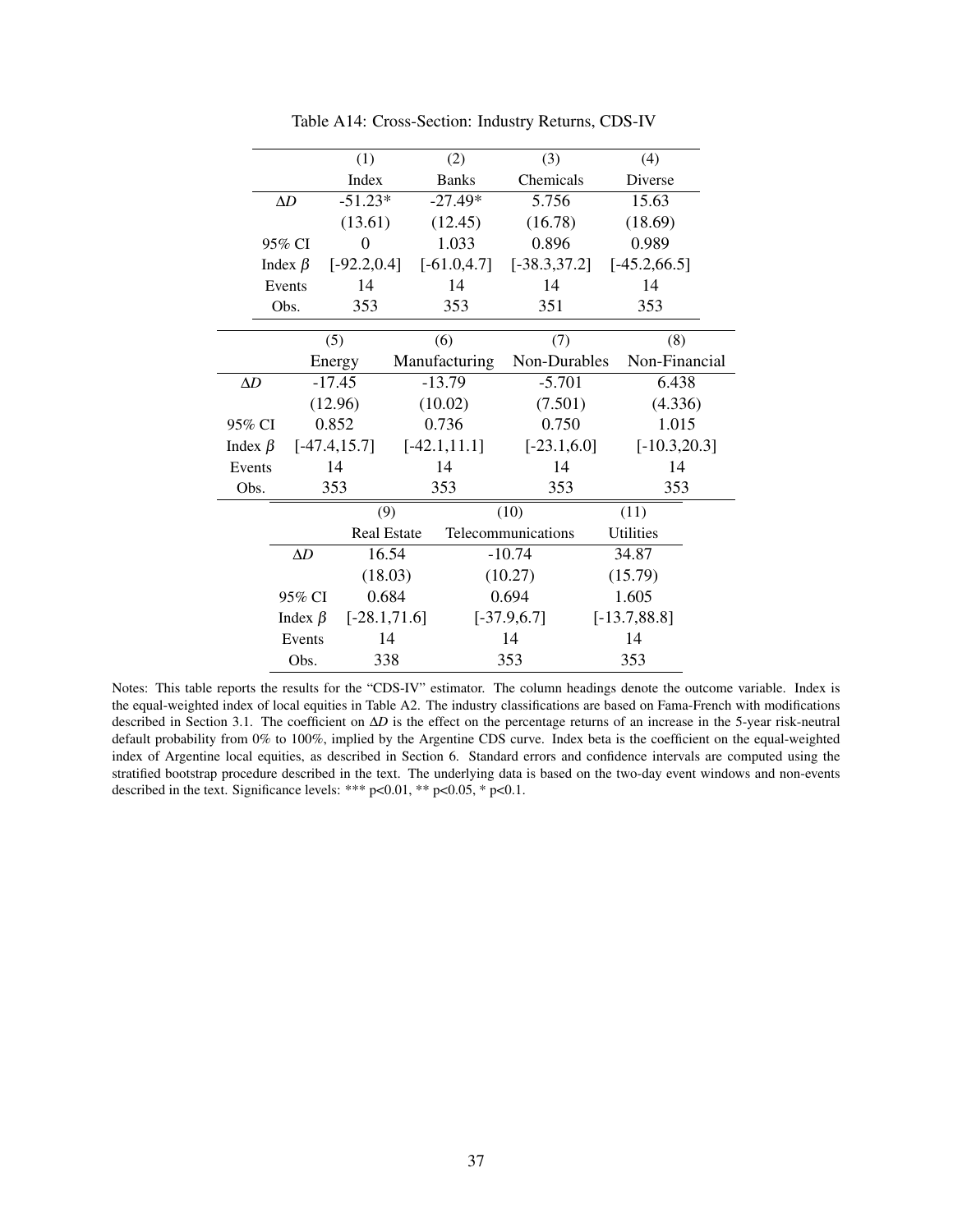

Figure A6: Estimated Response to Default Shocks: Industries

*Notes:* Industry classifications are based on the Fama-French 12 industry categories with the modifications described in Section 3.1. The labels for chemical firms, diverse firms, non-durables producers, and telecoms are suppressed. On the the x-axis, we plot the expected abnormal return for each portfolio, calculated as the beta of each long-short portfolio on the index times α*M*, the effect of an increase in the probability of default in the abnormal return of the index. On the y-axis, we plot the sum of the expected abnormal return and  $(\alpha_i - \beta_i \alpha_M)$ , the additional sensitivity of each portfolio to an increase in the probability of default. Values above the line indicates that the portfolio over-performed following increases in the probability of default, relative to what would be implied by the portfolio's market beta. Values below the line indicate underperformance. The ranges indicate bootstrapped 90% confidence intervals.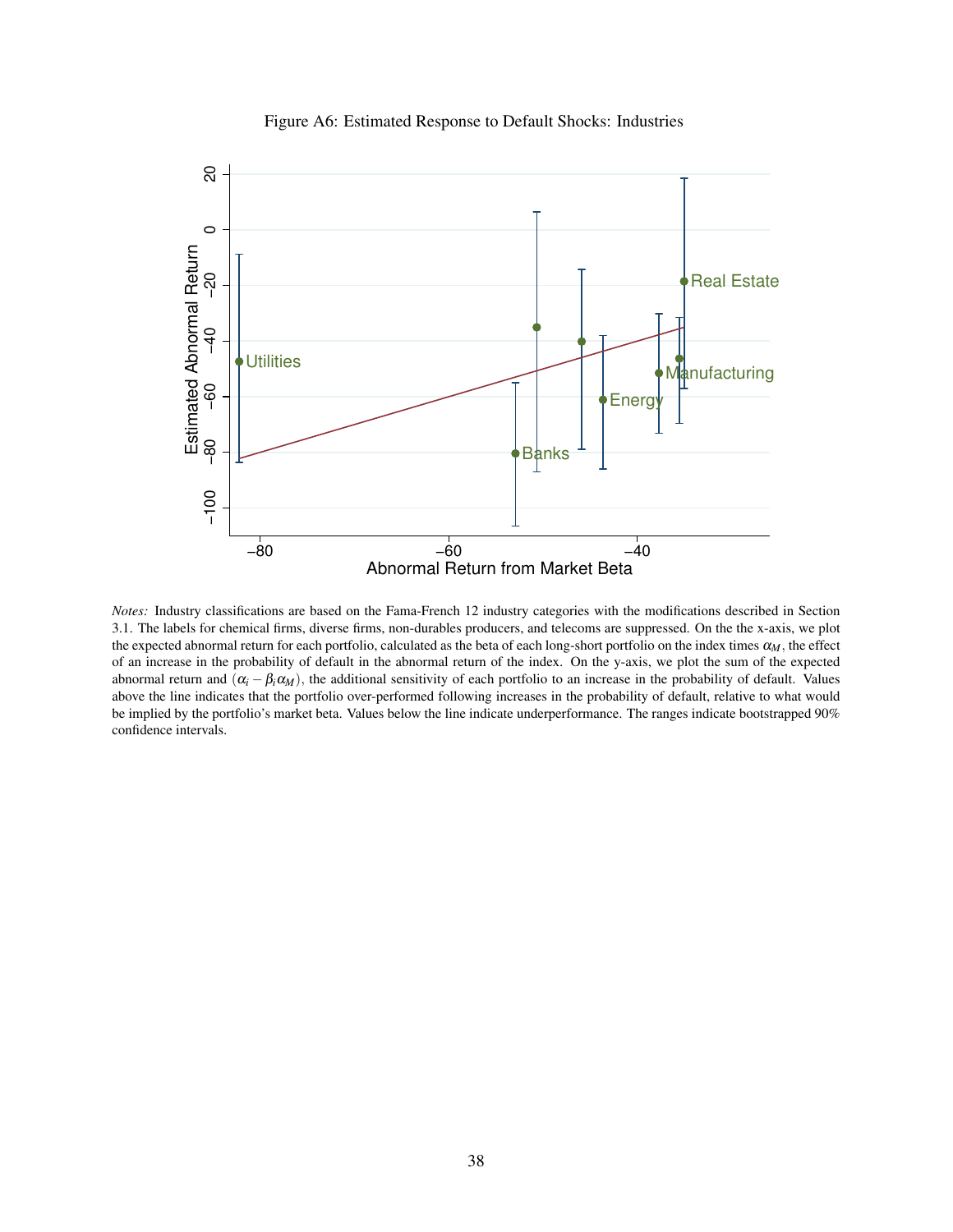## Q Event and Excluded Dates

| <b>Event Number</b> | Two-Day Window End Date | $\Delta D$ (%) | Equity Return $(\%)$ |
|---------------------|-------------------------|----------------|----------------------|
| 1                   | November 27, 2012       | 4.40           | 3.49                 |
| $\overline{2}$      | November 29, 2012       | $-10.61$       | 6.07                 |
| 3                   | December 5, 2012        | $-6.40$        | 2.56                 |
| 4                   | December 7, 2012        | $-0.58$        | 0.09                 |
| 5                   | January 11, 2013        | 3.44           | 0.07                 |
| 6                   | March 4, 2013           | $-5.41$        | 6.70                 |
| 7                   | March 27, 2013          | 2.59           | $-1.88$              |
| 8                   | August 26, 2013         | 2.35           | $-2.96$              |
| 9                   | October 4, 2013         | 0.05           | $-2.38$              |
| 10                  | October 8, 2013         | $-1.56$        | 2.34                 |
| 11                  | November 19, 2013       | $-0.04$        | $-3.63$              |
| 12                  | January 13, 2014        | 2.38           | $-0.85$              |
| 13                  | June 16, 2014           | 7.72           | $-5.94$              |
| 14                  | June 24, 2014           | $-5.56$        | 2.69                 |
| 15                  | June 27, 2014           | 5.83           | $-2.52$              |

Table A15: Default Probability Changes and Returns during Event Windows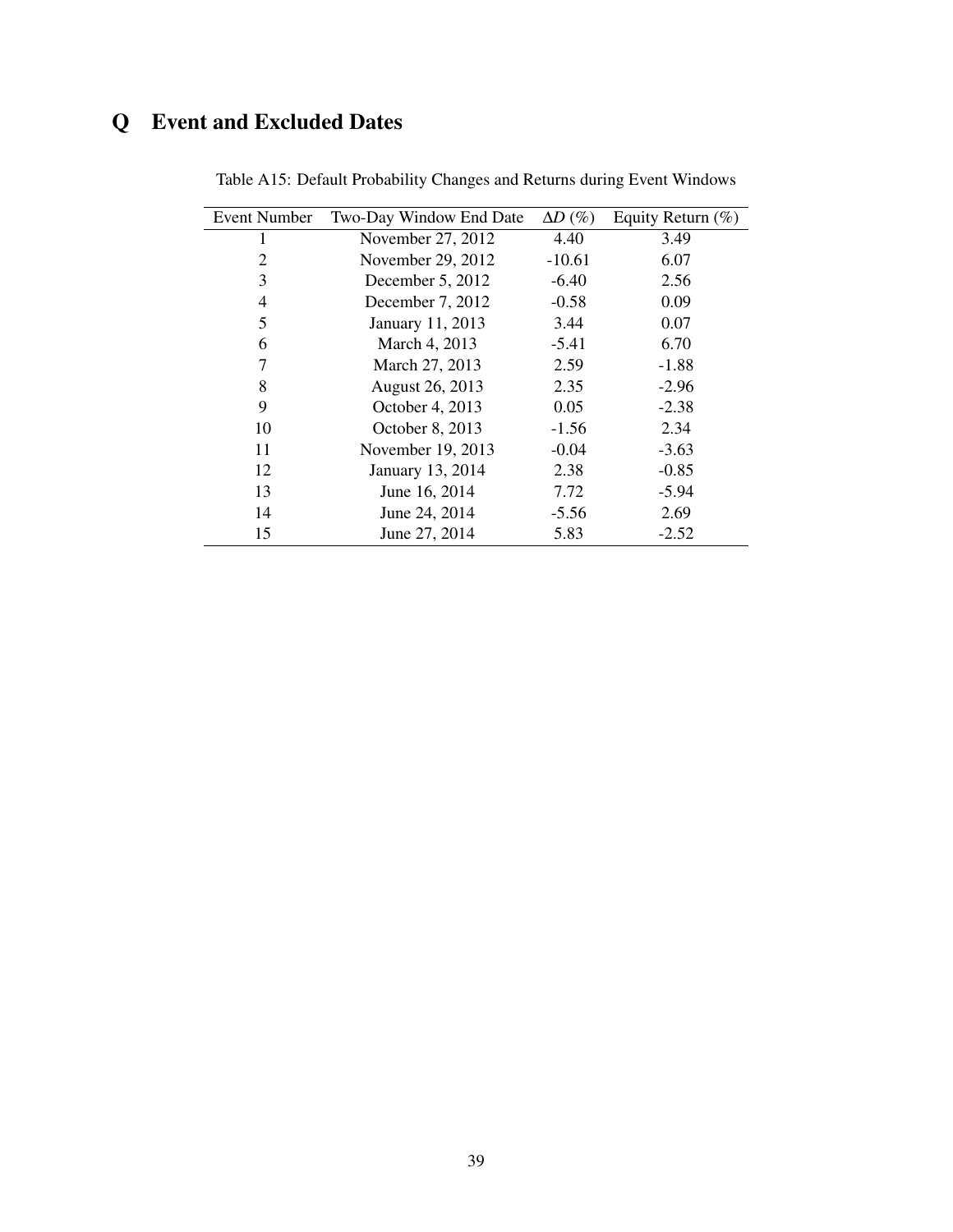| Comments              | coverage, and we are unable to determine when the<br>ruling became public. The first story we found<br>There was very little contemporaneous news<br>about the ruling is based on an article in "La<br>Nacion" published on 5Mar12. | See above.                                            | See above.                                      | middle of the day. Unfortunately, the closing marks<br>on this day are questionable, given the impending<br>The appeals court releases opinions during the<br>impact of "Superstorm Sandy." | Nov 22 was Thanksgiving in the United States, and<br>all CDS marks on that date and the morning of the<br>21st. The opinion was filed by Judge Griesa on the<br>night of the 21st, but was embargoed until the 23rd.<br>bounced back on the 23rd. We cannot observe this<br>On the 22nd, the Argentine market fell a lot, but<br>23rd appear in our data to be the same as on the<br>in the ADR data, so we exclude this event. | 26th is an Argentine holiday, so the ADR Blue Rate<br>the open on the 27th to the open on the 26th. The<br>bondholders immediately appealed. We compare<br>is missing (for the open-to-open, but not the two<br>The denial occurred on the 26th, and both the<br>government of Argentina and the exchange<br>day window). |
|-----------------------|-------------------------------------------------------------------------------------------------------------------------------------------------------------------------------------------------------------------------------------|-------------------------------------------------------|-------------------------------------------------|---------------------------------------------------------------------------------------------------------------------------------------------------------------------------------------------|---------------------------------------------------------------------------------------------------------------------------------------------------------------------------------------------------------------------------------------------------------------------------------------------------------------------------------------------------------------------------------------------------------------------------------|---------------------------------------------------------------------------------------------------------------------------------------------------------------------------------------------------------------------------------------------------------------------------------------------------------------------------|
| News Link             | Missing                                                                                                                                                                                                                             | Missing                                               | Bloomberg                                       | Bloomberg                                                                                                                                                                                   | Americas<br><b>Business</b><br><b>News</b>                                                                                                                                                                                                                                                                                                                                                                                      | New York<br>Post                                                                                                                                                                                                                                                                                                          |
| News Time<br>(EST)    | Missing                                                                                                                                                                                                                             | Missing                                               | 05Mar12,<br>7:11am                              | 260ct12,<br>2:14pm                                                                                                                                                                          | 22Nov12,<br>5:33am.                                                                                                                                                                                                                                                                                                                                                                                                             | 27Nov12,<br>5:00am.                                                                                                                                                                                                                                                                                                       |
| Decision<br>Link      | Decision                                                                                                                                                                                                                            | Order                                                 | Stay                                            | Decision                                                                                                                                                                                    | Order                                                                                                                                                                                                                                                                                                                                                                                                                           | Denial                                                                                                                                                                                                                                                                                                                    |
| PDF Time<br>(EST)     | 7Dec11, 12:55pm                                                                                                                                                                                                                     | Missing                                               | Missing                                         | 250ct12,<br>12:43pm                                                                                                                                                                         | Missing                                                                                                                                                                                                                                                                                                                                                                                                                         | 26Nov12,<br>3:43pm                                                                                                                                                                                                                                                                                                        |
| Description           | Original ruling by Judge Griesa<br>with regards to Pari Passu<br>clause.                                                                                                                                                            | Order by Judge Griesa requiring<br>"ratable payment." | Stay granted by Judge Griesa,<br>pending appeal | Appeals court upholds Judge<br>Griesa's ruling that the Pari<br>Passu clause requires equal<br>bondholders and holdouts.<br>treatment of restructured                                       | immediately pay the holdouts, if<br>Judge Griesa removes the stay<br>on his order that Argentina<br>they also pay the exchange<br>bondholders.                                                                                                                                                                                                                                                                                  | exchange bondholders request<br>for a stay. The bondholders<br>Judge Griesa denies the<br>immediately appealed.                                                                                                                                                                                                           |
| Event Type            | Excluded                                                                                                                                                                                                                            | Excluded                                              | Excluded                                        | Excluded                                                                                                                                                                                    | Excluded                                                                                                                                                                                                                                                                                                                                                                                                                        | 26Nov12 to<br>27Nov12<br>Open-to-<br>Open,                                                                                                                                                                                                                                                                                |
| Window End<br>Two-Day | 7Dec11                                                                                                                                                                                                                              | 23Feb12                                               | 05Mar12                                         | 260ct12                                                                                                                                                                                     | 23Nov12                                                                                                                                                                                                                                                                                                                                                                                                                         | 27Nov12                                                                                                                                                                                                                                                                                                                   |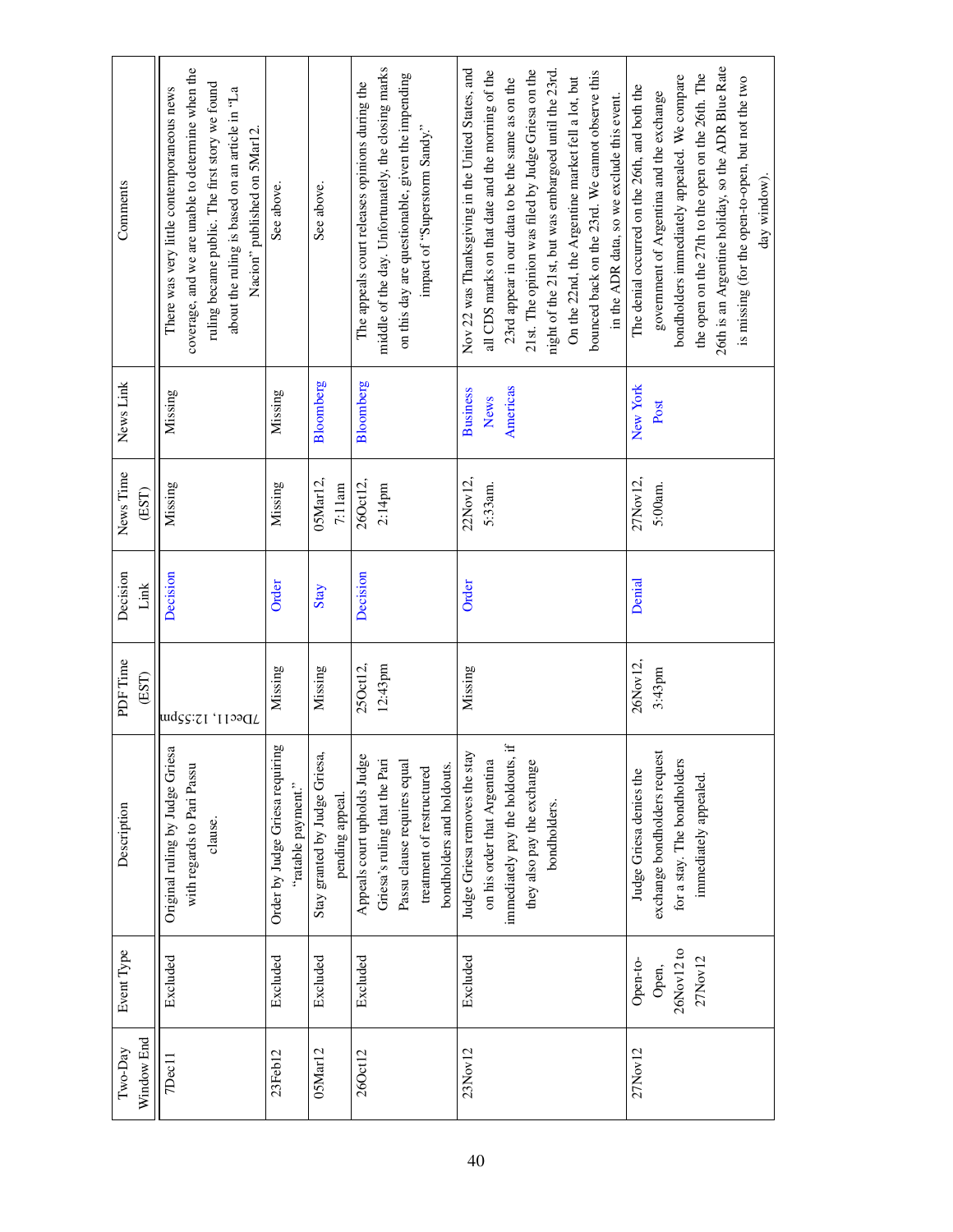<span id="page-76-0"></span>

| Comments              |                                                                 |                                                                                                                  |                                                                                                                                                   | The ruling was written immediately after the closes<br>on the 10th.                                                                          | issues. Lawyers from Argentina may have changed<br>during which lawyers for both sides argued various<br>The denial occurred at the beginning of a hearing,<br>their arguments in response to expectations about<br>the Argentine economy, violating the exclusion<br>restriction. | The FT story is the earliest we could find. Most<br>other coverage is from the following day (a<br>Saturday). |
|-----------------------|-----------------------------------------------------------------|------------------------------------------------------------------------------------------------------------------|---------------------------------------------------------------------------------------------------------------------------------------------------|----------------------------------------------------------------------------------------------------------------------------------------------|------------------------------------------------------------------------------------------------------------------------------------------------------------------------------------------------------------------------------------------------------------------------------------|---------------------------------------------------------------------------------------------------------------|
| News Link             | Bloomberg                                                       | Bloomberg                                                                                                        | Bloomberg                                                                                                                                         | Bloomberg                                                                                                                                    | <b>Shearman</b>                                                                                                                                                                                                                                                                    | Financial<br>Times                                                                                            |
| News Time<br>(EST)    | 29Nov12,<br>8:24am.                                             | 04Dec12,<br>$1:46\mathrm{pm}.$                                                                                   | 06Dec12,<br>11:47am                                                                                                                               | 12:01am<br>11Jan13,                                                                                                                          | Missing                                                                                                                                                                                                                                                                            | $01$ Mar $13$ ,<br>4:46pm                                                                                     |
| Decision<br>Link      | Stay                                                            | Denial                                                                                                           | Order                                                                                                                                             | Order                                                                                                                                        | Decision                                                                                                                                                                                                                                                                           | Order                                                                                                         |
| PDF Time<br>(EST)     | $5:04\mathrm{pm}^{69}$<br>28Nov12                               | $1{:}15\mathrm{pm.}^{70}$<br>04Dec12,                                                                            | 05Dec12,<br>$10:13$ pm.                                                                                                                           | 10Jan13,<br>4:10pm                                                                                                                           | 28Feb13,<br>3:27pm.                                                                                                                                                                                                                                                                | 01Mar13,<br>11:49am.                                                                                          |
| Description           | Appeals court grants emergency<br>stay of Judge Griesa's order. | Appeals court denies request of<br>holdouts to force Argentina to<br>post security against the<br>payments owed. | Appeals court allows the Bank<br>of New York (custodian of the<br>exchange bonds) and the Euro<br>bondholders to appear as<br>interested parties. | state court for interpretation on<br>bondholders to appeal to NY<br>certification for exchange<br>Appeals court denies<br>Pari Passu clause. | Appeals court denies request for<br>en-banc hearing of appeal.                                                                                                                                                                                                                     | Appeals court asked Argentina<br>for a payment formula.                                                       |
| Event Type            | 28Nov12 to<br>$29$ Nov $12$<br>Close-to-<br>Open,               | 04Dec12<br>Open-to-<br>Close,                                                                                    | 05Dec12 to<br>Close-to-<br>06Dec12<br>Close,                                                                                                      | $10$ Jan $13$ to<br>Close-to-<br>11Jan13<br>Open,                                                                                            | Excluded                                                                                                                                                                                                                                                                           | 01Mar13 to<br>04Mar13<br>Open-to-<br>Open,                                                                    |
| Window End<br>Two-Day | 29Nov12                                                         | 05Dec12                                                                                                          | 07Dec12                                                                                                                                           | 11Jan13                                                                                                                                      | 28Feb13                                                                                                                                                                                                                                                                            | 04Mar13                                                                                                       |

<sup>&</sup>lt;sup>69</sup>This order has a 9pm "creation time" and a 5pm "modification time."<br><sup>70</sup>This "creation time" of this PDF is actually at 4pm, 3 hours after the "modification time". 70This "creation time" of this PDF is actually at 4pm, 3 hours after the "modification time".  $^{69}$ This order has a 9pm "creation time" and a 5pm "modification time."

<span id="page-76-1"></span>41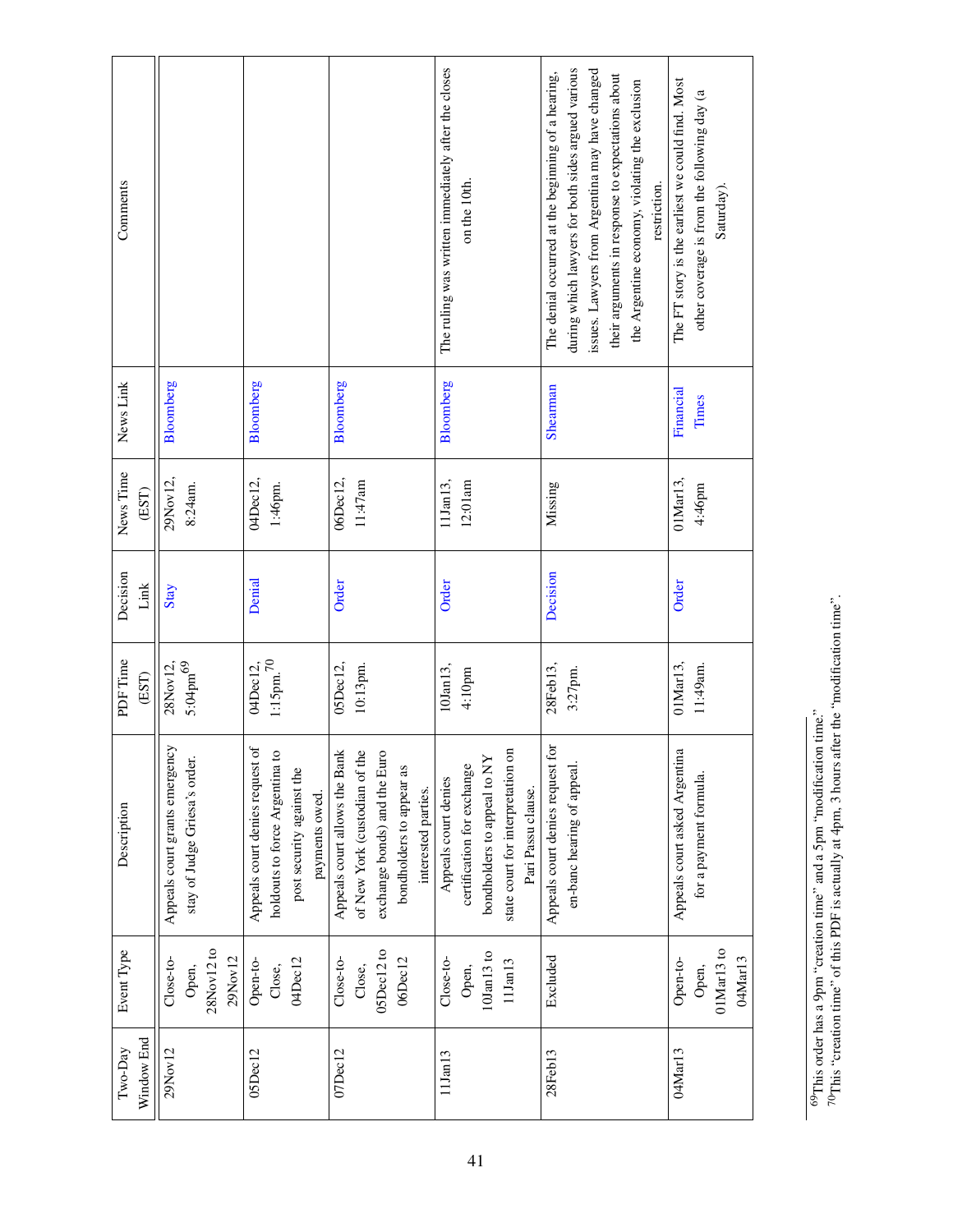| Comments              | The Bloomberg story specifically mentions a 374bp<br>3:30pm. We use the one day window to ensure we<br>increase in the 5yr CDS spread, which does not<br>appear in our data until after the NY close at<br>are capturing the event. | Actions by Argentina are endogenous. This neither<br>Argentina filed just before midnight on 28Mar13.<br>an event nor excluded. | conceivably endogenous. The rejection was filed<br>after business hours on Friday, 19Apr13. This is<br>Holdouts reject Argentina's payment plan. Also<br>also neither an event nor excluded. | The appeals court announces decisions during the<br>business day. The modification date of the PDF is<br>10:17am. | The supreme court distributed case materials related<br>to Argentina's petition. We were advised that this is<br>routine and not "news," so we do not count is as a<br>ruling. | We were not able to find Griesa's ruling, so we<br>exclude this event.                                                                                                                     |                                                                                        |
|-----------------------|-------------------------------------------------------------------------------------------------------------------------------------------------------------------------------------------------------------------------------------|---------------------------------------------------------------------------------------------------------------------------------|----------------------------------------------------------------------------------------------------------------------------------------------------------------------------------------------|-------------------------------------------------------------------------------------------------------------------|--------------------------------------------------------------------------------------------------------------------------------------------------------------------------------|--------------------------------------------------------------------------------------------------------------------------------------------------------------------------------------------|----------------------------------------------------------------------------------------|
| News Link             | Bloomberg                                                                                                                                                                                                                           | Bloomberg                                                                                                                       | Bloomberg                                                                                                                                                                                    | Bloomberg                                                                                                         | Bloomberg                                                                                                                                                                      | Bloomberg                                                                                                                                                                                  | Bloomberg                                                                              |
| News Time<br>(EST)    | 26Mar13,<br>$2:35$ pm                                                                                                                                                                                                               | 30Mar13,<br>12:05pm                                                                                                             | 20Apr13,<br>12:01 am                                                                                                                                                                         | 23Aug13,<br>4:02 <sub>pm</sub>                                                                                    | 11Sep13,<br>2:35pm.                                                                                                                                                            | 25Sep13,<br>5:40pm.                                                                                                                                                                        | 030ct13,<br>$6:27$ pm.                                                                 |
| Decision<br>Link      | Order                                                                                                                                                                                                                               | N/A                                                                                                                             | Reply                                                                                                                                                                                        | Decision                                                                                                          | Docket Info.                                                                                                                                                                   | Missing                                                                                                                                                                                    | Order                                                                                  |
| PDF Time<br>(EST)     | 26Mar13,<br>11:58am                                                                                                                                                                                                                 | N/A                                                                                                                             | 19Apr13,<br>5:20pm                                                                                                                                                                           | 22Aug13,<br>$4:21$ pm                                                                                             | Missing                                                                                                                                                                        | Missing                                                                                                                                                                                    | 030ct13,<br>2:43pm.                                                                    |
| Description           | Argentina's request for en-banc<br>Appeals court denies<br>rehearing.                                                                                                                                                               | Argentina files payment plan.<br>Offer roughly 1/6 of Judge<br>Griesa ordered.                                                  | Holdouts reject Argentina's<br>payment plan.                                                                                                                                                 | Appeals court upholds Griesa's<br>decision.                                                                       | hearing to consider Argentina's<br>Supreme court schedules<br>appeal.                                                                                                          | to consider the Argentine central<br>Holdouts had petitioned Griesa<br>bank liable for the defaulted<br>debt. Argentina motioned to<br>dismiss, and Griesa rejected<br>Argentina's motion. | swapping the exchange bonds<br>Griesa bars Argentina from<br>into Argentine-law bonds. |
| Event Type            | $27$ Mar $13$ to<br>26Mar13<br>Open-to-<br>Open,                                                                                                                                                                                    | Non-Event<br>excluded)<br>event or<br>(neither                                                                                  | Non-Event<br>excluded)<br>event or<br>(neither                                                                                                                                               | 22Aug13 to<br>23Aug13<br>Close-to-<br>Close,                                                                      | Non-Event                                                                                                                                                                      | Excluded                                                                                                                                                                                   | 030ct12 to<br>04Oct13<br>Open-to-<br>Open,                                             |
| Window End<br>Two-Day | 27 <sub>Mar13</sub>                                                                                                                                                                                                                 | 01Apr13                                                                                                                         | 22Apr13                                                                                                                                                                                      | 26Aug13                                                                                                           | 11Sep13                                                                                                                                                                        | 26Sep13                                                                                                                                                                                    | 04Oct13                                                                                |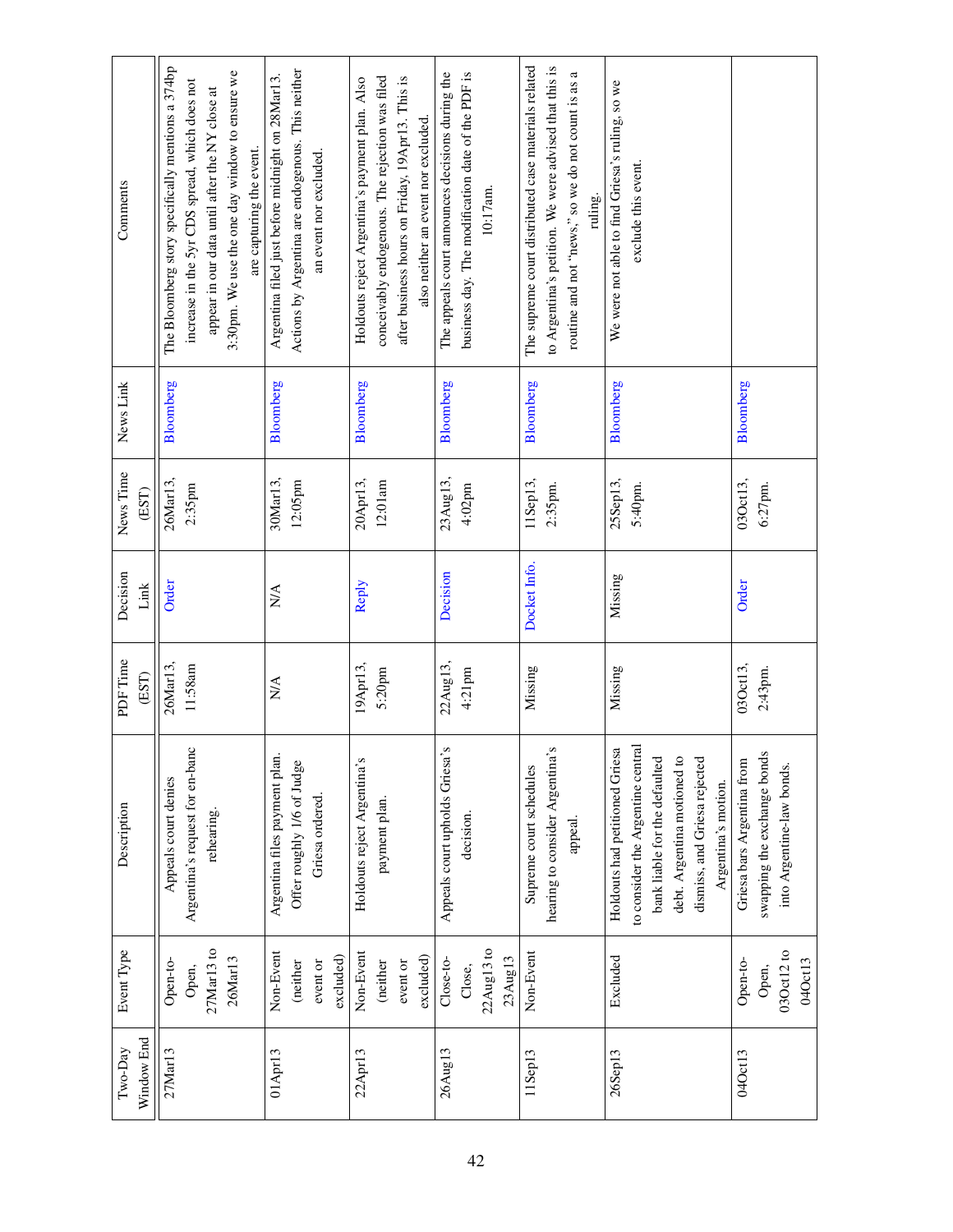| Comments              | Supreme court issues decisions (9:30am or 10:00am<br>The stock market opens (9:30am EST) before the<br>EST). | The modification time of the orders is 4:53pm.                         | 10am. The document was likely posted afterwards.<br>The supreme court usually announces orders at | The text discusses this event in detail.             | 20Jun14 is an Argentine holiday, so the local stocks<br>do not want to include, so we start this event only at<br>president made a market-moving speech, which we<br>are missing. During day of the 20th, the Argentine<br>the close of the 20th. | The modification date for the order is 1:05pm. With<br>two-day windows, this event is pooled with the<br>previous event. |                                                                                |                                      |
|-----------------------|--------------------------------------------------------------------------------------------------------------|------------------------------------------------------------------------|---------------------------------------------------------------------------------------------------|------------------------------------------------------|---------------------------------------------------------------------------------------------------------------------------------------------------------------------------------------------------------------------------------------------------|--------------------------------------------------------------------------------------------------------------------------|--------------------------------------------------------------------------------|--------------------------------------|
| News Link             | SCOLLOS<br>Blog                                                                                              | Bloomberg                                                              | <b>SCOTUS</b><br>Blog                                                                             | SCOLLOS<br>Blog                                      |                                                                                                                                                                                                                                                   | Bloomberg                                                                                                                | Bloomberg                                                                      |                                      |
| News Time<br>(EST)    | 11:45am<br>07Oct13,                                                                                          | 19Nov13,<br>12:01am                                                    | 10Jan14,<br>$2:48$ pm                                                                             | See Text.                                            |                                                                                                                                                                                                                                                   | 23Jun14,<br>$7:35$ pm                                                                                                    | 26Jun14,<br>2:05pm                                                             |                                      |
| Decision<br>Link      | Order                                                                                                        | Denial                                                                 | Order                                                                                             | Denial                                               | Order                                                                                                                                                                                                                                             | Order                                                                                                                    | Order                                                                          |                                      |
| PDF Time<br>(EST)     | $\mathop{\rm NA}\nolimits$                                                                                   | 18Nov13,<br>11:04am                                                    | $10$ Jan $14$ ,<br>$2:42$ pm                                                                      | See Text.                                            | 20Jun14,<br>$2:17$ pm                                                                                                                                                                                                                             | 23Jun14,<br>$12:36$ pm                                                                                                   | 11:40am<br>26Jun14,                                                            |                                      |
| Description           | Argentina's first petition.<br>Supreme court denies                                                          | Argentina's request for an<br>Appeals court denies<br>en-banc hearing. | Supreme court agrees to hear<br>Argentina case.                                                   | Argentina's second petition.<br>Supreme court denies | Griesa prohibits debt swap of<br>exchange bonds to Argentine<br>law bonds.                                                                                                                                                                        | Griesa appoints special master<br>to oversee negotiations.                                                               | application for a stay, pending<br>Griesa rejects Argentina's<br>negotiations. | Argentina misses a coupon<br>payment |
| Event Type            | Open-to-<br>07Oct13<br>Close,                                                                                | 18Nov13 to<br>19Nov13<br>Open-to-<br>Open,                             | Open-to-<br>$10$ Jan $14$<br>Close,                                                               | Open-to-<br>$16$ Jun $14$<br>Close,                  | $20$ Jun $14$ to<br>Close-to-<br>23Jun14<br>Open,                                                                                                                                                                                                 | 23Jun14 to<br>Open-to-<br>24Jun14<br>Open,                                                                               | 26Jun14<br>Open-to-<br>Close,                                                  | Non-Event                            |
| Window End<br>Two-Day | 08Oct13                                                                                                      | 19Nov13                                                                | 13Jan14                                                                                           | $16$ Jun $14$                                        | $23$ Jun $14$                                                                                                                                                                                                                                     | 24Jun14                                                                                                                  | $27$ Jun $14$                                                                  | $30$ Jun $14$                        |